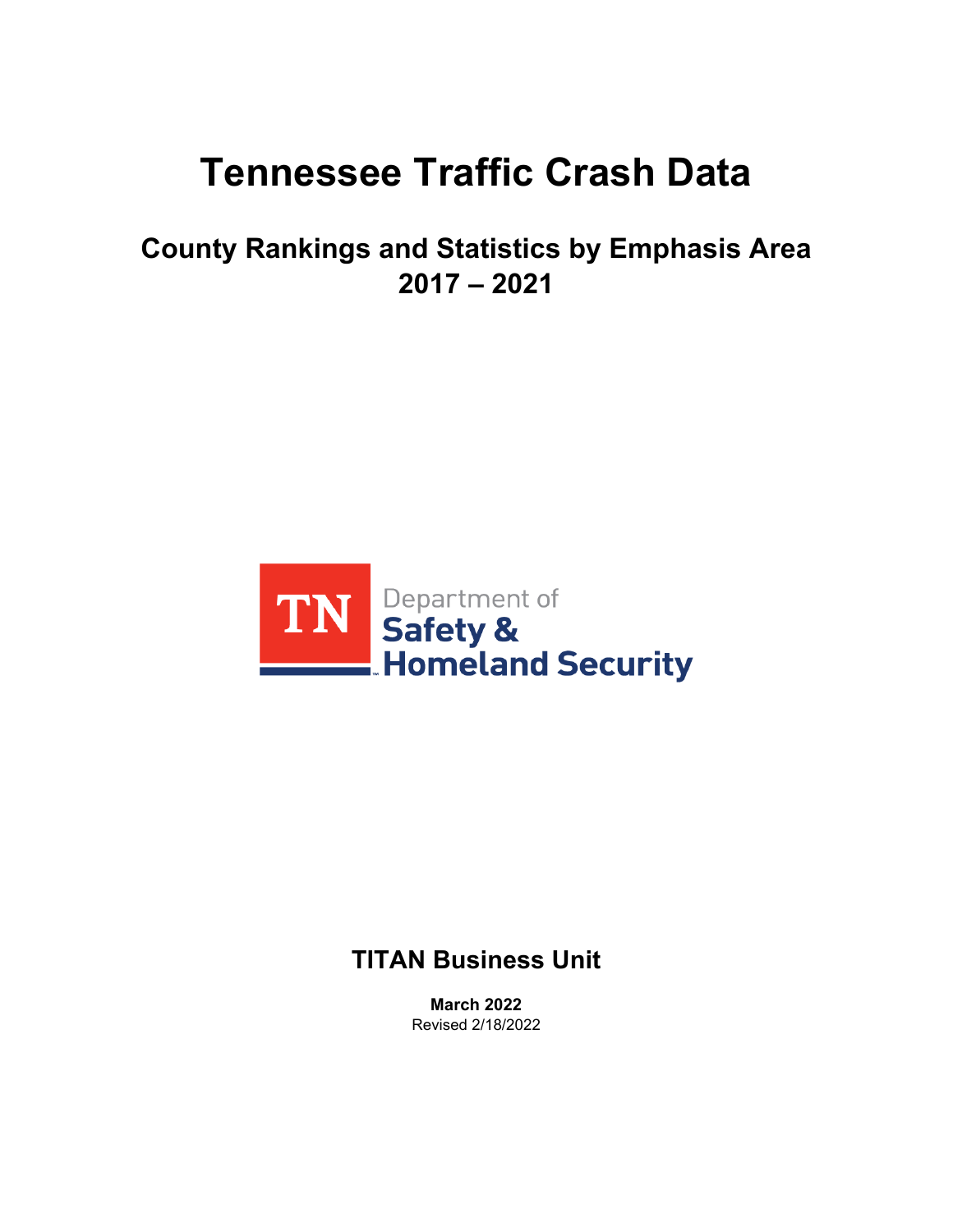## **Contents**

[County Rankings by Emphasis Area](#page-2-0)

[Crashes by Type](#page-5-0)

[Crash Rates by Type](#page-9-0)

[Motorcycle Crashes](#page-21-0)

[Alcohol Impaired Crashes](#page-27-0)

[Fatalities in Alcohol Impaired Crashes](#page-31-0)

[Speeding Related Crashes](#page-35-0)

[Young Drivers \(Age 15-24\) in Crashes](#page-39-0)

[Senior Drivers \(Age 65+\) in Crashes](#page-45-0)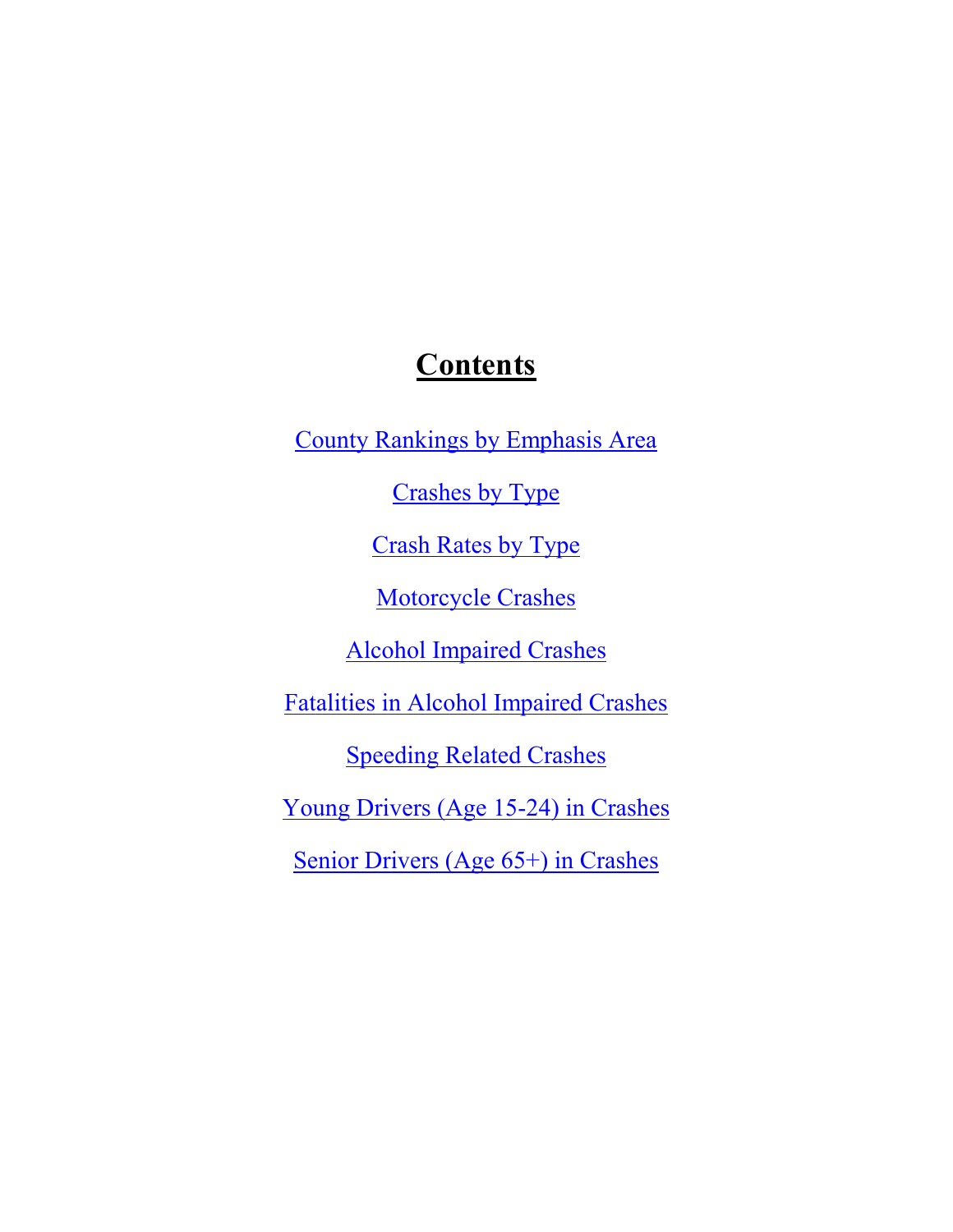#### **Tennessee Traffic Crash Data County Rankings By Emphasis Area 2017 ‐ 2021**

<span id="page-2-0"></span>

| County            | Licensed<br><b>Drivers</b><br><b>Rank</b> | Overall<br><b>Crash Rate</b><br><b>Rank</b> | <b>Fatal Crash</b><br><b>Rate Rank</b> | <b>Injury Crash</b><br><b>Rate Rank</b> | <b>Motorcycle</b><br><b>Crash Rate</b><br>Rank | <b>Alcohol</b><br>Impaired<br><b>Fatality Rate</b><br><b>Rank</b> | <b>Alcohol</b><br><b>Impaired</b><br><b>Crash Rate</b><br><b>Rank</b> | <b>Speeding</b><br><b>Crash Rate</b><br>Rank | Young<br>Driver (15 to<br>24) Crash<br><b>Rate Rank</b> | <b>Senior</b><br>Driver (65+)<br><b>Crash Rate</b><br>Rank |
|-------------------|-------------------------------------------|---------------------------------------------|----------------------------------------|-----------------------------------------|------------------------------------------------|-------------------------------------------------------------------|-----------------------------------------------------------------------|----------------------------------------------|---------------------------------------------------------|------------------------------------------------------------|
| Anderson          | 17                                        | 29                                          | 80                                     | 42                                      | 39                                             | 76                                                                | 72                                                                    | 18                                           | 31                                                      | 23                                                         |
| <b>Bedford</b>    | 34                                        | 22                                          | 75                                     | 17                                      | 36                                             | 31                                                                | 8                                                                     | 5                                            | 20                                                      | 25                                                         |
| <b>Benton</b>     | 71                                        | 37                                          | 53                                     | 35                                      | 32                                             | 40                                                                | 24                                                                    | 57                                           | 37                                                      | 44                                                         |
| <b>Bledsoe</b>    | 84                                        | 94                                          | $\overline{7}$                         | 93                                      | 86                                             | $\overline{2}$                                                    | 92                                                                    | 60                                           | 94                                                      | 88                                                         |
| <b>Blount</b>     | 11                                        | 32                                          | 78                                     | 62                                      | 3                                              | $\overline{71}$                                                   | 67                                                                    | 11                                           | 26                                                      | 19                                                         |
| <b>Bradley</b>    | 13                                        | 15                                          | 91                                     | 31                                      | 33                                             | 79                                                                | 74                                                                    | 26                                           | 12                                                      | 10                                                         |
| Campbell          | 40                                        | 20                                          | 67                                     | 21                                      | 67                                             | 60                                                                | 77                                                                    | 10                                           | 27                                                      | 15                                                         |
| <b>Cannon</b>     | 78                                        | 55                                          | 20                                     | 34                                      | 31                                             | 3                                                                 | 73                                                                    | 37                                           | 50                                                      | 59                                                         |
| Carroll           | 52                                        | 77                                          | 66                                     | 74                                      | 65                                             | 72                                                                | 93                                                                    | 83                                           | 72                                                      | 73                                                         |
| <b>Carter</b>     | $\overline{27}$                           | 45                                          | 82                                     | 70                                      | 51                                             | 42                                                                | 62                                                                    | 58                                           | 34                                                      | 31                                                         |
| Cheatham          | 36                                        | 51                                          | 46                                     | 52                                      | 64                                             | 30                                                                | 11                                                                    | 46                                           | 64                                                      | 54                                                         |
| <b>Chester</b>    | 74                                        | 49                                          | 22                                     | 59                                      | 38                                             | 8                                                                 | 25                                                                    | 71                                           | 46                                                      | 49                                                         |
| <b>Claiborne</b>  | 47                                        | 79                                          | 92                                     | 83                                      | 84                                             | 92                                                                | 90                                                                    | 56                                           | 73                                                      | 55                                                         |
| <b>Clay</b>       | 90                                        | 88                                          | 44                                     | 88                                      | 89                                             | 15                                                                | 13                                                                    | 64                                           | 89                                                      | 90                                                         |
| <b>Cocke</b>      | 42                                        | 16                                          | 28                                     | 12                                      | 11                                             | $\overline{7}$                                                    | 26                                                                    | 24                                           | 24                                                      | 17                                                         |
| <b>Coffee</b>     | 26                                        | 17                                          | 47                                     | 13                                      | 58                                             | 68                                                                | 50                                                                    | $\overline{34}$                              | 15                                                      | 11                                                         |
| <b>Crockett</b>   | 81                                        | 71                                          | 17                                     | 75                                      | 93                                             | 89                                                                | 58                                                                    | 77                                           | 77                                                      | 72                                                         |
| <b>Cumberland</b> | 21                                        | 47                                          | 56                                     | 56                                      | 81                                             | 61                                                                | 12                                                                    | $\overline{2}$                               | 21                                                      | 61                                                         |
| <b>Davidson</b>   | $\overline{c}$                            | $\overline{2}$                              | 71                                     | 1                                       | $\overline{4}$                                 | 52                                                                | 51                                                                    | $\mathbf{1}$                                 | $\mathbf{1}$                                            | $\overline{2}$                                             |
| Decatur           | 83                                        | 54                                          | 9                                      | 51                                      | 37                                             | 67                                                                | $\mathbf{1}$                                                          | 65                                           | 58                                                      | 68                                                         |
| <b>DeKalb</b>     | 68                                        | 67                                          | 29                                     | 37                                      | 9                                              | 44                                                                | 66                                                                    | 67                                           | 76                                                      | 86                                                         |
| <b>Dickson</b>    | 31                                        | 21                                          | 37                                     | 8                                       | 48                                             | 47                                                                | 21                                                                    | 47                                           | 19                                                      | 16                                                         |
| <b>Dyer</b>       | 43                                        | 42                                          | 34                                     | 26                                      | 14                                             | 53                                                                | 10                                                                    | 82                                           | 39                                                      | 27                                                         |
| <b>Fayette</b>    | 35                                        | 82                                          | 64                                     | $\overline{72}$                         | 88                                             | 49                                                                | 91                                                                    | $\overline{70}$                              | 83                                                      | 78                                                         |
| <b>Fentress</b>   | 69                                        | 69                                          | 51                                     | 86                                      | 94                                             | 85                                                                | 79                                                                    | 75                                           | 78                                                      | 58                                                         |
| Franklin          | 37                                        | 74                                          | 79                                     | 61                                      | 76                                             | 45                                                                | 34                                                                    | 84                                           | 75                                                      | 65                                                         |
| Gibson            | 32                                        | 80                                          | 54                                     | 81                                      | 90                                             | 37                                                                | 30                                                                    | 93                                           | 81                                                      | 63                                                         |
| Giles             | 50                                        | 19                                          | 23                                     | 19                                      | 47                                             | 20                                                                | 23                                                                    | 23                                           | 23                                                      | 26                                                         |
| Grainger          | 57                                        | 86                                          | 33                                     | 67                                      | 46                                             | 94                                                                | 49                                                                    | 52                                           | 85                                                      | 85                                                         |
| Greene            | 20                                        | 26                                          | 41                                     | 11                                      | 54                                             | 51                                                                | 70                                                                    | 22                                           | 25                                                      | 24                                                         |
| Grundy            | 80                                        | 50                                          | 76                                     | 41                                      | 26                                             | 91                                                                | 69                                                                    | 9                                            | 57                                                      | 60                                                         |
| <b>Hamblen</b>    | 23                                        | 18                                          | 86                                     | 49                                      | 29                                             | 88                                                                | 68                                                                    | 78                                           | 13                                                      | $\overline{14}$                                            |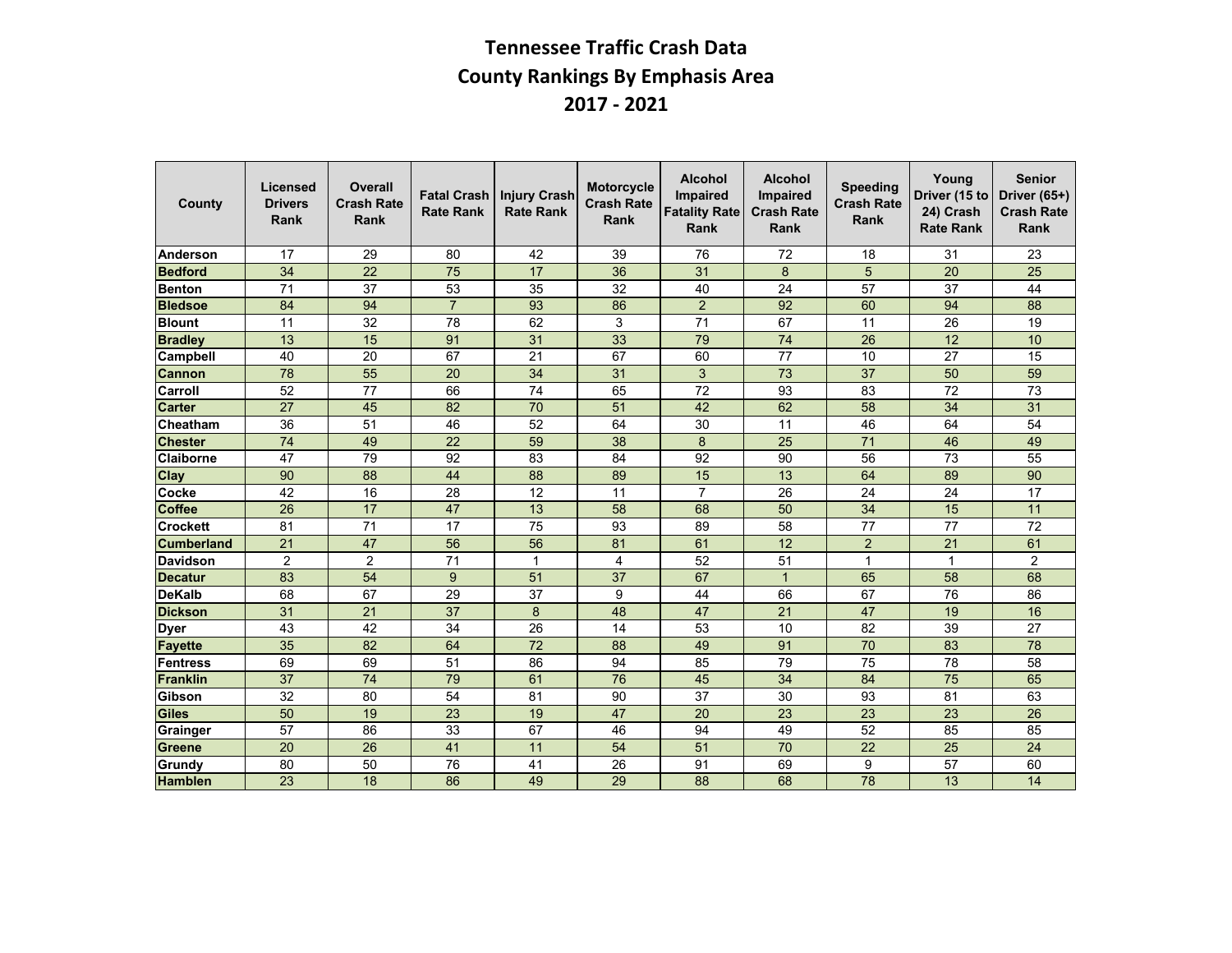#### **Tennessee Traffic Crash Data County Rankings By Emphasis Area 2017 ‐ 2021**

| County            | Licensed<br><b>Drivers</b><br>Rank | Overall<br><b>Crash Rate</b><br><b>Rank</b> | <b>Fatal Crash</b><br><b>Rate Rank</b> | <b>Injury Crash</b><br><b>Rate Rank</b> | <b>Motorcycle</b><br><b>Crash Rate</b><br><b>Rank</b> | <b>Alcohol</b><br><b>Impaired</b><br><b>Fatality Rate</b><br><b>Rank</b> | <b>Alcohol</b><br><b>Impaired</b><br><b>Crash Rate</b><br><b>Rank</b> | <b>Speeding</b><br><b>Crash Rate</b><br><b>Rank</b> | Young<br>Driver (15 to<br>24) Crash<br><b>Rate Rank</b> | <b>Senior</b><br>Driver (65+)<br><b>Crash Rate</b><br>Rank |
|-------------------|------------------------------------|---------------------------------------------|----------------------------------------|-----------------------------------------|-------------------------------------------------------|--------------------------------------------------------------------------|-----------------------------------------------------------------------|-----------------------------------------------------|---------------------------------------------------------|------------------------------------------------------------|
| <b>Hamilton</b>   | 4                                  | 4                                           | 87                                     | 5                                       | 8                                                     | 66                                                                       | 40                                                                    | 4                                                   | 4                                                       | 4                                                          |
| <b>Hancock</b>    | 94                                 | 62                                          | $\mathbf{1}$                           | 23                                      | 34                                                    | $\mathbf{1}$                                                             | $6\phantom{1}$                                                        | 36                                                  | 54                                                      | 71                                                         |
| Hardeman          | 61                                 | 38                                          | 14                                     | 33                                      | 77                                                    | 18                                                                       | 14                                                                    | 72                                                  | 40                                                      | 56                                                         |
| <b>Hardin</b>     | 54                                 | 27                                          | 11                                     | 29                                      | 27                                                    | 12                                                                       | 39                                                                    | 86                                                  | 28                                                      | 30                                                         |
| <b>Hawkins</b>    | 25                                 | 81                                          | 43                                     | 85                                      | 80                                                    | 56                                                                       | 20                                                                    | 50                                                  | 79                                                      | 82                                                         |
| <b>Haywood</b>    | $\overline{75}$                    | 5                                           | $\overline{3}$                         | $\overline{7}$                          | 17                                                    | $6\phantom{1}$                                                           | $\overline{7}$                                                        | 13                                                  | 16                                                      | 18                                                         |
| <b>Henderson</b>  | 56                                 | 9                                           | 15                                     | 9                                       | 16                                                    | 29                                                                       | 9                                                                     | 48                                                  | 11                                                      | 12                                                         |
| <b>Henry</b>      | 44                                 | 83                                          | 40                                     | 58                                      | 73                                                    | 26                                                                       | 64                                                                    | 94                                                  | 80                                                      | $\overline{74}$                                            |
| <b>Hickman</b>    | 58                                 | 34                                          | $\overline{2}$                         | 30                                      | 69                                                    | 14                                                                       | 59                                                                    | 68                                                  | 48                                                      | 53                                                         |
| <b>Houston</b>    | 89                                 | 60                                          | $6\phantom{1}6$                        | 14                                      | 25                                                    | 16                                                                       | 3                                                                     | 16                                                  | 62                                                      | 75                                                         |
| <b>Humphreys</b>  | 65                                 | 58                                          | $\overline{4}$                         | 32                                      | 72                                                    | 5                                                                        | 44                                                                    | 54                                                  | 67                                                      | 66                                                         |
| <b>Jackson</b>    | 86                                 | 93                                          | 32                                     | 94                                      | 40                                                    | 13                                                                       | 76                                                                    | 88                                                  | 92                                                      | 94                                                         |
| Jefferson         | 30                                 | 43                                          | 77                                     | 36                                      | 61                                                    | 41                                                                       | 61                                                                    | 19                                                  | 33                                                      | 41                                                         |
| <b>Johnson</b>    | 72                                 | 36                                          | 36                                     | 54                                      | $\mathbf{1}$                                          | 21                                                                       | 36                                                                    | 74                                                  | 42                                                      | 43                                                         |
| <b>Knox</b>       | 3                                  | 12                                          | 81                                     | 16                                      | 35                                                    | 73                                                                       | 52                                                                    | 29                                                  | 9                                                       | 9                                                          |
| Lake              | 95                                 | 85                                          | 52                                     | 64                                      | 10                                                    | 38                                                                       | $\overline{4}$                                                        | 91                                                  | 84                                                      | 84                                                         |
| Lauderdale        | 63                                 | 41                                          | 27                                     | 27                                      | 70                                                    | 4                                                                        | 28                                                                    | 79                                                  | 43                                                      | 57                                                         |
| Lawrence          | 38                                 | 61                                          | 69                                     | 55                                      | 62                                                    | 57                                                                       | 45                                                                    | 55                                                  | 60                                                      | 35                                                         |
| Lewis             | 85                                 | 73                                          | 16                                     | 80                                      | 83                                                    | 23                                                                       | 65                                                                    | 28                                                  | 59                                                      | 81                                                         |
| Lincoln           | 41                                 | 46                                          | 63                                     | 53                                      | 49                                                    | 17                                                                       | $\overline{5}$                                                        | 51                                                  | 44                                                      | 39                                                         |
| Loudon            | 24                                 | 31                                          | 57                                     | 66                                      | 60                                                    | 46                                                                       | 43                                                                    | 53                                                  | 22                                                      | 36                                                         |
| <b>McMinn</b>     | 29                                 | 23                                          | 26                                     | 18                                      | 24                                                    | 33                                                                       | 37                                                                    | 33                                                  | 32                                                      | 21                                                         |
| <b>McNairy</b>    | 55                                 | 56                                          | 30                                     | 46                                      | 45                                                    | 55                                                                       | 18                                                                    | 73                                                  | 68                                                      | 67                                                         |
| <b>Macon</b>      | 59                                 | 84                                          | 59                                     | 87                                      | 91                                                    | 87                                                                       | 47                                                                    | 61                                                  | 82                                                      | 70                                                         |
| <b>Madison</b>    | 16                                 | 3                                           | 55                                     | 3                                       | 15                                                    | 32                                                                       | 27                                                                    | 32                                                  | 3                                                       | $\mathbf{1}$                                               |
| <b>Marion</b>     | 48                                 | 40                                          | 10                                     | 44                                      | 41                                                    | 35                                                                       | 56                                                                    | $\overline{7}$                                      | 55                                                      | 48                                                         |
| <b>Marshall</b>   | 46                                 | 35                                          | 73                                     | 47                                      | 43                                                    | 70                                                                       | 33                                                                    | 25                                                  | 36                                                      | 38                                                         |
| <b>Maury</b>      | 15                                 | 24                                          | 68                                     | 20                                      | 28                                                    | 77                                                                       | 17                                                                    | 30                                                  | 18                                                      | 20                                                         |
| <b>Meigs</b>      | 82                                 | 87                                          | 25                                     | 71                                      | 57                                                    | 25                                                                       | 35                                                                    | 44                                                  | 88                                                      | 79                                                         |
| <b>Monroe</b>     | 33                                 | 63                                          | 19                                     | 43                                      | $6\phantom{1}$                                        | 62                                                                       | 75                                                                    | 80                                                  | 51                                                      | 52                                                         |
| <b>Montgomery</b> | $\overline{7}$                     | 13                                          | 84                                     | 10                                      | 13                                                    | 43                                                                       | 48                                                                    | 63                                                  | 10                                                      | $\overline{7}$                                             |
| <b>Moore</b>      | 91                                 | 70                                          | $\overline{21}$                        | 45                                      | $\overline{30}$                                       | $\overline{11}$                                                          | 22                                                                    | $\overline{27}$                                     | 49                                                      | 83                                                         |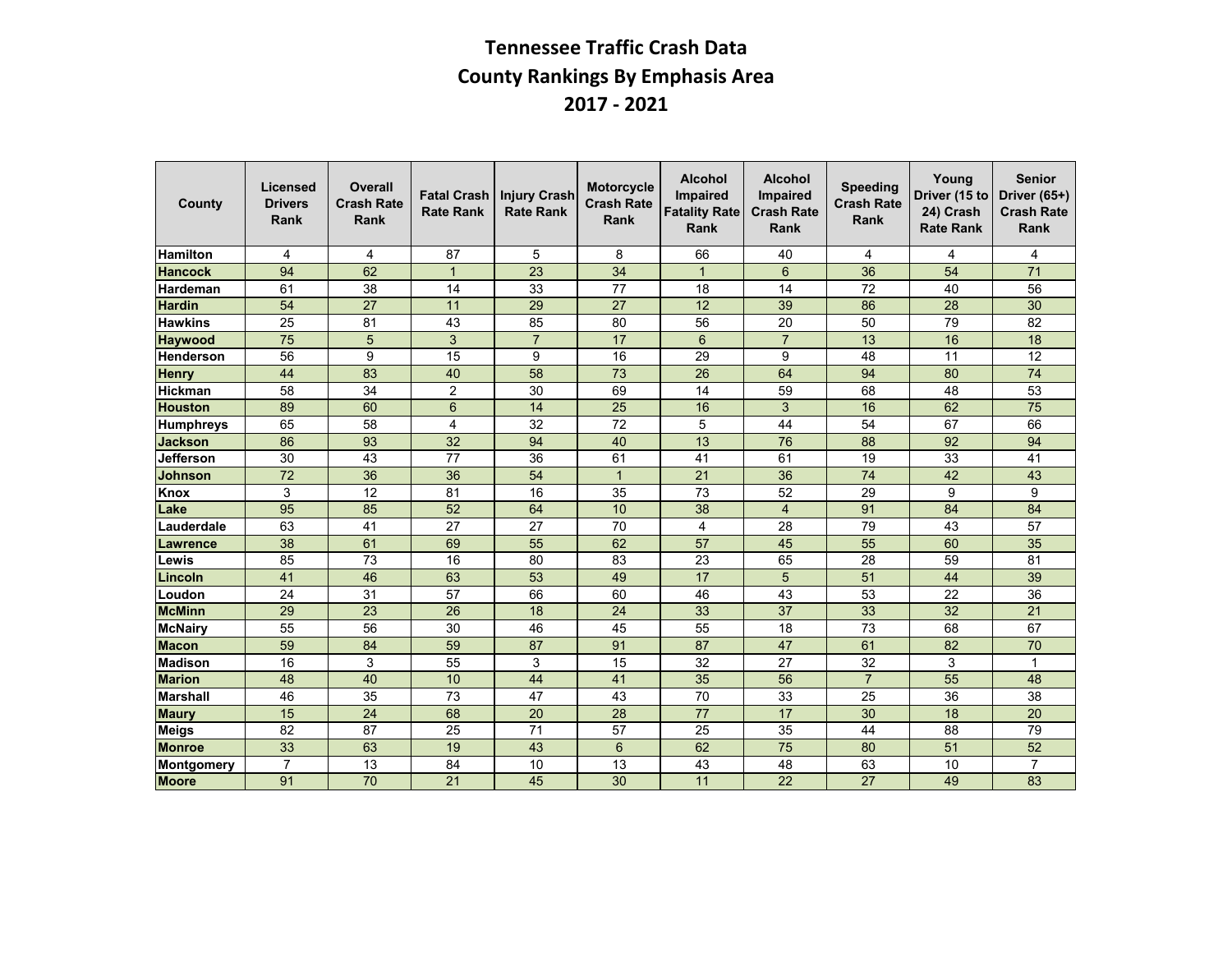#### **Tennessee Traffic Crash Data County Rankings By Emphasis Area 2017 ‐ 2021**

| County            | Licensed<br><b>Drivers</b><br>Rank | <b>Overall</b><br><b>Crash Rate</b><br>Rank | <b>Fatal Crash</b><br><b>Rate Rank</b> | <b>Injury Crash</b><br><b>Rate Rank</b> | <b>Motorcycle</b><br><b>Crash Rate</b><br>Rank | <b>Alcohol</b><br><b>Impaired</b><br><b>Fatality Rate</b><br><b>Rank</b> | <b>Alcohol</b><br>Impaired<br><b>Crash Rate</b><br><b>Rank</b> | Speeding<br><b>Crash Rate</b><br>Rank | Young<br>Driver (15 to<br>24) Crash<br><b>Rate Rank</b> | <b>Senior</b><br>Driver (65+)<br><b>Crash Rate</b><br>Rank |
|-------------------|------------------------------------|---------------------------------------------|----------------------------------------|-----------------------------------------|------------------------------------------------|--------------------------------------------------------------------------|----------------------------------------------------------------|---------------------------------------|---------------------------------------------------------|------------------------------------------------------------|
| <b>Morgan</b>     | 64                                 | 92                                          | 48                                     | 91                                      | 66                                             | 22                                                                       | 78                                                             | 89                                    | 91                                                      | 93                                                         |
| <b>Obion</b>      | 49                                 | 48                                          | 50                                     | 38                                      | 68                                             | 28                                                                       | 87                                                             | 69                                    | 41                                                      | 45                                                         |
| Overton           | 60                                 | 59                                          | 72                                     | 60                                      | 59                                             | 93                                                                       | 88                                                             | 62                                    | 52                                                      | 37                                                         |
| <b>Perry</b>      | 88                                 | 91                                          | 5                                      | 78                                      | 18                                             | 9                                                                        | 57                                                             | 76                                    | 93                                                      | 95                                                         |
| <b>Pickett</b>    | 93                                 | 89                                          | 60                                     | 90                                      | 85                                             | 59                                                                       | 94                                                             | 95                                    | 90                                                      | 92                                                         |
| <b>Polk</b>       | 73                                 | 57                                          | 13                                     | 28                                      | 2                                              | 10                                                                       | 63                                                             | 21                                    | 66                                                      | 51                                                         |
| Putnam            | 18                                 | 8                                           | 61                                     | 24                                      | 21                                             | 50                                                                       | 19                                                             | 8                                     | 6                                                       | 8                                                          |
| Rhea              | 45                                 | 53                                          | 74                                     | 76                                      | 79                                             | 78                                                                       | 80                                                             | 87                                    | 56                                                      | 42                                                         |
| Roane             | 28                                 | 33                                          | 49                                     | 48                                      | 63                                             | 36                                                                       | 42                                                             | 31                                    | 38                                                      | 40                                                         |
| <b>Robertson</b>  | 19                                 | $\overline{25}$                             | 45                                     | 25                                      | 56                                             | 24                                                                       | 16                                                             | 42                                    | 35                                                      | 33                                                         |
| <b>Rutherford</b> | 5                                  | 6                                           | 90                                     | 4                                       | 23                                             | 69                                                                       | 38                                                             | 6                                     | 5                                                       | 6                                                          |
| <b>Scott</b>      | 62                                 | 95                                          | 12                                     | 95                                      | 95                                             | 39                                                                       | 41                                                             | 92                                    | 95                                                      | 91                                                         |
| Sequatchie        | $\overline{76}$                    | $\overline{75}$                             | 8                                      | 63                                      | $\overline{74}$                                | 58                                                                       | 84                                                             | 39                                    | 63                                                      | 62                                                         |
| <b>Sevier</b>     | 14                                 | $\overline{7}$                              | 70                                     | $6\phantom{1}6$                         | 20                                             | 63                                                                       | 32                                                             | 15                                    | $\overline{7}$                                          | 5                                                          |
| <b>Shelby</b>     | 1                                  | 1                                           | 39                                     | $\overline{2}$                          | 5                                              | 54                                                                       | 71                                                             | 66                                    | 2                                                       | 3                                                          |
| <b>Smith</b>      | 67                                 | 10                                          | 24                                     | 22                                      | 19                                             | 19                                                                       | 54                                                             | 3                                     | 14                                                      | 32                                                         |
| <b>Stewart</b>    | 79                                 | 78                                          | 62                                     | 57                                      | 12                                             | 95                                                                       | 53                                                             | 20                                    | 86                                                      | 89                                                         |
| <b>Sullivan</b>   | 9                                  | 30                                          | 85                                     | 39                                      | 42                                             | 84                                                                       | 86                                                             | 59                                    | 30                                                      | 22                                                         |
| <b>Sumner</b>     | 8                                  | 64                                          | 94                                     | 68                                      | 71                                             | 86                                                                       | 83                                                             | 41                                    | 53                                                      | 47                                                         |
| <b>Tipton</b>     | 22                                 | 72                                          | 88                                     | 69                                      | 75                                             | 74                                                                       | 81                                                             | 85                                    | 65                                                      | 50                                                         |
| <b>Trousdale</b>  | 87                                 | 14                                          | 31                                     | 40                                      | 44                                             | 80                                                                       | $\overline{2}$                                                 | 12                                    | 17                                                      | 46                                                         |
| <b>Unicoi</b>     | 70                                 | 66                                          | 65                                     | 77                                      | 55                                             | 65                                                                       | 60                                                             | 14                                    | 74                                                      | 64                                                         |
| Union             | 66                                 | 90                                          | 35                                     | 92                                      | 92                                             | 27                                                                       | 89                                                             | 81                                    | 87                                                      | 87                                                         |
| <b>Van Buren</b>  | 92                                 | 44                                          | 38                                     | 82                                      | $\overline{7}$                                 | 64                                                                       | 95                                                             | 40                                    | 70                                                      | 80                                                         |
| Warren            | 39                                 | 39                                          | 42                                     | 65                                      | 52                                             | 34                                                                       | 31                                                             | 49                                    | 45                                                      | 29                                                         |
| Washington        | 12                                 | 11                                          | 93                                     | 50                                      | 22                                             | 83                                                                       | 55                                                             | 17                                    | 8                                                       | 13                                                         |
| Wayne             | 77                                 | 65                                          | 18                                     | 73                                      | 53                                             | 48                                                                       | 15                                                             | 38                                    | 71                                                      | 77                                                         |
| <b>Weakley</b>    | 51                                 | 76                                          | 58                                     | 79                                      | 78                                             | 75                                                                       | 29                                                             | 90                                    | 47                                                      | 76                                                         |
| White             | 53                                 | 68                                          | 89                                     | 84                                      | 82                                             | 81                                                                       | 82                                                             | 35                                    | 69                                                      | 69                                                         |
| Williamson        | 6                                  | 52                                          | 95                                     | 89                                      | 87                                             | 90                                                                       | 85                                                             | 45                                    | 61                                                      | 34                                                         |
| Wilson            | 10                                 | 28                                          | 83                                     | 15                                      | 50                                             | 82                                                                       | 46                                                             | 43                                    | 29                                                      | 28                                                         |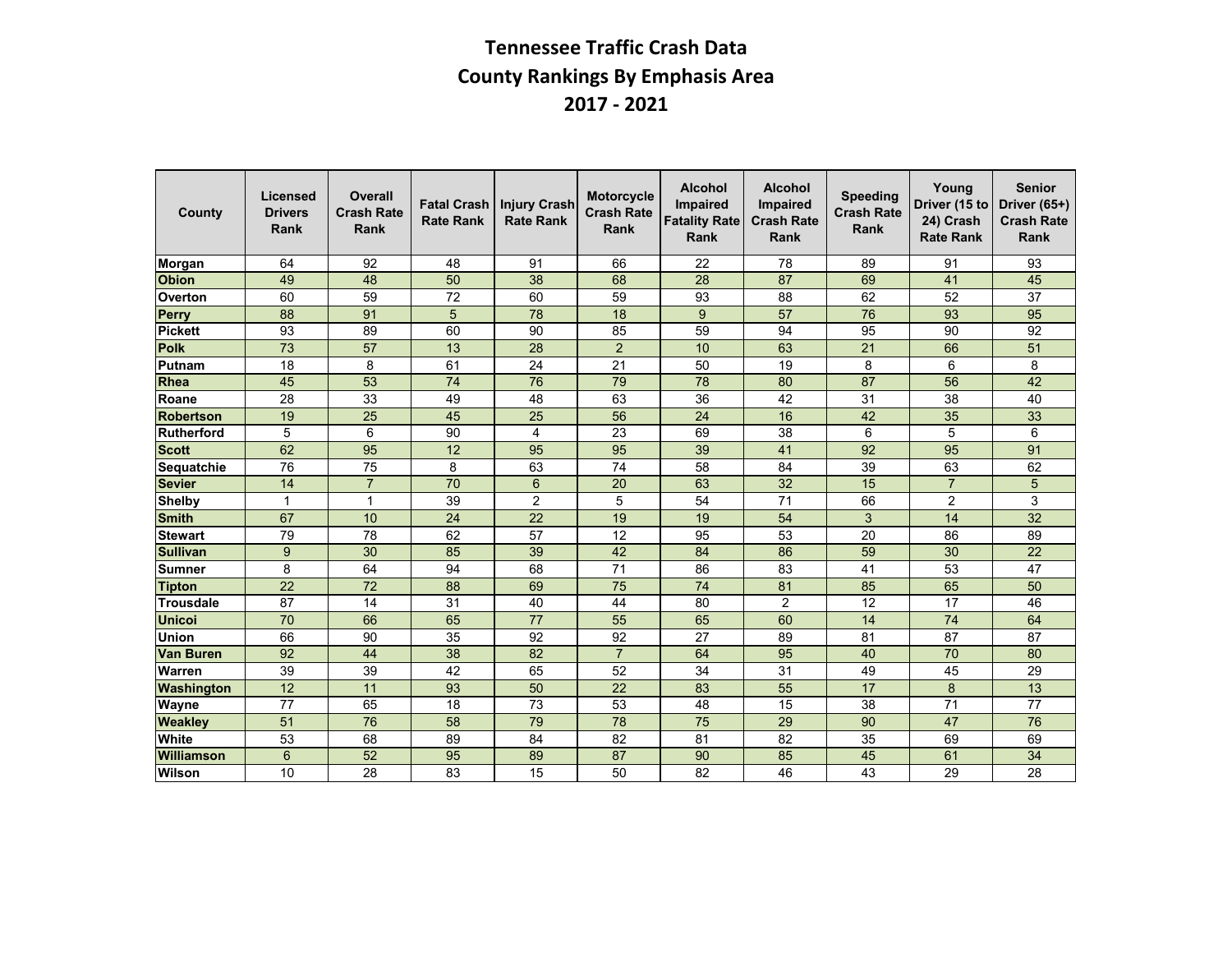<span id="page-5-0"></span>

|                   |                         |                  | 2017             |                 |                  |                   | 2018            |                  |                         |                 | 2019       |                  |
|-------------------|-------------------------|------------------|------------------|-----------------|------------------|-------------------|-----------------|------------------|-------------------------|-----------------|------------|------------------|
| County            | Fatal                   | <b>Injury</b>    | <b>PDO</b>       | <b>Total</b>    | <b>Fatal</b>     | <b>Injury</b>     | <b>PDO</b>      | <b>Total</b>     | <b>Fatal</b>            | <b>Injury</b>   | <b>PDO</b> | <b>Total</b>     |
| Anderson          | 11                      | 428              | 1,546            | 1,985           | $\overline{7}$   | 428               | 1,505           | 1,940            | 10                      | 450             | 1,451      | 1,911            |
| <b>Bedford</b>    | $\overline{\mathbf{4}}$ | 252              | 951              | 1,207           | 10               | 305               | 929             | 1,244            | 10                      | 278             | 958        | 1,246            |
| <b>Benton</b>     | $\overline{2}$          | 95               | 266              | 363             | 8                | 96                | 304             | 408              | $\overline{\mathbf{c}}$ | 92              | 286        | 380              |
| <b>Bledsoe</b>    | $\overline{7}$          | 40               | 53               | 100             | $\overline{2}$   | 43                | $\overline{56}$ | 101              | $\overline{4}$          | 32              | 53         | 89               |
| <b>Blount</b>     | 16                      | 723              | 2,557            | 3,296           | 25               | 683               | 2,681           | 3,389            | 19                      | 661             | 2,570      | 3,250            |
| <b>Bradley</b>    | 15                      | 588              | 2,520            | 3,123           | 10               | 568               | 2,567           | 3,145            | $\overline{7}$          | 689             | 2,414      | 3,110            |
| Campbell          | $\mathbf{1}$            | 285              | 895              | 1,181           | 11               | 226               | 792             | 1,029            | 3                       | 243             | 755        | 1,001            |
| Cannon            | $\mathsf 3$             | 95               | 223              | 321             | 6                | 78                | 214             | 298              | $\overline{7}$          | 84              | 183        | 274              |
| Carroll           | 5                       | 128              | 360              | 493             | 4                | $\frac{115}{115}$ | 304             | 423              | $\mathbf{1}$            | 130             | 278        | 409              |
| <b>Carter</b>     | 5                       | 254              | 972              | 1,231           | 8                | 294               | 969             | 1,271            | 12                      | 229             | 880        | 1,121            |
| Cheatham          | 6                       | 235              | 729              | 970             | $\overline{11}$  | 226               | 657             | 894              | $\overline{7}$          | 217             | 677        | 901              |
| <b>Chester</b>    | $\overline{2}$          | 84               | 275              | 361             | $\overline{2}$   | $\overline{71}$   | 251             | 324              | $\overline{5}$          | $\overline{74}$ | 259        | 338              |
| Claiborne         | 4                       | 127              | 270              | 401             | 5                | 127               | 352             | 484              | $\overline{2}$          | 139             | 381        | 522              |
| Clay              | $\overline{c}$          | 29               | 84               | 115             | $\overline{c}$   | 34                | 38              | 74               | $\overline{2}$          | 25              | 49         | 76               |
| Cocke             | 3                       | 264              | 804              | 1,071           | 15               | 235               | 867             | 1,117            | 6                       | 238             | 727        | 971              |
| <b>Coffee</b>     | 19                      | 373              | 1,244            | 1,636           | 11               | 376               | 1,223           | 1,610            | $\boldsymbol{9}$        | 341             | 1,179      | 1,529            |
| Crockett          | 3                       | 46               | 154              | 203             | 6                | 57                | 192             | 255              | 3                       | 55              | 149        | 207              |
| <b>Cumberland</b> | $\overline{5}$          | 347              | 1,112            | 1,464           | 12               | 367               | 1,100           | 1,479            | 18                      | 307             | 1,055      | 1,380            |
| <b>Davidson</b>   | 74                      | 9,268            | 24,342           | 33,684          | 79               | 9,145             | 24,196          | 33,420           | 106                     | 9,695           | 23,197     | 32,998           |
| <b>Decatur</b>    | $\bf 8$                 | 61               | 192              | 261             | 3                | 64                | 191             | 258              | $\overline{4}$          | 67              | 159        | 230              |
| <b>DeKalb</b>     | 5                       | 118              | 209              | 332             | 8                | 111               | 224             | 343              | $\overline{2}$          | 92              | 254        | 348              |
| <b>Dickson</b>    | 15                      | 480              | 1,148            | 1,643           | 9                | 406               | 1,069           | 1,484            | 15                      | 360             | 994        | 1,369            |
| <b>Dyer</b>       | 9                       | 203              | 636              | 848             | 5                | 211               | 593             | 809              | 9                       | 210             | 515        | 734              |
| <b>Fayette</b>    | 9                       | 194              | 409              | 612             | 6                | 173               | 399             | 578              | $\boldsymbol{8}$        | 180             | 421        | 609              |
| <b>Fentress</b>   | 8                       | 80               | 277              | 365             | 1                | 68                | 240             | 309              | 4                       | 71              | 229        | 304              |
| <b>Franklin</b>   | $\overline{5}$          | 235              | 660              | 900             | $\boldsymbol{9}$ | 201               | 502             | $\overline{712}$ | 5                       | 182             | 416        | 603              |
| Gibson            | $\overline{5}$          | $\overline{227}$ | $\overline{512}$ | 744             | 10               | 166               | 461             | 637              | $\overline{7}$          | 195             | 481        | 683              |
| <b>Giles</b>      | 8                       | $\overline{214}$ | 629              | 851             | 4                | 197               | 626             | 827              | 10                      | 200             | 674        | 884              |
| Grainger          | 4                       | 123              | 179              | 306             | $\overline{7}$   | 95                | 203             | 305              | $\overline{c}$          | 91              | 168        | 261              |
| Greene            | $\overline{18}$         | 475              | 1,444            | 1,937           | $\overline{18}$  | 488               | 1,295           | 1,801            | $\bf 8$                 | 449             | 1,301      | 1,758            |
| Grundy            | $\mathbf{1}$            | 79               | 223              | 303             | $\mathbf{1}$     | 56                | 192             | 249              | 3                       | 94              | 193        | 290              |
| <b>Hamblen</b>    | 12                      | 284              | 1,328            | 1,624           | 4                | 320               | 1,319           | 1,643            | 3                       | 307             | 1,359      | 1,669            |
| Hamilton          | 27                      | 2,909            | 10,948           | 13,884          | 43               | 2,956             | 11,266          | 14,265           | 56                      | 2,886           | 11,162     | 14,104           |
| <b>Hancock</b>    | $\boldsymbol{9}$        | 17               | 45               | $\overline{71}$ | $\overline{2}$   | 36                | 48              | 86               | $\mathbf{1}$            | $\overline{29}$ | 80         | 110              |
| Hardeman          | 6                       | 128              | 351              | 485             | 6                | 115               | 382             | 503              | $\overline{7}$          | 121             | 336        | 464              |
| <b>Hardin</b>     | $\bf8$                  | 184              | 475              | 667             | 12               | 146               | 543             | 701              | $\overline{7}$          | 157             | 519        | 683              |
| <b>Hawkins</b>    | 15                      | 238              | 658              | 911             | 9                | 234               | 531             | 774              | 20                      | 193             | 523        | 736              |
| <b>Haywood</b>    | 8                       | 145              | 415              | 568             | $\overline{8}$   | 108               | 430             | 546              | $\overline{4}$          | 109             | 428        | $\overline{541}$ |
| <b>Henderson</b>  | 9                       | 194              | 645              | 848             | 10               | 214               | 674             | 898              | 11                      | 180             | 596        | 787              |
| <b>Henry</b>      | 13                      | 174              | 304              | 491             | $\overline{7}$   | 166               | 327             | 500              | $\overline{7}$          | 164             | 308        | 479              |
| Hickman           | 13                      | 142              | 365              | 520             | 10               | 137               | 412             | 559              | 10                      | 128             | 370        | 508              |
| <b>Houston</b>    | $\mathbf{1}$            | 55               | 121              | 177             | 3                | 46                | 93              | 142              | $\sqrt{3}$              | 41              | 98         | 142              |
| <b>Humphreys</b>  | 8                       | 116              | 239              | 363             | 5                | 94                | 266             | 365              | 11                      | 115             | 228        | 354              |
| <b>Jackson</b>    | 6                       | 38               | 75               | 119             | $\mathbf{1}$     | 42                | 77              | 120              | $\pmb{0}$               | 22              | 67         | 89               |
| Jefferson         | $\overline{7}$          | 272              | 885              | 1,164           | 6                | 279               | 853             | 1,138            | 6                       | 311             | 810        | 1,127            |
| <b>Johnson</b>    | 6                       | 96               | 327              | 429             | $\overline{c}$   | 72                | 328             | 402              | 4                       | 79              | 249        | 332              |
| Knox              | 54                      | 2,937            | 11,353           | 14,344          | 62               | 2,935             | 11,572          | 14,569           | 68                      | 2,828           | 11,631     | 14,527           |
| Lake              | $\mathbf{1}$            | 29               | 36               | 66              | 0                | 22                | 26              | 48               | $\mathbf{1}$            | 21              | 38         | 60               |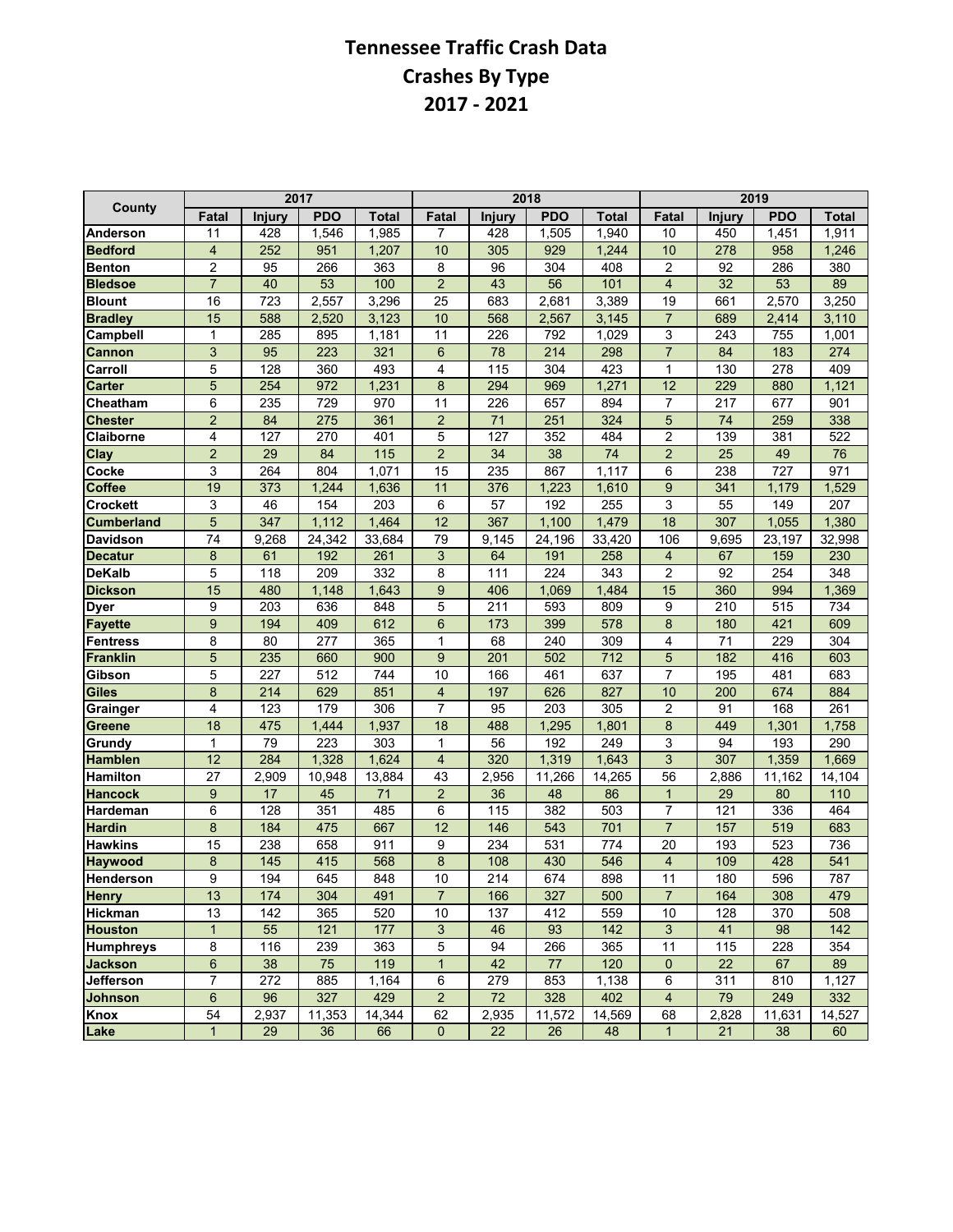| County            |                         |               | 2017             |              |                                |                  | 2018         |                  |                         |              | 2019             |                 |
|-------------------|-------------------------|---------------|------------------|--------------|--------------------------------|------------------|--------------|------------------|-------------------------|--------------|------------------|-----------------|
|                   | Fatal                   | <b>Injury</b> | <b>PDO</b>       | <b>Total</b> | Fatal                          | <b>Injury</b>    | <b>PDO</b>   | <b>Total</b>     | Fatal                   | Injury       | <b>PDO</b>       | <b>Total</b>    |
| Lauderdale        | $\overline{7}$          | 121           | 330              | 458          | 5                              | 115              | 297          | 417              | 8                       | 132          | 311              | 451             |
| <b>Lawrence</b>   | 6                       | 248           | 601              | 855          | $\overline{\mathbf{4}}$        | 207              | 598          | 809              | $\overline{7}$          | 208          | 586              | 801             |
| Lewis             | 4                       | 44            | 121              | 169          | $\overline{c}$                 | 52               | 146          | 200              | $\overline{c}$          | 59           | 131              | 192             |
| Lincoln           | 5                       | 195           | 597              | 797          | 3                              | 180              | 571          | 754              | $\overline{7}$          | 186          | 587              | 780             |
| Loudon            | 14                      | 276           | 1,082            | 1,372        | 13                             | 273              | 1,213        | 1,499            | 9                       | 242          | 1,096            | 1,347           |
| <b>McMinn</b>     | 12                      | 331           | 1,134            | 1,477        | 17                             | 382              | 1,107        | 1,506            | 12                      | 330          | 1,104            | 1,446           |
| <b>McNairy</b>    | 5                       | 126           | 365              | 496          | 11                             | 151              | 385          | 547              | 8                       | 125          | 385              | 518             |
| <b>Macon</b>      | $6\phantom{1}$          | 96            | $\overline{217}$ | 319          | $\overline{4}$                 | 81               | 207          | 292              | $\mathbf{1}$            | 87           | $\overline{213}$ | 301             |
| <b>Madison</b>    | $\overline{12}$         | 898           | 3,081            | 3,991        | 12                             | 942              | 3,068        | 4,022            | 24                      | 869          | 2,958            | 3,851           |
| <b>Marion</b>     | 9                       | 180           | 510              | 699          | 13                             | $\frac{175}{2}$  | 521          | 709              | $\overline{7}$          | 154          | 525              | 686             |
| <b>Marshall</b>   | $\mathbf{1}$            | 193           | 619              | 813          | 6                              | 182              | 580          | 768              | 9                       | 165          | 573              | 747             |
| <b>Maury</b>      | 19                      | 715           | 2,099            | 2,833        | 16                             | 646              | 2,038        | 2,700            | 18                      | 608          | 1,905            | 2,531           |
| <b>Meigs</b>      | 4                       | 62            | 104              | 170          | 3                              | 48               | 100          | 151              | $\overline{c}$          | 50           | 90               | 142             |
| <b>Monroe</b>     | 13                      | 243           | 661              | 917          | 11                             | 230              | 624          | 865              | $\boldsymbol{9}$        | 260          | 590              | 859             |
| <b>Montgomery</b> | 30                      | 1,606         | 4,695            | 6,331        | $\overline{25}$                | 1,449            | 4,781        | 6,255            | 30                      | 1,413        | 4,893            | 6,336           |
| <b>Moore</b>      | $\overline{2}$          | 27            | 95               | 124          | $\overline{2}$                 | 35               | 95           | $\overline{132}$ | $\mathbf{1}$            | 31           | 58               | 90              |
| Morgan            | 6                       | 84            | 103              | 193          | $\overline{5}$                 | 66               | 102          | $\overline{173}$ | $\overline{4}$          | 67           | 108              | 179             |
| <b>Obion</b>      | $\overline{4}$          | 168           | 447              | 619          | 3                              | 164              | 463          | 630              | $\overline{7}$          | 181          | 500              | 688             |
| Overton           | 4                       | 124           | 363              | 491          | 4                              | 106              | 335          | 445              | $\mathbf{1}$            | 101          | 321              | 423             |
| <b>Perry</b>      | 4                       | 39            | 31               | 74           | $\mathbf{1}$                   | 31               | 50           | 82               | $\overline{4}$          | 30           | 63               | 97              |
| <b>Pickett</b>    | $\overline{\mathbf{c}}$ | 16            | 38               | 56           | $\overline{c}$                 | 28               | 43           | 73               | $\mathbf{1}$            | 20           | 30               | $\overline{51}$ |
| <b>Polk</b>       | $\overline{7}$          | 98            | 206              | 311          | $\overline{1}$                 | 93               | 198          | 292              | $6\phantom{1}$          | 97           | 186              | 289             |
| Putnam            | 9                       | 524           | 2,243            | 2,776        | $\overline{15}$                | 478              | 2,229        | 2,722            | 14                      | 443          | 1,894            | 2,351           |
| Rhea              | $\overline{6}$          | 157           | 493              | 656          | $\overline{5}$                 | 130              | 547          | 682              | $\,6$                   | 154          | 500              | 660             |
| Roane             | 14                      | 306           | 965              | 1,285        | $\overline{11}$                | 315              | 1,028        | 1,354            | $\overline{12}$         | 275          | 1,004            | 1,291           |
| <b>Robertson</b>  | 11                      | 459           | 1,343            | 1,813        | $\overline{21}$                | 458              | 1,282        | 1,761            | 15                      | 400          | 1,515            | 1,930           |
| <b>Rutherford</b> | 38                      | 2,868         | 8,079            | 10,985       | 37                             | 2,676            | 8,017        | 10,730           | $\overline{27}$         | 2,769        | 7,702            | 10,498          |
| <b>Scott</b>      | 10                      | 62            | 89               | 161          | 3                              | 56               | 109          | 168              | $\boldsymbol{9}$        | 56           | 85               | 150             |
| Sequatchie        | 3                       | 56            | 154              | 213          | $\overline{7}$                 | 65               | 182          | 254              | $\overline{7}$          | 82           | 169              | 258             |
| <b>Sevier</b>     | 19                      | 842           | 2,738            | 3,599        | $\boldsymbol{9}$               | 821              | 2,740        | 3,570            | 24                      | 779          | 2,701            | 3,504           |
| <b>Shelby</b>     | 120                     | 8,803         | 28,682           | 37,605       | 158                            | 8,207            | 30,926       | 39,291           | 155                     | 8,627        | 30,654           | 39,436          |
| <b>Smith</b>      | 6                       | 139           | 522              | 667          | $\mathbf{1}$                   | 142              | 545          | 688              | $6\phantom{1}$          | 96           | 441              | 543             |
| <b>Stewart</b>    | $\mathbf{1}$            | 81            | $\frac{1}{114}$  | 196          | 5                              | $\overline{72}$  | 159          | 236              | $\overline{4}$          | 65           | 192              | 261             |
| <b>Sullivan</b>   | 18                      | 1,069         | 3,117            | 4,204        | $\overline{24}$                | $\overline{915}$ | 3,230        | 4,169            | $\overline{23}$         | 912          | 3,098            | 4,033           |
| <b>Sumner</b>     | 10                      | 930           | 2,856            | 3,796        | $\overline{12}$                | 907              | 2,895        | 3,814            | $\overline{13}$         | 924          | 2,621            | 3,558           |
| <b>Tipton</b>     | 5                       | 310           | 801              | 1,116        | $\overline{12}$                | 270              | 776          | 1,058            | $\overline{7}$          | 259          | 736              | 1,002           |
| <b>Trousdale</b>  | $\mathbf{1}$            | 48            | 183              | 232          | $\mathbf{1}$                   | 50               | 220          | 271              | 3                       | 47           | 203              | 253             |
| <b>Unicoi</b>     | $\overline{c}$          | 81            | 275              | 358          | $\pmb{0}$                      | 87               | 268          | 355              | $\,6$                   | 80           | 227              | 313             |
| <b>Union</b>      | $\overline{\mathbf{4}}$ | 67            | 140              | 211          | $\overline{\mathbf{4}}$        | $\overline{74}$  | 132          | 210              | $\overline{\mathbf{4}}$ | 64           | 126              | 194             |
| <b>VanBuren</b>   |                         |               |                  |              |                                |                  |              |                  |                         |              |                  |                 |
| Warren            | 4<br>17                 | 32<br>207     | 120<br>757       | 156<br>981   | $\mathbf{1}$<br>$\overline{7}$ | 19<br>188        | 106<br>706   | 126<br>901       | $\boldsymbol{0}$<br>8   | 16<br>162    | 101<br>608       | 117<br>778      |
| Washington        | 10                      | 664           |                  |              |                                | 704              | 3,445        |                  | 18                      |              |                  |                 |
|                   |                         |               | 3,399            | 4,073        | 11                             |                  |              | 4,160            |                         | 683          | 3,375            | 4,076           |
| Wayne             | 4<br>$\overline{2}$     | 80            | 196              | 280          | 0                              | 59               | 202          | 261              | 11                      | 72           | 212              | 295             |
| <b>Weakley</b>    |                         | 145           | 356              | 503          | $\mathbf{3}$                   | 131              | 362          | 496              | 8                       | 127          | 348              | 483             |
| White             | 6                       | 118           | 407              | 531          | $\mathbf{1}$                   | 98               | 363          | 462              | 4                       | 104          | 371              | 479             |
| <b>Williamson</b> | 24                      | 1,071         | 4,556            | 5,651        | 12                             | 955              | 4,675        | 5,642            | 18                      | 1,035        | 4,432            | 5,485           |
| Wilson            | 19                      | 1,026         | 2,565            | 3,610        | 12                             | 888              | 2,551        | 3,451            | 28                      | 970          | 2,635            | 3,633           |
| <b>Unknown</b>    | 0                       | $\mathbf 0$   | $\mathbf{0}$     | $\mathbf{0}$ | $\mathbf{0}$                   | 0                | $\mathbf{0}$ | 0                | $\mathbf{0}$            | $\mathbf{0}$ | $\mathbf{1}$     | $\mathbf{1}$    |
| <b>Total</b>      | 1,024                   | 50,143        | 157,094          | 208,261      | 1,040                          | 48,033           | 159,556      | 208,629          | 1,136                   | 48,477       | 155,272          | 204,885         |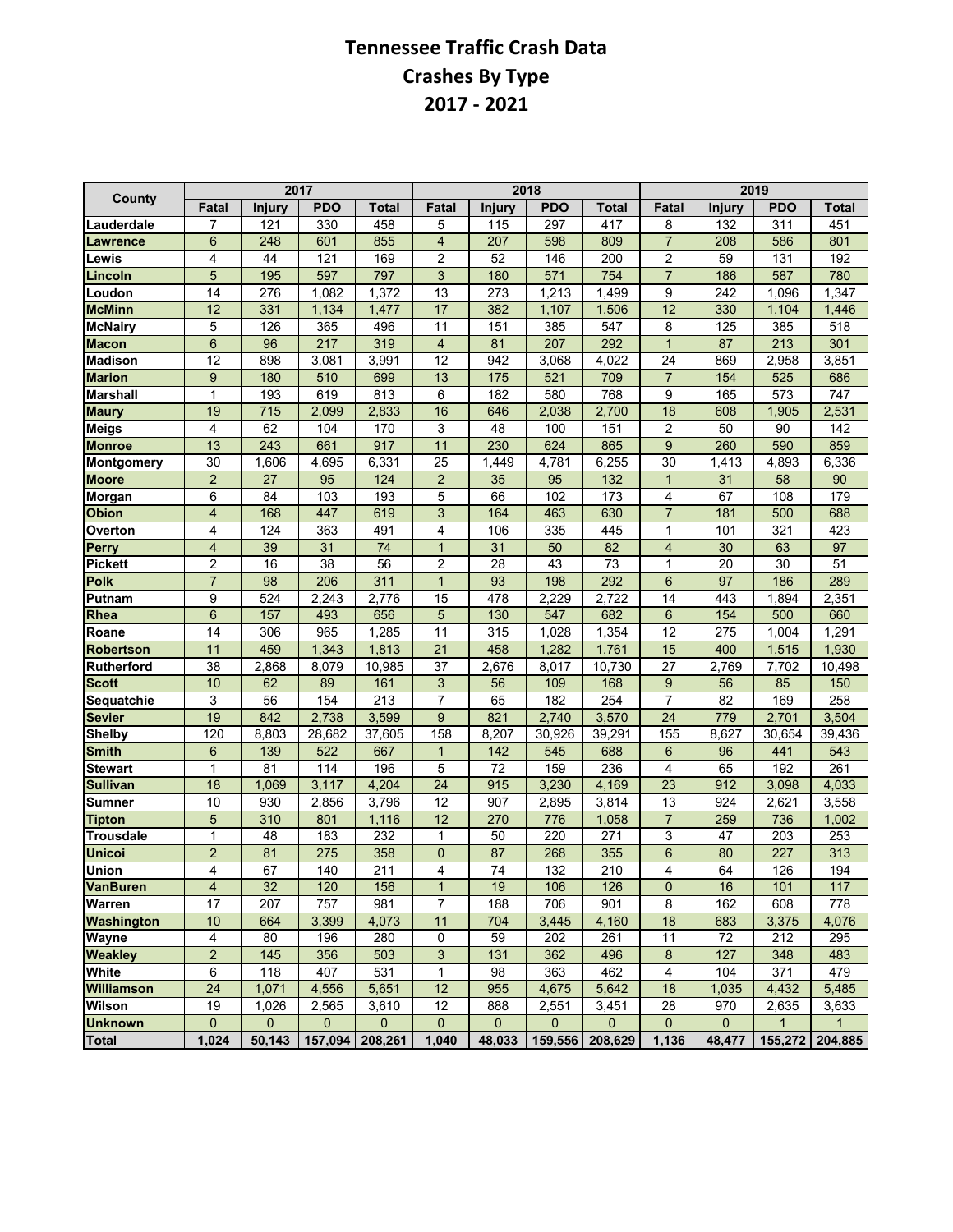|                   |                  |                 | 2020       |                 |                 |                 | 2021             |              | Average          |                  |                 |                  |  |
|-------------------|------------------|-----------------|------------|-----------------|-----------------|-----------------|------------------|--------------|------------------|------------------|-----------------|------------------|--|
| County            | Fatal            | <b>Injury</b>   | <b>PDO</b> | <b>Total</b>    | <b>Fatal</b>    | <b>Injury</b>   | <b>PDO</b>       | <b>Total</b> | Fatal            | <b>Injury</b>    | <b>PDO</b>      | <b>Total</b>     |  |
| Anderson          | 12               | 360             | 1,371      | 1,743           | 16              | 421             | 1,487            | 1,924        | 11               | 417              | 1,472           | 1,901            |  |
| <b>Bedford</b>    | 5                | 305             | 811        | 1,121           | 4               | 278             | 947              | 1,229        | $\overline{7}$   | 284              | 919             | 1,209            |  |
| <b>Benton</b>     | $\mathbf{1}$     | 85              | 259        | 345             | 3               | 102             | 253              | 358          | 3                | 94               | 274             | 371              |  |
| <b>Bledsoe</b>    | $\overline{5}$   | 32              | 50         | 87              | $\overline{5}$  | 34              | 50               | 89           | $\overline{5}$   | 36               | $\overline{52}$ | 93               |  |
| <b>Blount</b>     | 14               | 554             | 2,252      | 2,820           | 26              | 573             | 2,619            | 3,218        | 20               | 639              | 2,536           | 3,195            |  |
| <b>Bradley</b>    | 11               | 609             | 2,291      | 2,911           | 19              | 666             | 2,562            | 3,247        | 12               | 624              | 2,471           | 3,107            |  |
| Campbell          | $\mathbf{1}$     | 215             | 734        | 950             | 16              | 184             | 841              | 1,041        | 6                | 231              | 803             | 1,040            |  |
| <b>Cannon</b>     | $\overline{a}$   | 64              | 172        | 238             | 3               | 82              | 177              | 262          | $\overline{4}$   | 81               | 194             | 279              |  |
| Carroll           | 9                | 116             | 309        | 434             | 5               | 122             | 295              | 422          | 5                | 122              | 309             | 436              |  |
| <b>Carter</b>     | 6                | 250             | 885        | 1,141           | 8               | 233             | 924              | 1,165        | 8                | 252              | 926             | 1,186            |  |
| Cheatham          | 8                | 207             | 603        | 818             | 15              | 232             | 622              | 869          | 9                | 223              | 658             | 890              |  |
| <b>Chester</b>    | $\boldsymbol{9}$ | 68              | 243        | 320             | 4               | 85              | 254              | 343          | 4                | 76               | 256             | 337              |  |
| Claiborne         | 3                | 124             | 355        | 482             | 4               | 129             | $\overline{322}$ | 455          | 4                | 129              | 336             | 469              |  |
| <b>Clay</b>       | $\pmb{0}$        | 26              | 46         | $\overline{72}$ | $\overline{2}$  | 22              | 39               | 63           | $\overline{2}$   | 27               | 51              | 80               |  |
| Cocke             | 12               | 224             | 798        | 1,034           | 10              | 211             | 746              | 967          | 9                | 234              | 788             | 1,032            |  |
| <b>Coffee</b>     | 5                | 358             | 1,176      | 1,539           | 15              | 345             | 1,243            | 1,603        | 12               | 359              | 1,213           | 1,583            |  |
| <b>Crockett</b>   | 3                | 50              | 152        | 205             | 5               | 72              | 151              | 228          | 4                | 56               | 160             | 220              |  |
| <b>Cumberland</b> | $\overline{20}$  | 301             | 944        | 1,265           | $\overline{7}$  | 283             | 1,050            | 1,340        | 12               | 321              | 1,052           | 1,386            |  |
| <b>Davidson</b>   | 114              | 7,388           | 16,334     | 23,836          | 131             | 8,734           | 16,008           | 24,873       | 101              | 8,846            | 20,815          | 29,762           |  |
| <b>Decatur</b>    | $\overline{5}$   | $\overline{57}$ | 138        | 200             | $\overline{c}$  | 60              | 175              | 237          | $\overline{4}$   | 62               | 171             | 237              |  |
| <b>DeKalb</b>     | 6                | 95              | 204        | 305             | 3               | 97              | 252              | 352          | 5                | 103              | 229             | 336              |  |
| <b>Dickson</b>    | 14               | 323             | 930        | 1,267           | 11              | 370             | 1,075            | 1,456        | 13               | 388              | 1,043           | 1,444            |  |
| <b>Dyer</b>       | 13               | 202             | 466        | 681             | 8               | 241             | 549              | 798          | 9                | 213              | 552             | 774              |  |
| <b>Fayette</b>    | 11               | 208             | 427        | 646             | 6               | 232             | 464              | 702          | 8                | 197              | 424             | 629              |  |
| <b>Fentress</b>   | $\mathbf{1}$     | 58              | 241        | 300             | 4               | 72              | 276              | 352          | 4                | 70               | 253             | 326              |  |
| <b>Franklin</b>   | $\overline{7}$   | 155             | 375        | 537             | 5               | 223             | 426              | 654          | $6\phantom{1}$   | 199              | 476             | 681              |  |
| Gibson            | 13               | 195             | 448        | 656             | $\overline{11}$ | 232             | 549              | 792          | 9                | 203              | 490             | 702              |  |
| <b>Giles</b>      | 10               | 163             | 620        | 793             | $\bf 8$         | 167             | 668              | 843          | 8                | 188              | 643             | 840              |  |
| Grainger          | $\overline{13}$  | 106             | 207        | 326             | 3               | 123             | 220              | 346          | 6                | 108              | 195             | $\overline{309}$ |  |
| Greene            | 18               | 421             | 1,083      | 1,522           | 19              | 447             | 1,192            | 1,658        | 16               | 456              | 1,263           | 1,735            |  |
| Grundy            | $\overline{c}$   | 67              | 168        | 237             | 3               | 68              | 240              | 311          | $\overline{2}$   | 73               | 203             | 278              |  |
| Hamblen           | $\overline{7}$   | 278             | 1,220      | 1,505           | 13              | 304             | 1,307            | 1,624        | 8                | 299              | 1,307           | 1,613            |  |
| Hamilton          | 45               | 2,514           | 9,588      | 12,147          | 51              | 2,848           | 10,753           | 13,652       | 44               | 2,823            | 10,743          | 13,610           |  |
| <b>Hancock</b>    | $\mathbf{1}$     | $\overline{26}$ | 58         | 85              | $\overline{c}$  | 36              | 52               | 90           | 3                | $\overline{29}$  | $\overline{57}$ | 88               |  |
| Hardeman          | 9                | 114             | 300        | 423             | 6               | 109             | 312              | 427          | $\overline{7}$   | 117              | 336             | 460              |  |
| <b>Hardin</b>     | $\overline{7}$   | $\frac{145}{2}$ | 488        | 640             | 11              | $\frac{145}{2}$ | 482              | 638          | $\boldsymbol{9}$ | $\overline{155}$ | 501             | 666              |  |
| <b>Hawkins</b>    | 8                | 209             | 614        | 831             | 10              | 217             | 632              | 859          | 12               | 218              | 592             | 822              |  |
| <b>Haywood</b>    | $\boldsymbol{9}$ | 122             | 398        | 529             | 8               | 111             | 492              | 611          | $\overline{7}$   | 119              | 433             | 559              |  |
| Henderson         | $\overline{7}$   | 166             | 655        | 828             | $\overline{4}$  | 162             | 600              | 766          | 8                | 183              | 634             | 825              |  |
| <b>Henry</b>      | $\overline{7}$   | 129             | 270        | 406             | 6               | 168             | 328              | 502          | $\bf 8$          | 160              | 307             | 476              |  |
| Hickman           | 14               | 144             | 364        | 522             | 10              | 108             | 390              | 508          | 11               | 132              | 380             | 523              |  |
| <b>Houston</b>    | $\overline{2}$   | 46              | 68         | 116             | $\,6$           | 53              | 70               | 129          | $\overline{3}$   | 48               | 90              | 141              |  |
| <b>Humphreys</b>  | 7                | 119             | 245        | 371             | 11              | 103             | 253              | 367          | 8                | 109              | 246             | 364              |  |
| <b>Jackson</b>    | 3                | 29              | 40         | 72              | 4               | 37              | 65               | 106          | 3                | 34               | 65              | 101              |  |
| Jefferson         | 9                | 298             | 813        | 1,120           | 11              | 326             | 881              | 1,218        | $\bf 8$          | 297              | 848             | 1,153            |  |
| <b>Johnson</b>    | $\overline{c}$   | 77              | 237        | 316             | 6               | 91              | 292              | 389          | $\overline{4}$   | 83               | 287             | 374              |  |
| Knox              | 53               | 2,592           | 8,856      | 11,501          | 77              | 2,886           | 10,041           | 13,004       | 63               | 2,836            | 10,691          | 13,589           |  |
| Lake              | $\mathbf{1}$     | 8               | 36         | 45              | $\mathbf{1}$    | 15              | 42               | 58           | $\mathbf{1}$     | 19               | 36              | 55               |  |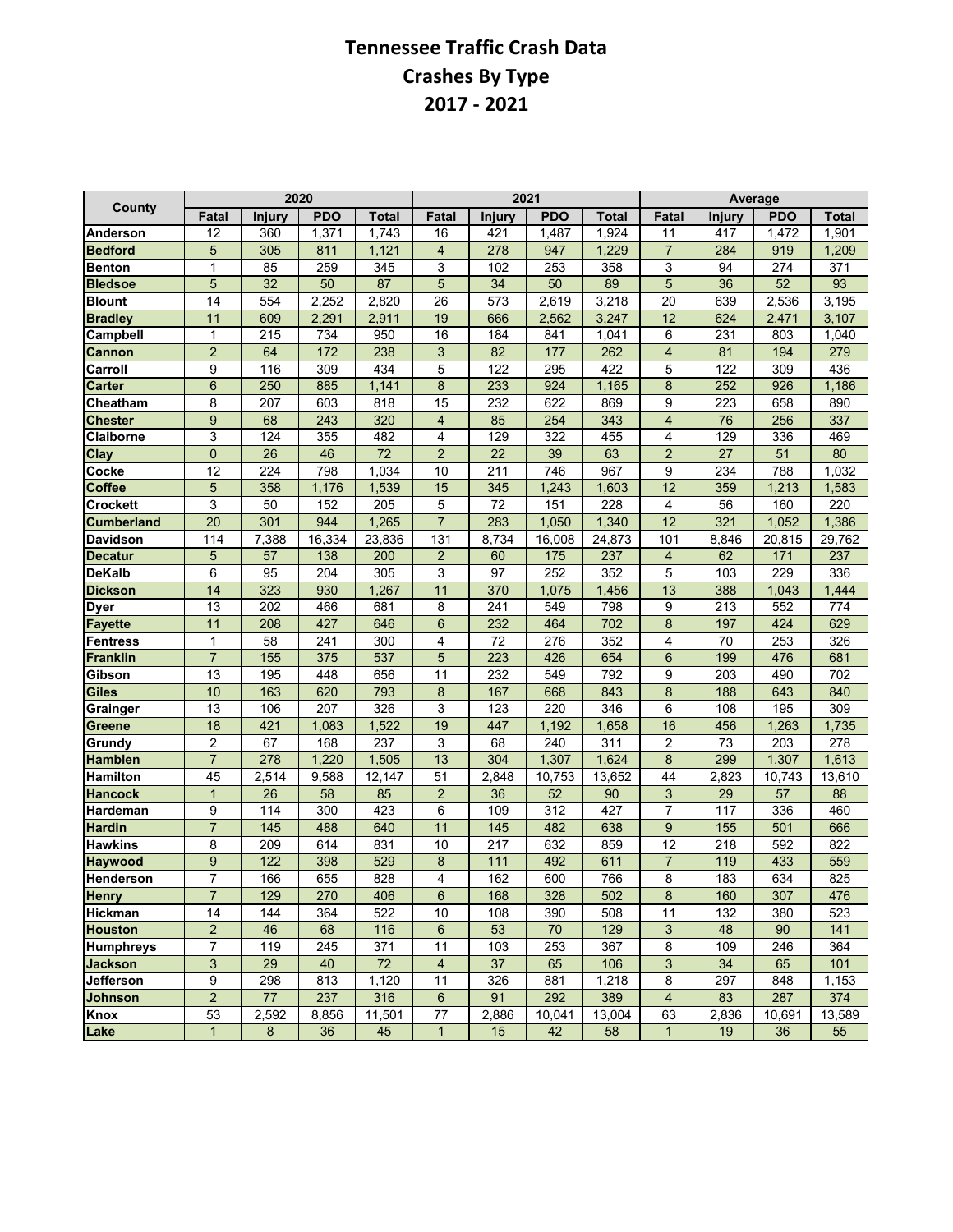|                   |                         |               | 2020             |              |                  |               | 2021            |                  |                         |                  | Average    |              |
|-------------------|-------------------------|---------------|------------------|--------------|------------------|---------------|-----------------|------------------|-------------------------|------------------|------------|--------------|
| County            | Fatal                   | <b>Injury</b> | <b>PDO</b>       | <b>Total</b> | <b>Fatal</b>     | <b>Injury</b> | <b>PDO</b>      | <b>Total</b>     | Fatal                   | <b>Injury</b>    | <b>PDO</b> | <b>Total</b> |
| Lauderdale        | 5                       | 109           | 344              | 458          | 2                | 129           | 334             | 465              | 5                       | 121              | 323        | 450          |
| <b>Lawrence</b>   | $\overline{7}$          | 191           | 500              | 698          | 11               | 196           | 608             | 815              | $\overline{7}$          | 210              | 579        | 796          |
| Lewis             | 3                       | 41            | 135              | 179          | $\overline{7}$   | 43            | 140             | 190              | $\overline{4}$          | 48               | 135        | 186          |
| Lincoln           | $\overline{5}$          | 169           | 570              | 744          | 13               | 181           | 609             | 803              | $\overline{7}$          | 182              | 587        | 776          |
| Loudon            | 8                       | 261           | 938              | 1,207        | 10               | 268           | 1,172           | 1,450            | 11                      | 264              | 1,100      | 1,375        |
| <b>McMinn</b>     | 15                      | 298           | 980              | 1,293        | 14               | 334           | 1,088           | 1,436            | 14                      | 335              | 1,083      | 1,432        |
| <b>McNairy</b>    | $\overline{7}$          | 128           | 339              | 474          | $\overline{2}$   | 144           | 323             | 469              | $\overline{7}$          | 135              | 359        | 501          |
| <b>Macon</b>      | $\overline{7}$          | 64            | 192              | 263          | 3                | 91            | 251             | 345              | $\overline{\mathbf{4}}$ | 84               | 216        | 304          |
| <b>Madison</b>    | 19                      | 773           | 2,585            | 3,377        | $\overline{19}$  | 877           | 3,065           | 3,961            | 17                      | 872              | 2,951      | 3,840        |
| <b>Marion</b>     | $\overline{12}$         | 150           | 471              | 633          | 12               | 153           | 500             | 665              | 11                      | 162              | 505        | 678          |
| <b>Marshall</b>   | 6                       | 145           | 507              | 658          | 3                | 161           | 577             | 741              | 5                       | 169              | 571        | 745          |
| <b>Maury</b>      | 12                      | 549           | 1,752            | 2,313        | 17               | 556           | 1,956           | 2,529            | 16                      | 615              | 1,950      | 2,581        |
| <b>Meigs</b>      | 4                       | 60            | 102              | 166          | 3                | 54            | 105             | 162              | 3                       | 55               | 100        | 158          |
| <b>Monroe</b>     | 22                      | 228           | 528              | 778          | 13               | 252           | 576             | 841              | 14                      | 243              | 596        | 852          |
| Montgomery        | 25                      | 1,145         | 4,372            | 5,542        | 33               | 1,176         | 5,014           | 6,223            | 29                      | 1,358            | 4,751      | 6,137        |
| <b>Moore</b>      | $\overline{2}$          | 40            | 63               | 105          | $\overline{c}$   | 31            | 66              | 99               | $\overline{2}$          | 33               | 75         | 110          |
| Morgan            | 3                       | 61            | 104              | 168          | $\overline{2}$   | 64            | 98              | 164              | 4                       | 68               | 103        | 175          |
| <b>Obion</b>      | $\overline{6}$          | 154           | 440              | 600          | 10               | 158           | 471             | 639              | $6\phantom{1}$          | 165              | 464        | 635          |
| Overton           | 4                       | 87            | 238              | 329          | 4                | 87            | 279             | 370              | 3                       | 101              | 307        | 412          |
| Perry             | 4                       | 38            | 36               | 78           | 4                | 29            | 35              | 68               | 3                       | 33               | 43         | 80           |
| <b>Pickett</b>    | 0                       | 15            | 35               | 50           | 0                | 16            | 33              | 49               | 1                       | 19               | 36         | 56           |
| <b>Polk</b>       | 5                       | 89            | 235              | 329          | 8                | 97            | 220             | 325              | 5                       | 95               | 209        | 309          |
| Putnam            | $\overline{11}$         | 410           | 1,716            | 2,137        | $\overline{19}$  | 399           | 2,032           | 2,450            | $\overline{14}$         | 451              | 2,023      | 2,487        |
| Rhea              | $\mathsf 3$             | 126           | 489              | 618          | 5                | 157           | 504             | 666              | 5                       | $\overline{145}$ | 507        | 656          |
| Roane             | 9                       | 267           | 926              | 1,202        | 9                | 274           | 994             | 1,277            | $\overline{11}$         | 287              | 983        | 1,282        |
| <b>Robertson</b>  | 19                      | 392           | 1,312            | 1,723        | 12               | 480           | 1,558           | 2,050            | 16                      | 438              | 1,402      | 1,855        |
| <b>Rutherford</b> | 46                      | 2,140         | 6,717            | 8,903        | 30               | 2,402         | 7,524           | 9,956            | 36                      | 2,571            | 7,608      | 10,214       |
| <b>Scott</b>      | $\overline{\mathbf{4}}$ | 59            | 32               | 95           | 9                | 40            | $\overline{71}$ | 120              | $\overline{7}$          | 55               | 77         | 139          |
| Sequatchie        | 5                       | 70            | 176              | 251          | 8                | 95            | 183             | 286              | 6                       | 74               | 173        | 252          |
| <b>Sevier</b>     | 20                      | 654           | 2,332            | 3,006        | 14               | 857           | 3,001           | 3,872            | 17                      | 791              | 2,702      | 3,510        |
| <b>Shelby</b>     | 246                     | 8,390         | 26,391           | 35,027       | 255              | 9,030         | 28,949          | 38,234           | 187                     | 8,611            | 29,120     | 37,919       |
| <b>Smith</b>      | 3                       | 96            | 396              | 495          | $\boldsymbol{9}$ | 110           | 477             | 596              | 5                       | 117              | 476        | 598          |
| <b>Stewart</b>    | $\overline{2}$          | 62            | 132              | 196          | $\mathbf{1}$     | 59            | 131             | 191              | 3                       | 68               | 146        | 216          |
| <b>Sullivan</b>   | $\overline{22}$         | 776           | 2,892            | 3,690        | 28               | 867           | 2,988           | 3,883            | $\overline{23}$         | 908              | 3,065      | 3,996        |
| <b>Sumner</b>     | 15                      | 735           | 2,182            | 2,932        | 21               | 829           | 2,456           | 3,306            | 14                      | 865              | 2,602      | 3,481        |
| <b>Tipton</b>     | $\overline{5}$          | 240           | $\overline{711}$ | 956          | $\bf 8$          | 280           | 660             | 948              | $\overline{7}$          | 272              | 737        | 1,016        |
| <b>Trousdale</b>  | 4                       | 43            | 194              | 241          | 2                | 48            | 225             | 275              | 2                       | 47               | 205        | 254          |
| <b>Unicoi</b>     | $\mathsf 3$             | 74            | 213              | 290          | 5                | 61            | 237             | 303              | 3                       | 77               | 244        | 324          |
| <b>Union</b>      | 9                       | 59            | 119              | 187          | $\overline{2}$   | 63            | 109             | 174              | 5                       | 65               | 125        | 195          |
| <b>VanBuren</b>   | 0                       | 20            | 77               | 97           | 2                | 32            | 97              | 131              | $\mathbf{1}$            | 24               | 100        | 125          |
| Warren            | 8                       | 169           | 580              | 757          | 3                | 153           | 617             | $\overline{773}$ | $\overline{9}$          | 176              | 654        | 838          |
| Washington        | $\overline{7}$          | 581           | 2,920            | 3,508        | 19               | 723           | 3,196           | 3,938            | 13                      | 671              | 3,267      | 3,951        |
| Wayne             | 2                       | 54            | 194              | 250          | 5                | 57            | 170             | 232              | $\overline{4}$          | 64               | 195        | 264          |
| <b>Weakley</b>    | 10                      | 109           | 321              | 440          | 5                | 124           | 317             | 446              | 6                       | 127              | 341        | 474          |
| White             | 4                       | 94            | 329              | 427          | $\mathbf{1}$     | 111           | 387             | 499              | 3                       | 105              | 371        | 480          |
| Williamson        | 18                      | 717           | 3,118            | 3,853        | 13               | 798           | 3,657           | 4,468            | 17                      | 915              | 4,088      | 5,020        |
| Wilson            | 17                      | 797           | 2,436            | 3,250        | 26               | 966           | 2,894           | 3,886            | 20                      | 929              | 2,616      | 3,566        |
| <b>Unknown</b>    | 0                       | $\mathbf 0$   | 0                | 0            | 0                | $\mathbf{0}$  | 0               | 0                | $\mathbf{0}$            | $\pmb{0}$        | 0          | 0            |
| <b>Total</b>      | 1,217                   | 42,331        | 131,713          | 175,261      | 1,321            | 46,971        | 144,622         | 192,914          | 1,148                   | 47,191           | 149,651    | 197,990      |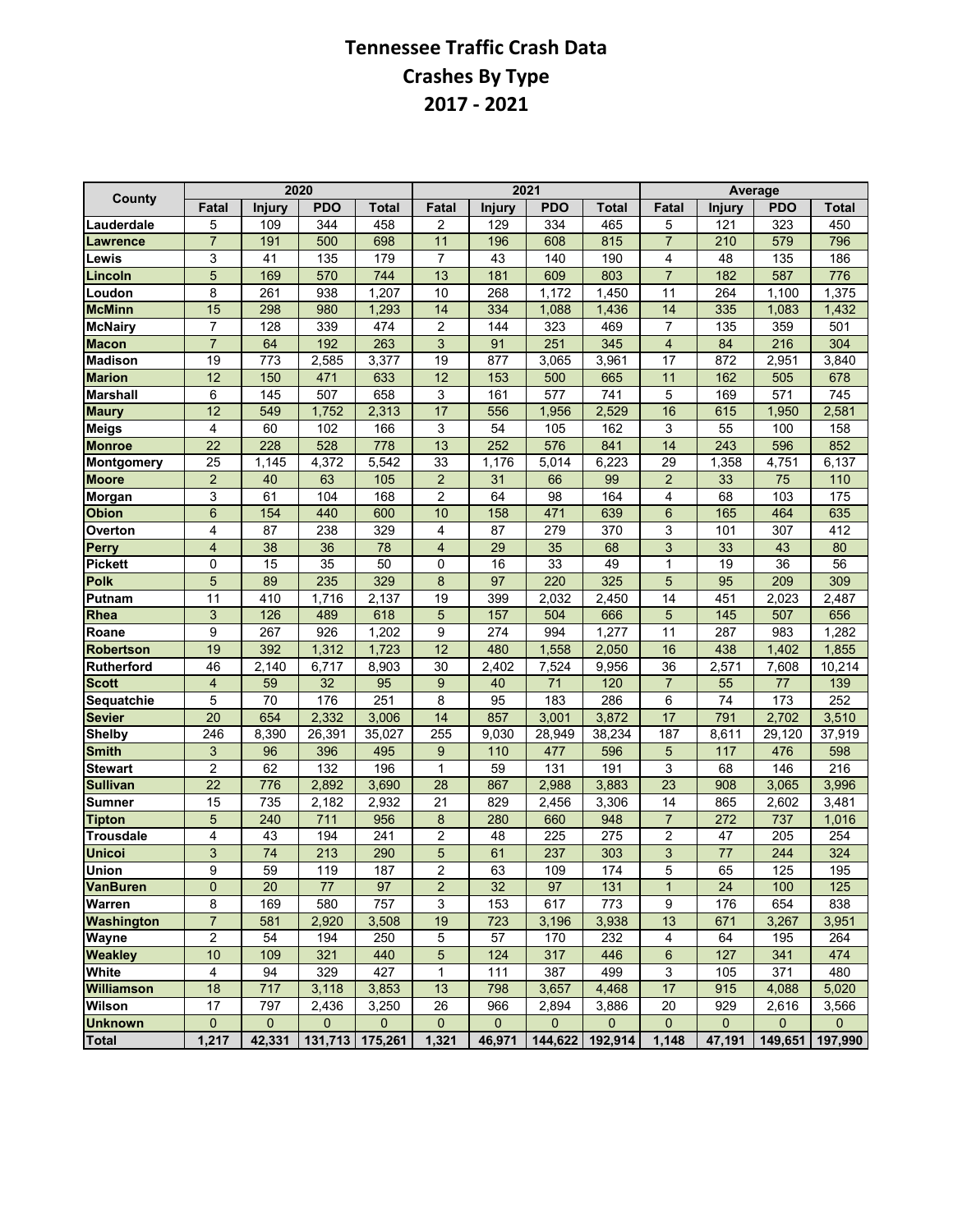<span id="page-9-0"></span>

|                   |                                   |                            |                               | 2017                               |                                |                                     |                          |
|-------------------|-----------------------------------|----------------------------|-------------------------------|------------------------------------|--------------------------------|-------------------------------------|--------------------------|
| County            | <b>Licensed</b><br><b>Drivers</b> | Fatal<br><b>Crash Rate</b> | <b>Fatal</b><br>Crash<br>Rank | <b>Injury</b><br><b>Crash Rate</b> | <b>Injury</b><br>Crash<br>Rank | <b>Overall</b><br><b>Crash Rate</b> | Overall<br>Crash<br>Rank |
| <b>Anderson</b>   | 60,558                            | 0.182                      | 65                            | 7.068                              | 59                             | 32.778                              | 35                       |
| <b>Bedford</b>    | 32,609                            | 0.123                      | 83                            | 7.728                              | 41                             | 37.014                              | 25                       |
| <b>Benton</b>     | 12,394                            | 0.161                      | 74                            | 7.665                              | 43                             | 29.288                              | 55                       |
| <b>Bledsoe</b>    | 8,731                             | 0.802                      | $\overline{4}$                | 4.581                              | 93                             | 11.453                              | 94                       |
| <b>Blount</b>     | 101,754                           | 0.157                      | 78                            | 7.105                              | 57                             | 32.392                              | 36                       |
| <b>Bradley</b>    | 79,098                            | 0.190                      | 60                            | 7.434                              | 48                             | 39.483                              | 19                       |
| <b>Campbell</b>   | 28,221                            | 0.035                      | 95                            | 10.099                             | 12                             | 41.848                              | 15                       |
| <b>Cannon</b>     | 10,495                            | 0.286                      | 45                            | 9.052                              | 21                             | 30.586                              | 45                       |
| Carroll           | 20,701                            | 0.242                      | 54                            | 6.183                              | 74                             | 23.815                              | 72                       |
| <b>Carter</b>     | 41,795                            | 0.120                      | 84                            | 6.077                              | 75                             | 29.453                              | 52                       |
| Cheatham          | 32,375                            | 0.185                      | 62                            | 7.259                              | 53                             | 29.961                              | 50                       |
| <b>Chester</b>    | 11,936                            | 0.168                      | 71                            | 7.038                              | 60                             | 30.245                              | 48                       |
| <b>Claiborne</b>  | 23,558                            | 0.170                      | 70                            | 5.391                              | 85                             | 17.022                              | 88                       |
| <b>Clay</b>       | 5,566                             | 0.359                      | 33                            | 5.210                              | 87                             | 20.661                              | 76                       |
| Cocke             | 26,651                            | 0.113                      | 85                            | 9.906                              | 15                             | 40.186                              | 16                       |
| Coffee            | 41,257                            | 0.461                      | 19                            | 9.041                              | 22                             | 39.654                              | 18                       |
| <b>Crockett</b>   | 9,509                             | 0.315                      | 40                            | 4.838                              | 90                             | 21.348                              | 75                       |
| <b>Cumberland</b> | 48,221                            | 0.104                      | 89                            | 7.196                              | 55                             | 30.360                              | 46                       |
| <b>Davidson</b>   | 461,954                           | 0.160                      | 76                            | 20.063                             | $\mathbf{1}$                   | 72.916                              | 1                        |
| <b>Decatur</b>    | 8,885                             | 0.900                      | $\mathfrak{S}$                | 6.866                              | 64                             | 29.375                              | 53                       |
| <b>DeKalb</b>     | 13,891                            | 0.360                      | 32                            | 8.495                              | 27                             | 23.900                              | 71                       |
| <b>Dickson</b>    | 38,905                            | 0.386                      | 27                            | 12.338                             | $\overline{5}$                 | 42.231                              | 14                       |
| <b>Dyer</b>       | 26,894                            | 0.335                      | 39                            | 7.548                              | 45                             | 31.531                              | 37                       |
| Fayette           | 32,219                            | 0.279                      | 47                            | 6.021                              | 76                             | 18.995                              | 83                       |
| <b>Fentress</b>   | 13,512                            | 0.592                      | 11                            | 5.921                              | 80                             | 27.013                              | 61                       |
| Franklin          | 31,442                            | 0.159                      | 77                            | 7.474                              | 47                             | 28.624                              | 56                       |
| Gibson            | 36,122                            | 0.138                      | 81                            | 6.284                              | 73                             | 20.597                              | 77                       |
| Giles             | 22,371                            | 0.358                      | 34                            | 9.566                              | 18                             | 38.040                              | 21                       |
| Grainger          | 17,064                            | 0.234                      | 55                            | 7.208                              | 54                             | 17.932                              | 87                       |
| Greene            | 51,484                            | 0.350                      | 36                            | 9.226                              | 20                             | 37.623                              | 22                       |
| Grundy            | 10,061                            | 0.099                      | 90                            | 7.852                              | 37                             | 30.116                              | 49                       |
| <b>Hamblen</b>    | 42,683                            | 0.281                      | 46                            | 6.654                              | 67                             | 38.048                              | 20                       |
| Hamilton          | 259,203                           | 0.104                      | 87                            | 11.223                             | $\overline{7}$                 | 53.564                              | 4                        |
| <b>Hancock</b>    | 3,689                             | 2.440                      | $\mathbf{1}$                  | 4.608                              | 91                             | 19.246                              | 82                       |
| Hardeman          | 15,713                            | 0.382                      | 29                            | 8.146                              | 30                             | 30.866                              | 43                       |
| <b>Hardin</b>     | 19,789                            | 0.404                      | 25                            | 9.298                              | 19                             | 33.706                              | 32                       |
| <b>Hawkins</b>    | 42,669                            | 0.352                      | 35                            | 5.578                              | 84                             | 21.350                              | 74                       |
| <b>Haywood</b>    | 11,978                            | 0.668                      | 8                             | 12.106                             | 6                              | 47.420                              | 8                        |
| <b>Henderson</b>  | 19,142                            | 0.470                      | 18                            | 10.135                             | 10                             | 44.300                              | 10                       |
| <b>Henry</b>      | 24,962                            | 0.521                      | 14                            | 6.971                              | 61                             | 19.670                              | 80                       |
| <b>Hickman</b>    | 16,799                            | 0.774                      | 5                             | 8.453                              | 28                             | 30.954                              | 42                       |
| <b>Houston</b>    | 5,717                             | 0.175                      | 69                            | 9.620                              | 17                             | 30.960                              | 41                       |
| <b>Humphreys</b>  | 14,358                            | 0.557                      | 13                            | 8.079                              | 32                             | 25.282                              | 68                       |
| <b>Jackson</b>    | 8,247                             | 0.728                      | 6                             | 4.608                              | 92                             | 14.429                              | 90                       |
| <b>Jefferson</b>  | 38,422                            | 0.182                      | 64                            | 7.079                              | 58                             | 30.295                              | 47                       |
| Johnson           | 12,225                            | 0.491                      | 16                            | 7.853                              | 36                             | 35.092                              | 27                       |
| Knox              | 330,081                           | 0.164                      | 73                            | 8.898                              | 23                             | 43.456                              | 11                       |
| Lake              | 3,278                             | 0.305                      | 41                            | 8.847                              | 24                             | 20.134                              | 78                       |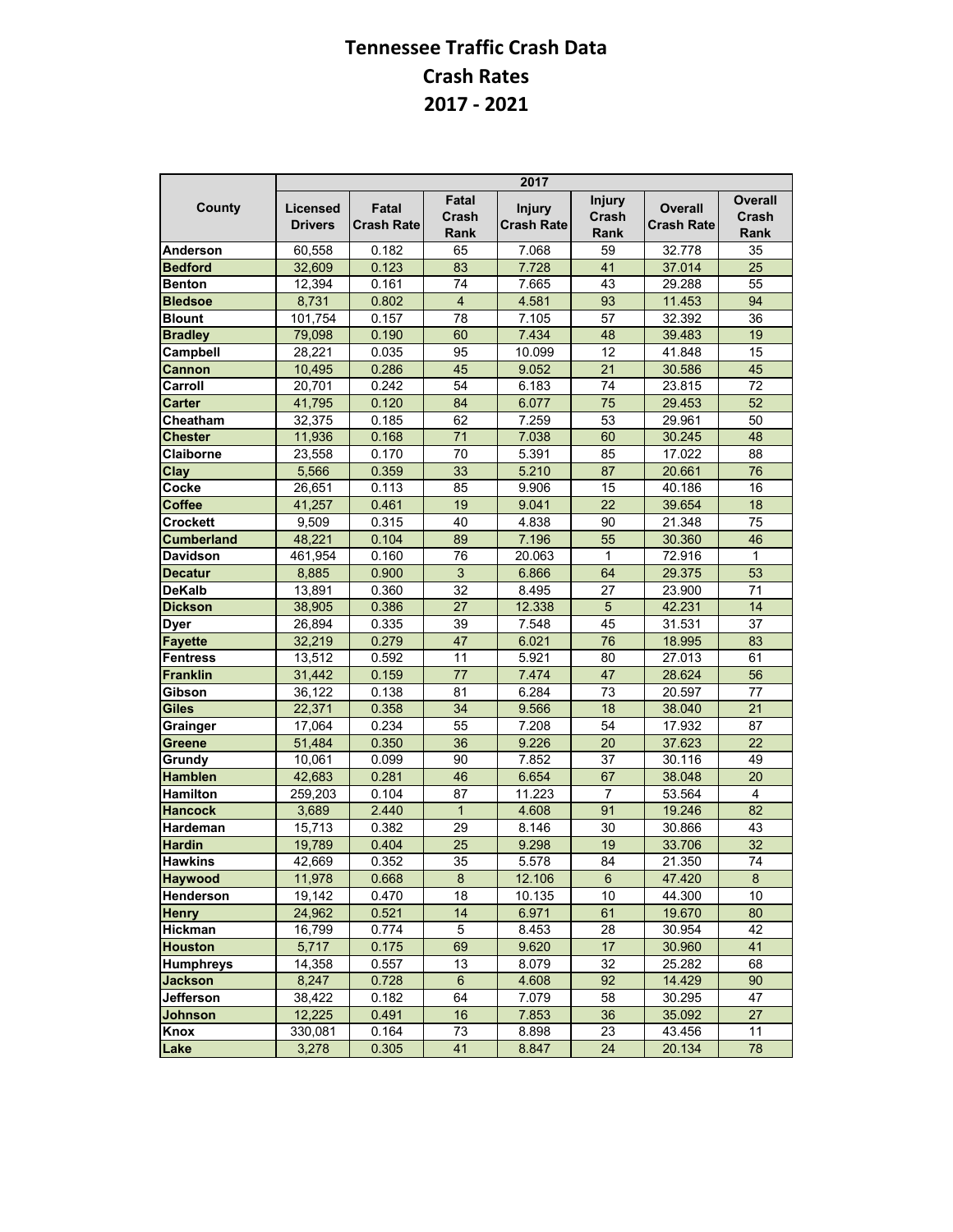|                   |                            |                            |                                      | 2017                               |                                       |                              |                                 |
|-------------------|----------------------------|----------------------------|--------------------------------------|------------------------------------|---------------------------------------|------------------------------|---------------------------------|
| County            | Licensed<br><b>Drivers</b> | Fatal<br><b>Crash Rate</b> | <b>Fatal</b><br>Crash<br><b>Rank</b> | <b>Injury</b><br><b>Crash Rate</b> | <b>Injury</b><br>Crash<br><b>Rank</b> | <b>Overall</b><br>Crash Rate | <b>Overall</b><br>Crash<br>Rank |
| Lauderdale        | 15,618                     | 0.448                      | 20                                   | 7.747                              | 40                                    | 29.325                       | 54                              |
| <b>Lawrence</b>   | 31.210                     | 0.192                      | 59                                   | 7.946                              | 33                                    | 27.395                       | 58                              |
| Lewis             | 8,418                      | 0.475                      | 17                                   | 5.227                              | 86                                    | 20.076                       | 79                              |
| Lincoln           | 26,693                     | 0.187                      | 61                                   | 7.305                              | 52                                    | 29.858                       | 51                              |
| Loudon            | 41,782                     | 0.335                      | 38                                   | 6.606                              | 69                                    | 32.837                       | 34                              |
| <b>McMinn</b>     | 39,641                     | 0.303                      | 43                                   | 8.350                              | 29                                    | 37.259                       | 23                              |
| <b>McNairy</b>    | 19.200                     | 0.260                      | 49                                   | 6.563                              | 70                                    | 25.833                       | 67                              |
| <b>Macon</b>      | 16,388                     | 0.366                      | 31                                   | 5.858                              | 81                                    | 19.465                       | 81                              |
| <b>Madison</b>    | 67,940                     | 0.177                      | 67                                   | 13.218                             | 4                                     | 58.743                       | 3                               |
| <b>Marion</b>     | 22,748                     | 0.396                      | 26                                   | 7.913                              | 34                                    | 30.728                       | 44                              |
| <b>Marshall</b>   | 23,700                     | 0.042                      | 94                                   | 8.143                              | 31                                    | 34.304                       | 30                              |
| <b>Maury</b>      | 70,619                     | 0.269                      | 48                                   | 10.125                             | 11                                    | 40.117                       | 17                              |
| <b>Meigs</b>      | 8,971                      | 0.446                      | 21                                   | 6.911                              | 62                                    | 18.950                       | 84                              |
| <b>Monroe</b>     | 33,919                     | 0.383                      | 28                                   | 7.164                              | 56                                    | 27.035                       | 60                              |
| Montgomery        | 146,256                    | 0.205                      | 57                                   | 10.981                             | 8                                     | 43.287                       | 12                              |
| <b>Moore</b>      | 4,643                      | 0.431                      | 22                                   | 5.815                              | 83                                    | 26.707                       | 64                              |
| Morgan            | 14,434                     | 0.416                      | 24                                   | 5.820                              | 82                                    | 13.371                       | 92                              |
| <b>Obion</b>      | 22,854                     | 0.175                      | 68                                   | 7.351                              | 51                                    | 27.085                       | 59                              |
| Overton           | 15.836                     | 0.253                      | 51                                   | 7.830                              | 38                                    | 31.005                       | 40                              |
| <b>Perry</b>      | 5,881                      | 0.680                      | $\overline{7}$                       | 6.632                              | 68                                    | 12.583                       | 93                              |
| <b>Pickett</b>    | 3,976                      | 0.503                      | 15                                   | 4.024                              | 95                                    | 14.085                       | 91                              |
| <b>Polk</b>       | 12,463                     | 0.562                      | 12                                   | 7.863                              | 35                                    | 24.954                       | 69                              |
| Putnam            | 54,396                     | 0.165                      | 72                                   | 9.633                              | 16                                    | 51.033                       | 6                               |
| <b>Rhea</b>       | 24,480                     | 0.245                      | 52                                   | 6.413                              | 72                                    | 26.797                       | 63                              |
| Roane             | 40,854                     | 0.343                      | 37                                   | 7.490                              | 46                                    | 31.453                       | 38                              |
| <b>Robertson</b>  | 53,596                     | 0.205                      | 56                                   | 8.564                              | 25                                    | 33.827                       | 31                              |
| <b>Rutherford</b> | 214,131                    | 0.177                      | 66                                   | 13.394                             | 3                                     | 51.300                       | 5                               |
| <b>Scott</b>      | 15,273                     | 0.655                      | $\boldsymbol{9}$                     | 4.059                              | 94                                    | 10.541                       | 95                              |
| <b>Sequatchie</b> | 11,551                     | 0.260                      | 50                                   | 4.848                              | 89                                    | 18.440                       | 86                              |
| <b>Sevier</b>     | 78,297                     | 0.243                      | 53                                   | 10.754                             | 9                                     | 45.966                       | 9                               |
| <b>Shelby</b>     | 592,284                    | 0.203                      | 58                                   | 14.863                             | $\overline{2}$                        | 63.492                       | $\overline{c}$                  |
| <b>Smith</b>      | 13,986                     | 0.429                      | 23                                   | 9.939                              | 13                                    | 47.691                       | $\overline{7}$                  |
| <b>Stewart</b>    | 10,450                     | 0.096                      | 91                                   | 7.751                              | 39                                    | 18.756                       | 85                              |
| <b>Sullivan</b>   | 125,613                    | 0.143                      | 80                                   | 8.510                              | 26                                    | 33.468                       | 33                              |
| <b>Sumner</b>     | 138,266                    | 0.072                      | 93                                   | 6.726                              | 66                                    | 27.454                       | 57                              |
| <b>Tipton</b>     | 45,208                     | 0.111                      | 86                                   | 6.857                              | 65                                    | 24.686                       | 70                              |
| Trousdale         | 6,242                      | 0.160                      | 75                                   | 7.690                              | 42                                    | 37.168                       | 24                              |
| <b>Unicoi</b>     | 13,612                     | 0.147                      | 79                                   | 5.951                              | 78                                    | 26.300                       | 65                              |
| <b>Union</b>      | 13,608                     | 0.294                      | 44                                   | 4.924                              | 88                                    | 15.506                       | 89                              |
| <b>Van Buren</b>  | 4,221                      | 0.948                      | $\overline{2}$                       | 7.581                              | 44                                    | 36.958                       | 26                              |
| <b>Warren</b>     | 28,099                     | 0.605                      | 10                                   | 7.367                              | 50                                    | 34.912                       | 28                              |
| Washington        | 96,438                     | 0.104                      | 88                                   | 6.885                              | 63                                    | 42.234                       | 13                              |
| Wayne             | 10,817                     | 0.370                      | 30                                   | 7.396                              | 49                                    | 25.885                       | 66                              |
| <b>Weakley</b>    | 22,222                     | 0.090                      | 92                                   | 6.525                              | 71                                    | 22.635                       | 73                              |
| White             | 19,677                     | 0.305                      | 42                                   | 5.997                              | 77                                    | 26.986                       | 62                              |
| <b>Williamson</b> | 180,658                    | 0.133                      | 82                                   | 5.928                              | 79                                    | 31.280                       | 39                              |
| Wilson            | 103,524                    | 0.184                      | 63                                   | 9.911                              | 14                                    | 34.871                       | 29                              |
| <b>Unknown</b>    | $\mathbf{0}$               | N/A                        | N/A                                  | N/A                                | N/A                                   | N/A                          | N/A                             |
| <b>Total</b>      | 4,799,881                  | 0.213                      | N/A                                  | 10.447                             | N/A                                   | 43.389                       | N/A                             |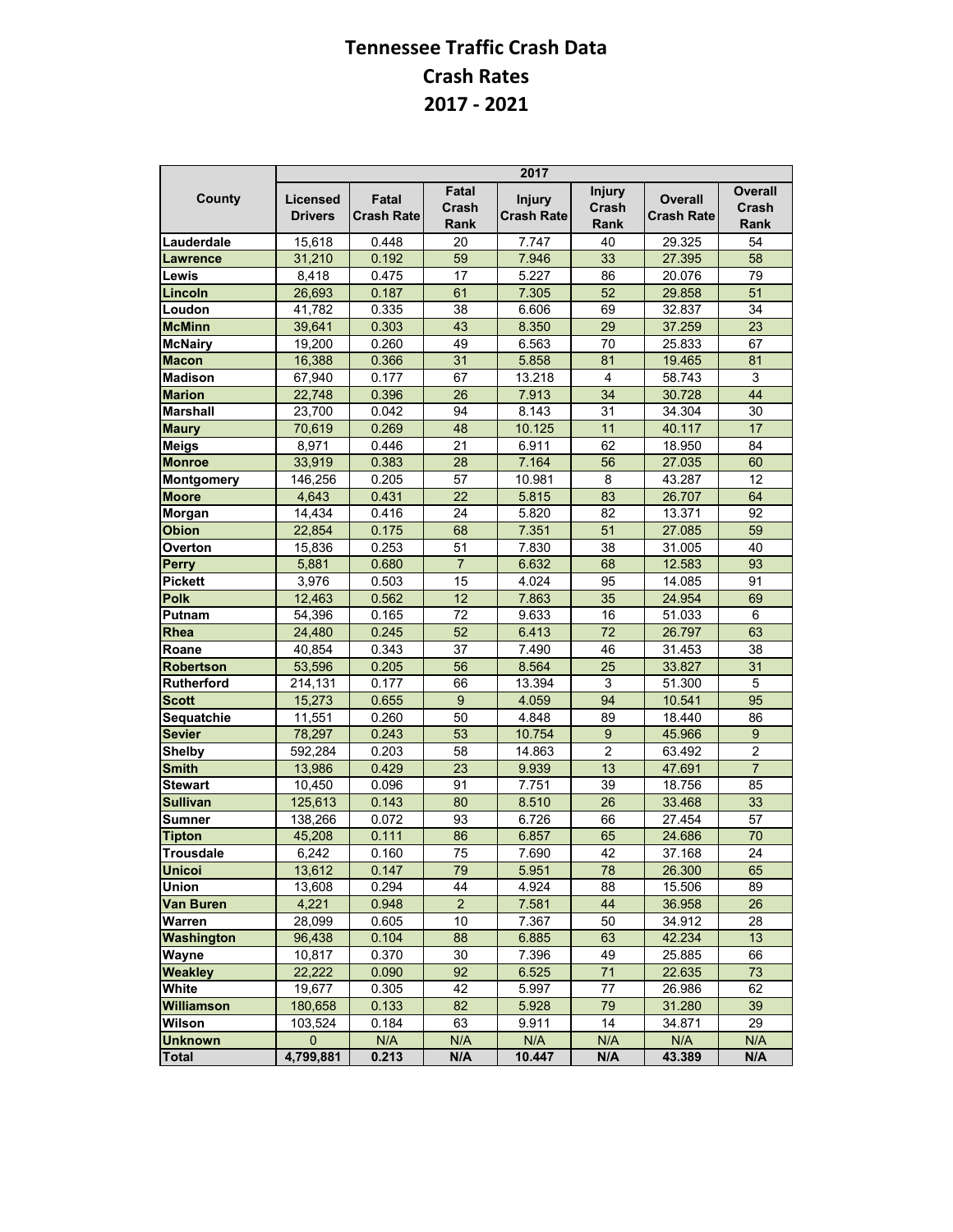|                   |                                   |                            |                                      | 2018                               |                                |                                     |                          |
|-------------------|-----------------------------------|----------------------------|--------------------------------------|------------------------------------|--------------------------------|-------------------------------------|--------------------------|
| County            | <b>Licensed</b><br><b>Drivers</b> | Fatal<br><b>Crash Rate</b> | <b>Fatal</b><br>Crash<br><b>Rank</b> | <b>Injury</b><br><b>Crash Rate</b> | <b>Injury</b><br>Crash<br>Rank | <b>Overall</b><br><b>Crash Rate</b> | Overall<br>Crash<br>Rank |
| <b>Anderson</b>   | 61,321                            | 0.114                      | 80                                   | 6.980                              | 45                             | 31.637                              | 32                       |
| <b>Bedford</b>    | 34,460                            | 0.290                      | 33                                   | 8.851                              | 14                             | 36.100                              | 22                       |
| <b>Benton</b>     | 13,125                            | 0.610                      | $\overline{2}$                       | 7.314                              | 34                             | 31.086                              | 36                       |
| <b>Bledsoe</b>    | 9,213                             | 0.217                      | 52                                   | 4.667                              | 91                             | 10.963                              | 94                       |
| <b>Blount</b>     | 105,261                           | 0.238                      | 47                                   | 6.489                              | 56                             | 32.196                              | 29                       |
| <b>Bradley</b>    | 82,515                            | 0.121                      | 78                                   | 6.884                              | 47                             | 38.114                              | 16                       |
| <b>Campbell</b>   | 29,136                            | 0.378                      | 20                                   | 7.757                              | 26                             | 35.317                              | 24                       |
| <b>Cannon</b>     | 11,109                            | 0.540                      | 11                                   | 7.021                              | 44                             | 26.825                              | 51                       |
| Carroll           | 21,562                            | 0.186                      | 59                                   | 5.333                              | 75                             | 19.618                              | 78                       |
| <b>Carter</b>     | 42,958                            | 0.186                      | 58                                   | 6.844                              | 48                             | 29.587                              | 42                       |
| Cheatham          | 34,007                            | 0.323                      | 27                                   | 6.646                              | 53                             | 26.289                              | 56                       |
| <b>Chester</b>    | 12,548                            | 0.159                      | 71                                   | 5.658                              | 71                             | 25.821                              | 57                       |
| <b>Claiborne</b>  | 24,897                            | 0.201                      | 55                                   | 5.101                              | 81                             | 19.440                              | 79                       |
| <b>Clay</b>       | 5,781                             | 0.346                      | 23                                   | 5.881                              | 68                             | 12.801                              | 92                       |
| Cocke             | 27,639                            | 0.543                      | 10                                   | 8.502                              | 19                             | 40.414                              | 15                       |
| Coffee            | 42,902                            | 0.256                      | 42                                   | 8.764                              | 15                             | 37.527                              | 17                       |
| <b>Crockett</b>   | 10,009                            | 0.599                      | 3                                    | 5.695                              | 70                             | 25.477                              | 60                       |
| <b>Cumberland</b> | 50,346                            | 0.238                      | 45                                   | 7.290                              | 36                             | 29.377                              | 43                       |
| <b>Davidson</b>   | 479,076                           | 0.165                      | 66                                   | 19.089                             | $\mathbf{1}$                   | 69.759                              | 1                        |
| <b>Decatur</b>    | 9,407                             | 0.319                      | 28                                   | 6.803                              | 50                             | 27.426                              | 47                       |
| <b>DeKalb</b>     | 14.377                            | 0.556                      | $\overline{7}$                       | 7.721                              | 27                             | 23.858                              | 65                       |
| <b>Dickson</b>    | 40,853                            | 0.220                      | $\overline{51}$                      | 9.938                              | $\bf 8$                        | 36.325                              | 21                       |
| <b>Dyer</b>       | 27,738                            | 0.180                      | 62                                   | 7.607                              | 28                             | 29.166                              | 44                       |
| Fayette           | 34,079                            | 0.176                      | 63                                   | 5.076                              | 83                             | 16.961                              | 84                       |
| <b>Fentress</b>   | 14,185                            | 0.070                      | 89                                   | 4.794                              | 88                             | 21.784                              | 73                       |
| Franklin          | 33,047                            | 0.272                      | 35                                   | 6.082                              | 66                             | 21.545                              | 74                       |
| Gibson            | 37,320                            | 0.268                      | 36                                   | 4.448                              | 92                             | 17.069                              | 83                       |
| Giles             | 23,309                            | 0.172                      | 65                                   | 8.452                              | 20                             | 35.480                              | 23                       |
| Grainger          | 18,158                            | 0.386                      | 19                                   | 5.232                              | 78                             | 16.797                              | 86                       |
| Greene            | 53,635                            | 0.336                      | 25                                   | 9.099                              | 13                             | 33.579                              | 27                       |
| Grundy            | 10,560                            | 0.095                      | 85                                   | 5.303                              | 76                             | 23.580                              | 66                       |
| <b>Hamblen</b>    | 44,583                            | 0.090                      | 86                                   | 7.178                              | 37                             | 36.853                              | 18                       |
| Hamilton          | 267,967                           | 0.160                      | 70                                   | 11.031                             | 5                              | 53.234                              | 4                        |
| <b>Hancock</b>    | 3,732                             | 0.536                      | 12                                   | 9.646                              | 10                             | 23.044                              | 68                       |
| Hardeman          | 16,346                            | 0.367                      | 22                                   | 7.035                              | 43                             | 30.772                              | 38                       |
| <b>Hardin</b>     | 20,737                            | 0.579                      | $\overline{4}$                       | 7.041                              | 42                             | 33.804                              | 26                       |
| <b>Hawkins</b>    | 44,155                            | 0.204                      | 54                                   | 5.300                              | 77                             | 17.529                              | 81                       |
| <b>Haywood</b>    | 12,527                            | 0.639                      | $\mathbf{1}$                         | 8.621                              | 17                             | 43.586                              | 10                       |
| <b>Henderson</b>  | 19,743                            | 0.507                      | 14                                   | 10.839                             | 6                              | 45.484                              | 8                        |
| <b>Henry</b>      | 26,234                            | 0.267                      | 37                                   | 6.328                              | 61                             | 19.059                              | 80                       |
| <b>Hickman</b>    | 17,448                            | 0.573                      | 6                                    | 7.852                              | 25                             | 32.038                              | 30                       |
| <b>Houston</b>    | 5,854                             | 0.512                      | 13                                   | 7.858                              | 24                             | 24.257                              | 64                       |
| <b>Humphreys</b>  | 14,889                            | 0.336                      | 24                                   | 6.313                              | 62                             | 24.515                              | 62                       |
| <b>Jackson</b>    | 8,681                             | 0.115                      | 79                                   | 4.838                              | 87                             | 13.823                              | 90                       |
| <b>Jefferson</b>  | 40,825                            | 0.147                      | 74                                   | 6.834                              | 49                             | 27.875                              | 46                       |
| <b>Johnson</b>    | 12,839                            | 0.156                      | 72                                   | 5.608                              | 73                             | 31.311                              | 35                       |
| Knox              | 340,469                           | 0.182                      | 61                                   | 8.620                              | 18                             | 42.791                              | 11                       |
| Lake              | 3,274                             | 0.000                      | 93                                   | 6.720                              | 51                             | 14.661                              | 88                       |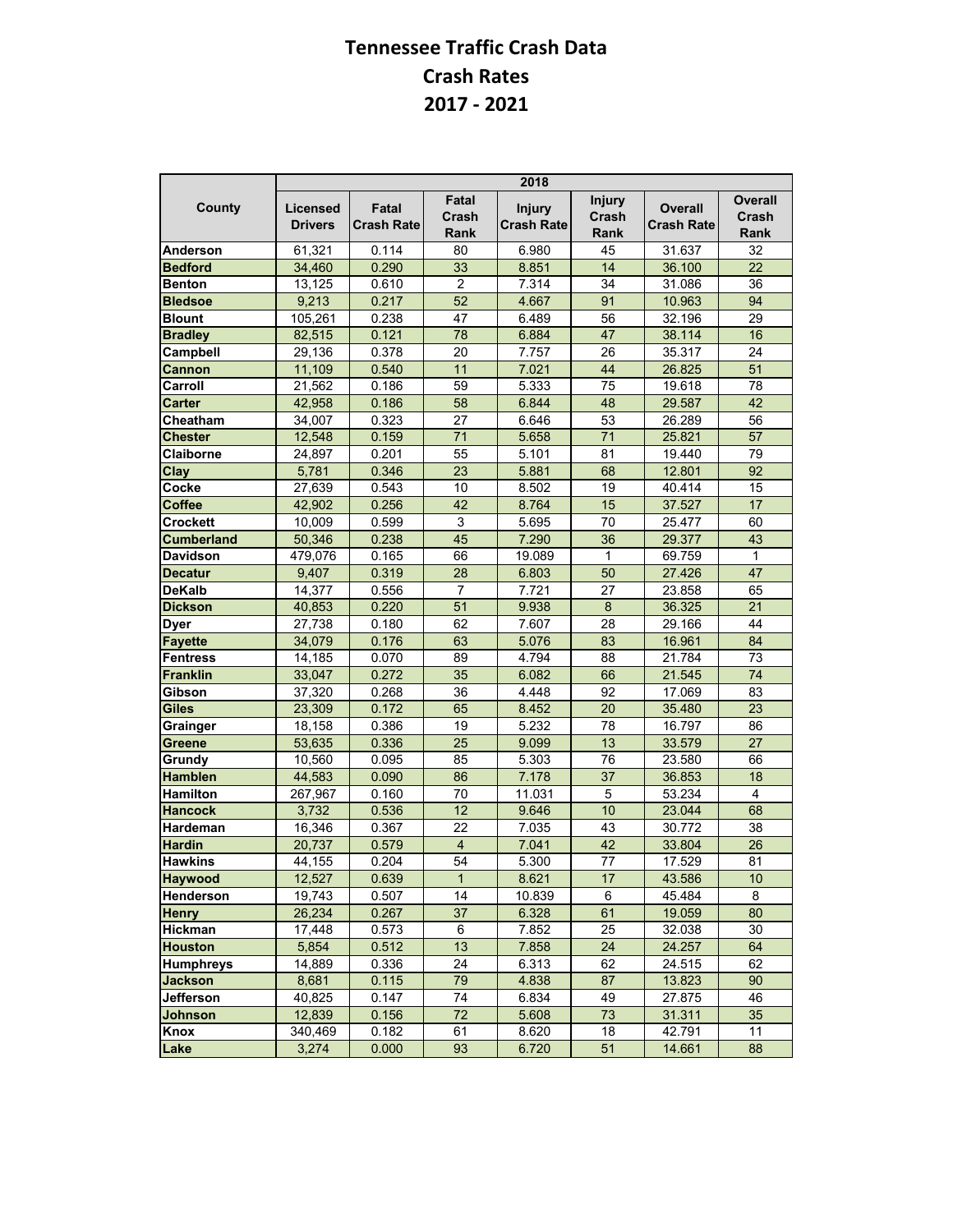|                   |                            |                            |                               | 2018                               |                                       |                                     |                                 |
|-------------------|----------------------------|----------------------------|-------------------------------|------------------------------------|---------------------------------------|-------------------------------------|---------------------------------|
| County            | Licensed<br><b>Drivers</b> | Fatal<br><b>Crash Rate</b> | <b>Fatal</b><br>Crash<br>Rank | <b>Injury</b><br><b>Crash Rate</b> | <b>Injury</b><br>Crash<br><b>Rank</b> | <b>Overall</b><br><b>Crash Rate</b> | <b>Overall</b><br>Crash<br>Rank |
| Lauderdale        | 16,177                     | 0.309                      | 31                            | 7.109                              | 39                                    | 25.777                              | 58                              |
| <b>Lawrence</b>   | 32.634                     | 0.123                      | 77                            | 6.343                              | 59                                    | 24.790                              | 61                              |
| Lewis             | 8,768                      | 0.228                      | 49                            | 5.931                              | 67                                    | 22.810                              | 71                              |
| Lincoln           | 27,947                     | 0.107                      | 84                            | 6.441                              | 57                                    | 26.980                              | 50                              |
| Loudon            | 43,754                     | 0.297                      | 32                            | 6.239                              | 65                                    | 34.260                              | 25                              |
| <b>McMinn</b>     | 41,247                     | 0.412                      | 17                            | 9.261                              | 12                                    | 36.512                              | 19                              |
| <b>McNairy</b>    | 19,997                     | 0.550                      | 8                             | 7.551                              | 29                                    | 27.354                              | 48                              |
| <b>Macon</b>      | 17,318                     | 0.231                      | 48                            | 4.677                              | 90                                    | 16.861                              | 85                              |
| <b>Madison</b>    | 69,922                     | 0.172                      | 64                            | 13.472                             | $\overline{2}$                        | 57.521                              | 3                               |
| <b>Marion</b>     | 23,934                     | 0.543                      | 9                             | 7.312                              | 35                                    | 29.623                              | 41                              |
| <b>Marshall</b>   | 24,766                     | 0.242                      | 43                            | 7.349                              | 33                                    | 31.010                              | 37                              |
| <b>Maury</b>      | 74,288                     | 0.215                      | 53                            | 8.696                              | 16                                    | 36.345                              | 20                              |
| <b>Meigs</b>      | 9,418                      | 0.319                      | 29                            | 5.097                              | 82                                    | 16.033                              | 87                              |
| <b>Monroe</b>     | 35,385                     | 0.311                      | 30                            | 6.500                              | $\overline{55}$                       | 24.445                              | 63                              |
| Montgomery        | 153,479                    | 0.163                      | 69                            | 9.441                              | 11                                    | 40.755                              | 13                              |
| <b>Moore</b>      | 4,890                      | 0.409                      | 18                            | 7.157                              | 38                                    | 26.994                              | 49                              |
| Morgan            | 15,144                     | 0.330                      | 26                            | 4.358                              | 93                                    | 11.424                              | 93                              |
| <b>Obion</b>      | 23,608                     | 0.127                      | 76                            | 6.947                              | 46                                    | 26.686                              | 53                              |
| Overton           | 16,749                     | 0.239                      | 44                            | 6.329                              | 60                                    | 26.569                              | 54                              |
| <b>Perry</b>      | 6,132                      | 0.163                      | 68                            | 5.055                              | 86                                    | 13.372                              | 91                              |
| <b>Pickett</b>    | 4,193                      | 0.477                      | 15                            | 6.678                              | 52                                    | 17.410                              | 82                              |
| <b>Polk</b>       | 12,613                     | 0.079                      | 88                            | 7.373                              | 32                                    | 23.151                              | 67                              |
| Putnam            | 56,927                     | 0.263                      | 38                            | 8.397                              | 21                                    | 47.816                              | 5                               |
| <b>Rhea</b>       | 25,446                     | 0.196                      | 56                            | 5.109                              | 80                                    | 26.802                              | 52                              |
| Roane             | 42,510                     | 0.259                      | 40                            | 7.410                              | 31                                    | 31.851                              | 31                              |
| <b>Robertson</b>  | 56,231                     | 0.373                      | 21                            | 8.145                              | 22                                    | 31.317                              | 34                              |
| <b>Rutherford</b> | 225,677                    | 0.164                      | 67                            | 11.858                             | 4                                     | 47.546                              | 6                               |
| <b>Scott</b>      | 16,182                     | 0.185                      | 60                            | 3.461                              | 95                                    | 10.382                              | 95                              |
| <b>Sequatchie</b> | 12,158                     | 0.576                      | 5                             | 5.346                              | 74                                    | 20.892                              | 77                              |
| <b>Sevier</b>     | 80,748                     | 0.111                      | 81                            | 10.167                             | 7                                     | 44.212                              | 9                               |
| <b>Shelby</b>     | 609,322                    | 0.259                      | 39                            | 13.469                             | 3                                     | 64.483                              | $\overline{c}$                  |
| <b>Smith</b>      | 14,704                     | 0.068                      | 90                            | 9.657                              | $\overline{9}$                        | 46.790                              | $\overline{7}$                  |
| <b>Stewart</b>    | 11.045                     | 0.453                      | 16                            | 6.519                              | 54                                    | 21.367                              | 75                              |
| <b>Sullivan</b>   | 128,737                    | 0.186                      | $\overline{57}$               | 7.108                              | 40                                    | 32.384                              | 28                              |
| <b>Sumner</b>     | 144,090                    | 0.083                      | 87                            | 6.295                              | 63                                    | 26.470                              | 55                              |
| <b>Tipton</b>     | 46,382                     | 0.259                      | 41                            | 5.821                              | 69                                    | 22.811                              | 70                              |
| Trousdale         | 6,671                      | 0.150                      | 73                            | 7.495                              | 30                                    | 40.624                              | 14                              |
| <b>Unicoi</b>     | 13,918                     | 0.000                      | 93                            | 6.251                              | 64                                    | 25.507                              | 59                              |
| <b>Union</b>      | 14,629                     | 0.273                      | 34                            | 5.058                              | 85                                    | 14.355                              | 89                              |
| <b>Van Buren</b>  | 4,502                      | 0.222                      | 50                            | 4.220                              | 94                                    | 27.988                              | 45                              |
| <b>Warren</b>     | 29,445                     | 0.238                      | 46                            | 6.385                              | 58                                    | 30.599                              | 39                              |
| Washington        | 99,610                     | 0.110                      | 82                            | 7.068                              | 41                                    | 41.763                              | 12                              |
| Wayne             | 11,338                     | 0.000                      | 93                            | 5.204                              | 79                                    | 23.020                              | 69                              |
| <b>Weakley</b>    | 23,273                     | 0.129                      | 75                            | 5.629                              | 72                                    | 21.312                              | 76                              |
| White             | 20,642                     | 0.048                      | 92                            | 4.748                              | 89                                    | 22.382                              | 72                              |
| <b>Williamson</b> | 188,768                    | 0.064                      | 91                            | 5.059                              | 84                                    | 29.889                              | 40                              |
| Wilson            | 109,683                    | 0.109                      | 83                            | 8.096                              | 23                                    | 31.463                              | 33                              |
| <b>Unknown</b>    | 20,733                     | N/A                        | N/A                           | N/A                                | N/A                                   | N/A                                 | N/A                             |
| <b>Total</b>      | 5,010,570                  | 0.208                      | N/A                           | 9.586                              | N/A                                   | 41.638                              | N/A                             |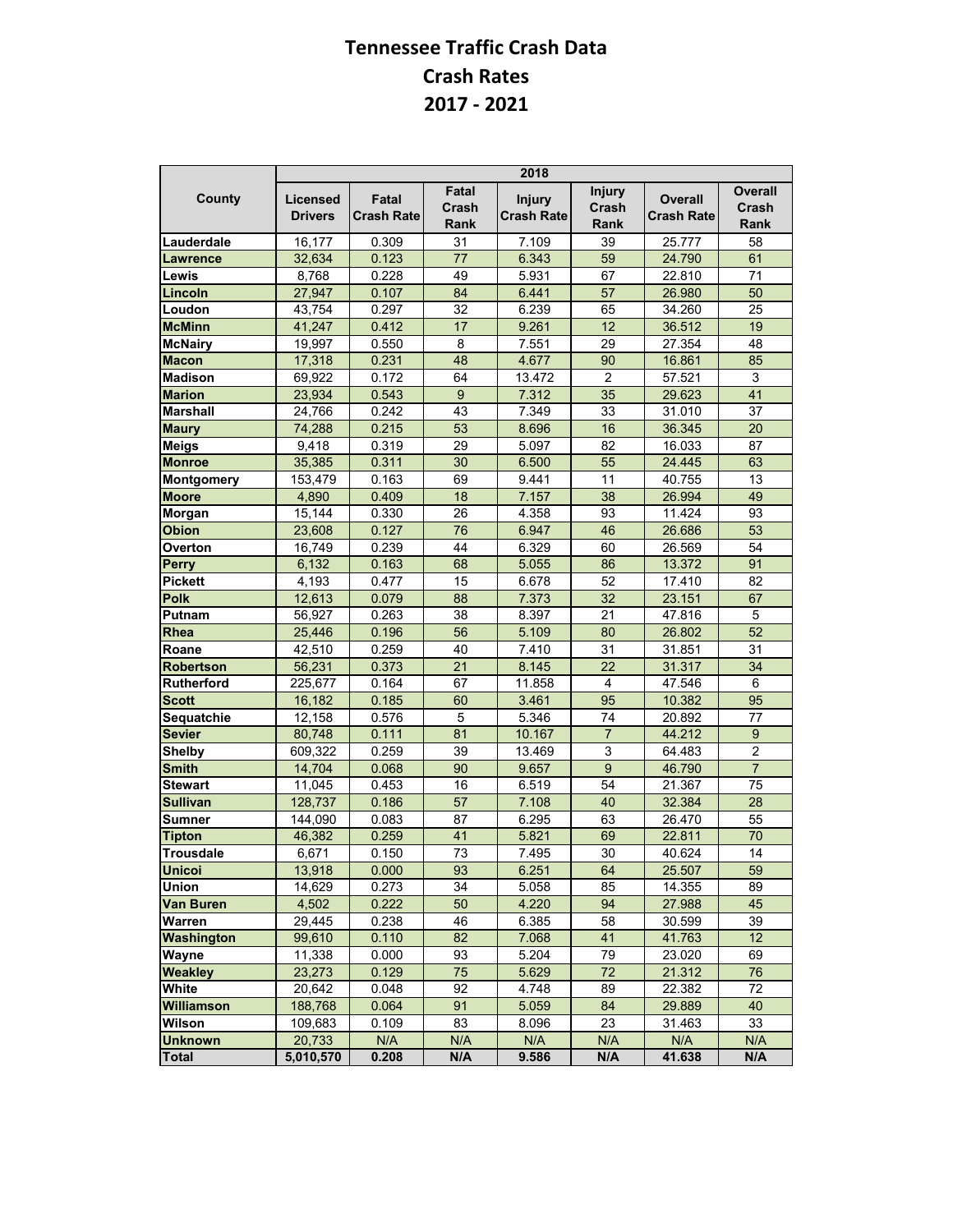|                   |                                   |                            |                               | 2019                               |                                |                                     |                          |
|-------------------|-----------------------------------|----------------------------|-------------------------------|------------------------------------|--------------------------------|-------------------------------------|--------------------------|
| County            | <b>Licensed</b><br><b>Drivers</b> | Fatal<br><b>Crash Rate</b> | <b>Fatal</b><br>Crash<br>Rank | <b>Injury</b><br><b>Crash Rate</b> | <b>Injury</b><br>Crash<br>Rank | <b>Overall</b><br><b>Crash Rate</b> | Overall<br>Crash<br>Rank |
| <b>Anderson</b>   | 60,989                            | 0.164                      | 76                            | 7.378                              | 32                             | 31.334                              | 29                       |
| <b>Bedford</b>    | 35,348                            | 0.283                      | 39                            | 7.865                              | 22                             | 35.250                              | 18                       |
| <b>Benton</b>     | 13,183                            | 0.152                      | 77                            | 6.979                              | 38                             | 28.825                              | 37                       |
| <b>Bledsoe</b>    | 9,372                             | 0.427                      | 14                            | 3.414                              | 93                             | 9.496                               | 94                       |
| <b>Blount</b>     | 108,292                           | 0.175                      | 74                            | 6.104                              | 61                             | 30.011                              | 32                       |
| <b>Bradley</b>    | 84,989                            | 0.082                      | 88                            | 8.107                              | 18                             | 36.593                              | 16                       |
| <b>Campbell</b>   | 29.618                            | 0.101                      | 85                            | 8.204                              | 15                             | 33.797                              | 22                       |
| <b>Cannon</b>     | 11,337                            | 0.617                      | $\overline{4}$                | 7.409                              | 31                             | 24.169                              | 59                       |
| Carroll           | 21,946                            | 0.046                      | 93                            | 5.924                              | 64                             | 18.637                              | 78                       |
| <b>Carter</b>     | 43,709                            | 0.275                      | 42                            | 5.239                              | 77                             | 25.647                              | 52                       |
| Cheatham          | 34,853                            | 0.201                      | 67                            | 6.226                              | 56                             | 25.851                              | 49                       |
| <b>Chester</b>    | 12,860                            | 0.389                      | 21                            | 5.754                              | 68                             | 26.283                              | 47                       |
| <b>Claiborne</b>  | 25,396                            | 0.079                      | 89                            | 5.473                              | 71                             | 20.554                              | 75                       |
| <b>Clay</b>       | 5,848                             | 0.342                      | 26                            | 4.275                              | 90                             | 12.996                              | 89                       |
| Cocke             | 28,098                            | 0.214                      | 61                            | 8.470                              | 12                             | 34.558                              | 20                       |
| Coffee            | 43,962                            | 0.205                      | 64                            | 7.757                              | 24                             | 34.780                              | 19                       |
| <b>Crockett</b>   | 10.068                            | 0.298                      | 34                            | 5.463                              | 72                             | 20.560                              | 74                       |
| <b>Cumberland</b> | 51,694                            | 0.348                      | 25                            | 5.939                              | 63                             | 26.696                              | 46                       |
| <b>Davidson</b>   | 491,407                           | 0.216                      | 60                            | 19.729                             | $\mathbf{1}$                   | 67.150                              | 1                        |
| <b>Decatur</b>    | 9,635                             | 0.415                      | 18                            | 6.954                              | 40                             | 23.871                              | 60                       |
| <b>DeKalb</b>     | 14.710                            | 0.136                      | 82                            | 6.254                              | 55                             | 23.657                              | 63                       |
| <b>Dickson</b>    | 42,032                            | 0.357                      | 22                            | 8.565                              | 11                             | 32.570                              | 25                       |
| <b>Dyer</b>       | 28,245                            | 0.319                      | 30                            | 7.435                              | 30                             | 25.987                              | 48                       |
| Fayette           | 35,137                            | 0.228                      | 58                            | 5.123                              | 80                             | 17.332                              | 83                       |
| <b>Fentress</b>   | 14,650                            | 0.273                      | 44                            | 4.846                              | 86                             | 20.751                              | 72                       |
| Franklin          | 34,019                            | 0.147                      | 79                            | 5.350                              | 76                             | 17.725                              | 82                       |
| Gibson            | 38,105                            | 0.184                      | 72                            | 5.117                              | 81                             | 17.924                              | 81                       |
| Giles             | 23,654                            | 0.423                      | 17                            | 8.455                              | 13                             | 37.372                              | 13                       |
| Grainger          | 18,603                            | 0.108                      | 84                            | 4.892                              | 84                             | 14.030                              | 88                       |
| Greene            | 54,748                            | 0.146                      | 80                            | 8.201                              | 16                             | 32.111                              | 27                       |
| Grundy            | 10,804                            | 0.278                      | 40                            | 8.700                              | 9                              | 26.842                              | 44                       |
| <b>Hamblen</b>    | 45,572                            | 0.066                      | 90                            | 6.737                              | 43                             | 36.623                              | 15                       |
| Hamilton          | 274,712                           | 0.204                      | 65                            | 10.506                             | 5                              | 51.341                              | 4                        |
| <b>Hancock</b>    | 3,652                             | 0.274                      | 43                            | 7.941                              | 20                             | 30.120                              | 31                       |
| Hardeman          | 16,432                            | 0.426                      | 15                            | 7.364                              | 34                             | 28.238                              | 39                       |
| <b>Hardin</b>     | 21,044                            | 0.333                      | 29                            | 7.461                              | 29                             | 32.456                              | 26                       |
| <b>Hawkins</b>    | 44.932                            | 0.445                      | 12                            | 4.295                              | 89                             | 16.380                              | 85                       |
| <b>Haywood</b>    | 12,610                            | 0.317                      | 31                            | 8.644                              | 10                             | 42.902                              | 6                        |
| <b>Henderson</b>  | 19,824                            | 0.555                      | $\overline{7}$                | 9.080                              | $\overline{7}$                 | 39.699                              | 11                       |
| <b>Henry</b>      | 26,664                            | 0.263                      | 47                            | 6.151                              | 60                             | 17.964                              | 80                       |
| <b>Hickman</b>    | 17,883                            | 0.559                      | 6                             | 7.158                              | 35                             | 28.407                              | 38                       |
| <b>Houston</b>    | 5,855                             | 0.512                      | $\boldsymbol{9}$              | 7.003                              | 37                             | 24.253                              | 58                       |
| <b>Humphreys</b>  | 15,131                            | 0.727                      | $\overline{2}$                | 7.600                              | 27                             | 23.396                              | 65                       |
| <b>Jackson</b>    | 8,890                             | 0.000                      | 94                            | 2.475                              | 95                             | 10.011                              | 93                       |
| <b>Jefferson</b>  | 42,205                            | 0.142                      | 81                            | 7.369                              | 33                             | 26.703                              | 45                       |
| <b>Johnson</b>    | 13,048                            | 0.307                      | 33                            | 6.055                              | 62                             | 25.445                              | 55                       |
| Knox              | 350,238                           | 0.194                      | 69                            | 8.075                              | 19                             | 41.478                              | 8                        |
| Lake              | 3,200                             | 0.313                      | 32                            | 6.563                              | 46                             | 18.750                              | 77                       |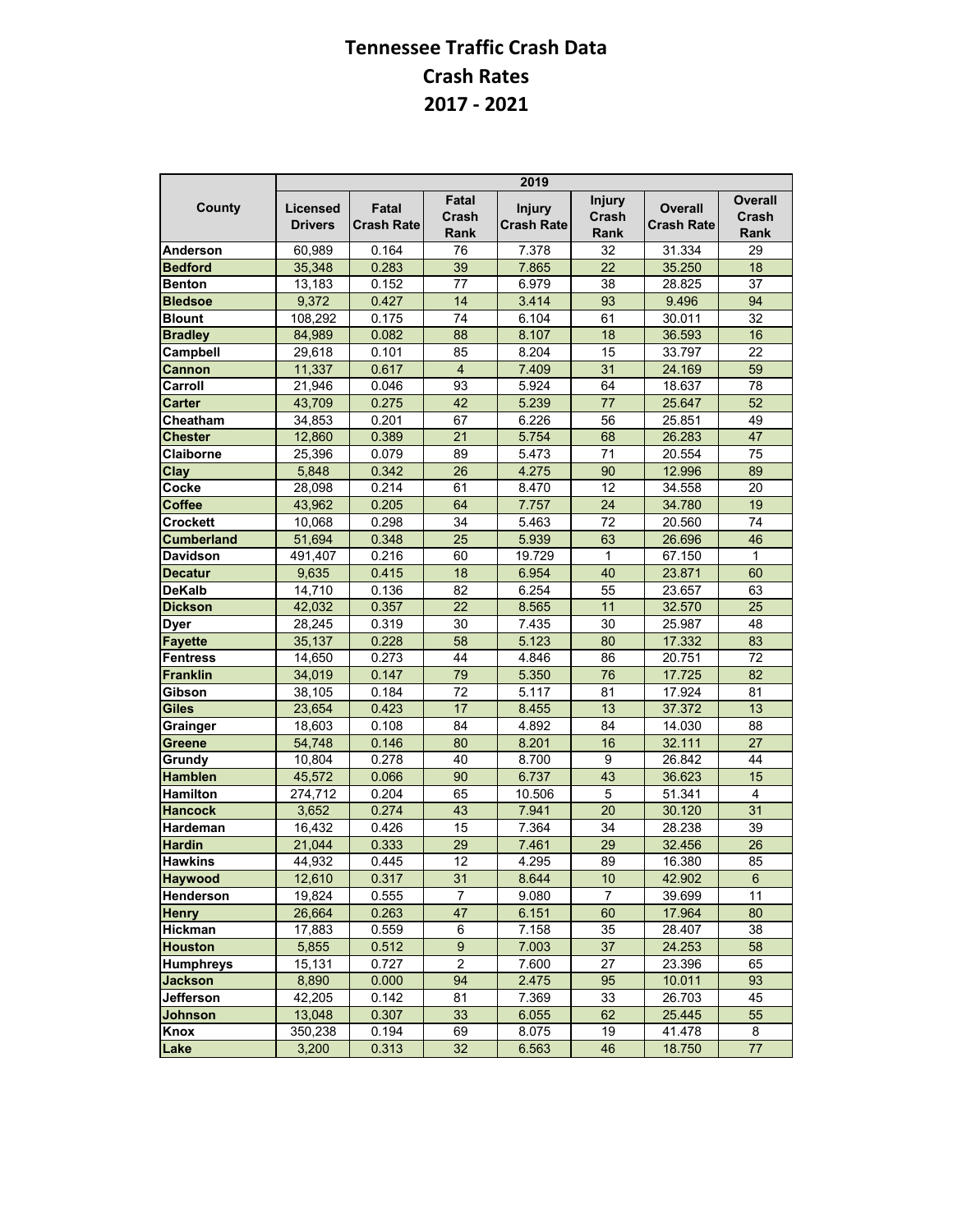|                   |                            |                            |                        | 2019                               |                                       |                              |                          |
|-------------------|----------------------------|----------------------------|------------------------|------------------------------------|---------------------------------------|------------------------------|--------------------------|
| County            | Licensed<br><b>Drivers</b> | Fatal<br><b>Crash Rate</b> | Fatal<br>Crash<br>Rank | <b>Injury</b><br><b>Crash Rate</b> | <b>Injury</b><br>Crash<br><b>Rank</b> | <b>Overall</b><br>Crash Rate | Overall<br>Crash<br>Rank |
| Lauderdale        | 16,231                     | 0.493                      | 10                     | 8.133                              | 17                                    | 27.786                       | 41                       |
| <b>Lawrence</b>   | 33,613                     | 0.208                      | 63                     | 6.188                              | 57                                    | 23.830                       | 61                       |
| Lewis             | 8,942                      | 0.224                      | 59                     | 6.598                              | 45                                    | 21.472                       | 70                       |
| Lincoln           | 28,669                     | 0.244                      | 52                     | 6.488                              | 48                                    | 27.207                       | 43                       |
| Loudon            | 45,210                     | 0.199                      | 68                     | 5.353                              | 75                                    | 29.794                       | 33                       |
| <b>McMinn</b>     | 42,000                     | 0.286                      | 38                     | 7.857                              | 23                                    | 34.429                       | 21                       |
| <b>McNairy</b>    | 20,298                     | 0.394                      | 20                     | 6.158                              | 59                                    | 25.520                       | 53                       |
| <b>Macon</b>      | 17,739                     | 0.056                      | 92                     | 4.904                              | 83                                    | 16.968                       | 84                       |
| <b>Madison</b>    | 71,284                     | 0.337                      | 28                     | 12.191                             | 3                                     | 54.023                       | 3                        |
| <b>Marion</b>     | 24,480                     | 0.286                      | 37                     | 6.291                              | 52                                    | 28.023                       | 40                       |
| <b>Marshall</b>   | 25,654                     | 0.351                      | 24                     | 6.432                              | 49                                    | 29.118                       | 35                       |
| <b>Maury</b>      | 77,296                     | 0.233                      | 56                     | 7.866                              | 21                                    | 32.744                       | 24                       |
| <b>Meigs</b>      | 9,566                      | 0.209                      | 62                     | 5.227                              | 78                                    | 14.844                       | 87                       |
| <b>Monroe</b>     | 36,397                     | 0.247                      | 51                     | 7.143                              | 36                                    | 23.601                       | 64                       |
| <b>Montgomery</b> | 160.747                    | 0.187                      | 71                     | 8.790                              | 8                                     | 39.416                       | 12                       |
| <b>Moore</b>      | 4,943                      | 0.202                      | 66                     | 6.271                              | 54                                    | 18.208                       | 79                       |
| Morgan            | 15,419                     | 0.259                      | 49                     | 4.345                              | 88                                    | 11.609                       | 92                       |
| <b>Obion</b>      | 23,799                     | 0.294                      | 35                     | 7.605                              | 26                                    | 28.909                       | 36                       |
| Overton           | 17,183                     | 0.058                      | 91                     | 5.878                              | 66                                    | 24.617                       | 57                       |
| <b>Perry</b>      | 6,150                      | 0.650                      | 3                      | 4.878                              | 85                                    | 15.772                       | 86                       |
| <b>Pickett</b>    | 4,226                      | 0.237                      | 55                     | 4.733                              | 87                                    | 12.068                       | 91                       |
| <b>Polk</b>       | 12,625                     | 0.475                      | 11                     | 7.683                              | $\overline{25}$                       | 22.891                       | 67                       |
| Putnam            | 58,794                     | 0.238                      | 54                     | 7.535                              | 28                                    | 39.987                       | 10                       |
| <b>Rhea</b>       | 26,094                     | 0.230                      | 57                     | 5.902                              | 65                                    | 25.293                       | 56                       |
| Roane             | 43,505                     | 0.276                      | 41                     | 6.321                              | 51                                    | 29.675                       | 34                       |
| <b>Robertson</b>  | 57,588                     | 0.260                      | 48                     | 6.946                              | 41                                    | 33.514                       | 23                       |
| <b>Rutherford</b> | 236,410                    | 0.114                      | 83                     | 11.713                             | 4                                     | 44.406                       | 5                        |
| <b>Scott</b>      | 16,468                     | 0.547                      | $\bf 8$                | 3.401                              | 94                                    | 9.109                        | 95                       |
| Sequatchie        | 12,501                     | 0.560                      | 5                      | 6.559                              | 47                                    | 20.638                       | 73                       |
| <b>Sevier</b>     | 82,394                     | 0.291                      | 36                     | 9.455                              | 6                                     | 42.527                       | $\overline{7}$           |
| <b>Shelby</b>     | 619,222                    | 0.250                      | 50                     | 13.932                             | $\overline{2}$                        | 63.686                       | $\overline{2}$           |
| <b>Smith</b>      | 14,990                     | 0.400                      | 19                     | 6.404                              | 50                                    | 36.224                       | 17                       |
| <b>Stewart</b>    | 11,244                     | 0.356                      | 23                     | 5.781                              | 67                                    | 23.212                       | 66                       |
| <b>Sullivan</b>   | 131,095                    | 0.175                      | 75                     | 6.957                              | 39                                    | 30.764                       | 30                       |
| <b>Sumner</b>     | 149,386                    | 0.087                      | 87                     | 6.185                              | 58                                    | 23.817                       | 62                       |
| <b>Tipton</b>     | 47,058                     | 0.149                      | 78                     | 5.504                              | 70                                    | 21.293                       | 71                       |
| <b>Trousdale</b>  | 6,887                      | 0.436                      | 13                     | 6.824                              | 42                                    | 36.736                       | 14                       |
| <b>Unicoi</b>     | 14,136                     | 0.424                      | 16                     | 5.659                              | 69                                    | 22.142                       | 69                       |
| <b>Union</b>      | 15,148                     | 0.264                      | 46                     | 4.225                              | 91                                    | 12.807                       | 90                       |
| Van Buren         | 4,595                      | 0.000                      | 94                     | 3.482                              | 92                                    | 25.462                       | 54                       |
| Warren            | 30,236                     | 0.265                      | 45                     | 5.358                              | 74                                    | 25.731                       | 51                       |
| <b>Washington</b> | 101,832                    | 0.177                      | 73                     | 6.707                              | 44                                    | 40.027                       | 9                        |
| Wayne             | 11,462                     | 0.960                      | $\mathbf{1}$           | 6.282                              | 53                                    | 25.737                       | 50                       |
| <b>Weakley</b>    | 23,531                     | 0.340                      | $\overline{27}$        | 5.397                              | 73                                    | 20.526                       | 76                       |
| <b>White</b>      | 21,134                     | 0.189                      | 70                     | 4.921                              | 82                                    | 22.665                       | 68                       |
| <b>Williamson</b> | 198,253                    | 0.091                      | 86                     | 5.221                              | 79                                    | 27.667                       | 42                       |
| Wilson            | 114,864                    | 0.244                      | 53                     | 8.445                              | 14                                    | 31.629                       | 28                       |
| <b>Unknown</b>    | 20,014                     | N/A                        | N/A                    | N/A                                | N/A                                   | N/A                          | N/A                      |
| <b>Total</b>      | 5,140,515                  | 0.221                      | N/A                    | 9.430                              | N/A                                   | 39.857                       | N/A                      |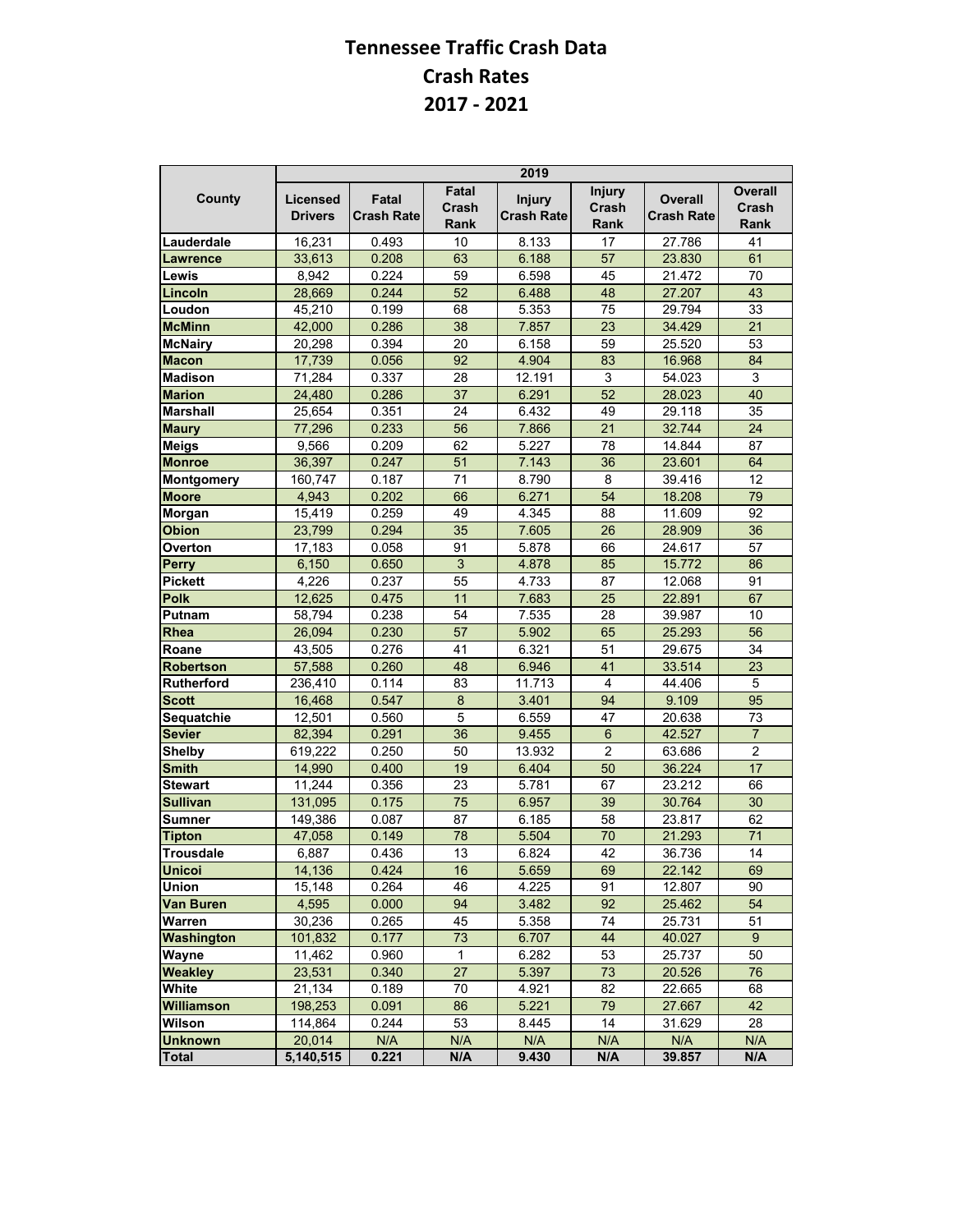|                   |                                   |                            |                                      | 2020                               |                                       |                                     |                                        |
|-------------------|-----------------------------------|----------------------------|--------------------------------------|------------------------------------|---------------------------------------|-------------------------------------|----------------------------------------|
| County            | <b>Licensed</b><br><b>Drivers</b> | Fatal<br><b>Crash Rate</b> | <b>Fatal</b><br>Crash<br><b>Rank</b> | <b>Injury</b><br><b>Crash Rate</b> | <b>Injury</b><br>Crash<br><b>Rank</b> | <b>Overall</b><br><b>Crash Rate</b> | <b>Overall</b><br>Crash<br><b>Rank</b> |
| <b>Anderson</b>   | 60,351                            | 0.199                      | 59                                   | 5.965                              | 49                                    | 28.881                              | 28                                     |
| <b>Bedford</b>    | 35,061                            | 0.143                      | 79                                   | 8.699                              | $\overline{7}$                        | 31.973                              | 21                                     |
| <b>Benton</b>     | 13,044                            | 0.077                      | 89                                   | 6.516                              | 36                                    | 26.449                              | 36                                     |
| <b>Bledsoe</b>    | 9,384                             | 0.533                      | 10                                   | 3.410                              | 93                                    | 9.271                               | 93                                     |
| <b>Blount</b>     | 108,350                           | 0.129                      | 82                                   | 5.113                              | 71                                    | 26.027                              | 41                                     |
| <b>Bradley</b>    | 84,841                            | 0.130                      | 81                                   | 7.178                              | 22                                    | 34.311                              | 14                                     |
| <b>Campbell</b>   | 29,071                            | 0.034                      | 92                                   | 7.396                              | 18                                    | 32.679                              | 20                                     |
| <b>Cannon</b>     | 11,239                            | 0.178                      | 67                                   | 5.694                              | 61                                    | 21.176                              | 59                                     |
| Carroll           | 21,654                            | 0.416                      | 19                                   | 5.357                              | 66                                    | 20.042                              | 70                                     |
| Carter            | 43,132                            | 0.139                      | 80                                   | 5.796                              | 55                                    | 26.454                              | 35                                     |
| Cheatham          | 34,794                            | 0.230                      | 52                                   | 5.949                              | 51                                    | 23.510                              | 54                                     |
| <b>Chester</b>    | 12,794                            | 0.703                      | 3                                    | 5.315                              | 68                                    | 25.012                              | 46                                     |
| <b>Claiborne</b>  | 25,178                            | 0.119                      | 83                                   | 4.925                              | 74                                    | 19.144                              | 75                                     |
| <b>Clay</b>       | 5,752                             | 0.000                      | 93                                   | 4.520                              | 83                                    | 12.517                              | 89                                     |
| Cocke             | 28.004                            | 0.429                      | 16                                   | 7.999                              | 13                                    | 36.923                              | 8                                      |
| <b>Coffee</b>     | 43.603                            | 0.115                      | 85                                   | 8.210                              | 9                                     | 35.296                              | 11                                     |
| Crockett          | 9.961                             | 0.301                      | 41                                   | 5.020                              | 73                                    | 20.580                              | 66                                     |
| <b>Cumberland</b> | 51,967                            | 0.385                      | 26                                   | 5.792                              | 56                                    | 24.342                              | 49                                     |
| <b>Davidson</b>   | 490,021                           | 0.233                      | 51                                   | 15.077                             | $\mathbf{1}$                          | 48.643                              | $\overline{2}$                         |
| <b>Decatur</b>    | 9,523                             | 0.525                      | 11                                   | 5.986                              | 48                                    | 21.002                              | 62                                     |
| <b>DeKalb</b>     | 14,676                            | 0.409                      | 20                                   | 6.473                              | 37                                    | 20.782                              | 64                                     |
| <b>Dickson</b>    | 42,040                            | 0.333                      | 35                                   | 7.683                              | 17                                    | 30.138                              | 25                                     |
| <b>Dyer</b>       | 27,847                            | 0.467                      | 14                                   | 7.254                              | 20                                    | 24.455                              | 48                                     |
| Fayette           | 35,347                            | 0.311                      | 40                                   | 5.885                              | 54                                    | 18.276                              | 79                                     |
| <b>Fentress</b>   | 14,680                            | 0.068                      | 91                                   | 3.951                              | 87                                    | 20.436                              | 67                                     |
| Franklin          | 33,789                            | 0.207                      | 57                                   | 4.587                              | 82                                    | 15.893                              | 84                                     |
| Gibson            | 37,759                            | 0.344                      | 30                                   | 5.164                              | 70                                    | 17.373                              | 82                                     |
| <b>Giles</b>      | 23,421                            | 0.427                      | 17                                   | 6.960                              | 30                                    | 33.859                              | 16                                     |
| Grainger          | 18,536                            | 0.701                      | 4                                    | 5.719                              | 59                                    | 17.587                              | 80                                     |
| Greene            | 54,478                            | 0.330                      | 37                                   | 7.728                              | 16                                    | 27.938                              | 31                                     |
| Grundy            | 10,694                            | 0.187                      | 64                                   | 6.265                              | 41                                    | 22.162                              | 55                                     |
| <b>Hamblen</b>    | 45,147                            | 0.155                      | 73                                   | 6.158                              | 46                                    | 33.336                              | 17                                     |
| <b>Hamilton</b>   | 274,782                           | 0.164                      | 72                                   | 9.149                              | 5                                     | 44.206                              | $\overline{4}$                         |
| <b>Hancock</b>    | 3,604                             | 0.277                      | 42                                   | 7.214                              | 21                                    | 23.585                              | 52                                     |
| <b>IHardeman</b>  | 16,161                            | 0.557                      | 9                                    | 7.054                              | 25                                    | 26.174                              | 39                                     |
| <b>Hardin</b>     | 20,963                            | 0.334                      | 34                                   | 6.917                              | 31                                    | 30.530                              | 23                                     |
| <b>Hawkins</b>    | 44,527                            | 0.180                      | 65                                   | 4.694                              | 79                                    | 18.663                              | 78                                     |
| <b>Haywood</b>    | 12,397                            | 0.726                      | $\overline{2}$                       | 9.841                              | $\overline{4}$                        | 42.672                              | 5                                      |
| <b>Henderson</b>  | 19,518                            | 0.359                      | 28                                   | 8.505                              | 8                                     | 42.422                              | 6                                      |
| <b>Henry</b>      | 26,415                            | 0.265                      | 45                                   | 4.884                              | 75                                    | 15.370                              | 85                                     |
| <b>Hickman</b>    | 17,867                            | 0.784                      | $\mathbf 1$                          | 8.060                              | 11                                    | 29.216                              | 27                                     |
| <b>Houston</b>    | 5,820                             | 0.344                      | 31                                   | 7.904                              | 15                                    | 19.931                              | 72                                     |
| <b>Humphreys</b>  | 14,983                            | 0.467                      | 13                                   | 7.942                              | 14                                    | 24.761                              | 47                                     |
| <b>Jackson</b>    | 8,859                             | 0.339                      | 32                                   | 3.274                              | 94                                    | 8.127                               | 94                                     |
| <b>Jefferson</b>  | 42,321                            | 0.213                      | 54                                   | 7.041                              | 26                                    | 26.464                              | 34                                     |
| <b>Johnson</b>    | 13,055                            | 0.153                      | 75                                   | 5.898                              | 53                                    | 24.205                              | 50                                     |
| Knox              | 350,841                           | 0.151                      | 77                                   | 7.388                              | 19                                    | 32.781                              | 19                                     |
| Lake              | 3,132                             | 0.319                      | 38                                   | 2.554                              | 95                                    | 14.368                              | 87                                     |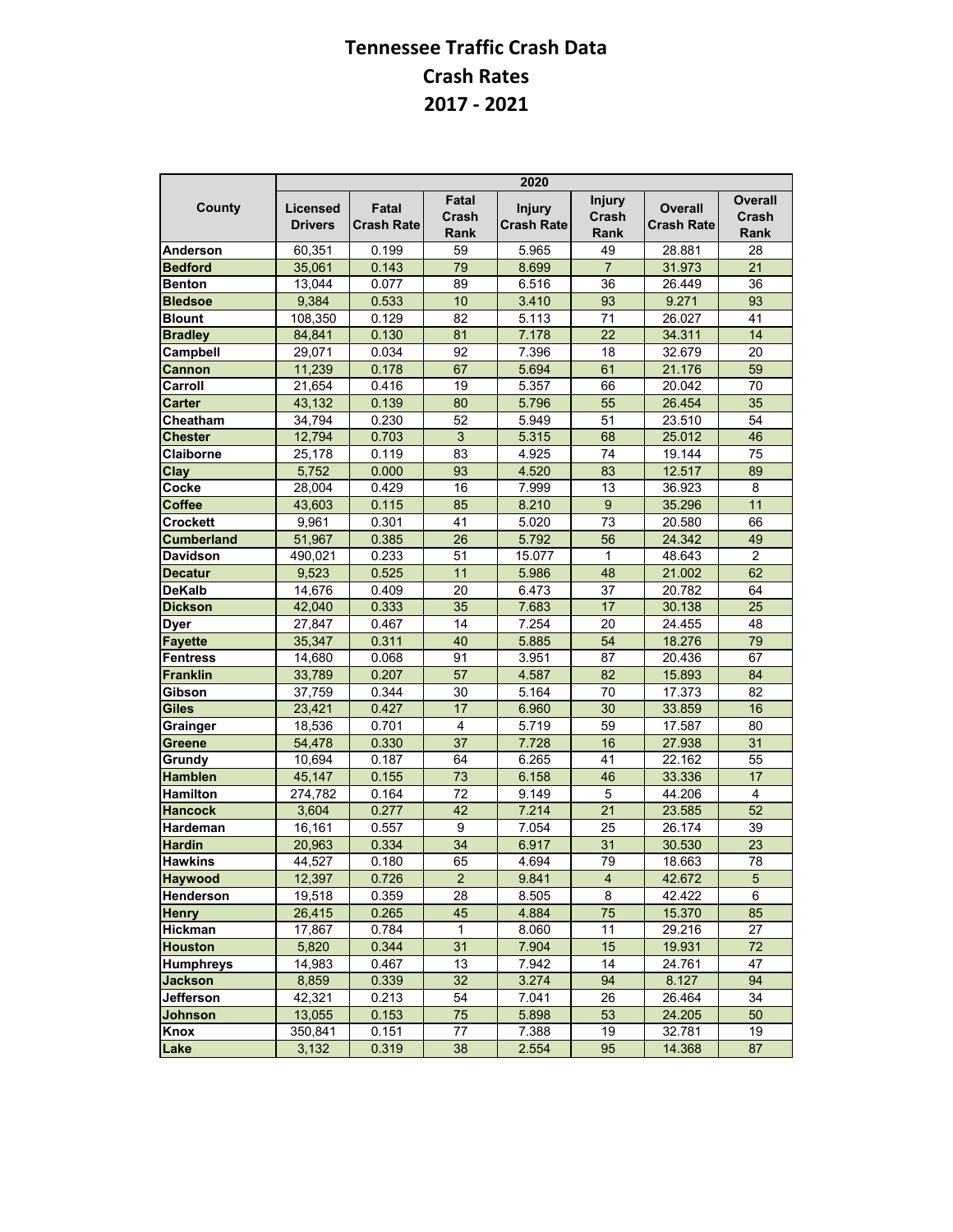|                   |                            |                            |                               | 2020                               |                                       |                              |                                 |
|-------------------|----------------------------|----------------------------|-------------------------------|------------------------------------|---------------------------------------|------------------------------|---------------------------------|
| County            | Licensed<br><b>Drivers</b> | Fatal<br><b>Crash Rate</b> | <b>Fatal</b><br>Crash<br>Rank | <b>Injury</b><br><b>Crash Rate</b> | <b>Injury</b><br>Crash<br><b>Rank</b> | <b>Overall</b><br>Crash Rate | <b>Overall</b><br>Crash<br>Rank |
| Lauderdale        | 15,984                     | 0.313                      | 39                            | 6.819                              | 34                                    | 28.654                       | 29                              |
| <b>Lawrence</b>   | 33.188                     | 0.211                      | 55                            | 5.755                              | 57                                    | 21.032                       | 61                              |
| Lewis             | 8,909                      | 0.337                      | 33                            | 4.602                              | 81                                    | 20.092                       | 69                              |
| Lincoln           | 28,479                     | 0.176                      | 69                            | 5.934                              | 52                                    | 26.125                       | 40                              |
| Loudon            | 45,661                     | 0.175                      | 70                            | 5.716                              | 60                                    | 26.434                       | 37                              |
| <b>McMinn</b>     | 41,720                     | 0.360                      | $\overline{27}$               | 7.143                              | 23                                    | 30.992                       | 22                              |
| <b>McNairy</b>    | 20,104                     | 0.348                      | 29                            | 6.367                              | 39                                    | 23.577                       | 53                              |
| <b>Macon</b>      | 17,664                     | 0.396                      | 25                            | 3.623                              | 89                                    | 14.889                       | 86                              |
| <b>Madison</b>    | 70,676                     | 0.269                      | 43                            | 10.937                             | 3                                     | 47.781                       | 3                               |
| <b>Marion</b>     | 24,355                     | 0.493                      | 12                            | 6.159                              | $\overline{45}$                       | 25.991                       | $\overline{42}$                 |
| <b>Marshall</b>   | 25,671                     | 0.234                      | 49                            | 5.648                              | 62                                    | 25.632                       | 43                              |
| <b>Maury</b>      | 78,488                     | 0.153                      | 76                            | 6.995                              | 28                                    | 29.469                       | 26                              |
| <b>Meigs</b>      | 9,593                      | 0.417                      | 18                            | 6.255                              | 43                                    | 17.304                       | 83                              |
| <b>Monroe</b>     | 36,263                     | 0.607                      | $\,6$                         | 6.287                              | 40                                    | 21.454                       | $\overline{57}$                 |
| Montgomery        | 163,082                    | 0.153                      | 74                            | 7.021                              | 27                                    | 33.983                       | 15                              |
| <b>Moore</b>      | 4,901                      | 0.408                      | 21                            | 8.162                              | 10                                    | 21.424                       | 58                              |
| Morgan            | 15,234                     | 0.197                      | 60                            | 4.004                              | 86                                    | 11.028                       | 92                              |
| <b>Obion</b>      | 23,457                     | 0.256                      | 46                            | 6.565                              | 35                                    | 25.579                       | 44                              |
| Overton           | 17.193                     | 0.233                      | 50                            | 5.060                              | 72                                    | 19.136                       | 76                              |
| <b>Perry</b>      | 6,066                      | 0.659                      | $\overline{5}$                | 6.264                              | 42                                    | 12.859                       | 88                              |
| <b>Pickett</b>    | 4,145                      | 0.000                      | 93                            | 3.619                              | 90                                    | 12.063                       | 91                              |
| <b>Polk</b>       | 12,566                     | 0.398                      | 24                            | 7.083                              | 24                                    | 26.182                       | 38                              |
| Putnam            | 58,658                     | 0.188                      | 63                            | 6.990                              | 29                                    | 36.432                       | 10                              |
| <b>Rhea</b>       | 25,943                     | 0.116                      | 84                            | 4.857                              | 77                                    | 23.821                       | 51                              |
| Roane             | 43,383                     | 0.207                      | 56                            | 6.154                              | 47                                    | 27.707                       | 33                              |
| <b>Robertson</b>  | 57,097                     | 0.333                      | 36                            | 6.866                              | 32                                    | 30.177                       | 24                              |
| <b>Rutherford</b> | 238,577                    | 0.193                      | 61                            | 8.970                              | 6                                     | 37.317                       | 7                               |
| <b>Scott</b>      | 16,328                     | 0.245                      | 48                            | 3.613                              | 91                                    | 5.818                        | 95                              |
| <b>Sequatchie</b> | 12,528                     | 0.399                      | 23                            | 5.587                              | 64                                    | 20.035                       | 71                              |
| <b>Sevier</b>     | 81,540                     | 0.245                      | 47                            | 8.021                              | 12                                    | 36.865                       | 9                               |
| <b>Shelby</b>     | 609,819                    | 0.403                      | 22                            | 13.758                             | $\overline{2}$                        | 57.438                       | 1                               |
| <b>Smith</b>      | 14,954                     | 0.201                      | 58                            | 6.420                              | 38                                    | 33.102                       | 18                              |
| <b>Stewart</b>    | 11,169                     | 0.179                      | 66                            | 5.551                              | 65                                    | 17.549                       | 81                              |
| <b>Sullivan</b>   | 130,125                    | 0.169                      | $\overline{71}$               | 5.963                              | 50                                    | 28.357                       | 30                              |
| Sumner            | 150,610                    | 0.100                      | 87                            | 4.880                              | 76                                    | 19.467                       | 73                              |
| <b>Tipton</b>     | 46,389                     | 0.108                      | 86                            | 5.174                              | 69                                    | 20.608                       | 65                              |
| Trousdale         | 6,890                      | 0.581                      | 8                             | 6.241                              | 44                                    | 34.978                       | 12                              |
| <b>Unicoi</b>     | 13,900                     | 0.216                      | 53                            | 5.324                              | 67                                    | 20.863                       | 63                              |
| <b>Union</b>      | 15,107                     | 0.596                      | $\overline{7}$                | 3.905                              | 88                                    | 12.378                       | 90                              |
| <b>Van Buren</b>  | 4,598                      | 0.000                      | 93                            | 4.350                              | 85                                    | 21.096                       | 60                              |
| <b>Warren</b>     | 30,028                     | 0.266                      | 44                            | 5.628                              | 63                                    | 25.210                       | 45                              |
| Washington        | 101,383                    | 0.069                      | 90                            | 5.731                              | 58                                    | 34.601                       | 13                              |
| Wayne             | 11,364                     | 0.176                      | 68                            | 4.752                              | 78                                    | 21.999                       | 56                              |
| <b>Weakley</b>    | 23,335                     | 0.429                      | 15                            | 4.671                              | 80                                    | 18.856                       | 77                              |
| White             | 21,015                     | 0.190                      | 62                            | 4.473                              | 84                                    | 20.319                       | 68                              |
| <b>Williamson</b> | 201,256                    | 0.089                      | 88                            | 3.563                              | 92                                    | 19.145                       | 74                              |
| Wilson            | 116,512                    | 0.146                      | 78                            | 6.840                              | 33                                    | 27.894                       | 32                              |
| <b>Unknown</b>    | 18,692                     | N/A                        | N/A                           | N/A                                | N/A                                   | N/A                          | N/A                             |
| <b>Total</b>      | 5,125,982                  | 0.237                      | N/A                           | 8.258                              | N/A                                   | 34.191                       | N/A                             |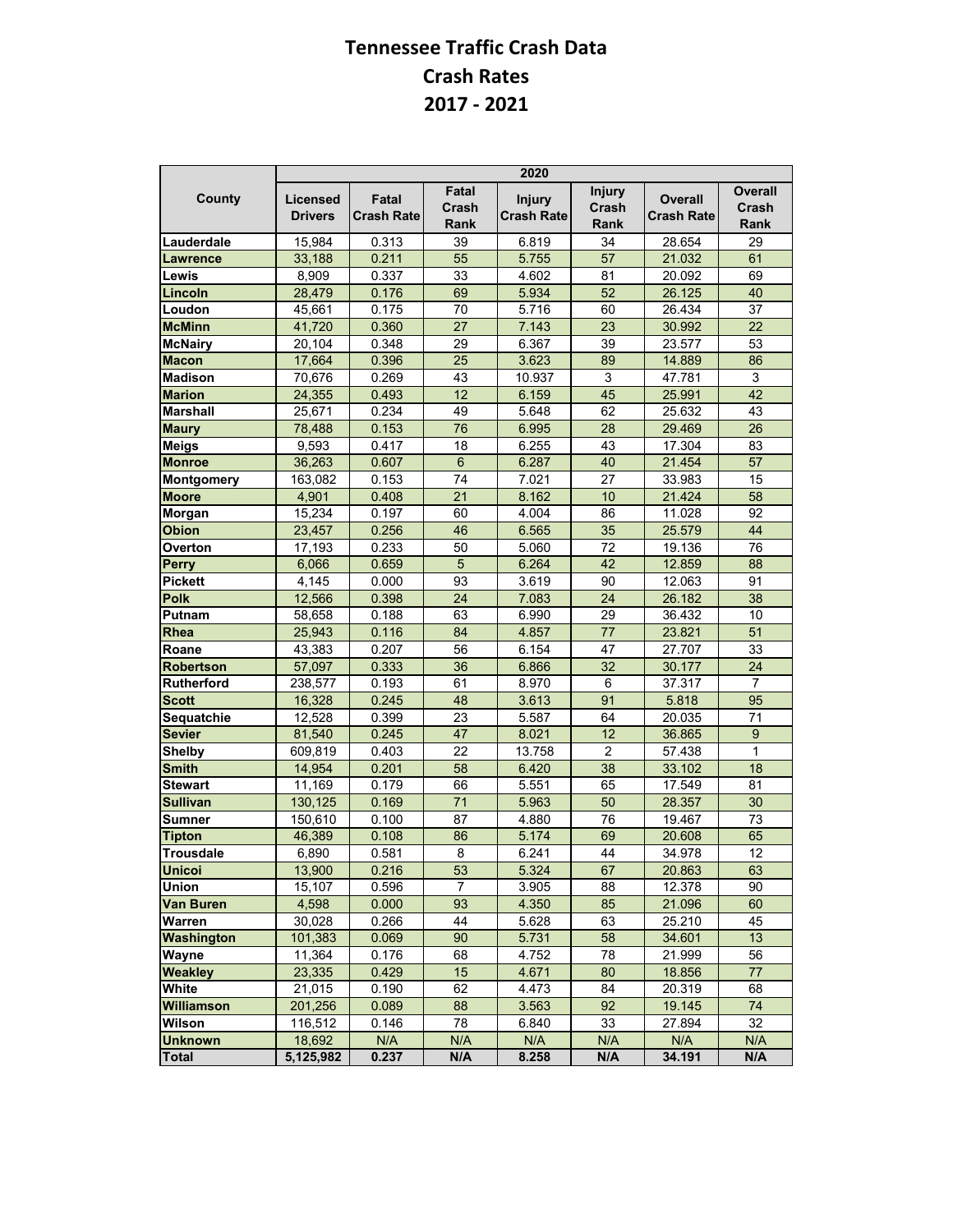| 2021                                                                                                                                                                                                                             |                                        |
|----------------------------------------------------------------------------------------------------------------------------------------------------------------------------------------------------------------------------------|----------------------------------------|
| <b>Fatal</b><br><b>Injury</b><br>County<br><b>Injury</b><br>Licensed<br>Fatal<br><b>Overall</b><br>Crash<br>Crash<br><b>Crash Rate</b><br><b>Drivers</b><br><b>Crash Rate</b><br><b>Crash Rate</b><br><b>Rank</b><br><b>Rank</b> | <b>Overall</b><br>Crash<br><b>Rank</b> |
| 49<br>6.742<br>34<br><b>Anderson</b><br>62,441<br>0.256<br>30.813                                                                                                                                                                | 26                                     |
| <b>Bedford</b><br>7.622<br>36,471<br>0.110<br>89<br>20<br>33.698                                                                                                                                                                 | 21                                     |
| 55<br>21<br>13,424<br>0.223<br>7.598<br>26.669<br><b>Benton</b>                                                                                                                                                                  | 44                                     |
| 13<br><b>Bledsoe</b><br>9,739<br>0.513<br>3.491<br>94<br>9.139                                                                                                                                                                   | 94                                     |
| 52<br><b>Blount</b><br>0.232<br>5.105<br>75<br>112,240<br>28.671                                                                                                                                                                 | 33                                     |
| <b>Bradley</b><br>87,811<br>0.216<br>58<br>7.584<br>22<br>36.977                                                                                                                                                                 | 13                                     |
| 0.536<br>11<br>53<br>6.161<br>34.857<br><b>Campbell</b><br>29,865                                                                                                                                                                | 19                                     |
| 47<br>0.258<br>7.059<br>29<br>22.553<br>11,617<br><b>Cannon</b>                                                                                                                                                                  | 61                                     |
| 0.225<br>54<br>5.493<br>68<br>22,209<br>19.001<br>Carroll                                                                                                                                                                        | 77                                     |
| Carter<br>73<br>44,300<br>0.181<br>5.260<br>71<br>26.298                                                                                                                                                                         | 46                                     |
| 23<br>48<br>Cheatham<br>0.418<br>6.461<br>24.202<br>35,906                                                                                                                                                                       | 54                                     |
| <b>Chester</b><br>0.306<br>38<br>6.497<br>46<br>26.217<br>13,083                                                                                                                                                                 | 47                                     |
| <b>Claiborne</b><br>0.154<br>4.955<br>77<br>17.476<br>26,036<br>80                                                                                                                                                               | 85                                     |
| 31<br>5,950<br>0.336<br>3.697<br>93<br>10.588<br><b>Clay</b>                                                                                                                                                                     | 92                                     |
| 7.293<br>0.346<br>28<br>25<br>33.426<br>Cocke<br>28.930                                                                                                                                                                          | 23                                     |
| <b>Coffee</b><br>0.332<br>32<br>19<br>45,243<br>7.625<br>35.431                                                                                                                                                                  | 16                                     |
| Crockett<br>15<br>28<br>10,143<br>0.493<br>7.098<br>22.479                                                                                                                                                                       | 63                                     |
| 0.129<br>5.219<br>24.711<br><b>Cumberland</b><br>54.226<br>83<br>72                                                                                                                                                              | 52                                     |
| 0.258<br>48<br>17.177<br>48.917<br><b>Davidson</b><br>508,477<br>1                                                                                                                                                               | $\mathsf 3$                            |
| 65<br>59<br><b>Decatur</b><br>9,825<br>0.204<br>6.107<br>24.122                                                                                                                                                                  | 55                                     |
| 69<br>51<br>23.188<br><b>DeKalb</b><br>15.180<br>0.198<br>6.390                                                                                                                                                                  | 58                                     |
| 10<br><b>Dickson</b><br>50<br>8.541<br>33.610<br>43,320<br>0.254                                                                                                                                                                 | 22                                     |
| 0.282<br>41<br>8.507<br>11<br>28.170<br>28,328<br><b>Dyer</b>                                                                                                                                                                    | 36                                     |
| 77<br>6.325<br>52<br>19.139<br>Fayette<br>36,679<br>0.164                                                                                                                                                                        | 76                                     |
| 0.261<br>4.699<br>83<br>22.974<br>15,322<br>46<br><b>Fentress</b>                                                                                                                                                                | 59                                     |
| 50<br>34,804<br>81<br>6.407<br>18.791<br>Franklin<br>0.144                                                                                                                                                                       | 78                                     |
| 0.284<br>40<br>5.996<br>62<br>20.470<br>Gibson<br>38,690                                                                                                                                                                         | 72                                     |
| <b>Giles</b><br>33<br>30<br>24,162<br>0.331<br>6.912<br>34.889                                                                                                                                                                   | 18                                     |
| Grainger<br>19,173<br>0.156<br>79<br>6.415<br>49<br>18.046                                                                                                                                                                       | 84                                     |
| 30<br>15<br>56,454<br>0.337<br>7.918<br>29.369<br>Greene                                                                                                                                                                         | 30                                     |
| 0.271<br>44<br>6.137<br>56<br>28.066<br>11,081<br>Grundy                                                                                                                                                                         | 37                                     |
| <b>Hamblen</b><br>42<br>46,375<br>0.280<br>6.555<br>44<br>35.019                                                                                                                                                                 | 17                                     |
| <b>Hamilton</b><br>5<br>0.179<br>74<br>285.342<br>9.981<br>47.844                                                                                                                                                                | 5                                      |
| <b>Hancock</b><br>3,698<br>0.541<br>10<br>9.735<br>$6\phantom{1}$<br>24.337                                                                                                                                                      | 53                                     |
| 26<br>43<br>16,548<br>0.363<br>6.587<br>25.804<br><b>IHardeman</b>                                                                                                                                                               | 48                                     |
| 14<br>39<br><b>Hardin</b><br>21,639<br>0.508<br>6.701<br>29.484                                                                                                                                                                  | 29                                     |
| 57<br>82<br><b>Hawkins</b><br>45,767<br>0.218<br>4.741<br>18.769                                                                                                                                                                 | 79                                     |
| <b>Haywood</b><br>$\sqrt{5}$<br>12,579<br>0.636<br>8.824<br>9<br>48.573                                                                                                                                                          | 4                                      |
| <b>Henderson</b><br>68<br>13<br>20,018<br>0.200<br>8.093<br>38.266                                                                                                                                                               | 11                                     |
| <b>Henry</b><br>54<br>27,297<br>0.220<br>56<br>6.155<br>18.390                                                                                                                                                                   | 82                                     |
| <b>Hickman</b><br>27.616<br>18,395<br>0.544<br>9<br>5.871<br>64                                                                                                                                                                  | 40                                     |
| $\mathbf{1}$<br>$\bf 8$<br><b>Houston</b><br>5,987<br>1.002<br>8.853<br>21.547                                                                                                                                                   | 66                                     |
| <b>Humphreys</b><br>3<br>15,382<br>0.715<br>41<br>23.859<br>6.696                                                                                                                                                                | 56                                     |
| <b>Jackson</b><br>19<br>90<br>9,227<br>0.434<br>4.010<br>11.488                                                                                                                                                                  | 88                                     |
| <b>Jefferson</b><br>51<br>43,861<br>0.251<br>7.433<br>24<br>27.770                                                                                                                                                               | 39                                     |
| <b>Johnson</b><br>17<br>28.770<br>13,521<br>0.444<br>6.730<br>36                                                                                                                                                                 | 32                                     |
| 364,740<br>0.211<br>60<br>7.912<br>16<br>35.653<br>Knox                                                                                                                                                                          | 15                                     |
|                                                                                                                                                                                                                                  |                                        |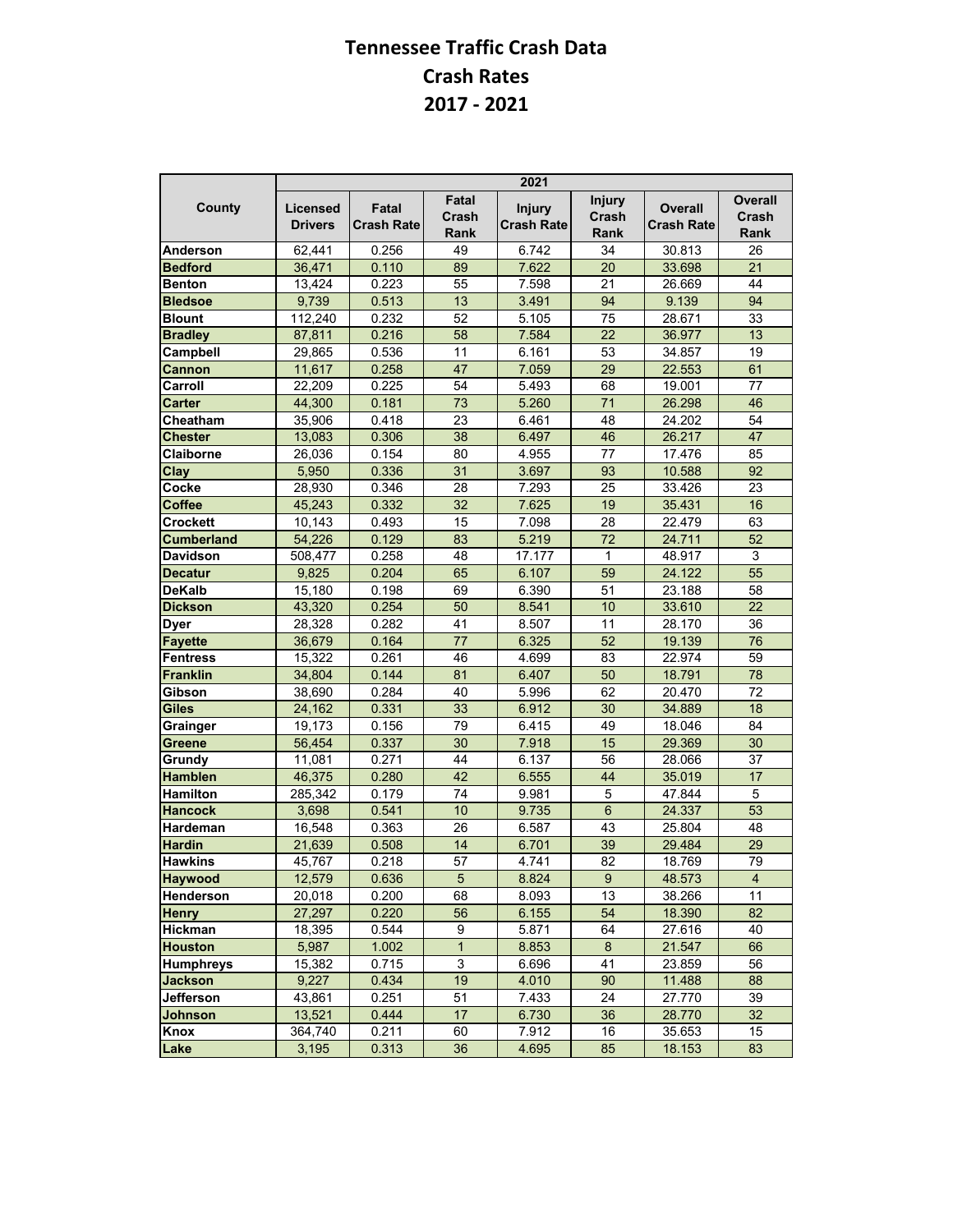|                   |                                   |                            |                                      | 2021                               |                                       |                                     |                                 |
|-------------------|-----------------------------------|----------------------------|--------------------------------------|------------------------------------|---------------------------------------|-------------------------------------|---------------------------------|
| County            | <b>Licensed</b><br><b>Drivers</b> | Fatal<br><b>Crash Rate</b> | <b>Fatal</b><br>Crash<br><b>Rank</b> | <b>Injury</b><br><b>Crash Rate</b> | <b>Injury</b><br>Crash<br><b>Rank</b> | <b>Overall</b><br><b>Crash Rate</b> | <b>Overall</b><br>Crash<br>Rank |
| Lauderdale        | 16,256                            | 0.123                      | 86                                   | 7.936                              | 14                                    | 28.605                              | 34                              |
| Lawrence          | 34,174                            | 0.322                      | 35                                   | 5.735                              | 66                                    | 23.849                              | 57                              |
| Lewis             | 9,155                             | 0.765                      | $\overline{c}$                       | 4.697                              | 84                                    | 20.754                              | 71                              |
| Lincoln           | 29,625                            | 0.439                      | 18                                   | 6.110                              | 58                                    | 27.105                              | 42                              |
| Loudon            | 47,784                            | 0.209                      | 61                                   | 5.609                              | 67                                    | 30.345                              | 28                              |
| <b>McMinn</b>     | 43,190                            | 0.324                      | 34                                   | 7.733                              | 18                                    | 33.248                              | 24                              |
| <b>McNairy</b>    | 20,838                            | 0.096                      | 91                                   | 6.910                              | 31                                    | 22.507                              | 62                              |
| <b>Macon</b>      | 18,387                            | 0.163                      | 78                                   | 4.949                              | 78                                    | 18.763                              | 80                              |
| <b>Madison</b>    | 72,656                            | 0.262                      | 45                                   | 12.071                             | 3                                     | 54.517                              | 2                               |
| <b>Marion</b>     | 25,108                            | 0.478                      | 16                                   | 6.094                              | 60                                    | 26.486                              | 45                              |
| Marshall          | 26,588                            | 0.113                      | 88                                   | 6.055                              | 61                                    | 27.870                              | 38                              |
| <b>Maury</b>      | 82,850                            | 0.205                      | 64                                   | 6.711                              | 38                                    | 30.525                              | 27                              |
| <b>Meigs</b>      | 9,909                             | 0.303                      | 39                                   | 5.450                              | 69                                    | 16.349                              | 87                              |
| <b>Monroe</b>     | 37,629                            | 0.345                      | 29                                   | 6.697                              | 40                                    | 22.350                              | 64                              |
| <b>Montgomery</b> | 174,011                           | 0.190                      | 70                                   | 6.758                              | 33                                    | 35.762                              | 14                              |
| <b>Moore</b>      | 5,037                             | 0.397                      | 25                                   | 6.154                              | 55                                    | 19.655                              | 75                              |
| Morgan            | 15,610                            | 0.128                      | 84                                   | 4.100                              | 88                                    | 10.506                              | 93                              |
| <b>Obion</b>      | 23,887                            | 0.419                      | 22                                   | 6.614                              | 42                                    | 26.751                              | 43                              |
| Overton           | 17,748                            | 0.225                      | 53                                   | 4.902                              | 80                                    | 20.847                              | 70                              |
| <b>Perry</b>      | 6,270                             | 0.638                      | $\overline{4}$                       | 4.625                              | 86                                    | 10.845                              | 91                              |
| <b>Pickett</b>    | 4,297                             | 0.000                      | 95                                   | 3.724                              | 92                                    | 11.403                              | 89                              |
| Polk              | 12,972                            | 0.617                      | $6\phantom{1}$                       | 7.478                              | $\overline{23}$                       | 25.054                              | 49                              |
| Putnam            | 61,258                            | 0.310                      | 37                                   | 6.513                              | 45                                    | 39.995                              | $\overline{7}$                  |
| Rhea              | 26,883                            | 0.186                      | 71                                   | 5.840                              | 65                                    | 24.774                              | 51                              |
| Roane             | 44,783                            | 0.201                      | 67                                   | 6.118                              | 57                                    | 28.515                              | 35                              |
| <b>Robertson</b>  | 59,042                            | 0.203                      | 66                                   | 8.130                              | 12                                    | 34.721                              | 20                              |
| <b>Rutherford</b> | 250,019                           | 0.120                      | 87                                   | 9.607                              | $\overline{7}$                        | 39.821                              | 8                               |
| <b>Scott</b>      | 16,801                            | 0.536                      | 12                                   | 2.381                              | 95                                    | 7.142                               | 95                              |
| <b>Sequatchie</b> | 13,209                            | 0.606                      | $\overline{7}$                       | 7.192                              | 26                                    | 21.652                              | 65                              |
| <b>Sevier</b>     | 84,042                            | 0.167                      | 76                                   | 10.197                             | $\overline{\mathcal{A}}$              | 46.072                              | 6                               |
| <b>Shelby</b>     | 624,611                           | 0.408                      | 24                                   | 14.457                             | $\overline{2}$                        | 61.212                              | $\mathbf{1}$                    |
| <b>Smith</b>      | 15,424                            | 0.584                      | 8                                    | 7.132                              | $\overline{27}$                       | 38.641                              | 9                               |
| <b>Stewart</b>    | 11,550                            | 0.087                      | 92                                   | 5.108                              | 74                                    | 16.537                              | 86                              |
| <b>Sullivan</b>   | 133.947                           | 0.209                      | 62                                   | 6.473                              | 47                                    | 28.989                              | 31                              |
| <b>Sumner</b>     | 157,292                           | 0.134                      | 82                                   | 5.270                              | 70                                    | 21.018                              | 69                              |
| <b>Tipton</b>     | 47,533                            | 0.168                      | 75                                   | 5.891                              | 63                                    | 19.944                              | 73                              |
| <b>Trousdale</b>  | 7,140                             | 0.280                      | 43                                   | 6.723                              | 37                                    | 38.515                              | 10                              |
| <b>Unicoi</b>     | 14,216                            | 0.352                      | 27                                   | 4.291                              | 87                                    | 21.314                              | 67                              |
| <b>Union</b>      | 15,629                            | 0.128                      | 85                                   | 4.031                              | 89                                    | 11.133                              | 90                              |
| Van Buren         | 4,747                             | 0.421                      | 21                                   | 6.741                              | 35                                    | 27.596                              | 41                              |
| <b>Warren</b>     | 31,036                            | 0.097                      | 90                                   | 4.930                              | 79                                    | 24.907                              | 50                              |
| Washington        | 105,210                           | 0.181                      | 72                                   | 6.872                              | 32                                    | 37.430                              | 12                              |
| Wayne             | 11,711                            | 0.427                      | 20                                   | 4.867                              | 81                                    | 19.810                              | 74                              |
| <b>Weakley</b>    | 23,980                            | 0.209                      | 63                                   | 5.171                              | 73                                    | 18.599                              | 81                              |
| <b>White</b>      | 21,758                            | 0.046                      | 94                                   | 5.102                              | 76                                    | 22.934                              | 60                              |
| <b>Williamson</b> | 211,859                           | 0.061                      | 93                                   | 3.767                              | 91                                    | 21.089                              | 68                              |
| Wilson            | 122,755                           | 0.212                      | 59                                   | 7.869                              | 17                                    | 31.657                              | 25                              |
| <b>Unknown</b>    | 18,271                            | N/A                        | N/A                                  | N/A                                | N/A                                   | N/A                                 | N/A                             |
| <b>Total</b>      | 5,313,387                         | 0.249                      | N/A                                  | 8.840                              | N/A                                   | 36.307                              | N/A                             |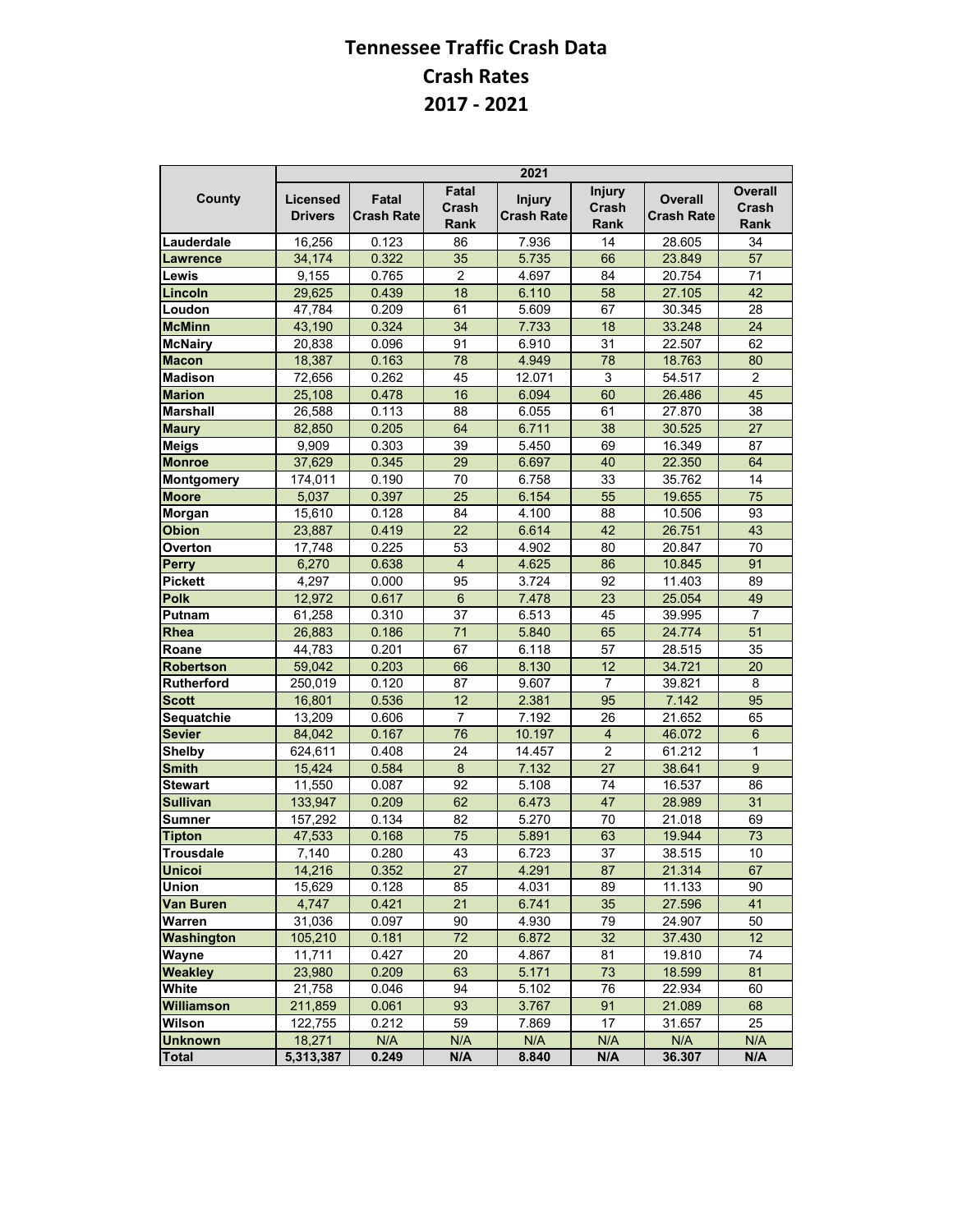|                   | Average                           |                            |                               |                                    |                                       |                                     |                                        |  |  |
|-------------------|-----------------------------------|----------------------------|-------------------------------|------------------------------------|---------------------------------------|-------------------------------------|----------------------------------------|--|--|
| County            | <b>Licensed</b><br><b>Drivers</b> | Fatal<br><b>Crash Rate</b> | Fatal<br>Crash<br><b>Rank</b> | <b>Injury</b><br><b>Crash Rate</b> | <b>Injury</b><br>Crash<br><b>Rank</b> | <b>Overall</b><br><b>Crash Rate</b> | <b>Overall</b><br>Crash<br><b>Rank</b> |  |  |
| <b>Anderson</b>   | 61,132                            | 0.183                      | 80                            | 6.828                              | 42                                    | 31.090                              | 29                                     |  |  |
| <b>Bedford</b>    | 34.790                            | 0.190                      | 75                            | 8.152                              | 17                                    | 34.763                              | 22                                     |  |  |
| <b>Benton</b>     | 13,034                            | 0.246                      | 53                            | 7.212                              | 35                                    | 28.449                              | 37                                     |  |  |
| <b>Bledsoe</b>    | 9,288                             | 0.495                      | $\overline{7}$                | 3.898                              | 93                                    | 10.035                              | 94                                     |  |  |
| <b>Blount</b>     | 107,179                           | 0.187                      | 78                            | 5.960                              | 62                                    | 29.806                              | 32                                     |  |  |
| <b>Bradley</b>    | 83,851                            | 0.148                      | 91                            | 7.442                              | 31                                    | 37.056                              | 15                                     |  |  |
| <b>Campbell</b>   | 29,182                            | 0.219                      | 67                            | 7.902                              | 21                                    | 35.652                              | 20                                     |  |  |
| <b>Cannon</b>     | 11,159                            | 0.376                      | 20                            | 7.223                              | 34                                    | 24.965                              | 55                                     |  |  |
| Carroll           | 21,614                            | 0.222                      | 66                            | 5.654                              | 74                                    | 20.181                              | 77                                     |  |  |
| Carter            | 43,179                            | 0.181                      | 82                            | 5.836                              | 70                                    | 27.463                              | 45                                     |  |  |
| Cheatham          | 34,387                            | 0.273                      | 46                            | 6.497                              | 52                                    | 25.894                              | 51                                     |  |  |
| <b>Chester</b>    | 12,644                            | 0.348                      | 22                            | 6.042                              | 59                                    | 26.668                              | 49                                     |  |  |
| <b>Claiborne</b>  | 25,013                            | 0.144                      | 92                            | 5.165                              | 83                                    | 18.742                              | 79                                     |  |  |
| <b>Clay</b>       | 5,779                             | 0.277                      | 44                            | 4.706                              | 88                                    | 13.842                              | 88                                     |  |  |
| Cocke             | 27,864                            | 0.330                      | 28                            | 8.412                              | 12                                    | 37.037                              | 16                                     |  |  |
| <b>Coffee</b>     | 43,393                            | 0.272                      | 47                            | 8.264                              | 13                                    | 36.489                              | 17                                     |  |  |
| <b>Crockett</b>   | 9,938                             | 0.402                      | 17                            | 5.635                              | 75                                    | 22.097                              | 71                                     |  |  |
| <b>Cumberland</b> | 51,291                            | 0.242                      | 56                            | 6.258                              | 56                                    | 27.015                              | 47                                     |  |  |
| <b>Davidson</b>   | 486,187                           | 0.207                      | 71                            | 18.195                             | 1                                     | 61.216                              | $\overline{2}$                         |  |  |
| <b>Decatur</b>    | 9,455                             | 0.465                      | 9                             | 6.536                              | 51                                    | 25.087                              | 54                                     |  |  |
| <b>DeKalb</b>     | 14,567                            | 0.330                      | 29                            | 7.043                              | 37                                    | 23.066                              | 67                                     |  |  |
| <b>Dickson</b>    | 41,430                            | 0.309                      | 37                            | 9.360                              | $\bf 8$                               | 34.849                              | 21                                     |  |  |
| <b>Dyer</b>       | 27,810                            | 0.316                      | 34                            | 7.673                              | 26                                    | 27.831                              | 42                                     |  |  |
| Fayette           | 34,692                            | 0.231                      | 64                            | 5.690                              | 72                                    | 18.142                              | 82                                     |  |  |
| <b>Fentress</b>   | 14,470                            | 0.249                      | 51                            | 4.824                              | 86                                    | 22.530                              | 69                                     |  |  |
| Franklin          | 33,420                            | 0.186                      | 79                            | 5.960                              | 61                                    | 20.383                              | 74                                     |  |  |
| Gibson            | 37,599                            | 0.245                      | 54                            | 5.399                              | 81                                    | 18.681                              | 80                                     |  |  |
| <b>Giles</b>      | 23,383                            | 0.342                      | 23                            | 8.048                              | 19                                    | 35.906                              | 19                                     |  |  |
| Grainger          | 18,307                            | 0.317                      | 33                            | 5.878                              | 67                                    | 16.868                              | 86                                     |  |  |
| Greene            | 54,160                            | 0.299                      | 41                            | 8.420                              | 11                                    | 32.039                              | 26                                     |  |  |
| Grundy            | 10,640                            | 0.188                      | 76                            | 6.842                              | 41                                    | 26.128                              | 50                                     |  |  |
| <b>Hamblen</b>    | 44,872                            | 0.174                      | 86                            | 6.654                              | 49                                    | 35.947                              | 18                                     |  |  |
| <b>Hamilton</b>   | 272,401                           | 0.163                      | 87                            | 10.362                             | 5                                     | 49.965                              | $\overline{4}$                         |  |  |
| <b>Hancock</b>    | 3,675                             | 0.816                      | $\mathbf{1}$                  | 7.837                              | 23                                    | 24.054                              | 62                                     |  |  |
| Hardeman          | 16,240                            | 0.419                      | 14                            | 7.229                              | 33                                    | 28.350                              | 38                                     |  |  |
| <b>Hardin</b>     | 20,834                            | 0.432                      | 11                            | 7.459                              | 29                                    | 31.957                              | 27                                     |  |  |
| <b>Hawkins</b>    | 44,410                            | 0.279                      | 43                            | 4.913                              | 85                                    | 18.514                              | 81                                     |  |  |
|                   |                                   |                            |                               |                                    |                                       |                                     |                                        |  |  |
| <b>Haywood</b>    | 12,418                            | 0.596                      | 3                             | 9.583                              | $\overline{7}$<br>9                   | 45.015                              | 5<br>9                                 |  |  |
| <b>Henderson</b>  | 19,649                            | 0.417                      | 15                            | 9.324                              |                                       | 42.007                              |                                        |  |  |
| <b>Henry</b>      | 26,314                            | 0.304                      | 40                            | 6.088                              | 58                                    | 18.074                              | 83                                     |  |  |
| <b>Hickman</b>    | 17,678                            | 0.645                      | 2                             | 7.455                              | 30                                    | 29.607                              | 34                                     |  |  |
| <b>Houston</b>    | 5,847                             | 0.513                      | $\, 6$                        | 8.244                              | 14                                    | 24.151                              | 60                                     |  |  |
| <b>Humphreys</b>  | 14,949                            | 0.562                      | 4                             | 7.318                              | 32                                    | 24.350                              | 58                                     |  |  |
| <b>Jackson</b>    | 8,781                             | 0.319                      | 32                            | 3.827                              | 94                                    | 11.525                              | 93                                     |  |  |
| <b>Jefferson</b>  | 41,527                            | 0.188                      | 77                            | 7.157                              | 36                                    | 27.775                              | 43                                     |  |  |
| <b>Johnson</b>    | 12,938                            | 0.309                      | 36                            | 6.415                              | 54                                    | 28.877                              | 36                                     |  |  |
| Knox              | 347,274                           | 0.181                      | 81                            | 8.165                              | 16                                    | 39.131                              | 12                                     |  |  |
| Lake              | 3,216                             | 0.249                      | 52                            | 5.908                              | 64                                    | 17.227                              | 85                                     |  |  |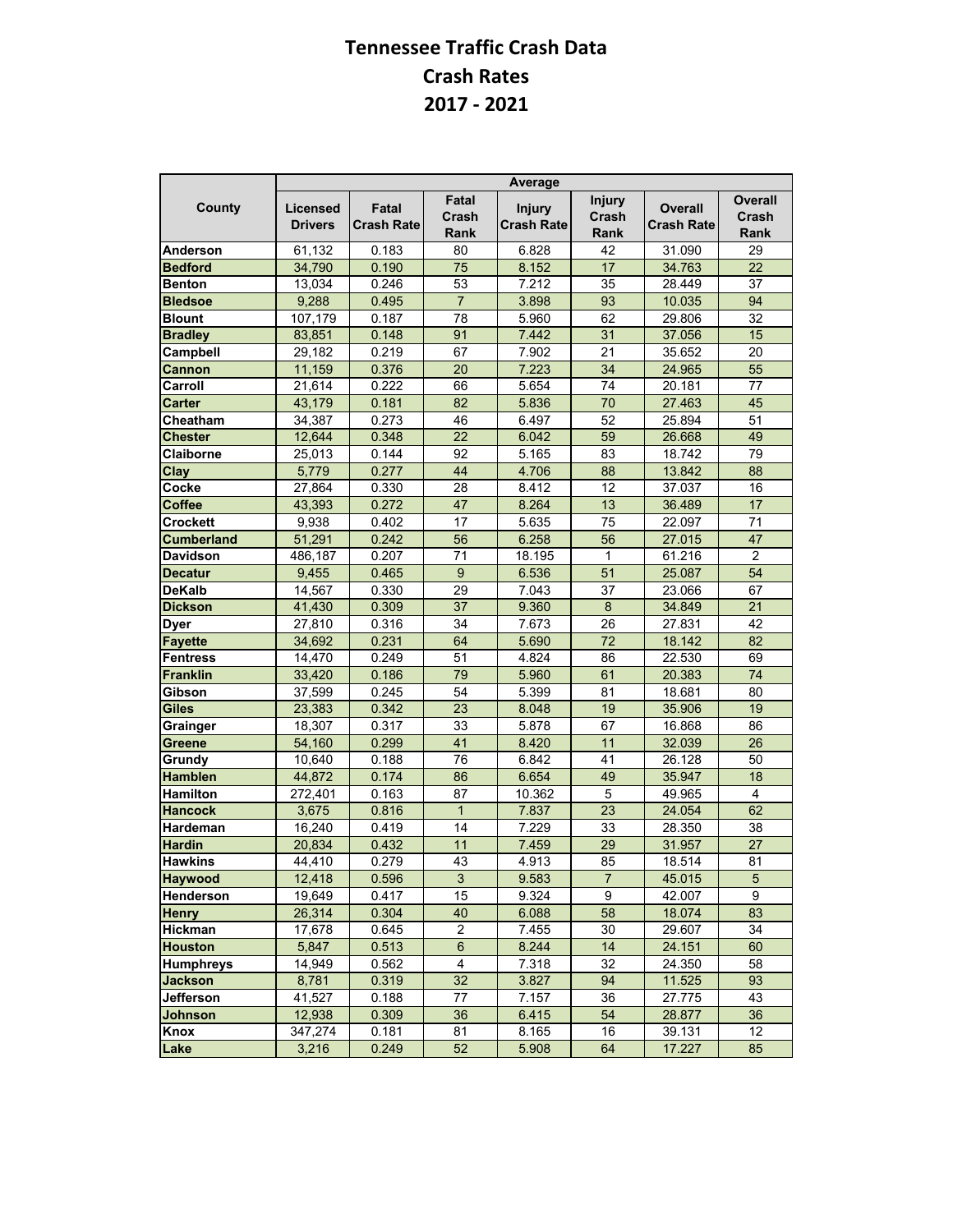|                   |                            |                            |                               | Average                            |                                       |                              |                                        |
|-------------------|----------------------------|----------------------------|-------------------------------|------------------------------------|---------------------------------------|------------------------------|----------------------------------------|
| County            | Licensed<br><b>Drivers</b> | Fatal<br><b>Crash Rate</b> | Fatal<br>Crash<br><b>Rank</b> | <b>Injury</b><br><b>Crash Rate</b> | <b>Injury</b><br>Crash<br><b>Rank</b> | <b>Overall</b><br>Crash Rate | <b>Overall</b><br>Crash<br><b>Rank</b> |
| Lauderdale        | 16,053                     | 0.336                      | 27                            | 7.550                              | 27                                    | 28.019                       | 41                                     |
| <b>Lawrence</b>   | 32,964                     | 0.212                      | 69                            | 6.371                              | 55                                    | 24.136                       | 61                                     |
| Lewis             | 8,838                      | 0.407                      | 16                            | 5.408                              | 80                                    | 21.045                       | 73                                     |
| Lincoln           | 28,283                     | 0.233                      | 63                            | 6.442                              | 53                                    | 27.423                       | 46                                     |
| Loudon            | 44,838                     | 0.241                      | 57                            | 5.888                              | 66                                    | 30.666                       | 31                                     |
| <b>McMinn</b>     | 41,560                     | 0.337                      | 26                            | 8.061                              | 18                                    | 34.447                       | 23                                     |
| <b>McNairy</b>    | 20,087                     | 0.329                      | 30                            | 6.711                              | 46                                    | 24.931                       | 56                                     |
| <b>Macon</b>      | 17,499                     | 0.240                      | 59                            | 4.789                              | 87                                    | 17.372                       | 84                                     |
| <b>Madison</b>    | 70,496                     | 0.244                      | 55                            | 12.367                             | 3                                     | 54.477                       | 3                                      |
| <b>Marion</b>     | 24,125                     | 0.439                      | 10                            | 6.732                              | 44                                    | 28.120                       | 40                                     |
| <b>Marshall</b>   | 25,276                     | 0.198                      | 73                            | 6.694                              | 47                                    | 29.491                       | 35                                     |
| <b>Maury</b>      | 76,708                     | 0.214                      | 68                            | 8.015                              | 20                                    | 33.650                       | 24                                     |
| <b>Meigs</b>      | 9,491                      | 0.337                      | 25                            | 5.774                              | 71                                    | 16.668                       | 87                                     |
| <b>Monroe</b>     | 35,919                     | 0.379                      | 19                            | 6.754                              | 43                                    | 23.720                       | 63                                     |
| <b>Montgomery</b> | 159,515                    | 0.179                      | 84                            | 8.512                              | 10                                    | 38.475                       | 13                                     |
| <b>Moore</b>      | 4,883                      | 0.369                      | 21                            | 6.717                              | 45                                    | 22.528                       | 70                                     |
| Morgan            | 15,168                     | 0.264                      | 48                            | 4.509                              | 91                                    | 11.564                       | 92                                     |
| <b>Obion</b>      | 23,521                     | 0.255                      | 50                            | 7.015                              | 38                                    | 27.006                       | 48                                     |
| Overton           | 16,942                     | 0.201                      | 72                            | 5.962                              | 60                                    | 24.295                       | 59                                     |
| <b>Perry</b>      | 6,100                      | 0.557                      | 5                             | 5.476                              | 78                                    | 13.082                       | 91                                     |
| <b>Pickett</b>    | 4.167                      | 0.240                      | 60                            | 4.559                              | 90                                    | 13.390                       | 89                                     |
| <b>Polk</b>       | 12,648                     | 0.427                      | 13                            | 7.495                              | $\overline{28}$                       | 24.447                       | $\overline{57}$                        |
| Putnam            | 58,007                     | 0.234                      | 61                            | 7.772                              | 24                                    | 42.878                       | 8                                      |
| <b>Rhea</b>       | 25,769                     | 0.194                      | 74                            | 5.619                              | 76                                    | 25.472                       | 53                                     |
| Roane             | 43,007                     | 0.256                      | 49                            | 6.683                              | 48                                    | 29.804                       | 33                                     |
| <b>Robertson</b>  | 56,711                     | 0.275                      | 45                            | 7.720                              | 25                                    | 32.717                       | 25                                     |
| <b>Rutherford</b> | 232,963                    | 0.153                      | 90                            | 11.036                             | 4                                     | 43.846                       | 6                                      |
| <b>Scott</b>      | 16,210                     | 0.432                      | 12                            | 3.368                              | 95                                    | 8.562                        | 95                                     |
| Sequatchie        | 12,389                     | 0.484                      | 8                             | 5.941                              | 63                                    | 20.372                       | 75                                     |
| <b>Sevier</b>     | 81,404                     | 0.211                      | 70                            | 9.712                              | 6                                     | 43.121                       | $\overline{7}$                         |
| <b>Shelby</b>     | 611,052                    | 0.306                      | 39                            | 14.093                             | $\overline{2}$                        | 62.055                       | 1                                      |
| <b>Smith</b>      | 14,812                     | 0.338                      | 24                            | 7.872                              | 22                                    | 40.360                       | 10                                     |
| <b>Stewart</b>    | 11.092                     | 0.234                      | 62                            | 6.113                              | 57                                    | 19.474                       | 78                                     |
| <b>Sullivan</b>   | 129,903                    | 0.177                      | 85                            | 6.988                              | 39                                    | 30.760                       | 30                                     |
| <b>Sumner</b>     | 147,929                    | 0.096                      | 94                            | 5.847                              | 68                                    | 23.533                       | 64                                     |
| <b>Tipton</b>     | 46,514                     | 0.159                      | 88                            | 5.843                              | 69                                    | 21.843                       | 72                                     |
| <b>Trousdale</b>  | 6,766                      | 0.325                      | 31                            | 6.976                              | 40                                    | 37.600                       | 14                                     |
| <b>Unicoi</b>     | 13,956                     | 0.229                      | 65                            | 5.489                              | 77                                    | 23.201                       | 66                                     |
| <b>Union</b>      | 14,824                     | 0.310                      | 35                            | 4.412                              | 92                                    | 13.168                       | 90                                     |
| Van Buren         | 4,533                      | 0.309                      | 38                            | 5.251                              | 82                                    | 27.666                       | 44                                     |
| Warren            | 29,769                     | 0.289                      | 42                            | 5.906                              | 65                                    | 28.150                       | 39                                     |
| <b>Washington</b> | 100,895                    | 0.129                      | 93                            | 6.651                              | 50                                    | 39.160                       | 11                                     |
| Wayne             | 11,338                     | 0.388                      | 18                            | 5.680                              | 73                                    | 23.248                       | 65                                     |
| <b>Weakley</b>    | 23,268                     | 0.241                      | 58                            | 5.467                              | 79                                    | 20.354                       | 76                                     |
| <b>White</b>      | 20,845                     | 0.154                      | 89                            | 5.037                              | 84                                    | 23.008                       | 68                                     |
| <b>Williamson</b> | 196,159                    | 0.087                      | 95                            | 4.666                              | 89                                    | 25.590                       | 52                                     |
| Wilson            | 113,468                    | 0.180                      | 83                            | 8.191                              | 15                                    | 31.427                       | 28                                     |
| <b>Unknown</b>    | 15,542                     | N/A                        | N/A                           | N/A                                | N/A                                   | N/A                          | N/A                                    |
| <b>Total</b>      | 5,078,067                  | 0.226                      | N/A                           | 9.293                              | N/A                                   | 38.989                       | N/A                                    |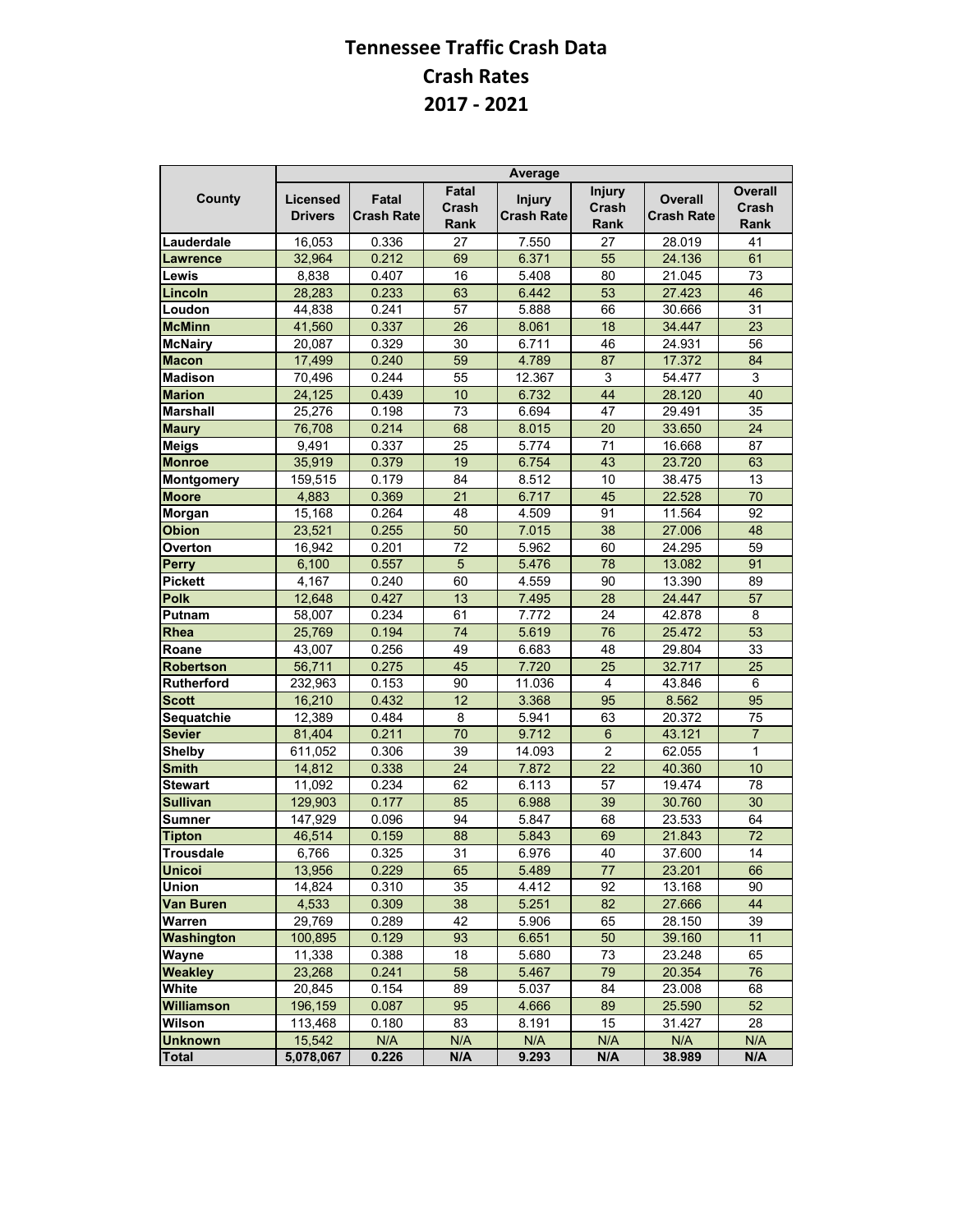<span id="page-21-0"></span>

|                   |                                   | 2017                                |                                 |                 |                            | 2018                                |                                        |                 |
|-------------------|-----------------------------------|-------------------------------------|---------------------------------|-----------------|----------------------------|-------------------------------------|----------------------------------------|-----------------|
| County            | <b>Class M</b><br><b>Licenses</b> | <b>Motorcycle</b><br><b>Crashes</b> | Motorcycle<br><b>Crash Rate</b> | Rank            | <b>Class M</b><br>Licenses | <b>Motorcycle</b><br><b>Crashes</b> | <b>Motorcycle</b><br><b>Crash Rate</b> | Rank            |
| Anderson          | 5,917                             | 36                                  | 6.084                           | 41              | 5,934                      | 34                                  | 5.730                                  | 41              |
| <b>Bedford</b>    | 2,991                             | 17                                  | 5.684                           | 46              | 3,051                      | 24                                  | 7.866                                  | 19              |
| <b>Benton</b>     | 1,277                             | 10                                  | 7.831                           | 23              | 1,301                      | 11                                  | 8.455                                  | 15              |
| <b>Bledsoe</b>    | 855                               | $\overline{4}$                      | 4.678                           | 63              | 895                        | $\overline{7}$                      | 7.821                                  | 20              |
| <b>Blount</b>     | 11,166                            | 152                                 | 13.613                          | 6               | 11,396                     | 143                                 | 12.548                                 | $\overline{2}$  |
| <b>Bradley</b>    | 7,204                             | 54                                  | 7.496                           | 28              | 7,303                      | 49                                  | 6.710                                  | 33              |
| Campbell          | 2,459                             | 14                                  | 5.693                           | 45              | 2,471                      | 10                                  | 4.047                                  | 72              |
| Cannon            | 913                               | 9                                   | 9.858                           | 14              | 926                        | $\overline{4}$                      | 4.320                                  | 64              |
| Carroll           | 1,930                             | 8                                   | 4.145                           | 72              | 1,940                      | $\overline{7}$                      | 3.608                                  | $\overline{78}$ |
| <b>Carter</b>     | 4,466                             | 21                                  | 4.702                           | 62              | 4,461                      | 24                                  | 5.380                                  | 49              |
| Cheatham          | 3,533                             | 19                                  | 5.378                           | 51              | 3,557                      | 17                                  | 4.779                                  | 56              |
| <b>Chester</b>    | 979                               | $\overline{7}$                      | 7.150                           | 31              | 996                        | 3                                   | 3.012                                  | 89              |
| <b>Claiborne</b>  | 2,056                             | 5                                   | 2.432                           | 85              | 2,092                      | 6                                   | 2.868                                  | 91              |
| <b>Clay</b>       | 514                               | $\mathbf{1}$                        | 1.946                           | 91              | 516                        | $\overline{5}$                      | 9.690                                  | 10              |
| Cocke             | 2,607                             | 20                                  | 7.672                           | 26              | 2,642                      | 20                                  | 7.570                                  | 25              |
| <b>Coffee</b>     | 3,942                             | $\overline{24}$                     | 6.088                           | 40              | 4,000                      | 16                                  | 4.000                                  | 73              |
| <b>Crockett</b>   | 663                               | 3                                   | 4.525                           | 65              | 639                        | $\overline{2}$                      | 3.130                                  | 87              |
| <b>Cumberland</b> | 4,878                             | 14                                  | 2.870                           | 84              | 5,031                      | 21                                  | 4.174                                  | 69              |
| <b>Davidson</b>   | 24,985                            | 357                                 | 14.289                          | 5               | 25,145                     | 309                                 | 12.289                                 | 3               |
| <b>Decatur</b>    | 778                               | $6\phantom{1}$                      | 7.712                           | $\overline{24}$ | 791                        | 9                                   | 11.378                                 | $\overline{4}$  |
| <b>DeKalb</b>     | 1,281                             | 13                                  | 10.148                          | 12              | 1,313                      | 11                                  | 8.378                                  | 16              |
| <b>Dickson</b>    | 3,757                             | 27                                  | 7.187                           | 30              | 3,822                      | 17                                  | 4.448                                  | 61              |
| <b>Dyer</b>       | 1,834                             | 15                                  | 8.179                           | 19              | 1,786                      | 12                                  | 6.719                                  | 32              |
| Fayette           | 2,589                             | 14                                  | 5.407                           | 50              | 2,668                      | $\overline{7}$                      | 2.624                                  | 92              |
| <b>Fentress</b>   | 1,202                             | $\overline{2}$                      | 1.664                           | 93              | 1,248                      | $\overline{\mathbf{4}}$             | 3.205                                  | 85              |
| <b>Franklin</b>   | 3,123                             | $\overline{20}$                     | 6.404                           | 38              | 3,166                      | 10                                  | 3.159                                  | 86              |
| <b>Gibson</b>     | 2,961                             | 11                                  | 3.715                           | 80              | 2,962                      | $\overline{7}$                      | 2.363                                  | 94              |
| <b>Giles</b>      | 2,197                             | 10                                  | 4.552                           | 64              | 2,222                      | 14                                  | 6.301                                  | 37              |
| Grainger          | 1,813                             | 11                                  | 6.067                           | 42              | 1,842                      | 8                                   | 4.343                                  | 63              |
| <b>Greene</b>     | 5,883                             | 32                                  | 5.439                           | 49              | 5,955                      | 31                                  | 5.206                                  | 52              |
| Grundy            | 742                               | 3                                   | 4.043                           | 74              | 745                        | $\overline{4}$                      | 5.369                                  | 50              |
| <b>Hamblen</b>    | 3,947                             | 28                                  | 7.094                           | 33              | 3,936                      | 22                                  | 5.589                                  | 44              |
| Hamilton          | 19,125                            | 198                                 | 10.353                          | 10              | 19,398                     | 176                                 | 9.073                                  | 12              |
| <b>Hancock</b>    | 342                               | $\bf 0$                             | 0.000                           | 95              | 337                        | 3                                   | 8.902                                  | 13              |
| Hardeman          | 905                               | 5                                   | 5.525                           | 47              | 901                        | 5                                   | 5.549                                  | 46              |
| <b>Hardin</b>     | 1,662                             | $\,6$                               | 3.610                           | 82              | 1,638                      | $\bf8$                              | 4.884                                  | $\overline{54}$ |
| <b>Hawkins</b>    | 5,090                             | 24                                  | 4.715                           | 61              | 5,121                      | $\overline{18}$                     | 3.515                                  | $\overline{80}$ |
| <b>Haywood</b>    | 530                               | $\overline{2}$                      | 3.774                           | 78              | 526                        | $\overline{4}$                      | 7.605                                  | 24              |
| <b>Henderson</b>  | 1,560                             | 12                                  | 7.692                           | 25              | 1,576                      | 16                                  | 10.152                                 | $\overline{7}$  |
| <b>Henry</b>      | 2,581                             | 13                                  | 5.037                           | 59              | 2,602                      | $\boldsymbol{9}$                    | 3.459                                  | 81              |
| Hickman           | 1,647                             | $\overline{7}$                      | 4.250                           | 71              | 1,647                      | 9                                   | 5.464                                  | 47              |
| <b>Houston</b>    | 535                               | 4                                   | 7.477                           | 29              | 525                        | $\overline{4}$                      | 7.619                                  | 23              |
| <b>Humphreys</b>  | 1,364                             | 5                                   | 3.666                           | 81              | 1,378                      | $\overline{\mathbf{4}}$             | 2.903                                  | 90              |
| <b>Jackson</b>    | 913                               | $\overline{7}$                      | 7.667                           | 27              | 937                        | $\overline{4}$                      | 4.269                                  | 65              |
| Jefferson         | 4,144                             | 18                                  | 4.344                           | 69              | 4,281                      | 19                                  | 4.438                                  | 62              |
| <b>Johnson</b>    | 1,512                             | 25                                  | 16.534                          | $\overline{2}$  | 1,520                      | 17                                  | 11.184                                 | $5^{\circ}$     |
| Knox              | 24,992                            | 173                                 | 6.922                           | 35              | 25,334                     | 157                                 | 6.197                                  | 39              |
| Lake              | 207                               | 3                                   | 14.493                          | $\mathfrak{S}$  | 199                        | 2 <sup>1</sup>                      | 10.050                                 | 8               |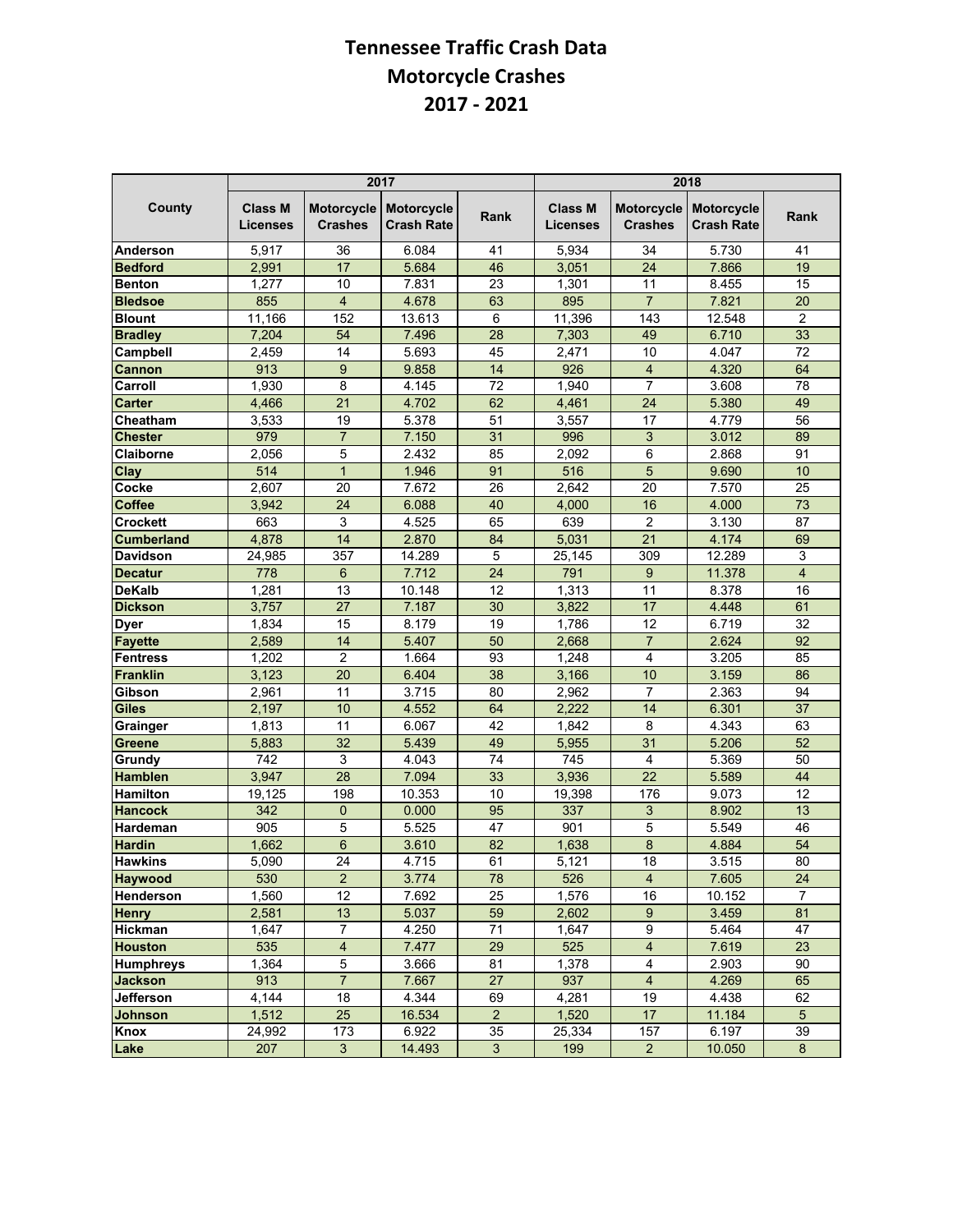|                   |                            |                              | 2017                            |                |                                   |                                     | 2018                            |                  |
|-------------------|----------------------------|------------------------------|---------------------------------|----------------|-----------------------------------|-------------------------------------|---------------------------------|------------------|
| County            | <b>Class M</b><br>Licenses | Motorcycle<br><b>Crashes</b> | Motorcycle<br><b>Crash Rate</b> | Rank           | <b>Class M</b><br><b>Licenses</b> | <b>Motorcycle</b><br><b>Crashes</b> | Motorcycle<br><b>Crash Rate</b> | <b>Rank</b>      |
| Lauderdale        | 860                        | $\overline{7}$               | 8.140                           | 21             | 844                               | $\overline{2}$                      | 2.370                           | 93               |
| Lawrence          | 2,827                      | 18                           | 6.367                           | 39             | 2,839                             | 12                                  | 4.227                           | 67               |
| Lewis             | 907                        | $\overline{2}$               | 2.205                           | 88             | 890                               | 4                                   | 4.494                           | 58               |
| Lincoln           | 2,131                      | 8                            | 3.754                           | 79             | 2,188                             | $\boldsymbol{9}$                    | 4.113                           | 71               |
| Loudon            | 4,322                      | 28                           | 6.478                           | 37             | 4,476                             | 20                                  | 4.468                           | 60               |
| <b>McMinn</b>     | 3,917                      | 20                           | 5.106                           | 57             | 3,976                             | 30                                  | 7.545                           | 26               |
| <b>McNairy</b>    | 1,370                      | 3                            | 2.190                           | 89             | 1,403                             | 9                                   | 6.415                           | 35               |
| <b>Macon</b>      | 1,389                      | 3                            | 2.160                           | 90             | 1,421                             | $6\phantom{1}$                      | 4.222                           | 68               |
| <b>Madison</b>    | 4,320                      | 44                           | 10.185                          | 11             | 4,277                             | 30                                  | 7.014                           | 31               |
| <b>Marion</b>     | 2,117                      | 11                           | 5.196                           | 56             | 2,175                             | 13                                  | 5.977                           | 40               |
| <b>Marshall</b>   | 2,328                      | 19                           | 8.162                           | 20             | 2,378                             | 15                                  | 6.308                           | 36               |
| <b>Maury</b>      | 6,850                      | 67                           | 9.781                           | 15             | 6,992                             | 44                                  | 6.293                           | 38               |
| <b>Meigs</b>      | 948                        | 10                           | 10.549                          | 9              | 961                               | 5                                   | 5.203                           | 53               |
| <b>Monroe</b>     | 3,415                      | 44                           | 12.884                          | $\overline{7}$ | 3,485                             | 35                                  | 10.043                          | $\boldsymbol{9}$ |
| <b>Montgomery</b> | 16,708                     | 165                          | 9.876                           | 13             | 16,849                            | 123                                 | 7.300                           | 28               |
| <b>Moore</b>      | $\overline{515}$           | 3                            | 5.825                           | 44             | 523                               | $\overline{2}$                      | 3.824                           | $\overline{77}$  |
| Morgan            | 1,375                      | 6                            | 4.364                           | 68             | 1,394                             | 5                                   | 3.587                           | 79               |
| <b>Obion</b>      | 2,057                      | 11                           | 5.348                           | 52             | 2,048                             | $\bf 8$                             | 3.906                           | $\overline{75}$  |
| Overton           | 1,578                      | $\overline{7}$               | 4.436                           | 66             | 1,613                             | 12                                  | 7.440                           | 27               |
| Perry             | 594                        | 3                            | 5.051                           | 58             | 584                               | $\sqrt{2}$                          | 3.425                           | 84               |
| <b>Pickett</b>    | 428                        | 1                            | 2.336                           | 86             | 447                               | $\overline{2}$                      | 4.474                           | 59               |
| <b>Polk</b>       | 1,323                      | 19                           | 14.361                          | $\overline{4}$ | 1,290                             | $\overline{12}$                     | 9.302                           | 11               |
| Putnam            | 5,299                      | 43                           | 8.115                           | 22             | 5,347                             | 44                                  | 8.229                           | 17               |
| <b>Rhea</b>       | 2,283                      | 9                            | 3.942                           | 77             | 2,298                             | 11                                  | 4.787                           | 55               |
| Roane             | 4,164                      | 18                           | 4.323                           | 70             | 4,213                             | 23                                  | 5.459                           | 48               |
| <b>Robertson</b>  | 5,112                      | $\overline{25}$              | 4.890                           | 60             | 5,152                             | 29                                  | 5.629                           | 43               |
| <b>Rutherford</b> | 17,402                     | 147                          | 8.447                           | 17             | 17,698                            | 138                                 | 7.797                           | $\overline{21}$  |
| <b>Scott</b>      | 982                        | $\mathbf{1}$                 | 1.018                           | 94             | 986                               | $\mathbf{0}$                        | 0.000                           | 95               |
| Sequatchie        | 1,216                      | 5                            | 4.112                           | 73             | 1,239                             | $\overline{7}$                      | 5.650                           | 42               |
| <b>Sevier</b>     | 8,188                      | 78                           | 9.526                           | 16             | 8,206                             | 58                                  | 7.068                           | 30               |
| <b>Shelby</b>     | 22,774                     | 280                          | 12.295                          | 8              | 22,878                            | 297                                 | 12.982                          | 1                |
| <b>Smith</b>      | 1,340                      | $\boldsymbol{8}$             | 5.970                           | 43             | 1,374                             | 12                                  | 8.734                           | 14               |
| <b>Stewart</b>    | 1,215                      | 10                           | 8.230                           | 18             | 1,256                             | 10                                  | 7.962                           | 18               |
| <b>Sullivan</b>   | 13,379                     | 90                           | 6.727                           | 36             | 13,432                            | 61                                  | 4.541                           | 57               |
| Sumner            | 11,996                     | 63                           | 5.252                           | 54             | 12,108                            | 47                                  | 3.882                           | 76               |
| <b>Tipton</b>     | 3,438                      | 18                           | 5.236                           | 55             | 3,422                             | 19                                  | 5.552                           | 45               |
| <b>Trousdale</b>  | 534                        | 1                            | 1.873                           | 92             | 546                               | 6                                   | 10.989                          | 6                |
| <b>Unicoi</b>     | 1,466                      | 5                            | 3.411                           | 83             | 1,456                             | $\,6\,$                             | 4.121                           | 70               |
| Union             | 1,352                      | 3                            | 2.219                           | 87             | 1,418                             | $6 \overline{}$                     | 4.231                           | 66               |
| <b>VanBuren</b>   | 464                        | $\overline{9}$               | 19.397                          | $\mathbf{1}$   | 462                               | $\mathbf{3}$                        | 6.494                           | 34               |
| Warren            | 2,473                      | 13                           | 5.257                           | 53             | 2,524                             | 18                                  | 7.132                           | 29               |
| Washington        | 8,851                      | 63                           | 7.118                           | 32             | 8,948                             | 69                                  | 7.711                           | 22               |
| Wayne             | 994                        | $\overline{7}$               | 7.042                           | 34             | 1,001                             | 4                                   | 3.996                           | 74               |
| <b>Weakley</b>    | 1,990                      | 8                            | 4.020                           | 75             | 1,974                             | $\sqrt{6}$                          | 3.040                           | 88               |
| <b>White</b>      | 1,995                      | 8                            | 4.010                           | 76             | 2,035                             | $\overline{7}$                      | 3.440                           | 82               |
| <b>Williamson</b> | 12,118                     | 53                           | 4.374                           | 67             | 12,503                            | 43                                  | 3.439                           | 83               |
| Wilson            | 10,136                     | 56                           | 5.525                           | 47             | 10,329                            | 55                                  | 5.325                           | 51               |
| <b>Unknown</b>    | $\mathbf{0}$               | $\mathbf{0}$                 | N/A                             | N/A            | 261                               | $\mathbf{0}$                        | N/A                             | N/A              |
| <b>Total</b>      | 385,991                    | 2,989                        | 7.744                           | N/A            | 390,791                           | 2,702                               | 6.914                           | N/A              |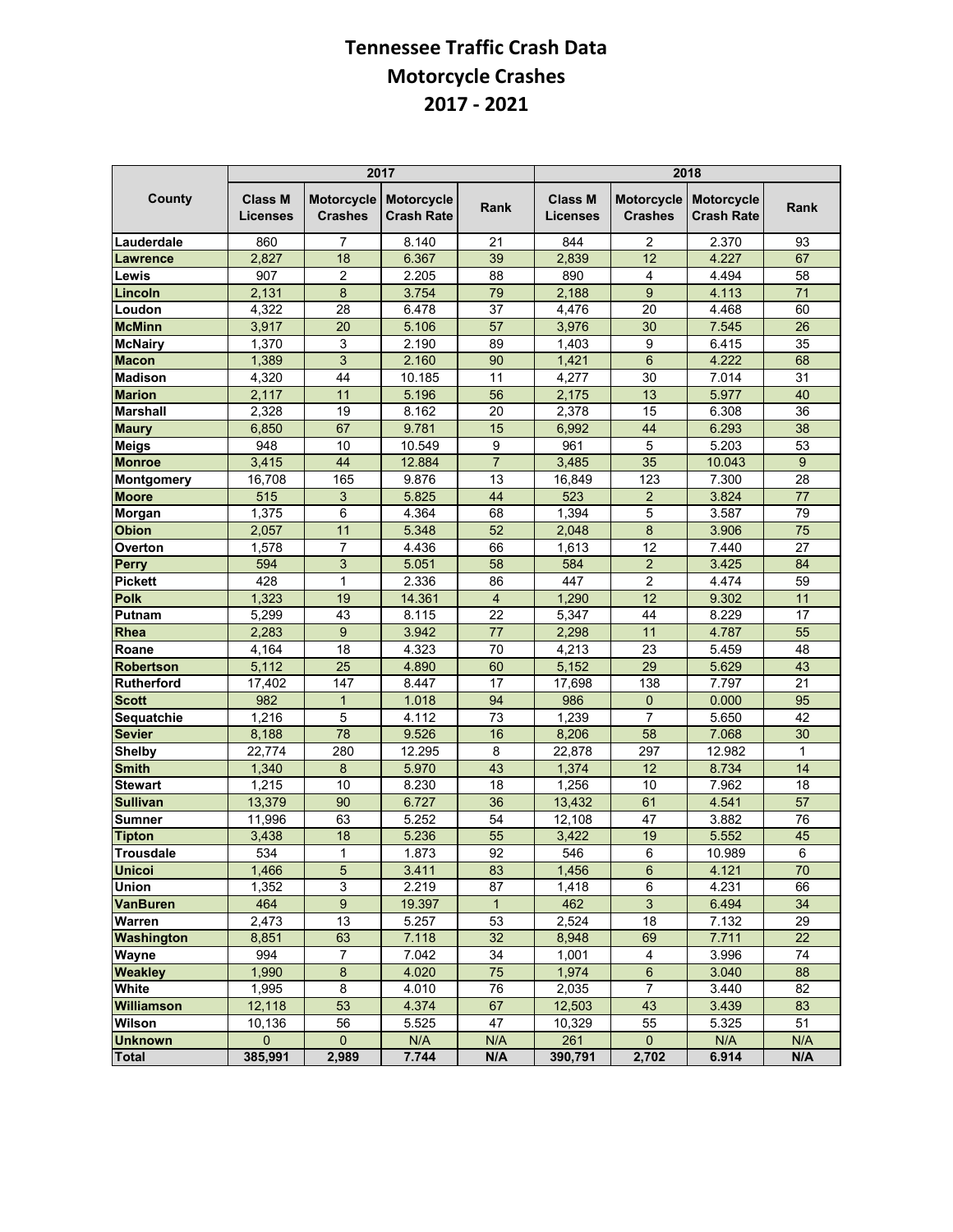|                   |                                   |                                     | 2019                            |                |                                   | 2020                                |                                        |                 |
|-------------------|-----------------------------------|-------------------------------------|---------------------------------|----------------|-----------------------------------|-------------------------------------|----------------------------------------|-----------------|
| County            | <b>Class M</b><br><b>Licenses</b> | <b>Motorcycle</b><br><b>Crashes</b> | Motorcycle<br><b>Crash Rate</b> | Rank           | <b>Class M</b><br><b>Licenses</b> | <b>Motorcycle</b><br><b>Crashes</b> | <b>Motorcycle</b><br><b>Crash Rate</b> | Rank            |
| Anderson          | 5,879                             | 35                                  | 5.953                           | 39             | 5,928                             | 34                                  | 5.735                                  | 42              |
| <b>Bedford</b>    | 3,115                             | 21                                  | 6.742                           | 33             | 3,173                             | 17                                  | 5.358                                  | 49              |
| <b>Benton</b>     | 1,291                             | 7                                   | $\overline{5.422}$              | 48             | 1,301                             | 10                                  | 7.686                                  | 30              |
| <b>Bledsoe</b>    | 884                               | $\overline{2}$                      | 2.262                           | 91             | 915                               | $\overline{2}$                      | 2.186                                  | 88              |
| <b>Blount</b>     | 11,655                            | 136                                 | 11.669                          | 6              | 11,925                            | 141                                 | 11.824                                 | 3               |
| <b>Bradley</b>    | 7,388                             | 43                                  | 5.820                           | 41             | 7,402                             | 55                                  | 7.430                                  | 32              |
| Campbell          | 2,480                             | 13                                  | 5.242                           | 49             | 2,516                             | 13                                  | 5.167                                  | 51              |
| Cannon            | 945                               | $\overline{4}$                      | 4.233                           | 70             | 929                               | 9                                   | 9.688                                  | 12              |
| Carroll           | 1,954                             | 11                                  | 5.629                           | 45             | 1,937                             | 10                                  | 5.163                                  | 52              |
| <b>Carter</b>     | 4,511                             | 21                                  | 4.655                           | 64             | 4,542                             | 23                                  | 5.064                                  | 55              |
| Cheatham          | 3,631                             | 17                                  | 4.682                           | 63             | 3,682                             | 19                                  | 5.160                                  | 53              |
| <b>Chester</b>    | 1,023                             | $\overline{4}$                      | 3.910                           | 72             | 1,037                             | 9                                   | 8.679                                  | 20              |
| <b>Claiborne</b>  | 2,126                             | 11                                  | 5.174                           | 52             | 2,147                             | 9                                   | 4.192                                  | 66              |
| <b>Clay</b>       | 520                               | $\mathbf{1}$                        | 1.923                           | 94             | 527                               | $\overline{2}$                      | 3.795                                  | 72              |
| Cocke             | 2,705                             | 19                                  | 7.024                           | 26             | 2,745                             | 33                                  | 12.022                                 | $\overline{2}$  |
| <b>Coffee</b>     | 4,012                             | $\overline{25}$                     | 6.231                           | 36             | 4,035                             | 15                                  | 3.717                                  | $\overline{74}$ |
| <b>Crockett</b>   | 627                               | 1                                   | 1.595                           | 95             | 624                               | 0                                   | 0.000                                  | 95              |
| <b>Cumberland</b> | 5,210                             | 27                                  | 5.182                           | 51             | 5,431                             | 21                                  | 3.867                                  | 70              |
| <b>Davidson</b>   | 25,087                            | 327                                 | 13.035                          | $\overline{2}$ | 25,142                            | 265                                 | 10.540                                 | 7               |
| <b>Decatur</b>    | 814                               | $\overline{4}$                      | 4.914                           | 57             | 824                               | $\overline{2}$                      | 2.427                                  | 85              |
| <b>DeKalb</b>     | 1,333                             | 12                                  | 9.002                           | 13             | 1,382                             | 13                                  | 9.407                                  | 14              |
| <b>Dickson</b>    | 3,907                             | 23                                  | 5.887                           | 40             | 3,972                             | 24                                  | 6.042                                  | 39              |
| <b>Dyer</b>       | 1,802                             | 9                                   | 4.994                           | 55             | 1,768                             | 14                                  | 7.919                                  | 26              |
| Fayette           | 2,698                             | 6                                   | 2.224                           | 92             | 2,760                             | 9                                   | 3.261                                  | 79              |
| <b>Fentress</b>   | 1,284                             | $\overline{\mathbf{4}}$             | 3.115                           | 86             | 1,340                             | $\mathbf{1}$                        | 0.746                                  | 94              |
| <b>Franklin</b>   | 3,230                             | 10                                  | 3.096                           | 87             | 3,253                             | 11                                  | 3.381                                  | 77              |
| <b>Gibson</b>     | 2,993                             | 8                                   | 2.673                           | 89             | 2,975                             | 9                                   | 3.025                                  | 82              |
| <b>Giles</b>      | 2,228                             | 16                                  | 7.181                           | 23             | 2,260                             | 11                                  | 4.867                                  | 59              |
| Grainger          | 1,881                             | 8                                   | 4.253                           | 68             | 1,915                             | 13                                  | 6.789                                  | 34              |
| <b>Greene</b>     | 6,025                             | 34                                  | 5.643                           | 44             | 6,135                             | 34                                  | 5.542                                  | 47              |
| Grundy            | 763                               | 11                                  | 14.417                          | $\mathbf{1}$   | 776                               | 6                                   | 7.732                                  | 28              |
| <b>Hamblen</b>    | 3,961                             | 30                                  | 7.574                           | 20             | 3,968                             | 32                                  | 8.065                                  | 23              |
| Hamilton          | 19,552                            | 194                                 | 9.922                           | 10             | 19.691                            | 183                                 | 9.294                                  | 17              |
| <b>Hancock</b>    | 327                               | $\overline{4}$                      | 12.232                          | 5              | 335                               | $\mathbf{1}$                        | 2.985                                  | 84              |
| Hardeman          | 880                               | 3                                   | 3.409                           | 80             | 882                               | 5                                   | 5.669                                  | 44              |
| <b>Hardin</b>     | 1,626                             | 15                                  | 9.225                           | 11             | 1,631                             | 13                                  | 7.971                                  | $\overline{25}$ |
| <b>Hawkins</b>    | 5,206                             | $\overline{23}$                     | 4.418                           | 65             | 5,273                             | 20                                  | 3.793                                  | $\overline{73}$ |
| <b>Haywood</b>    | 532                               | $\overline{c}$                      | 3.759                           | 75             | 532                               | $\sqrt{5}$                          | 9.398                                  | 15              |
| <b>Henderson</b>  | 1,573                             | 9                                   | 5.722                           | 42             | 1,575                             | 16                                  | 10.159                                 | 10              |
| <b>Henry</b>      | 2,640                             | 18                                  | 6.818                           | 30             | 2,691                             | $\,6\,$                             | 2.230                                  | 86              |
| Hickman           | 1,668                             | 8                                   | 4.796                           | 60             | 1,726                             | 11                                  | 6.373                                  | 35              |
| <b>Houston</b>    | 527                               | $\overline{c}$                      | 3.795                           | 73             | 532                               | $\sqrt{5}$                          | 9.398                                  | 15              |
| <b>Humphreys</b>  | 1,368                             | 6                                   | 4.386                           | 67             | 1,377                             | $\overline{11}$                     | 7.988                                  | 24              |
| <b>Jackson</b>    | 950                               | $\overline{3}$                      | 3.158                           | 85             | 971                               | 11                                  | 11.329                                 | $\overline{5}$  |
| Jefferson         | 4,397                             | 21                                  | 4.776                           | 61             | 4,532                             | 26                                  | 5.737                                  | 41              |
| <b>Johnson</b>    | 1,544                             | 18                                  | 11.658                          | $\overline{7}$ | 1,561                             | 15                                  | 9.609                                  | 13              |
| Knox              | 25,802                            | 176                                 | 6.821                           | 29             | 26,189                            | 154                                 | 5.880                                  | 40              |
| Lake              | 198                               | $\overline{2}$                      | 10.101                          | 9              | 200                               | $\overline{2}$                      | 10.000                                 | 11              |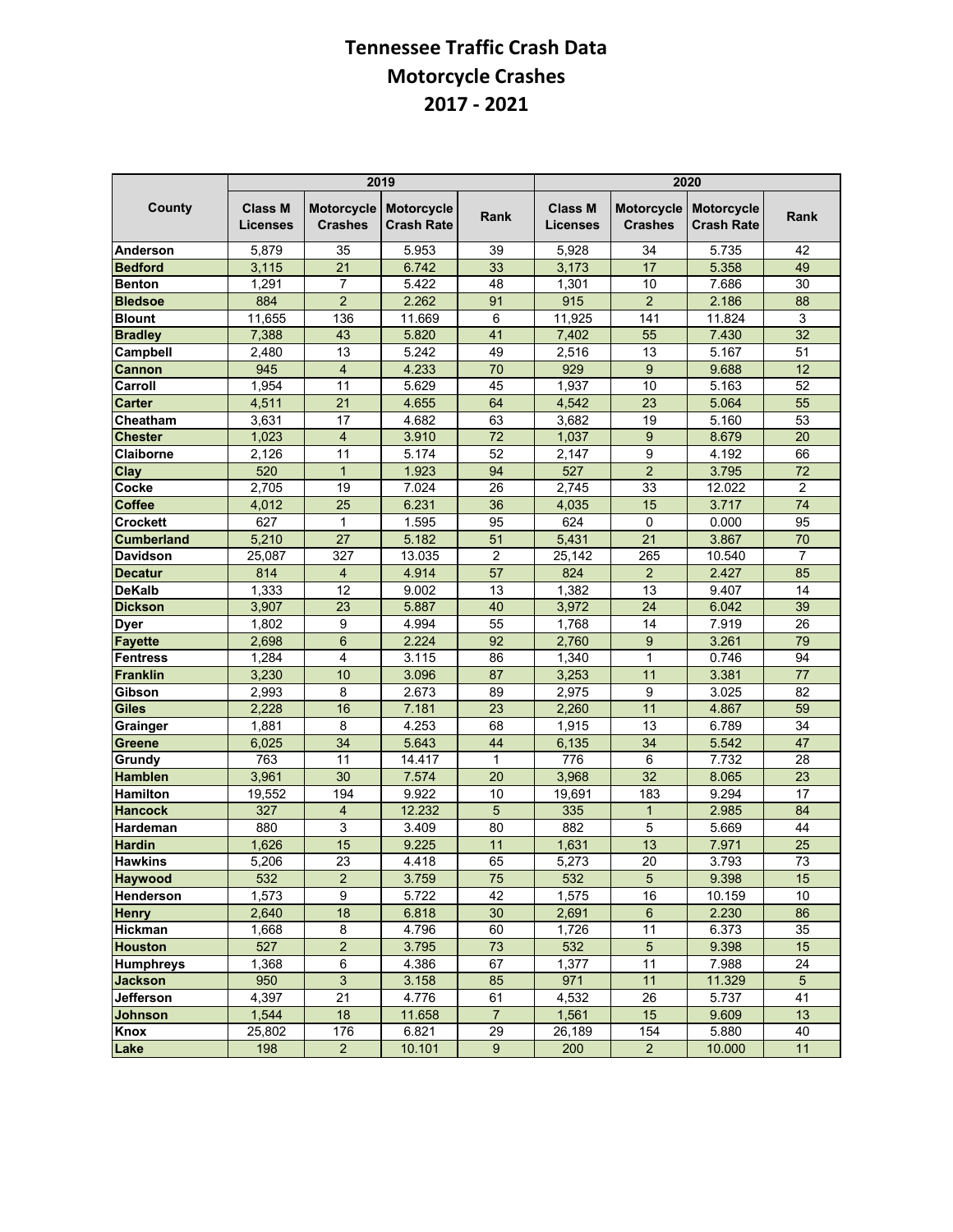|                                |                                   |                                     | 2019                                   |                 |                            |                                     | 2020                                   |                 |
|--------------------------------|-----------------------------------|-------------------------------------|----------------------------------------|-----------------|----------------------------|-------------------------------------|----------------------------------------|-----------------|
| County                         | <b>Class M</b><br><b>Licenses</b> | <b>Motorcycle</b><br><b>Crashes</b> | <b>Motorcycle</b><br><b>Crash Rate</b> | Rank            | <b>Class M</b><br>Licenses | <b>Motorcycle</b><br><b>Crashes</b> | <b>Motorcycle</b><br><b>Crash Rate</b> | Rank            |
| Lauderdale                     | 828                               | 3                                   | 3.623                                  | 76              | 807                        | 4                                   | 4.957                                  | 57              |
| Lawrence                       | 2,827                             | 9                                   | 3.184                                  | 84              | 2,835                      | 15                                  | 5.291                                  | 50              |
| Lewis                          | 909                               | 6                                   | 6.601                                  | 35              | 925                        | 1                                   | 1.081                                  | 91              |
| Lincoln                        | 2,217                             | 15                                  | 6.766                                  | 32              | 2,287                      | 20                                  | 8.745                                  | 19              |
| Loudon                         | 4,611                             | 16                                  | 3.470                                  | 78              | 4,783                      | 26                                  | 5.436                                  | 48              |
| <b>McMinn</b>                  | 4,047                             | 28                                  | 6.919                                  | 28              | 4,102                      | 32                                  | 7.801                                  | $\overline{27}$ |
| <b>McNairy</b>                 | 1,415                             | 10                                  | 7.067                                  | 25              | 1,424                      | 10                                  | 7.022                                  | 33              |
| <b>Macon</b>                   | 1,437                             | $\overline{7}$                      | 4.871                                  | 59              | 1,482                      | $5\phantom{.0}$                     | 3.374                                  | 78              |
| <b>Madison</b>                 | 4,339                             | 33                                  | 7.605                                  | 19              | 4,324                      | $\overline{35}$                     | 8.094                                  | 22              |
| <b>Marion</b>                  | 2,197                             | 16                                  | 7.283                                  | 21              | 2,246                      | 14                                  | 6.233                                  | 38              |
| <b>Marshall</b>                | 2,446                             | 17                                  | 6.950                                  | 27              | 2,481                      | 11                                  | 4.434                                  | 64              |
| <b>Maury</b>                   | 7,087                             | 51                                  | 7.196                                  | 22              | 7,314                      | 37                                  | 5.059                                  | 56              |
| <b>Meigs</b>                   | 978                               | $\overline{c}$                      | 2.045                                  | 93              | 1,005                      | 1                                   | 0.995                                  | 92              |
| <b>Monroe</b>                  | 3,640                             | 33                                  | 9.066                                  | 12              | 3,735                      | 34                                  | 9.103                                  | 18              |
| <b>Montgomery</b>              | 17,058                            | 136                                 | 7.973                                  | 17              | 17,426                     | 134                                 | 7.690                                  | 29              |
| <b>Moore</b>                   | 528                               | $\overline{2}$                      | 3.788                                  | 74              | 527                        | $6\phantom{1}$                      | 11.385                                 | $\overline{4}$  |
| Morgan                         | 1,416                             | 11                                  | 7.768                                  | 18              | 1,432                      | $\overline{2}$                      | 1.397                                  | 89              |
| <b>Obion</b>                   | 2,004                             | 10                                  | 4.990                                  | 56              | 1,963                      | 10                                  | 5.094                                  | 54              |
| Overton                        | 1,648                             | $\overline{7}$                      | 4.248                                  | 69              | 1,681                      | $\overline{7}$                      | 4.164                                  | 67              |
| Perry                          | 578                               | 6                                   | 10.381                                 | $\bf 8$         | 579                        | $6\phantom{1}$                      | 10.363                                 | 9               |
| <b>Pickett</b>                 | 447                               | $\overline{\mathbf{4}}$             | 8.949                                  | 15              | 456                        | 1                                   | 2.193                                  | 87              |
| <b>Polk</b>                    | 1,312                             | 17                                  | 12.957                                 | 3               | 1,339                      | 14                                  | 10.456                                 | 8               |
| Putnam                         | 5,470                             | 31                                  | 5.667                                  | 43              | 5,555                      | 31                                  | 5.581                                  | 46              |
| <b>Rhea</b>                    | 2,332                             | $\boldsymbol{8}$                    | 3.431                                  | 79              | 2,364                      | 10                                  | 4.230                                  | 65              |
| Roane                          | 4,353                             | 24                                  | 5.513                                  | 47              | 4,464                      | 21                                  | 4.704                                  | 60              |
| <b>Robertson</b>               | 5,209                             | 23                                  | 4.415                                  | 66              | 5,270                      | 26                                  | 4.934                                  | 58              |
| Rutherford                     | 18,019                            | 122                                 | 6.771                                  | 31              | 18,372                     | 116                                 | 6.314                                  | 36              |
| <b>Scott</b>                   | 1,018                             | 5                                   | 4.912                                  | 58              | 1,033                      | $\mathbf{1}$                        | 0.968                                  | 93              |
| Sequatchie                     | 1,226                             | $\overline{\mathbf{4}}$             | 3.263                                  | 83              | 1,271                      | $\overline{4}$                      | 3.147                                  | 80              |
| <b>Sevier</b>                  | 8,290                             | 55                                  | 6.634                                  | 34              | 8,396                      | 53                                  | 6.313                                  | 37              |
| <b>Shelby</b>                  | 22,925                            | 291                                 | 12.694                                 | $\overline{4}$  | 22,706                     | 252                                 | 11.098                                 | 6               |
| <b>Smith</b>                   | 1,393                             | 5                                   | 3.589                                  | $\overline{77}$ | 1,431                      | 8                                   | 5.590                                  | 45              |
| <b>Stewart</b>                 | 1,296                             | 8                                   | 6.173                                  | 37              | 1,328                      | 19                                  | 14.307                                 | 1               |
| <b>Sullivan</b>                | 13,569                            | $\overline{71}$                     | 5.233                                  | 50              | 13,629                     | 78                                  | 5.723                                  | 43              |
| <b>Sumner</b>                  | 12,355                            | 62                                  | 5.018                                  | 54              | 12,621                     | 49                                  | 3.882                                  | 69              |
| <b>Tipton</b>                  | 3,398                             | $\boldsymbol{9}$                    | 2.649                                  | 90              | 3,392                      | 13                                  | 3.833                                  | 71              |
| <b>Trousdale</b>               | 560                               | 4                                   | 7.143                                  | 24              | 580                        | 2                                   | 3.448                                  | 76              |
| <b>Unicoi</b>                  | 1,468                             | 13                                  | 8.856                                  | 16              | 1,482                      | 6                                   | 4.049                                  | 68              |
| Union                          | 1,472                             | $\overline{5}$                      | 3.397                                  | 81              | 1,505                      | $\overline{2}$                      | 1.329                                  | 90              |
| <b>VanBuren</b>                | 477                               | $\overline{2}$                      | 4.193                                  | 71              | 494                        | $\overline{\mathbf{4}}$             | 8.097                                  | 21              |
| Warren                         | 2,548                             | 12                                  | 4.710                                  | 62              | 2,578                      | 12                                  | 4.655                                  | 62              |
| Washington                     | 9,046                             | 50                                  | 5.527                                  | 46              | 9,141                      | 70                                  | 7.658                                  | 31              |
| Wayne                          | 1,005                             | 9                                   | 8.955                                  | $\overline{14}$ | 1,002                      | $\overline{3}$                      | 2.994                                  | 83              |
| <b>Weakley</b>                 | 1,959                             | 10                                  | 5.105                                  | 53              | 1,978                      | $6\phantom{a}$                      | 3.033                                  | 81              |
| <b>White</b>                   | 2,081                             | $\overline{7}$                      | 3.364                                  | 82              | 2,131                      | $10$                                | 4.693                                  | 61              |
| <b>Williamson</b>              | 12,810                            | 36                                  | 2.810                                  | 88              | 13,094                     | 48                                  | 3.666                                  | 75              |
| Wilson                         | 10,529                            | 64                                  | 6.078                                  | 38              | 10,776                     | 50                                  | 4.640                                  | 63              |
| <b>Unknown</b><br><b>Total</b> | 235                               | $\pmb{0}$                           | N/A                                    | N/A             | 168                        | $\mathbf{0}$                        | N/A                                    | N/A             |
|                                | 395,764                           | 2,773                               | 7.007                                  | N/A             | 400,878                    | 2,669                               | 6.658                                  | N/A             |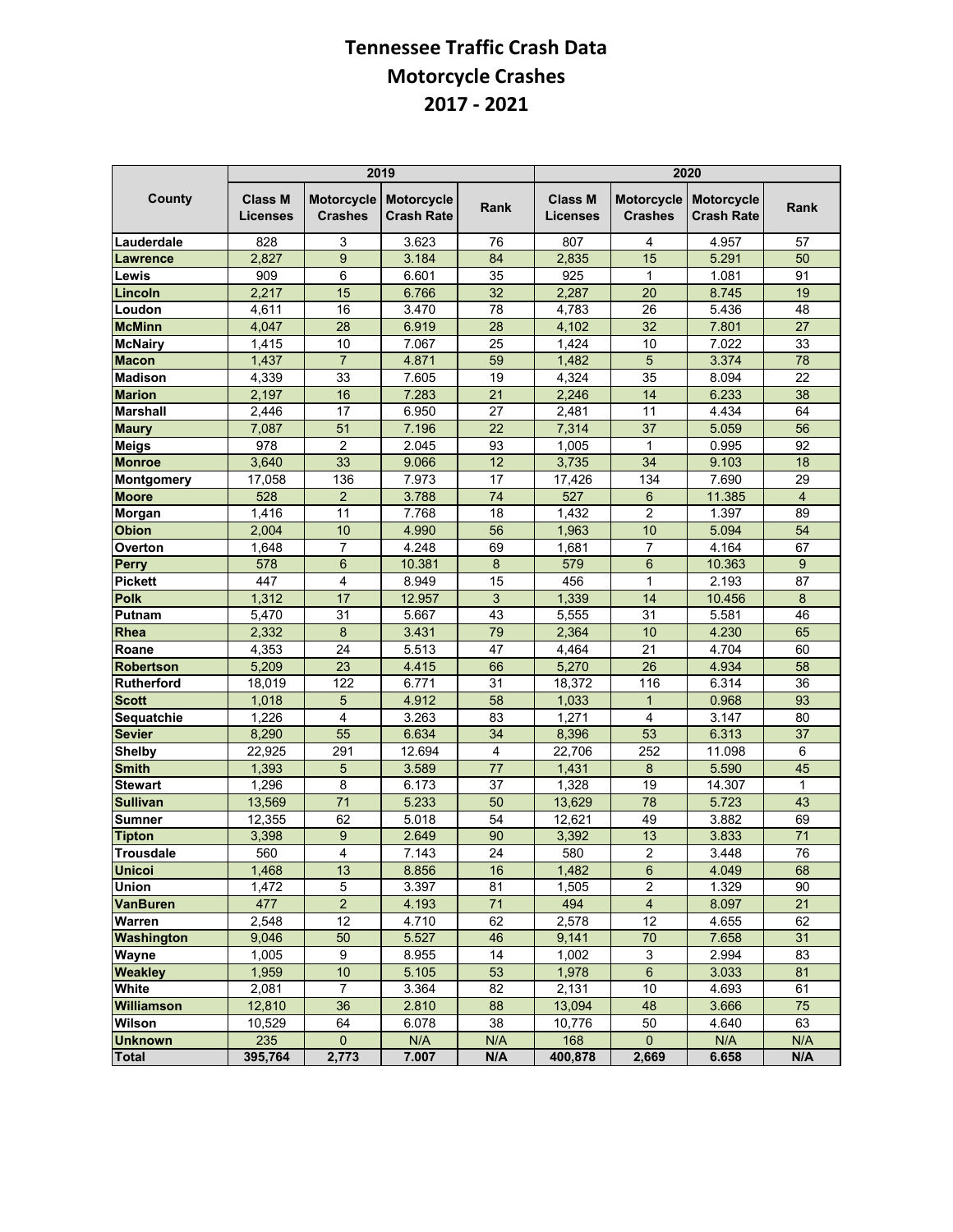|                   |                                   | 2021                                |                                 |                 |                            |                                     | Average                                |                |
|-------------------|-----------------------------------|-------------------------------------|---------------------------------|-----------------|----------------------------|-------------------------------------|----------------------------------------|----------------|
| County            | <b>Class M</b><br><b>Licenses</b> | <b>Motorcycle</b><br><b>Crashes</b> | Motorcycle<br><b>Crash Rate</b> | Rank            | <b>Class M</b><br>Licenses | <b>Motorcycle</b><br><b>Crashes</b> | <b>Motorcycle</b><br><b>Crash Rate</b> | Rank           |
| <b>Anderson</b>   | 6,112                             | 42                                  | 6.872                           | 27              | 5,954                      | 36                                  | 6.080                                  | 39             |
| <b>Bedford</b>    | 3,295                             | 19                                  | 5.766                           | 40              | 3,125                      | 20                                  | 6.272                                  | 36             |
| <b>Benton</b>     | 1,354                             | 6                                   | 4.431                           | 64              | 1,305                      | 9                                   | 6.744                                  | 32             |
| <b>Bledsoe</b>    | 963                               | $\overline{1}$                      | 1.038                           | 90              | 902                        | 3                                   | 3.546                                  | 86             |
| <b>Blount</b>     | 12,491                            | 155                                 | 12.409                          | 6               | 11,727                     | 145                                 | 12.399                                 | $\mathfrak{S}$ |
| <b>Bradley</b>    | 7,631                             | 45                                  | 5.897                           | 38              | 7,386                      | 49                                  | 6.662                                  | 33             |
| Campbell          | 2,666                             | 10                                  | 3.751                           | 78              | 2,518                      | 12                                  | 4.765                                  | 67             |
| Cannon            | 996                               | $6\phantom{1}$                      | 6.024                           | 35              | 942                        | $6\phantom{1}$                      | 6.795                                  | 31             |
| Carroll           | 1,980                             | 11                                  | 5.556                           | 42              | 1,948                      | 9                                   | 4.825                                  | 65             |
| Carter            | 4,729                             | 30                                  | 6.344                           | 32              | 4,542                      | 24                                  | 5.240                                  | 51             |
| Cheatham          | 3,822                             | 16                                  | 4.186                           | 67              | 3,645                      | 18                                  | 4.829                                  | 64             |
| <b>Chester</b>    | 1,056                             | 8                                   | 7.576                           | 22              | 1,018                      | $6\phantom{1}$                      | 6.089                                  | 38             |
| Claiborne         | 2,228                             | 8                                   | 3.591                           | 82              | 2,130                      | 8                                   | 3.662                                  | 84             |
| Clay              | 553                               | $\pmb{0}$                           | 0.000                           | 93              | 526                        | $\overline{2}$                      | 3.422                                  | 89             |
| Cocke             | 2,869                             | 27                                  | 9.411                           | 13              | 2,714                      | 24                                  | 8.771                                  | 11             |
| <b>Coffee</b>     | 4,251                             | 21                                  | 4.940                           | 53              | 4,048                      | 20                                  | 4.990                                  | 58             |
| <b>Crockett</b>   | 641                               | 3                                   | 4.680                           | 57              | 639                        | $\overline{2}$                      | 2.818                                  | 93             |
| <b>Cumberland</b> | 5,781                             | 24                                  | 4.152                           | 69              | 5,266                      | 21                                  | 4.064                                  | 81             |
| <b>Davidson</b>   | 25,882                            | 299                                 | 11.552                          | $\overline{7}$  | 25,248                     | 311                                 | 12.334                                 | 4              |
| <b>Decatur</b>    | 874                               | $\overline{4}$                      | 4.577                           | 59              | 816                        | $\overline{5}$                      | 6.126                                  | 37             |
| <b>DeKalb</b>     | 1,431                             | 13                                  | 9.085                           | 15              | 1,348                      | $\overline{12}$                     | 9.199                                  | 9              |
| <b>Dickson</b>    | 4,117                             | 18                                  | 4.372                           | 65              | 3,915                      | 22                                  | 5.568                                  | 48             |
| <b>Dyer</b>       | 1,768                             | 22                                  | 12.443                          | 5               | 1,792                      | 14                                  | 8.038                                  | 14             |
| Fayette           | 2,832                             | 11                                  | 3.884                           | 76              | 2,709                      | 9                                   | 3.469                                  | 88             |
| <b>Fentress</b>   | 1,438                             | 6                                   | 4.172                           | 68              | 1,302                      | $\mathsf 3$                         | 2.611                                  | 94             |
| <b>Franklin</b>   | 3,414                             | 18                                  | 5.272                           | 49              | 3,237                      | 14                                  | 4.263                                  | 76             |
| <b>Gibson</b>     | 3,049                             | 15                                  | 4.920                           | 56              | 2,988                      | 10                                  | 3.347                                  | 90             |
| <b>Giles</b>      | 2,354                             | 12                                  | 5.098                           | 51              | 2,252                      | 13                                  | 5.595                                  | 47             |
| Grainger          | 1,980                             | 13                                  | 6.566                           | 30              | 1,886                      | 11                                  | 5.620                                  | 46             |
| <b>Greene</b>     | 6,424                             | 26                                  | 4.047                           | 73              | 6,084                      | 31                                  | 5.161                                  | 54             |
| Grundy            | 824                               | 3                                   | 3.641                           | 80              | 770                        | 5                                   | 7.013                                  | 26             |
| <b>Hamblen</b>    | 4,101                             | 24                                  | 5.852                           | 39              | 3,983                      | $\overline{27}$                     | 6.830                                  | 29             |
| Hamilton          | 20,513                            | 199                                 | 9.701                           | 12              | 19,656                     | 190                                 | 9.666                                  | 8              |
| <b>Hancock</b>    | 352                               | 3                                   | 8.523                           | 18              | 339                        | $\overline{2}$                      | 6.497                                  | 34             |
| Hardeman          | 895                               | 1                                   | 1.117                           | 89              | 893                        | 4                                   | 4.257                                  | 77             |
| <b>Hardin</b>     | 1,724                             | 15                                  | 8.701                           | 17              | 1,656                      | 11                                  | 6.883                                  | 27             |
| <b>Hawkins</b>    | 5,501                             | 22                                  | 3.999                           | 74              | 5,238                      | 21                                  | 4.085                                  | 80             |
| <b>Haywood</b>    | 539                               | $\bf 8$                             | 14.842                          | $\overline{2}$  | 532                        | $\overline{4}$                      | 7.898                                  | 17             |
| <b>Henderson</b>  | 1,617                             | 10                                  | 6.184                           | 33              | 1,580                      | 13                                  | 7.974                                  | 16             |
| <b>Henry</b>      | 2,839                             | 14                                  | 4.931                           | 55              | 2,671                      | 12                                  | 4.493                                  | 73             |
| Hickman           | 1,816                             | 4                                   | 2.203                           | 88              | 1,701                      | 8                                   | 4.586                                  | 69             |
| <b>Houston</b>    | 549                               | 4                                   | 7.286                           | 24              | 534                        | $\overline{4}$                      | 7.121                                  | 25             |
| <b>Humphreys</b>  | 1,412                             | 5                                   | 3.541                           | 83              | 1,380                      | 6                                   | 4.493                                  | 72             |
| <b>Jackson</b>    | 1,030                             | $\overline{\mathbf{4}}$             | 3.883                           | $\overline{77}$ | 960                        | $6\overline{6}$                     | 6.040                                  | 40             |
| <b>Jefferson</b>  | 4,732                             | 25                                  | 5.283                           | 48              | 4,417                      | 22                                  | 4.935                                  | 61             |
| <b>Johnson</b>    | 1,651                             | 24                                  | 14.537                          | $\mathbf{3}$    | 1,558                      | 20                                  | 12.712                                 | $\mathbf{1}$   |
| Knox              | 27,288                            | 164                                 | 6.010                           | 36              | 25,921                     | 165                                 | 6.358                                  | 35             |
| Lake              | 204                               | $\mathbf{0}$                        | 0.000                           | 93              | 202                        | 2 <sup>1</sup>                      | 8.929                                  | 10             |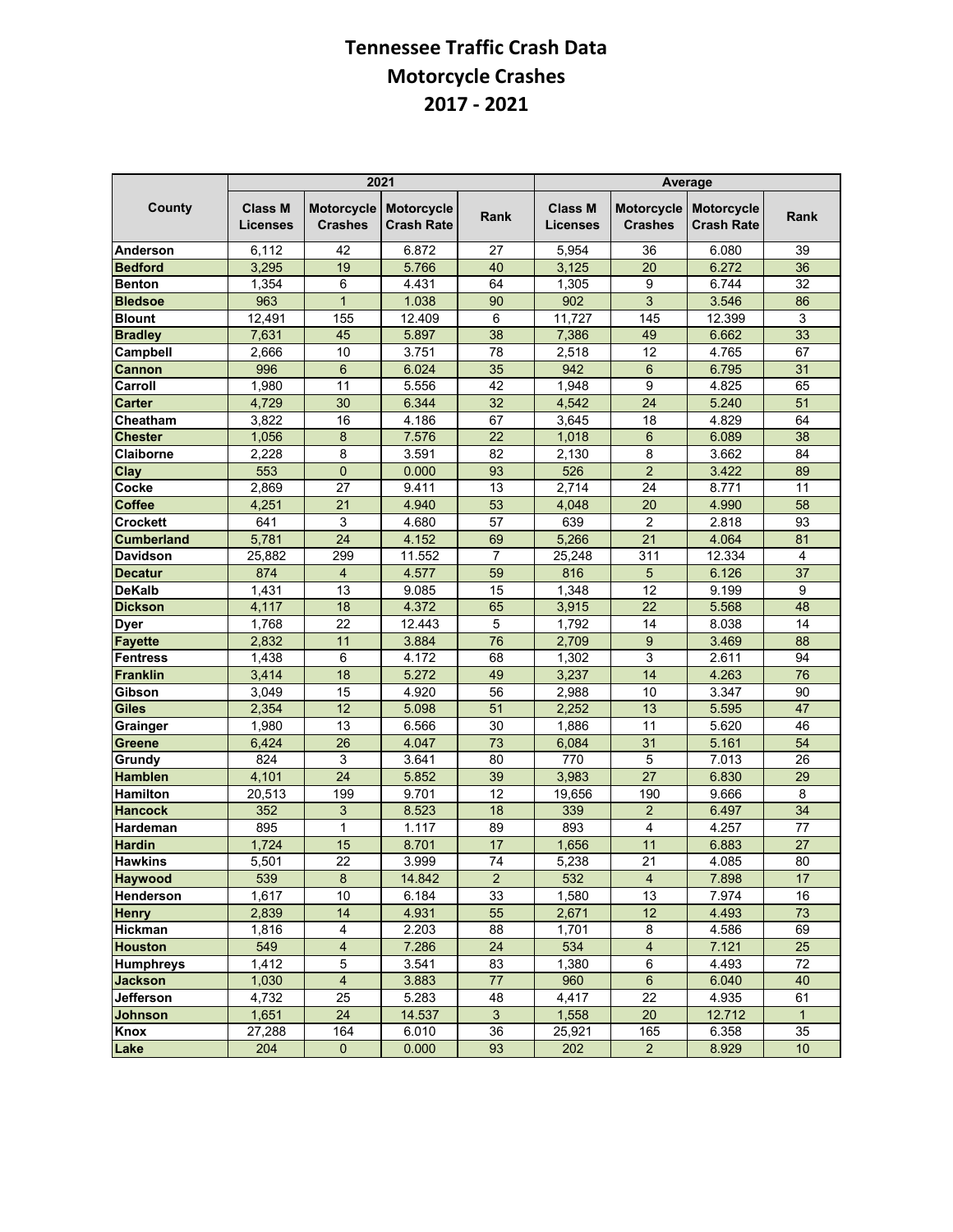|                   | 2021<br>Average            |                              |                                 |                 |                            |                                     |                                        |                 |
|-------------------|----------------------------|------------------------------|---------------------------------|-----------------|----------------------------|-------------------------------------|----------------------------------------|-----------------|
| County            | <b>Class M</b><br>Licenses | Motorcycle<br><b>Crashes</b> | Motorcycle<br><b>Crash Rate</b> | Rank            | <b>Class M</b><br>Licenses | <b>Motorcycle</b><br><b>Crashes</b> | <b>Motorcycle</b><br><b>Crash Rate</b> | Rank            |
| Lauderdale        | 813                        | 3                            | 3.690                           | 79              | 830                        | 4                                   | 4.576                                  | 70              |
| Lawrence          | 2,959                      | 16                           | 5.407                           | 45              | 2,857                      | 14                                  | 4.900                                  | 62              |
| Lewis             | 965                        | $\overline{4}$               | 4.145                           | 70              | 919                        | 3                                   | 3.699                                  | 83              |
| Lincoln           | 2,442                      | 10                           | 4.095                           | 71              | 2,253                      | $\overline{12}$                     | 5.504                                  | 49              |
| Loudon            | 5,041                      | 25                           | 4.959                           | 52              | 4,647                      | 23                                  | 4.950                                  | 60              |
| <b>McMinn</b>     | 4,310                      | 35                           | 8.121                           | 19              | 4,070                      | 29                                  | 7.125                                  | 24              |
| <b>McNairy</b>    | 1,498                      | 8                            | 5.340                           | 47              | 1,422                      | 8                                   | 5.626                                  | 45              |
| <b>Macon</b>      | 1,572                      | $\mathbf{1}$                 | 0.636                           | 92              | 1,460                      | $\overline{4}$                      | 3.013                                  | 91              |
| <b>Madison</b>    | 4,400                      | 32                           | 7.273                           | 25              | 4,332                      | 35                                  | 8.033                                  | 15              |
| <b>Marion</b>     | 2,373                      | 11                           | 4.635                           | 58              | 2,222                      | 13                                  | 5.852                                  | 41              |
| <b>Marshall</b>   | 2,567                      | 8                            | 3.116                           | 86              | 2,440                      | 14                                  | 5.738                                  | 43              |
| <b>Maury</b>      | 7,635                      | 47                           | 6.156                           | 34              | 7,176                      | 49                                  | 6.857                                  | 28              |
| <b>Meigs</b>      | 1,062                      | $\overline{7}$               | 6.591                           | 29              | 991                        | 5                                   | 5.046                                  | 57              |
| <b>Monroe</b>     | 3,955                      | 39                           | 9.861                           | 11              | 3,646                      | $\overline{37}$                     | 10.148                                 | $6\phantom{1}$  |
| <b>Montgomery</b> | 18,522                     | 139                          | 7.505                           | 23              | 17,313                     | 139                                 | 8.052                                  | 13              |
| <b>Moore</b>      | $\overline{545}$           | 5                            | 9.174                           | 14              | 528                        | $\overline{4}$                      | 6.823                                  | 30              |
| Morgan            | 1,509                      | 10                           | 6.627                           | 28              | 1,425                      | $\overline{7}$                      | 4.771                                  | 66              |
| <b>Obion</b>      | 2,002                      | $\bf 8$                      | 3.996                           | 75              | 2,015                      | 9                                   | 4.665                                  | 68              |
| Overton           | 1,758                      | 8                            | 4.551                           | 60              | 1,656                      | 8                                   | 4.953                                  | 59              |
| Perry             | 607                        | 6                            | 9.885                           | 10              | 588                        | $\overline{5}$                      | 7.818                                  | 18              |
| <b>Pickett</b>    | 470                        | 0                            | 0.000                           | 93              | 450                        | $\overline{2}$                      | 3.559                                  | 85              |
| <b>Polk</b>       | 1,389                      | $\overline{22}$              | 15.839                          | $\overline{1}$  | 1,331                      | 17                                  | 12.626                                 | $\overline{2}$  |
| Putnam            | 5,812                      | 51                           | 8.775                           | 16              | 5,497                      | 40                                  | 7.277                                  | $\overline{21}$ |
| <b>Rhea</b>       | 2,469                      | 10                           | 4.050                           | 72              | 2,349                      | 10                                  | 4.086                                  | 79              |
| Roane             | 4,651                      | $\overline{21}$              | 4.515                           | 61              | 4,369                      | 21                                  | 4.898                                  | 63              |
| <b>Robertson</b>  | 5,466                      | 30                           | 5.488                           | 44              | 5,242                      | $\overline{27}$                     | 5.075                                  | 56              |
| <b>Rutherford</b> | 18,935                     | 124                          | 6.549                           | 31              | 18,085                     | 129                                 | 7.155                                  | $\overline{23}$ |
| <b>Scott</b>      | 1,109                      | $\mathbf{1}$                 | 0.902                           | 91              | 1,026                      | $\overline{2}$                      | 1.560                                  | 95              |
| Sequatchie        | 1,338                      | 8                            | 5.979                           | 37              | 1,258                      | 6                                   | 4.452                                  | 74              |
| <b>Sevier</b>     | 8,663                      | 70                           | 8.080                           | 20              | 8,349                      | 63                                  | 7.522                                  | 20              |
| <b>Shelby</b>     | 23,125                     | 254                          | 10.984                          | 9               | 22,882                     | 275                                 | 12.010                                 | 5               |
| <b>Smith</b>      | 1,489                      | 21                           | 14.103                          | $\overline{4}$  | 1,405                      | 11                                  | 7.685                                  | 19              |
| <b>Stewart</b>    | 1,389                      | 8                            | 5.760                           | 41              | 1,297                      | 11                                  | 8.482                                  | 12              |
| <b>Sullivan</b>   | 14,035                     | 97                           | 6.911                           | $\overline{26}$ | 13,609                     | 79                                  | 5.834                                  | 42              |
| <b>Sumner</b>     | 13,139                     | 59                           | 4.490                           | 62              | 12,444                     | 56                                  | 4.500                                  | 71              |
| <b>Tipton</b>     | 3,461                      | 15                           | 4.334                           | 66              | 3,422                      | 15                                  | 4.325                                  | 75              |
| <b>Trousdale</b>  | 608                        | 3                            | 4.934                           | 54              | 566                        | 3                                   | 5.658                                  | 44              |
| <b>Unicoi</b>     | 1,533                      | $\bf 8$                      | 5.219                           | 50              | 1,481                      | $\bf 8$                             | 5.132                                  | 55              |
| Union             | 1,561                      | 5                            | 3.203                           | 85              | 1,462                      | $\overline{4}$                      | 2.874                                  | 92              |
| <b>VanBuren</b>   | 523                        | $\,$ 6 $\,$                  | 11.472                          | $8\phantom{1}$  | 484                        | $\overline{5}$                      | 9.917                                  | $\overline{7}$  |
| Warren            | 2,676                      | $\overline{12}$              | 4.484                           | 63              | 2,560                      | 13                                  | 5.235                                  | 52              |
| Washington        | 9,583                      | 77                           | 8.035                           | 21              | 9,114                      | 66                                  | 7.220                                  | 22              |
| Wayne             | 1,032                      | $\ensuremath{\mathsf{3}}$    | 2.907                           | 87              | 1,007                      | $\sqrt{5}$                          | 5.165                                  | 53              |
| <b>Weakley</b>    | 2,043                      | 11                           | 5.384                           | 46              | 1,989                      | $\bf{8}$                            | 4.123                                  | 78              |
| <b>White</b>      | 2,227                      | $\,8\,$                      | 3.592                           | 81              | 2,094                      | 8                                   | 3.821                                  | 82              |
| <b>Williamson</b> | 13,658                     | 45                           | 3.295                           | 84              | 12,837                     | 45                                  | 3.506                                  | 87              |
| Wilson            | 11,258                     | 62                           | 5.507                           | 43              | 10,606                     | 57                                  | 5.412                                  | 50              |
| <b>Unknown</b>    | 152                        | $\mathbf 0$                  | N/A                             | N/A             | 163                        | $\pmb{0}$                           | N/A                                    | N/A             |
| <b>Total</b>      | 416,897                    | 2,871                        | 6.887                           | N/A             | 398,064                    | 2,801                               | 7.036                                  | N/A             |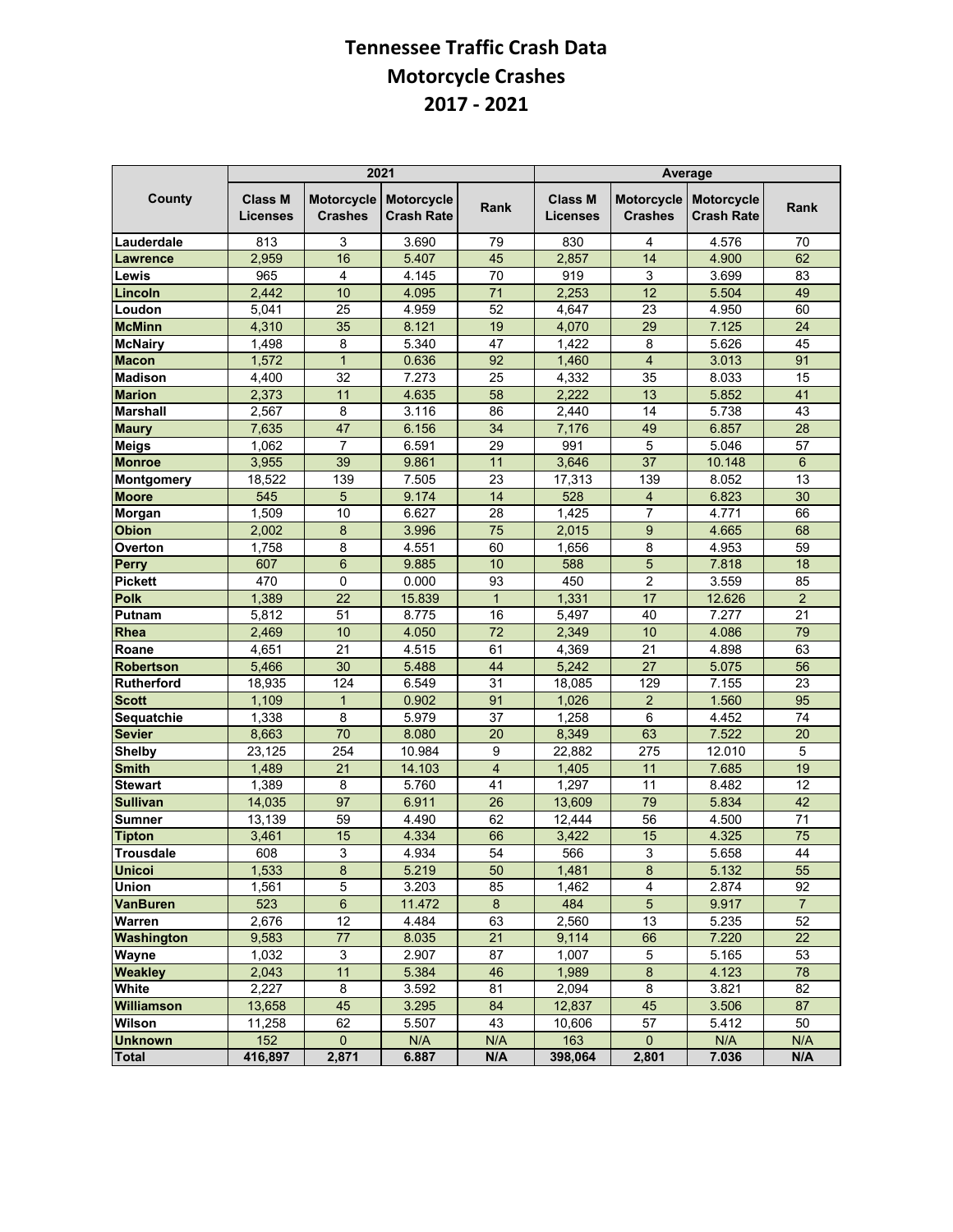<span id="page-27-0"></span>

|                   |                  | 2017              |                 |                 | 2018              |                 |                  | 2019              |                 |
|-------------------|------------------|-------------------|-----------------|-----------------|-------------------|-----------------|------------------|-------------------|-----------------|
| County            | <b>Crashes</b>   | <b>Crash Rate</b> | Rank            | <b>Crashes</b>  | <b>Crash Rate</b> | Rank            | <b>Crashes</b>   | <b>Crash Rate</b> | Rank            |
| Anderson          | 69               | 1.139             | 67              | 60              | 0.978             | 66              | 77               | 1.263             | 33              |
| <b>Bedford</b>    | 56               | 1.717             | 20              | 71              | 2.060             | $\overline{7}$  | 74               | 2.093             | 3               |
| <b>Benton</b>     | 22               | 1.775             | 16              | 26              | 1.981             | 8               | $\overline{15}$  | 1.138             | 42              |
| <b>Bledsoe</b>    | 12               | 1.374             | 48              | 3               | 0.326             | 95              | 10               | 1.067             | 51              |
| <b>Blount</b>     | 105              | 1.032             | $\overline{74}$ | 100             | 0.950             | 68              | 101              | 0.933             | 69              |
| <b>Bradley</b>    | 93               | 1.176             | 63              | 104             | 1.260             | 37              | 100              | 1.177             | 39              |
| Campbell          | 26               | 0.921             | 81              | 35              | 1.201             | $\overline{46}$ | 28               | 0.945             | 65              |
| <b>Cannon</b>     | 19               | 1.810             | 13              | 14              | 1.260             | 38              | 12               | 1.058             | 52              |
| Carroll           | 21               | 1.014             | 76              | 22              | 1.020             | 63              | 12               | 0.547             | 91              |
| <b>Carter</b>     | 25               | 0.598             | 92              | 36              | 0.838             | 80              | 46               | 1.052             | 53              |
| Cheatham          | 54               | 1.668             | 23              | 36              | 1.059             | 59              | 52               | 1.492             | 19              |
| <b>Chester</b>    | $\overline{14}$  | 1.173             | 64              | 13              | 1.036             | 61              | 19               | 1.477             | 20              |
| <b>Claiborne</b>  | 14               | 0.594             | 93              | 24              | 0.964             | 67              | 13               | 0.512             | 92              |
| Clay              | $\boldsymbol{9}$ | 1.617             | 26              | $\,6\,$         | 1.038             | 60              | $\,6$            | 1.026             | 58              |
| Cocke             | 52               | 1.951             | 9               | 42              | 1.520             | 24              | 42               | 1.495             | 18              |
| <b>Coffee</b>     | 52               | 1.260             | 58              | 77              | 1.795             | 14              | 53               | 1.206             | 37              |
| <b>Crockett</b>   | $\overline{14}$  | 1.472             | 38              | 18              | 1.798             | 13              | 14               | 1.391             | $\overline{25}$ |
| <b>Cumberland</b> | $\overline{72}$  | 1.493             | 34              | 62              | 1.231             | 43              | 63               | 1.219             | 36              |
| <b>Davidson</b>   | 724              | 1.567             | 28              | 690             | 1.440             | $\overline{27}$ | 664              | 1.351             | $\overline{27}$ |
| <b>Decatur</b>    | 22               | 2.476             | $\overline{2}$  | 17              | 1.807             | 12              | 14               | 1.453             | 21              |
| <b>DeKalb</b>     | $\overline{21}$  | 1.512             | 33              | $\overline{18}$ | 1.252             | 40              | $\overline{25}$  | 1.700             | 12              |
| <b>Dickson</b>    | 58               | 1.491             | 35              | 47              | 1.150             | 49              | 65               | 1.546             | 15              |
| <b>Dyer</b>       | 38               | 1.413             | 46              | 30              | 1.082             | 57              | 45               | 1.593             | 13              |
| <b>Fayette</b>    | 20               | 0.621             | 91              | 15              | 0.440             | 94              | 25               | 0.712             | 81              |
| <b>Fentress</b>   | 14               | 1.036             | 73              | 11              | 0.775             | 88              | 16               | 1.092             | 49              |
| <b>Franklin</b>   | 41               | 1.304             | $\overline{54}$ | $\overline{27}$ | 0.817             | $\overline{82}$ | 22               | 0.647             | 87              |
| Gibson            | 40               | 1.107             | 69              | 29              | 0.777             | 86              | 35               | 0.919             | 72              |
| Giles             | 40               | 1.788             | 15              | 45              | 1.931             | $\overline{9}$  | 44               | 1.860             | $\,6\,$         |
| Grainger          | 21               | 1.231             | 61              | 17              | 0.936             | 69              | 17               | 0.914             | $\overline{73}$ |
| <b>Greene</b>     | 54               | 1.049             | $\overline{72}$ | 60              | 1.119             | 53              | $\overline{59}$  | 1.078             | $\overline{50}$ |
| Grundy            | 9                | 0.895             | 83              | 6               | 0.568             | 92              | 5                | 0.463             | 93              |
| <b>Hamblen</b>    | 49               | 1.148             | 65              | 49              | 1.099             | 55              | 42               | 0.922             | 71              |
| <b>Hamilton</b>   | 384              | 1.481             | 36              | 406             | 1.515             | 25              | 394              | 1.434             | 22              |
| <b>Hancock</b>    | 5                | 1.355             | 49              | 10              | 2.680             | $\mathfrak{S}$  | $\overline{2}$   | 0.548             | 90              |
| Hardeman          | 18               | 1.146             | 66              | $\overline{13}$ | 0.795             | 84              | 15               | 0.913             | 74              |
| <b>Hardin</b>     | 34               | 1.718             | 19              | 40              | 1.929             | 10              | 36               | 1.711             | 11              |
| <b>Hawkins</b>    | 36               | 0.844             | 86              | $\overline{38}$ | 0.861             | $\overline{78}$ | 45               | 1.002             | 60              |
| <b>Haywood</b>    | 20               | 1.670             | 22              | 21              | 1.676             | 16              | 17               | 1.348             | 28              |
| <b>Henderson</b>  | $\overline{28}$  | 1.463             | 39              | 33              | 1.671             | 17              | 40               | 2.018             | $\overline{4}$  |
| <b>Henry</b>      | 35               | 1.402             | 47              | 24              | 0.915             | $71$            | 31               | 1.163             | 40              |
| <b>Hickman</b>    | 32               | 1.905             | 11              | 24              | 1.376             | 31              | 22               | 1.230             | 35              |
| <b>Houston</b>    | 17               | 2.974             | $\mathbf{1}$    | 18              | 3.075             | $\mathbf{1}$    | $\overline{9}$   | 1.537             | 16              |
| <b>Humphreys</b>  | 19               | 1.323             | 51              | 13              | 0.873             | 77              | 13               | 0.859             | 76              |
| <b>Jackson</b>    | 17               | 2.061             | 5               | 11              | 1.267             | 36              | $\boldsymbol{9}$ | 1.012             | 59              |
| Jefferson         | 59               | 1.536             | 30              | 47              | 1.151             | 48              | 47               | 1.114             | 47              |
| <b>Johnson</b>    | 19               | 1.554             | 29              | $\overline{20}$ | 1.558             | 22              | 13               | 0.996             | 61              |
| Knox              | 420              | 1.272             | 56              | 361             | 1.060             | 58              | 344              | 0.982             | 63              |
| Lake              | $5\phantom{.0}$  | 1.525             | 32              | 5 <sup>5</sup>  | 1.527             | 23              | $6\phantom{.}$   | 1.875             | 5 <sup>5</sup>  |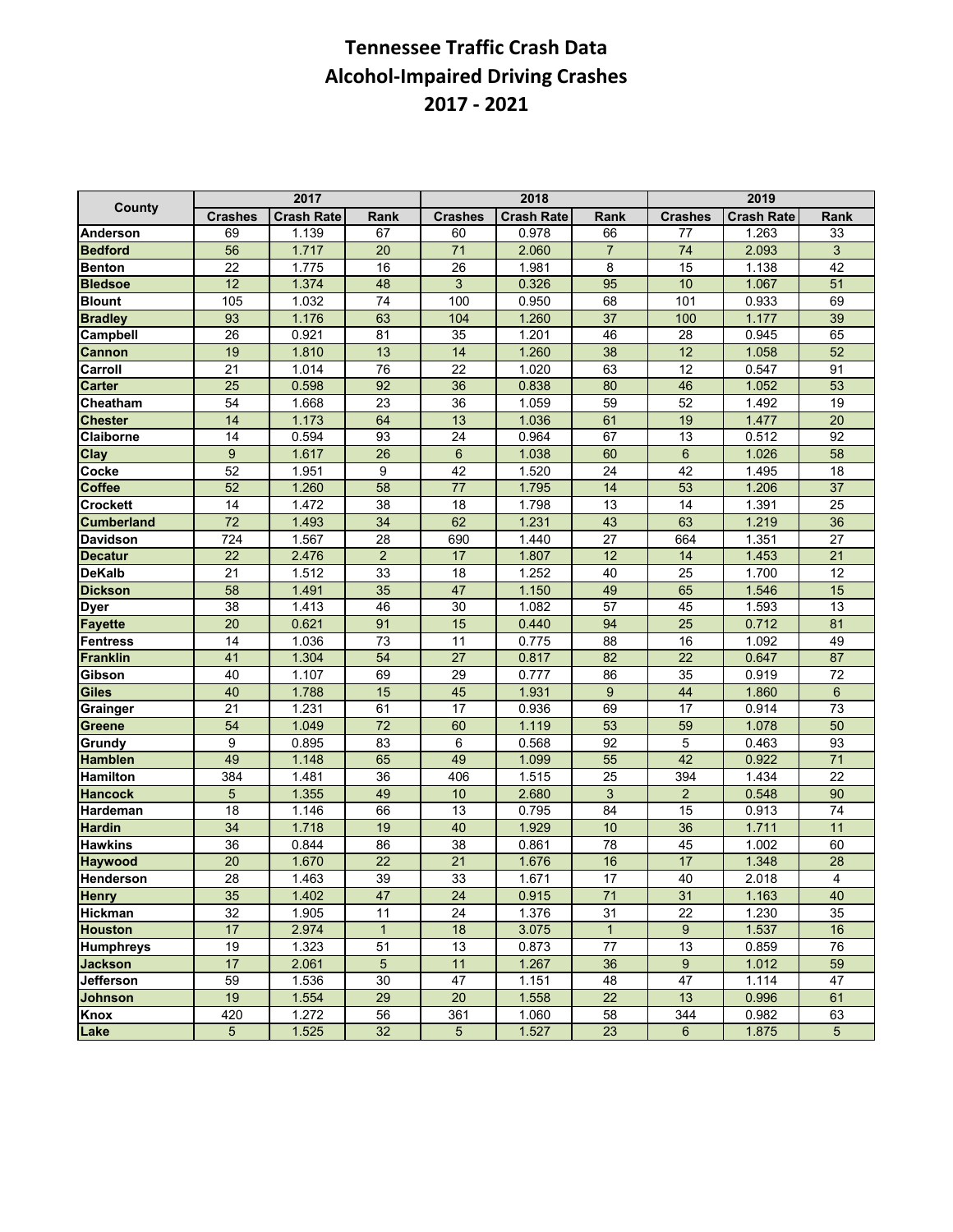| County            |                         | 2017              |                 |                     | 2018              |                 | 2019                  |                   |                         |  |
|-------------------|-------------------------|-------------------|-----------------|---------------------|-------------------|-----------------|-----------------------|-------------------|-------------------------|--|
|                   | <b>Crashes</b>          | <b>Crash Rate</b> | Rank            | <b>Crashes</b>      | <b>Crash Rate</b> | Rank            | <b>Crashes</b>        | <b>Crash Rate</b> | Rank                    |  |
| Lauderdale        | 28                      | 1.793             | 14              | 13                  | 0.804             | 83              | 17                    | 1.047             | 55                      |  |
| <b>Lawrence</b>   | 45                      | 1.442             | 43              | 33                  | 1.011             | 65              | 31                    | 0.922             | $\overline{70}$         |  |
| Lewis             | 10                      | 1.188             | 62              | 12                  | 1.369             | 32              | 10                    | 1.118             | 46                      |  |
| Lincoln           | 53                      | 1.986             | 8               | 44                  | 1.574             | 21              | 38                    | 1.325             | 29                      |  |
| Loudon            | 41                      | 0.981             | 77              | 49                  | 1.120             | 52              | 54                    | 1.194             | 38                      |  |
| <b>McMinn</b>     | 50                      | 1.261             | $\overline{57}$ | 54                  | 1.309             | 34              | 65                    | 1.548             | 14                      |  |
| <b>McNairy</b>    | $\overline{24}$         | 1.250             | 60              | $\overline{30}$     | 1.500             | $\overline{26}$ | $\overline{23}$       | 1.133             | 44                      |  |
| <b>Macon</b>      | 15                      | 0.915             | 82              | 12                  | 0.693             | 90              | 15                    | 0.846             | 77                      |  |
| <b>Madison</b>    | $\overline{98}$         | 1.442             | 42              | $\overline{76}$     | 1.087             | 56              | $\overline{75}$       | 1.052             | 54                      |  |
| <b>Marion</b>     | $\overline{37}$         | 1.627             | $\overline{25}$ | 38                  | 1.588             | 19              | $\overline{23}$       | 0.940             | 67                      |  |
| <b>Marshall</b>   | $\overline{38}$         | 1.603             | $\overline{27}$ | 31                  | 1.252             | 41              | $\overline{47}$       | 1.832             | 8                       |  |
| <b>Maury</b>      | 122                     | 1.728             | 17              | 101                 | 1.360             | 33              | 97                    | 1.255             | 34                      |  |
| <b>Meigs</b>      | 22                      | 2.452             | 3               | 21                  | 2.230             | 5               | 9                     | 0.941             | 66                      |  |
| <b>Monroe</b>     | 36                      | 1.061             | 71              | 21                  | 0.593             | 91              | 34                    | 0.934             | 68                      |  |
| <b>Montgomery</b> | 207                     | 1.415             | 45              | 185                 | 1.205             | 44              | 177                   | 1.101             | 48                      |  |
| <b>Moore</b>      | $\bf 8$                 | 1.723             | $\overline{18}$ | 11                  | 2.249             | $\overline{4}$  | $\mathbf{3}$          | 0.607             | 89                      |  |
| Morgan            | $\overline{11}$         | 0.762             | 87              | $\overline{18}$     | 1.189             | 47              | 16                    | 1.038             | 56                      |  |
| <b>Obion</b>      | 33                      | 1.444             | 41              | $\overline{24}$     | 1.017             | 64              | 31                    | 1.303             | 30                      |  |
| Overton           | 12                      | 0.758             | 88              | 13                  | 0.776             | 87              | 12                    | 0.698             | 83                      |  |
| Perry             | 9                       | 1.530             | 31              | $\overline{7}$      | 1.142             | 51              | 18                    | 2.927             | $\mathbf{1}$            |  |
| <b>Pickett</b>    | 5                       | 1.258             | 59              | $\overline{7}$      | 1.669             | 18              | 3                     | 0.710             | 82                      |  |
| Polk              | $\overline{24}$         | 1.926             | 10              | $\overline{18}$     | 1.427             | $\overline{28}$ | $\overline{18}$       | 1.426             | 24                      |  |
| Putnam            | 99                      | 1.820             | 12              | 103                 | 1.809             | 11              | 84                    | 1.429             | $\overline{23}$         |  |
| Rhea              | $\overline{21}$         | 0.858             | 85              | $\overline{23}$     | 0.904             | 75              | $\overline{18}$       | 0.690             | 86                      |  |
| Roane             | 52                      | 1.273             | 55              | $\overline{36}$     | 0.847             | 79              | 45                    | 1.034             | 57                      |  |
| <b>Robertson</b>  | 110                     | 2.052             | $\overline{7}$  | 79                  | 1.405             | 30              | 99                    | 1.719             | 10                      |  |
| <b>Rutherford</b> | 360                     | 1.681             | $\overline{21}$ | 358                 | 1.586             | $\overline{20}$ | 361                   | 1.527             | $\overline{17}$         |  |
| <b>Scott</b>      | 5                       | 0.327             | 95              | 8                   | 0.494             | 93              | $\overline{7}$        | 0.425             | 94                      |  |
| Sequatchie        | $\overline{\mathbf{4}}$ | 0.346             | 94              | 11                  | 0.905             | 74              | 17                    | 1.360             | 26                      |  |
| <b>Sevier</b>     | 105                     | 1.341             | 50              | 101                 | 1.251             | 42              | 105                   | 1.274             | 32                      |  |
| <b>Shelby</b>     | 546                     | 0.922             | 80              | 481                 | 0.789             | 85              | 472                   | 0.762             | 79                      |  |
| <b>Smith</b>      | 33                      | 2.360             | $\overline{4}$  | 31                  | 2.108             | $\,6\,$         | $\overline{27}$       | 1.801             | $\boldsymbol{9}$        |  |
| <b>Stewart</b>    | 17                      | 1.627             | 24              | $\overline{19}$     | 1.720             | 15              | 13                    | 1.156             | 41                      |  |
| <b>Sullivan</b>   | 112                     | 0.892             | 84              | 99                  | 0.769             | 89              | 91                    | 0.694             | 85                      |  |
| <b>Sumner</b>     | 147                     | 1.063             | 70              | 131                 | 0.909             | 72              | 134                   | 0.897             | 75                      |  |
| <b>Tipton</b>     | 46                      | 1.018             | $\overline{75}$ | $\overline{51}$     | 1.100             | 54              | 29                    | 0.616             | 88                      |  |
| <b>Trousdale</b>  | 9                       | 1.442             | 43              | 19                  | 2.848             | $\overline{2}$  | 19                    | 2.759             | $\overline{\mathbf{c}}$ |  |
| <b>Unicoi</b>     | $\overline{28}$         | 2.057             | $\,6$           | 16                  | 1.150             | 50              | 26                    | 1.839             | $\overline{7}$          |  |
| <b>Union</b>      | 10                      | 0.735             | 89              | $\overline{12}$     | 0.820             | 81              | 15                    | 0.990             | 62                      |  |
| <b>VanBuren</b>   | $\overline{4}$          | 0.948             | 78              | $\overline{4}$      | 0.888             | 76              | $\mathbf{1}$          | 0.218             | 95                      |  |
| Warren            | $\overline{37}$         | 1.317             | 52              | $\overline{38}$     | 1.291             | 35              | $\overline{23}$       | 0.761             | 80                      |  |
| Washington        | 108                     | 1.120             | 68              | 125                 | 1.255             | 39              | 115                   | 1.129             | 45                      |  |
| Wayne             | 16                      | 1.479             | 37              | 16                  | 1.411             | 29              | 8                     | 0.698             | 84                      |  |
| <b>Weakley</b>    | 29                      | 1.305             | 53              | 24                  | 1.031             | 62              | 23                    | 0.977             | 64                      |  |
| White             | 13                      | 0.661             | 90              | 19                  | 0.920             | $70\,$          | 24                    | 1.136             | 43                      |  |
| <b>Williamson</b> | 169                     | 0.935             | 79              | 171                 | 0.906             | 73              | 159                   | 0.802             | 78                      |  |
| Wilson            | 150                     | 1.449             | 40              |                     |                   | 45              |                       |                   |                         |  |
|                   | 0                       |                   |                 | 132<br>$\mathbf{0}$ | 1.203             |                 | 149<br>$\overline{0}$ | 1.297             | 31                      |  |
| <b>Unknown</b>    |                         | N/A               | N/A             |                     | N/A               | N/A             |                       | N/A               | N/A                     |  |
| <b>Total</b>      | 6,186                   | 1.289             | N/A             | 5,819               | 1.161             | N/A             | 5,738                 | 1.116             | N/A                     |  |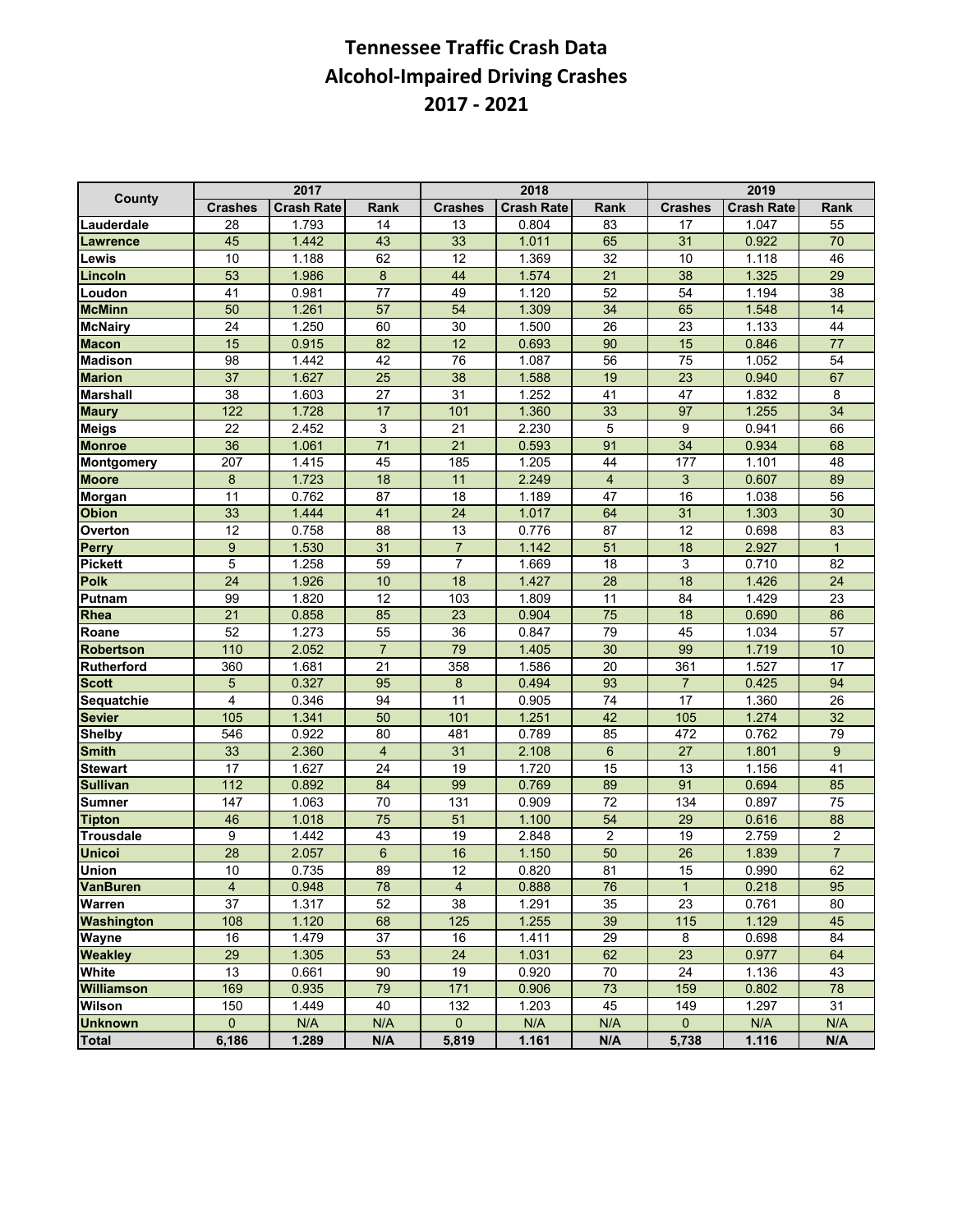|                   |                         | 2020              |                         |                 | 2021              |                 |                 | Average           |                  |
|-------------------|-------------------------|-------------------|-------------------------|-----------------|-------------------|-----------------|-----------------|-------------------|------------------|
| County            | <b>Crashes</b>          | <b>Crash Rate</b> | Rank                    | <b>Crashes</b>  | <b>Crash Rate</b> | Rank            | <b>Crashes</b>  | <b>Crash Rate</b> | Rank             |
| Anderson          | 73                      | 1.210             | 49                      | 81              | 1.297             | 41              | 72              | 1.178             | 72               |
| <b>Bedford</b>    | 96                      | 2.738             | $\overline{2}$          | 78              | 2.139             | 3               | 75              | 2.156             | 8                |
| <b>Benton</b>     | 28                      | 2.147             | 8                       | 22              | 1.639             | 14              | 21              | 1.611             | 24               |
| <b>Bledsoe</b>    | 14                      | 1.492             | 25                      | $\overline{7}$  | 0.719             | 88              | $\overline{7}$  | 0.754             | 92               |
| <b>Blount</b>     | 111                     | 1.024             | 63                      | 120             | 1.069             | 62              | 132             | 1.232             | 67               |
| <b>Bradley</b>    | 118                     | 1.391             | 35                      | 115             | 1.310             | 38              | 96              | 1.145             | 74               |
| Campbell          | 23                      | 0.791             | 85                      | 38              | 1.272             | 42              | 33              | 1.131             | $\overline{77}$  |
| <b>Cannon</b>     | 12                      | 1.068             | 61                      | 17              | 1.463             | $\overline{25}$ | 13              | 1.165             | 73               |
| Carroll           | 22                      | 1.016             | 65                      | 16              | 0.720             | 87              | 16              | 0.740             | 93               |
| <b>Carter</b>     | 43                      | 0.997             | 67                      | 36              | 0.813             | 82              | $\overline{55}$ | 1.274             | 62               |
| Cheatham          | 54                      | 1.552             | 21                      | 51              | 1.420             | 28              | 67              | 1.948             | 11               |
| <b>Chester</b>    | 16                      | 1.251             | 44                      | 13              | 0.994             | 70              | $\overline{20}$ | 1.582             | $\overline{25}$  |
| <b>Claiborne</b>  | 13                      | 0.516             | 91                      | 18              | 0.691             | 90              | 20              | 0.800             | 90               |
| Clay              | 11                      | 1.912             | 11                      | $\overline{7}$  | 1.176             | 50              | 11              | 1.903             | 13               |
| Cocke             | 41                      | 1.464             | 28                      | 41              | 1.417             | 29              | 44              | 1.579             | 26               |
| <b>Coffee</b>     | 69                      | 1.582             | 18                      | 59              | 1.304             | 40              | 59              | 1.360             | 50               |
| <b>Crockett</b>   | 10                      | 1.004             | 66                      | $\overline{11}$ | 1.084             | 60              | 13              | 1.308             | $\overline{58}$  |
| <b>Cumberland</b> | $\overline{74}$         | 1.424             | 31                      | 74              | 1.365             | 33              | 99              | 1.930             | 12               |
| <b>Davidson</b>   | 617                     | 1.259             | $\overline{42}$         | 665             | 1.308             | 39              | 661             | 1.360             | 51               |
| <b>Decatur</b>    | 19                      | 1.995             | 10                      | 24              | 2.443             | $\mathbf{1}$    | 27              | 2.856             | $\mathbf{1}$     |
| <b>DeKalb</b>     | $\overline{15}$         | 1.022             | 64                      | $\overline{19}$ | 1.252             | 43              | 18              | 1.236             | 66               |
| <b>Dickson</b>    | 69                      | 1.641             | 14                      | 59              | 1.362             | 35              | 68              | 1.641             | 21               |
| <b>Dyer</b>       | 38                      | 1.365             | 36                      | 51              | 1.800             | 9               | 56              | 2.014             | 10               |
| <b>Fayette</b>    | 24                      | 0.679             | 89                      | 29              | 0.791             | 85              | 27              | 0.778             | 91               |
| <b>Fentress</b>   | 6                       | 0.409             | 94                      | $\overline{c}$  | 0.131             | 95              | 16              | 1.106             | 79               |
| <b>Franklin</b>   | 33                      | 0.977             | $\overline{72}$         | 32              | 0.919             | $\overline{75}$ | 50              | 1.496             | 34               |
| Gibson            | 41                      | 1.086             | 58                      | 46              | 1.189             | 48              | 58              | 1.543             | 30               |
| <b>Giles</b>      | 55                      | 2.348             | $\,$ 6 $\,$             | 39              | 1.614             | 15              | 38              | 1.625             | $\overline{23}$  |
| Grainger          | 28                      | 1.511             | 23                      | 30              | 1.565             | 17              | 25              | 1.366             | 49               |
| <b>Greene</b>     | 45                      | 0.826             | 83                      | 52              | 0.921             | 74              | 66              | 1.219             | 70               |
| Grundy            | 14                      | 1.309             | 38                      | 17              | 1.534             | 21              | 13              | 1.222             | 69               |
| <b>Hamblen</b>    | 57                      | 1.263             | 41                      | 65              | 1.402             | 31              | 55              | 1.226             | 68               |
| <b>Hamilton</b>   | 403                     | 1.467             | 26                      | 443             | 1.553             | 18              | 389             | 1.428             | 40               |
| <b>Hancock</b>    | 9                       | 2.497             | 5                       | 5               | 1.352             | 36              | 8               | 2.177             | $6\phantom{1}$   |
| Hardeman          | 16                      | 0.990             | 68                      | 10              | 0.604             | 92              | 29              | 1.786             | 14               |
| <b>Hardin</b>     | 33                      | 1.574             | 19                      | 33              | 1.525             | $\overline{22}$ | 30              | 1.440             | 39               |
| <b>Hawkins</b>    | 38                      | 0.853             | 82                      | $\overline{47}$ | 1.027             | 68              | $\overline{74}$ | 1.666             | 20               |
| <b>Haywood</b>    | 38                      | 3.065             | $\mathbf 1$             | 26              | 2.067             | $\sqrt{5}$      | 27              | 2.174             | 7                |
| <b>Henderson</b>  | $\overline{31}$         | 1.588             | 17                      | 40              | 1.998             | 6               | $\overline{41}$ | 2.087             | $\boldsymbol{9}$ |
| <b>Henry</b>      | 26                      | 0.984             | 71                      | 22              | 0.806             | 83              | 33              | 1.254             | 64               |
| <b>Hickman</b>    | 25                      | 1.399             | 33                      | 26              | 1.413             | 30              | 23              | 1.301             | 59               |
| <b>Houston</b>    | 15                      | 2.577             | $\overline{\mathbf{4}}$ | 10              | 1.670             | 13              | 16              | 2.737             | $\overline{3}$   |
| <b>Humphreys</b>  | 18                      | 1.201             | 50                      | 15              | 0.975             | $72\,$          | 21              | 1.405             | 44               |
| <b>Jackson</b>    | $\bf 8$                 | 0.903             | $\overline{77}$         | $9$             | 0.975             | $\overline{71}$ | 10              | 1.139             | 76               |
| Jefferson         | 62                      | 1.465             | 27                      | 68              | 1.550             | 19              | 53              | 1.276             | 61               |
| <b>Johnson</b>    | 21                      | 1.609             | 15                      | 16              | 1.183             | 49              | 19              | 1.469             | 36               |
| Knox              | 314                     | 0.895             | 78                      | 376             | 1.031             | 67              | 470             | 1.353             | 52               |
| Lake              | $\overline{\mathbf{4}}$ | 1.277             | 40                      | 2 <sup>1</sup>  | 0.626             | 91              | 8 <sup>°</sup>  | 2.488             | $\overline{4}$   |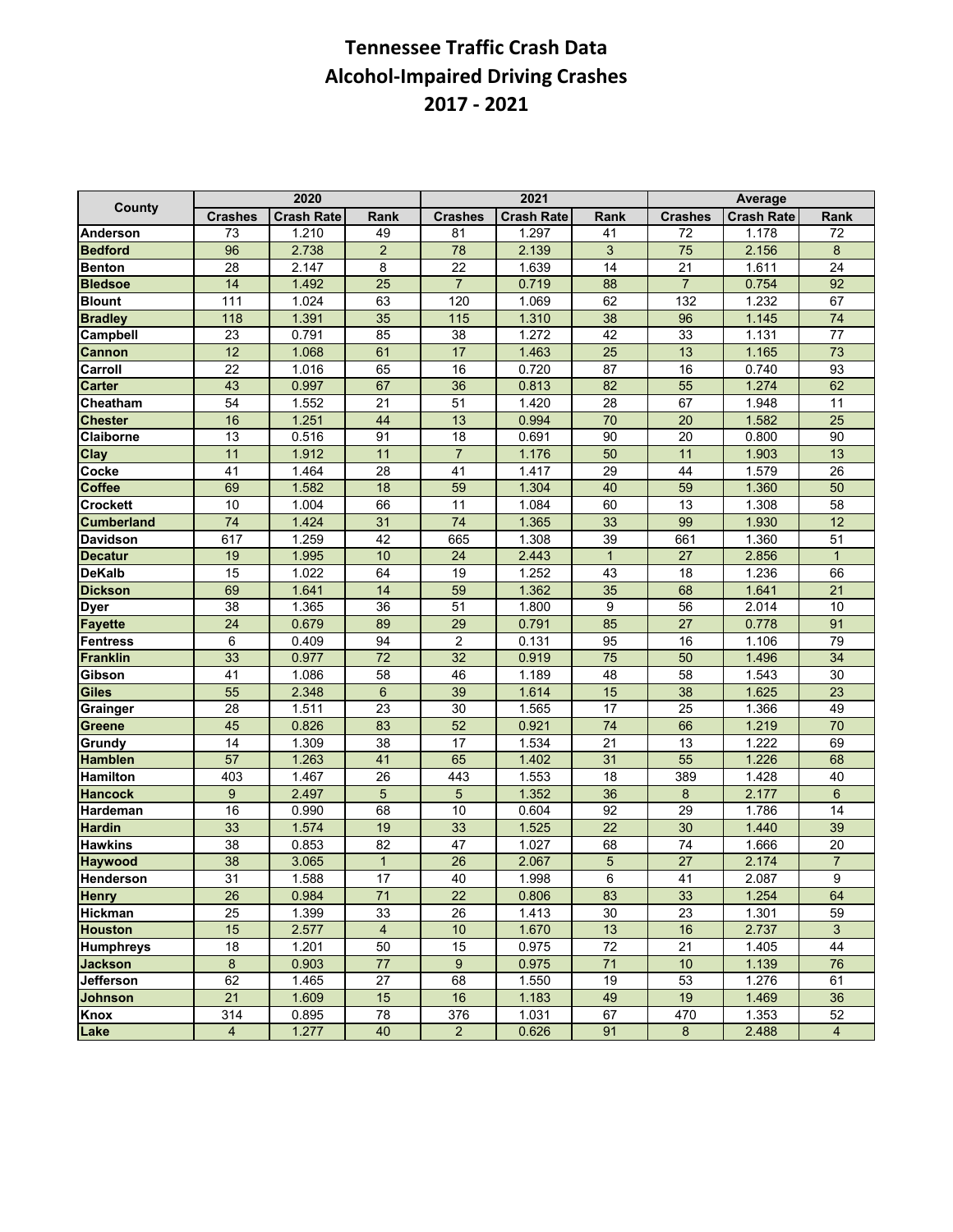|                   |                 | 2020              |                  |                 | 2021              |                 |                 | Average           |                 |
|-------------------|-----------------|-------------------|------------------|-----------------|-------------------|-----------------|-----------------|-------------------|-----------------|
| County            | <b>Crashes</b>  | <b>Crash Rate</b> | Rank             | <b>Crashes</b>  | <b>Crash Rate</b> | Rank            | <b>Crashes</b>  | <b>Crash Rate</b> | <b>Rank</b>     |
| Lauderdale        | 36              | 2.252             | 7                | 18              | 1.107             | 59              | 25              | 1.557             | 28              |
| Lawrence          | 32              | 0.964             | $\overline{73}$  | 31              | 0.907             | 76              | 46              | 1.395             | 45              |
| Lewis             | 10              | 1.122             | 57               | 11              | 1.202             | 46              | 11              | 1.245             | 65              |
| Lincoln           | 34              | 1.194             | 51               | 50              | 1.688             | 11              | 63              | 2.228             | 5               |
| Loudon            | 52              | 1.139             | 56               | 43              | 0.900             | 77              | 63              | 1.405             | 43              |
| <b>McMinn</b>     | $\overline{71}$ | 1.702             | 13               | 79              | 1.829             | $\bf 8$         | 61              | 1.468             | $\overline{37}$ |
| <b>McNairy</b>    | 32              | 1.592             | 16               | 35              | 1.680             | 12              | 34              | 1.693             | 18              |
| <b>Macon</b>      | 16              | 0.906             | 75               | 17              | 0.925             | $\overline{73}$ | $\overline{24}$ | 1.371             | 47              |
| <b>Madison</b>    | 110             | 1.556             | 20               | 100             | 1.376             | $\overline{32}$ | 110             | 1.560             | 27              |
| <b>Marion</b>     | 30              | 1.232             | 47               | $\overline{27}$ | 1.075             | 61              | 32              | 1.326             | 56              |
| <b>Marshall</b>   | 22              | 0.857             | 81               | 33              | 1.241             | 44              | 38              | 1.503             | 33              |
| <b>Maury</b>      | 92              | 1.172             | 52               | 95              | 1.147             | 54              | 130             | 1.695             | 17              |
| <b>Meigs</b>      | 20              | 2.085             | $\boldsymbol{9}$ | 13              | 1.312             | 37              | 14              | 1.475             | 35              |
| <b>Monroe</b>     | 45              | 1.241             | 45               | 44              | 1.169             | 51              | 41              | 1.141             | 75              |
| <b>Montgomery</b> | 198             | 1.214             | 48               | 211             | 1.213             | 45              | 218             | 1.367             | 48              |
| <b>Moore</b>      | $\overline{7}$  | 1.428             | 30               | 11              | 2.184             | $\overline{2}$  | $\bf 8$         | 1.638             | $\overline{22}$ |
| Morgan            | 15              | 0.985             | 70               | $\overline{13}$ | 0.833             | 81              | 17              | 1.121             | 78              |
| <b>Obion</b>      | 32              | 1.364             | 37               | $\overline{27}$ | 1.130             | $\overline{55}$ | 21              | 0.893             | 87              |
| Overton           | $\overline{17}$ | 0.989             | 69               | 15              | 0.845             | 79              | 15              | 0.885             | 88              |
| Perry             | 5               | 0.824             | 84               | $\overline{7}$  | 1.116             | 58              | 8               | 1.312             | 57              |
| <b>Pickett</b>    | $\overline{2}$  | 0.483             | 93               | 5               | 1.164             | 52              | 3               | 0.720             | 94              |
| <b>Polk</b>       | 18              | 1.432             | 29               | 19              | 1.465             | 24              | 16              | 1.265             | 63              |
| Putnam            | 82              | 1.398             | 34               | 88              | 1.437             | 27              | 98              | 1.689             | 19              |
| Rhea              | 19              | 0.732             | 87               | 32              | 1.190             | 47              | $\overline{28}$ | 1.087             | 80              |
| Roane             | 45              | 1.037             | 62               | 67              | 1.496             | 23              | 61              | 1.418             | 42              |
| <b>Robertson</b>  | 104             | 1.821             | 12               | 100             | 1.694             | 10              | 97              | 1.710             | 16              |
| <b>Rutherford</b> | 361             | 1.513             | 22               | 387             | 1.548             | 20              | 340             | 1.459             | 38              |
| <b>Scott</b>      | 8               | 0.490             | 92               | $6\phantom{1}$  | 0.357             | 94              | $\overline{23}$ | 1.419             | 41              |
| Sequatchie        | 8               | 0.639             | 90               | 18              | 1.363             | 34              | 12              | 0.969             | 84              |
| <b>Sevier</b>     | 116             | 1.423             | 32               | 132             | 1.571             | 16              | 123             | 1.511             | 32              |
| <b>Shelby</b>     | 433             | 0.710             | 88               | 344             | 0.551             | 93              | 727             | 1.190             | 71              |
| <b>Smith</b>      | 39              | 2.608             | 3                | 30              | 1.945             | $\overline{7}$  | 20              | 1.350             | 54              |
| <b>Stewart</b>    | $\overline{12}$ | 1.074             | 60               | 13              | 1.126             | 56              | $\overline{15}$ | 1.352             | 53              |
| <b>Sullivan</b>   | 115             | 0.884             | 79               | 100             | 0.747             | 86              | 119             | 0.916             | 86              |
| <b>Sumner</b>     | 144             | 0.956             | $\overline{74}$  | 140             | 0.890             | $\overline{78}$ | 147             | 0.994             | 83              |
| <b>Tipton</b>     | 42              | 0.905             | 76               | 40              | 0.842             | 80              | 49              | 1.053             | 81              |
| <b>Trousdale</b>  | 8               | 1.161             | 53               | 15              | 2.101             | $\overline{4}$  | 19              | 2.808             | $\overline{c}$  |
| <b>Unicoi</b>     | 18              | 1.295             | 39               | 15              | 1.055             | 63              | 18              | 1.290             | 60              |
| <b>Union</b>      | 19              | 1.258             | 43               | $\overline{11}$ | 0.704             | 89              | 12              | 0.809             | 89              |
| <b>VanBuren</b>   | $\mathbf{1}$    | 0.217             | 95               | 5               | 1.053             | 64              | 3               | 0.662             | 95              |
| Warren            | 45              | 1.499             | 24               | $\overline{32}$ | 1.031             | 66              | 45              | 1.512             | 31              |
| <b>Washington</b> | 110             | 1.085             | 59               | 122             | 1.160             | 53              | 136             | 1.348             | 55              |
| Wayne             | 14              | 1.232             | 46               | 17              | 1.452             | 26              | 20              | 1.764             | 15              |
| <b>Weakley</b>    | $\overline{20}$ | 0.857             | 80               | $\overline{25}$ | 1.043             | 65              | 36              | 1.547             | $\overline{29}$ |
| <b>White</b>      | 24              | 1.142             | 55               | 22              | 1.011             | 69              | 21              | 1.007             | 82              |
| <b>Williamson</b> | 151             | 0.750             | 86               | 169             | 0.798             | 84              | 181             | 0.923             | 85              |
| Wilson            | 134             | 1.150             | 54               | 138             | 1.124             | 57              | 158             | 1.392             | 46              |
| <b>Unknown</b>    | $\mathbf{0}$    | N/A               | N/A              | $\mathbf{0}$    | N/A               | N/A             | 0               | N/A               | N/A             |
| <b>Total</b>      | 5,918           | 1.155             | N/A              | 6,054           | 1.139             | N/A             | 6,788           | 1.337             | N/A             |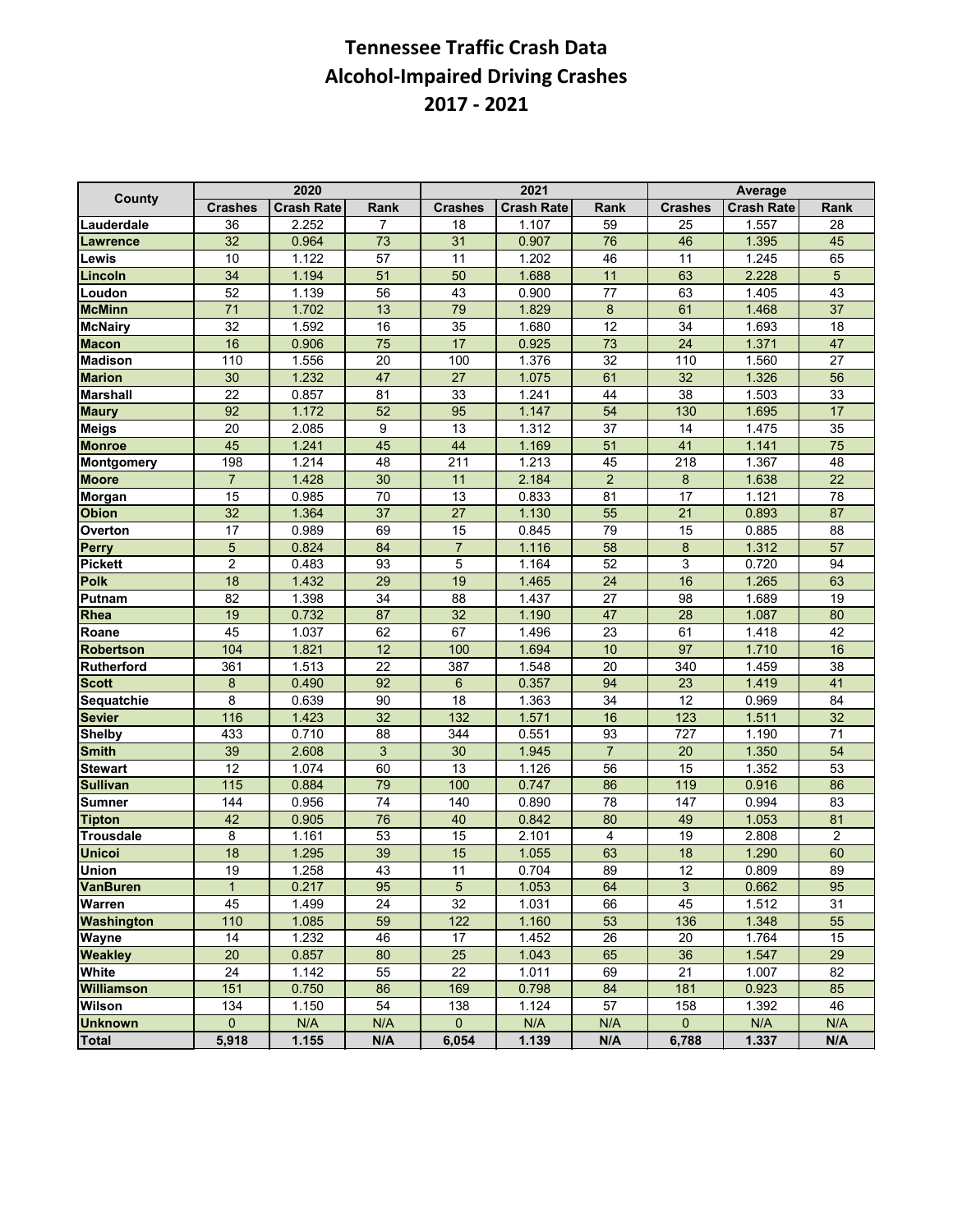<span id="page-31-0"></span>

|                   |                         | 2017   |                |                   | 2018  |                |                         | 2019  |                  |
|-------------------|-------------------------|--------|----------------|-------------------|-------|----------------|-------------------------|-------|------------------|
| County            | <b>Fatalities</b>       | Rate   | Rank           | <b>Fatalities</b> | Rate  | Rank           | <b>Fatalities</b>       | Rate  | Rank             |
| <b>Anderson</b>   | 3                       | 4.95   | 47             | 1                 | 1.63  | 60             | 2                       | 3.28  | 64               |
| <b>Bedford</b>    | $\overline{2}$          | 6.13   | 43             | 3                 | 8.71  | 18             | $6\phantom{1}$          | 16.97 | $\boldsymbol{9}$ |
| <b>Benton</b>     | $\overline{2}$          | 16.14  | 18             | 0                 | 0.00  | 64             | 2                       | 15.17 | 13               |
| <b>Bledsoe</b>    | 3                       | 34.36  | 3              | $\overline{0}$    | 0.00  | 64             | $\mathbf{1}$            | 10.67 | 22               |
| <b>Blount</b>     | 5                       | 4.91   | 48             | $\overline{4}$    | 3.80  | 45             | 3                       | 2.77  | 69               |
| <b>Bradley</b>    | $\overline{2}$          | 2.53   | 68             | 3                 | 3.64  | 47             | $\overline{1}$          | 1.18  | 73               |
| Campbell          | 0                       | 0.00   | 74             | $\overline{2}$    | 6.86  | 24             | 1                       | 3.38  | 62               |
| Cannon            | $\overline{2}$          | 19.06  | 14             | $\overline{4}$    | 36.01 | $\mathbf{1}$   | $\overline{4}$          | 35.28 | $\mathbf{1}$     |
| Carroll           | $\mathbf 0$             | 0.00   | 74             | 1                 | 4.64  | 33             | 0                       | 0.00  | 75               |
| <b>Carter</b>     | $\overline{2}$          | 4.79   | 50             | 3                 | 6.98  | 23             | $\overline{2}$          | 4.58  | 53               |
| Cheatham          | 1                       | 3.09   | 61             | 1                 | 2.94  | 53             | 1                       | 2.87  | 68               |
| <b>Chester</b>    | $\mathbf 0$             | 0.00   | 74             | $\overline{0}$    | 0.00  | 64             | $\overline{2}$          | 15.55 | 12               |
| Claiborne         | 0                       | 0.00   | 74             | 1                 | 4.02  | 43             | 1                       | 3.94  | 58               |
| Clay              | $\mathbf 0$             | 0.00   | 74             | $\mathbf{1}$      | 17.30 | 7              | $\mathbf{1}$            | 17.10 | $\overline{7}$   |
| Cocke             | 3                       | 11.26  | 24             | $\overline{7}$    | 25.33 | $\overline{5}$ | 3                       | 10.68 | 21               |
| <b>Coffee</b>     | $\mathbf 0$             | 0.00   | 74             | 3                 | 6.99  | 22             | 3                       | 6.82  | 39               |
| <b>Crockett</b>   | 0                       | 0.00   | 74             | 1                 | 9.99  | 15             | 0                       | 0.00  | 75               |
| <b>Cumberland</b> | 1                       | 2.07   | 70             | $\mathbf{0}$      | 0.00  | 64             | 5                       | 9.67  | 26               |
| <b>Davidson</b>   | 17                      | 3.68   | 58             | 22                | 4.59  | 34             | 25                      | 5.09  | 48               |
| <b>Decatur</b>    | $\overline{1}$          | 11.25  | 25             | $\overline{0}$    | 0.00  | 64             | $\overline{0}$          | 0.00  | 75               |
| <b>DeKalb</b>     | 1                       | 7.20   | 35             | 3                 | 20.87 | 6              | 0                       | 0.00  | 75               |
| <b>Dickson</b>    | $\mathbf{1}$            | 2.57   | 67             | $\overline{2}$    | 4.90  | 30             | $\overline{2}$          | 4.76  | 51               |
| <b>Dyer</b>       | 1                       | 3.72   | 57             | 1                 | 3.61  | 48             | $\overline{c}$          | 7.08  | 36               |
| Fayette           | $\overline{2}$          | 6.21   | 41             | $\mathbf 0$       | 0.00  | 64             | 5                       | 14.23 | 15               |
| <b>Fentress</b>   | 0                       | 0.00   | 74             | $\mathbf 0$       | 0.00  | 64             | 2                       | 13.65 | 16               |
| Franklin          | 3                       | 9.54   | 27             | $\overline{1}$    | 3.03  | 52             | $\overline{1}$          | 2.94  | 67               |
| Gibson            | 1                       | 2.77   | 64             | 1                 | 2.68  | 56             | $\overline{2}$          | 5.25  | 46               |
| <b>Giles</b>      | $\mathsf 3$             | 13.41  | 22             | $\mathbf{1}$      | 4.29  | 40             | $\mathbf{3}$            | 12.68 | 18               |
| <b>Grainger</b>   | 0                       | 0.00   | 74             | 0                 | 0.00  | 64             | 0                       | 0.00  | 75               |
| Greene            | $\overline{2}$          | 3.88   | 54             | $\overline{2}$    | 3.73  | 46             | $\mathbf{1}$            | 1.83  | 72               |
| Grundy            | 0                       | 0.00   | 74             | $\mathbf 0$       | 0.00  | 64             | 1                       | 9.26  | 27               |
| <b>Hamblen</b>    | 3                       | 7.03   | 37             | $\mathbf 0$       | 0.00  | 64             | $\mathbf 0$             | 0.00  | 75               |
| <b>Hamilton</b>   | $\overline{7}$          | 2.70   | 66             | 12                | 4.48  | 36             | 16                      | 5.82  | 45               |
| <b>Hancock</b>    | $\overline{\bf 8}$      | 216.86 | $\mathbf{1}$   | $\mathbf{1}$      | 26.80 | $\overline{4}$ | $\mathbf{1}$            | 27.38 | $\overline{4}$   |
| <b>Hardeman</b>   | 0                       | 0.00   | 74             | 0                 | 0.00  | 64             | 3                       | 18.26 | 6                |
| <b>Hardin</b>     | $\overline{4}$          | 20.21  | 13             | $\overline{2}$    | 9.64  | 16             | $\overline{\mathbf{4}}$ | 19.01 | $\overline{5}$   |
| <b>Hawkins</b>    | 6                       | 14.06  | 20             | 0                 | 0.00  | 64             | 3                       | 6.68  | 40               |
| <b>Haywood</b>    | $\overline{2}$          | 16.70  | 16             | $\overline{4}$    | 31.93 | $\overline{2}$ | $\overline{1}$          | 7.93  | 31               |
| <b>Henderson</b>  | 0                       | 0.00   | 74             | 1                 | 5.07  | 28             | 2                       | 10.09 | 25               |
| <b>Henry</b>      | 6                       | 24.04  | 8              | $\mathbf{1}$      | 3.81  | 44             | $\overline{2}$          | 7.50  | 34               |
| <b>Hickman</b>    | 2                       | 11.91  | 23             | 5                 | 28.66 | 3              | 0                       | 0.00  | 75               |
| <b>Houston</b>    | 0                       | 0.00   | 74             | $\mathbf{1}$      | 17.08 | $\bf 8$        | 1                       | 17.08 | 8                |
| <b>Humphreys</b>  | $\overline{c}$          | 13.93  | 21             | $\overline{c}$    | 13.43 | 10             | $\mathbf{1}$            | 6.61  | 41               |
| Jackson           | $\overline{3}$          | 36.38  | $\overline{2}$ | $\mathbf{1}$      | 11.52 | 12             | $\pmb{0}$               | 0.00  | 75               |
| <b>Jefferson</b>  | 3                       | 7.81   | 30             | $\overline{2}$    | 4.90  | 29             | 3                       | 7.11  | 35               |
| <b>Johnson</b>    | $\overline{\mathbf{c}}$ | 16.36  | 17             | 0                 | 0.00  | 64             | $\mathbf{1}$            | 7.66  | 33               |
| Knox              | 11                      | 3.33   | 60             | 14                | 4.11  | 42             | 16                      | 4.57  | 54               |
| Lake              | $\pmb{0}$               | 0.00   | 74             | $\mathbf{0}$      | 0.00  | 64             | $\mathbf{1}$            | 31.25 | $\overline{2}$   |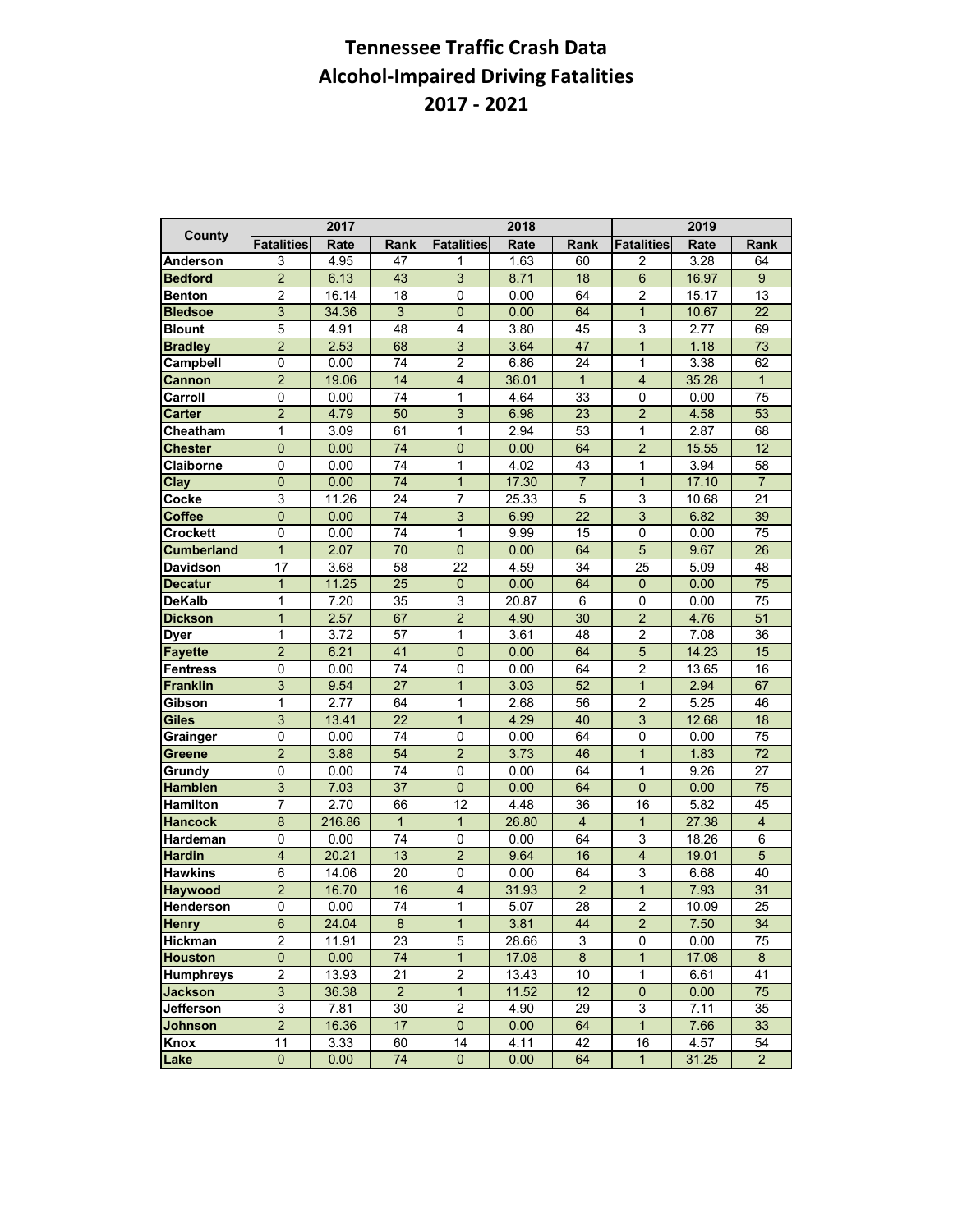|                   |                         | 2017  |                 |                         | 2018  |      |                         | 2019  |                 |
|-------------------|-------------------------|-------|-----------------|-------------------------|-------|------|-------------------------|-------|-----------------|
| County            | <b>Fatalities</b>       | Rate  | Rank            | <b>Fatalities</b>       | Rate  | Rank | <b>Fatalities</b>       | Rate  | Rank            |
| Lauderdale        | 5                       | 32.01 | 5               | 1                       | 6.18  | 25   | 5                       | 30.81 | 3               |
| Lawrence          | $\overline{c}$          | 6.41  | 40              | $\mathbf{1}$            | 3.06  | 51   | $\mathbf{1}$            | 2.98  | 66              |
| Lewis             | $\overline{2}$          | 23.76 | 9               | 0                       | 0.00  | 64   | 0                       | 0.00  | 75              |
| Lincoln           | $\overline{1}$          | 3.75  | 56              | $\overline{c}$          | 7.16  | 21   | $\overline{0}$          | 0.00  | 75              |
| Loudon            | $\overline{2}$          | 4.79  | 49              | $\overline{\mathbf{4}}$ | 9.14  | 17   | $\overline{2}$          | 4.42  | 55              |
| <b>McMinn</b>     | $\mathsf 3$             | 7.57  | 31              | $\overline{2}$          | 4.85  | 31   | $\overline{2}$          | 4.76  | 50              |
| <b>McNairy</b>    | 0                       | 0.00  | 74              | 3                       | 15.00 | 9    | 1                       | 4.93  | 49              |
| <b>Macon</b>      | $\overline{1}$          | 6.10  | 44              | $\mathbf 0$             | 0.00  | 64   | $\overline{0}$          | 0.00  | 75              |
| <b>Madison</b>    | 4                       | 5.89  | 45              | 3                       | 4.29  | 39   | 8                       | 11.22 | 20              |
| <b>Marion</b>     | $\overline{0}$          | 0.00  | 74              | $\overline{2}$          | 8.36  | 19   | $\overline{2}$          | 8.17  | 30              |
| <b>Marshall</b>   | 0                       | 0.00  | 74              | 0                       | 0.00  | 64   | 3                       | 11.69 | 19              |
| <b>Maury</b>      | $\overline{2}$          | 2.83  | 63              | $\overline{2}$          | 2.69  | 55   | 3                       | 3.88  | 60              |
| <b>Meigs</b>      | $\overline{2}$          | 22.29 | 11              | 1                       | 10.62 | 14   | 0                       | 0.00  | 75              |
| <b>Monroe</b>     | $\overline{1}$          | 2.95  | 62              | $\mathbf{1}$            | 2.83  | 54   | $\mathbf{1}$            | 2.75  | 70              |
| <b>Montgomery</b> | 9                       | 6.15  | 42              | 7                       | 4.56  | 35   | 11                      | 6.84  | 38              |
| <b>Moore</b>      | $\overline{1}$          | 21.54 | 12              | $\mathbf 0$             | 0.00  | 64   | $\overline{0}$          | 0.00  | 75              |
| Morgan            | 1                       | 6.93  | 38              | $\overline{2}$          | 13.21 | 11   | $\overline{2}$          | 12.97 | 17              |
| <b>Obion</b>      | $\mathbf{1}$            | 4.38  | 51              | 1                       | 4.24  | 41   | $\overline{2}$          | 8.40  | 29              |
| Overton           | 0                       | 0.00  | 74              | 1                       | 5.97  | 26   | 0                       | 0.00  | 75              |
| Perry             | $\overline{2}$          | 34.01 | $\overline{4}$  | $\mathbf{0}$            | 0.00  | 64   | $\mathbf{1}$            | 16.26 | 10              |
| <b>Pickett</b>    | 1                       | 25.15 | $\overline{7}$  | $\mathbf 0$             | 0.00  | 64   | 0                       | 0.00  | $\overline{75}$ |
| Polk              | $\overline{2}$          | 16.05 | 19              | $\mathbf{1}$            | 7.93  | 20   | $\overline{1}$          | 7.92  | 32              |
| Putnam            | 1                       | 1.84  | 71              | 3                       | 5.27  | 27   | 6                       | 10.21 | 24              |
| Rhea              | 1                       | 4.08  | 53              | $\mathbf 0$             | 0.00  | 64   | 0                       | 0.00  | 75              |
| Roane             | 3                       | 7.34  | 34              | $\overline{2}$          | 4.70  | 32   | 4                       | 9.19  | 28              |
| <b>Robertson</b>  | $\overline{5}$          | 9.33  | 28              | $\overline{6}$          | 10.67 | 13   | 6                       | 10.42 | 23              |
| <b>Rutherford</b> | 9                       | 4.20  | 52              | 10                      | 4.43  | 37   | 9                       | 3.81  | 61              |
| <b>Scott</b>      | $\overline{4}$          | 26.19 | $6\phantom{1}6$ | $\mathbf{0}$            | 0.00  | 64   | $\overline{1}$          | 6.07  | 43              |
| <b>Sequatchie</b> | 0                       | 0.00  | 74              | 0                       | 0.00  | 64   | $\overline{c}$          | 16.00 | 11              |
| <b>Sevier</b>     | 4                       | 5.11  | 46              | $\overline{0}$          | 0.00  | 64   | $\overline{5}$          | 6.07  | 44              |
| <b>Shelby</b>     | 20                      | 3.38  | 59              | 11                      | 1.81  | 59   | 26                      | 4.20  | 57              |
| <b>Smith</b>      | 1                       | 7.15  | 36              | $\mathbf{0}$            | 0.00  | 64   | $\overline{0}$          | 0.00  | 75              |
| <b>Stewart</b>    | 0                       | 0.00  | 74              | 0                       | 0.00  | 64   | $\mathbf{0}$            | 0.00  | 75              |
| <b>Sullivan</b>   | $\overline{2}$          | 1.59  | 72              | $\overline{4}$          | 3.11  | 50   | 4                       | 3.05  | 65              |
| <b>Sumner</b>     | $\overline{2}$          | 1.45  | 73              | 1                       | 0.69  | 63   | 5                       | 3.35  | 63              |
| <b>Tipton</b>     | $\overline{3}$          | 6.64  | 39              | $\mathbf{1}$            | 2.16  | 57   | $\mathbf{1}$            | 2.13  | 71              |
| <b>Trousdale</b>  | 0                       | 0.00  | 74              | 0                       | 0.00  | 64   | 1                       | 14.52 | 14              |
| <b>Unicoi</b>     | 1                       | 7.35  | 33              | 0                       | 0.00  | 64   | $\mathbf{1}$            | 7.07  | 37              |
| Un <u>ion</u>     | $\mathbf{1}$            | 7.35  | $\overline{32}$ | $\pmb{0}$               | 0.00  | 64   | 1                       | 6.60  | $\overline{42}$ |
| Van Buren         | $\mathbf{1}$            | 23.69 | 10              | 0                       | 0.00  | 64   | 0                       | 0.00  | 75              |
| <b>Warren</b>     | 5                       | 17.79 | 15              | 1                       | 3.40  | 49   | 0                       | 0.00  | 75              |
| <b>Washington</b> | $\overline{2}$          | 2.07  | 69              | $\mathbf{1}$            | 1.00  | 62   | $\overline{\mathbf{4}}$ | 3.93  | 59              |
| <b>Wayne</b>      | 1                       | 9.24  | 29              | 0                       | 0.00  | 64   | 0                       | 0.00  | 75              |
| <b>Weakley</b>    | $\overline{0}$          | 0.00  | 74              | $\overline{1}$          | 4.30  | 38   | $\overline{1}$          | 4.25  | 56              |
| <b>White</b>      | $\overline{c}$          | 10.16 | 26              | 0                       | 0.00  | 64   | $\mathbf{1}$            | 4.73  | 52              |
| Williamson        | 5                       | 2.77  | 65              | $\overline{2}$          | 1.06  | 61   | $\overline{a}$          | 1.01  | 74              |
| <b>Wilson</b>     | $\overline{\mathbf{4}}$ | 3.86  | 55              | $\sqrt{2}$              | 1.82  | 58   | 6                       | 5.22  | 47              |
| <b>Total</b>      | 236                     | 4.92  | N/A             | 193                     | 3.85  | N/A  | 268                     | 5.21  | N/A             |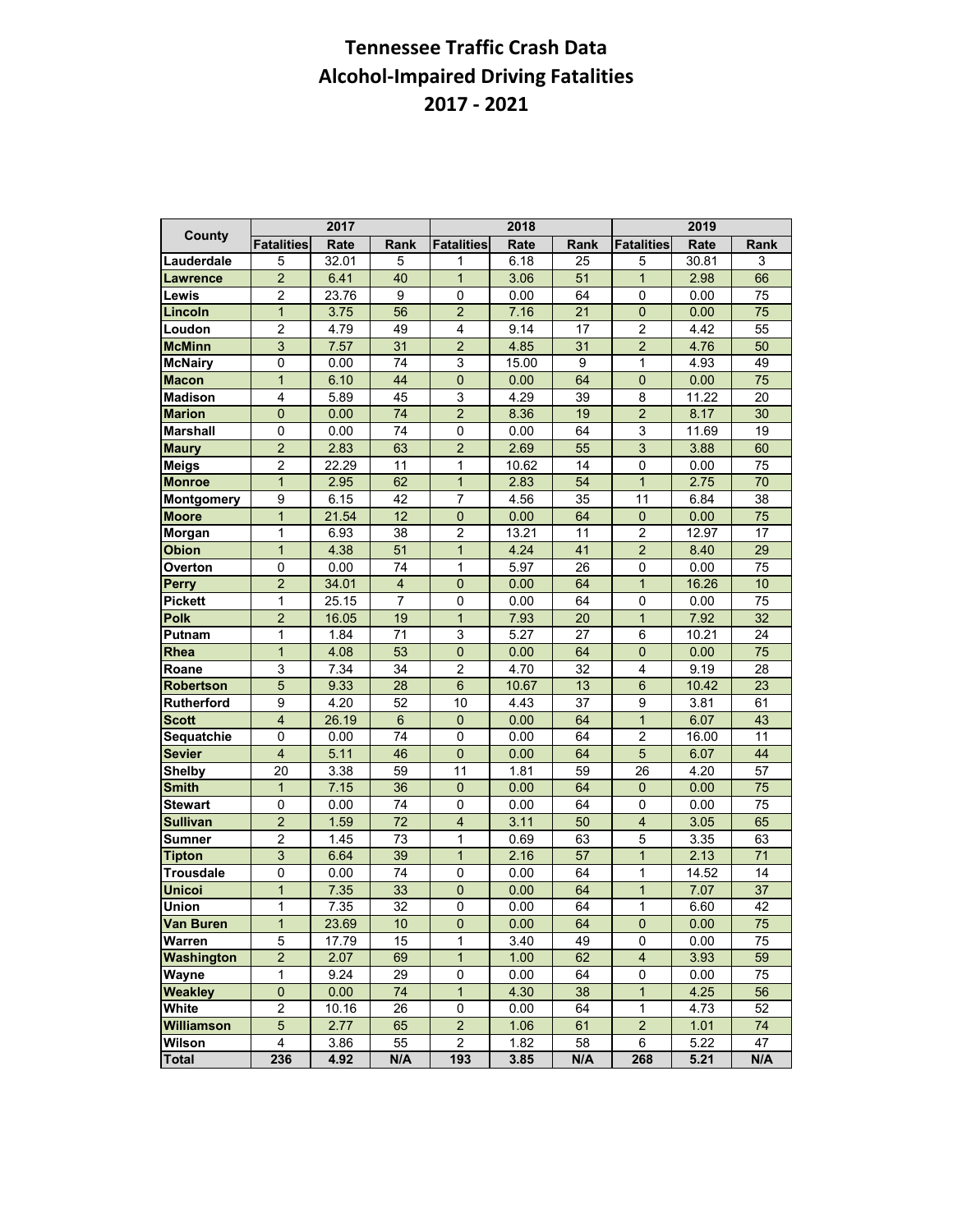|                   |                         | 2020  |                |                         | 2021<br><b>Averages</b> |                 |                           |       |                 |
|-------------------|-------------------------|-------|----------------|-------------------------|-------------------------|-----------------|---------------------------|-------|-----------------|
| County            | <b>Fatalities</b>       | Rate  | Rank           | <b>Fatalities</b>       | Rate                    | Rank            | <b>Fatalities</b>         | Rate  | Rank            |
| Anderson          | 1                       | 1.66  | 66             | 3                       | $\overline{4}$ .80      | 44              | $\overline{c}$            | 3.27  | 76              |
| <b>Bedford</b>    | 0                       | 0.00  | 71             | $\mathbf{1}$            | 2.74                    | 59              | $\overline{2}$            | 6.90  | 31              |
| <b>Benton</b>     | 0                       | 0.00  | 71             | 0                       | 0.00                    | 70              | 1                         | 6.14  | 40              |
| <b>Bledsoe</b>    | 5                       | 53.28 | $\overline{1}$ | $\mathbf{1}$            | 10.27                   | 14              | $\overline{2}$            | 21.53 | $\overline{2}$  |
| <b>Blount</b>     | $\overline{\mathbf{4}}$ | 3.69  | 54             | $\overline{\mathbf{4}}$ | 3.56                    | 55              | $\overline{\mathbf{4}}$   | 3.73  | 71              |
| <b>Bradley</b>    | $\mathbf{1}$            | 1.18  | 67             | $6\phantom{1}$          | 6.83                    | 29              | $\ensuremath{\mathsf{3}}$ | 3.10  | 79              |
| Campbell          | 0                       | 0.00  | 71             | $\overline{4}$          | 13.39                   | 12              | 1                         | 4.80  | 60              |
| <b>Cannon</b>     | $\overline{1}$          | 8.90  | 24             | $\mathbf{1}$            | 8.61                    | 17              | $\overline{2}$            | 21.51 | 3               |
| Carroll           | $\overline{2}$          | 9.24  | 23             | 1                       | 4.50                    | 48              | 1                         | 3.70  | 72              |
| <b>Carter</b>     | $\overline{2}$          | 4 6 4 | 47             | 3                       | 6.77                    | 30              | $\overline{2}$            | 5.56  | 42              |
| Cheatham          | 1                       | 2.87  | 58             | 8                       | 22.28                   | 5               | $\overline{c}$            | 6.98  | 30              |
| <b>Chester</b>    | $\overline{6}$          | 46.90 | $\overline{2}$ | $\mathbf{1}$            | 7.64                    | 23              | $\overline{2}$            | 14.24 | 8               |
| <b>Claiborne</b>  | 0                       | 0.00  | 71             | 0                       | 0.00                    | 70              | 0                         | 1.60  | 92              |
| Clay              | $\pmb{0}$               | 0.00  | 71             | $\mathbf{1}$            | 16.81                   | $\bf 8$         | $\mathbf{1}$              | 10.38 | 15              |
| Cocke             | 3                       | 10.71 | 19             | $\overline{4}$          | 13.83                   | 11              | $\overline{4}$            | 14.36 | $\overline{7}$  |
| <b>Coffee</b>     | $\overline{1}$          | 2.29  | 61             | $\overline{2}$          | 4.42                    | 50              | $\overline{2}$            | 4.15  | 68              |
| <b>Crockett</b>   | $\mathbf 0$             | 0.00  | 71             | 0                       | 0.00                    | 70              | $\pmb{0}$                 | 2.01  | 89              |
| <b>Cumberland</b> | $\overline{4}$          | 7.70  | 29             | $\overline{2}$          | 3.69                    | 53              | $\overline{2}$            | 4.68  | 61              |
| <b>Davidson</b>   | 31                      | 6.33  | 39             | 29                      | 5.70                    | 39              | 25                        | 5.10  | 52              |
| <b>Decatur</b>    | $\mathbf{1}$            | 10.50 | 20             | $\mathbf 0$             | 0.00                    | 70              | $\mathbf 0$               | 4.23  | 67              |
| <b>DeKalb</b>     | 0                       | 0.00  | 71             | $\mathbf{0}$            | 0.00                    | 70              | 1                         | 5.49  | 44              |
| <b>Dickson</b>    | $\overline{4}$          | 9.51  | 22             | $\overline{2}$          | 4.62                    | 47              | $\overline{2}$            | 5.31  | 47              |
| <b>Dyer</b>       | 1                       | 3.59  | 55             | $\overline{2}$          | 7.06                    | 28              | $\mathbf{1}$              | 5.03  | 53              |
| <b>Fayette</b>    | 1                       | 2.83  | 59             | $\mathbf{1}$            | 2.73                    | 60              | $\overline{c}$            | 5.19  | 49              |
| <b>Fentress</b>   | 0                       | 0.00  | 71             | 0                       | 0.00                    | 70              | 0                         | 2.76  | 85              |
| <b>Franklin</b>   | $\overline{2}$          | 5.92  | 41             | $\overline{2}$          | 5.75                    | 38              | $\overline{2}$            | 5.39  | 45              |
| Gibson            | 5                       | 13.24 | 10             | 3                       | 7.75                    | 21              | $\overline{2}$            | 6.38  | 37              |
| <b>Giles</b>      | $\overline{3}$          | 12.81 | 11             | $\mathbf{1}$            | 4.14                    | 52              | $\overline{2}$            | 9.41  | $\overline{20}$ |
| Grainger          | 1                       | 5.39  | 44             | 0                       | 0.00                    | 70              | 0                         | 1.09  | 94              |
| <b>Greene</b>     | $\overline{4}$          | 7.34  | 31             | $\overline{5}$          | 8.86                    | 16              | $\overline{3}$            | 5.17  | 51              |
| Grundy            | 0                       | 0.00  | 71             | 0                       | 0.00                    | 70              | 0                         | 1.88  | 91              |
| <b>Hamblen</b>    | $\overline{1}$          | 2.21  | 63             | $\mathbf{1}$            | 2.16                    | 67              | $\overline{1}$            | 2.23  | 88              |
| <b>Hamilton</b>   | 16                      | 5.82  | 42             | $\overline{7}$          | 2.45                    | 62              | 12                        | 4.26  | 66              |
| <b>Hancock</b>    | $\mathbf 0$             | 0.00  | 71             | $\mathbf 0$             | 0.00                    | 70              | $\overline{2}$            | 54.42 | $\mathbf{1}$    |
| Hardeman          | $\overline{2}$          | 12.38 | 13             | 3                       | 18.13                   | 6               | $\overline{c}$            | 9.85  | 18              |
| <b>Hardin</b>     | $\overline{0}$          | 0.00  | 71             | $\overline{2}$          | 9.24                    | 15              | $\overline{2}$            | 11.52 | 12              |
| <b>Hawkins</b>    | 1                       | 2.25  | 62             | 1                       | 2.18                    | 66              | $\overline{2}$            | 4.95  | 56              |
| <b>Haywood</b>    | $\overline{2}$          | 16.13 | 8              | $\overline{0}$          | 0.00                    | 70              | $\overline{2}$            | 14.49 | 6               |
| <b>Henderson</b>  | 3                       | 15.37 | $\overline{9}$ | 1                       | 5.00                    | 43              | 1                         | 7.13  | 29              |
| <b>Henry</b>      | $\mathbf{1}$            | 3.79  | 53             | $\mathbf{1}$            | 3.66                    | 54              | $\overline{2}$            | 8.36  | 26              |
| <b>Hickman</b>    | $\overline{\mathbf{c}}$ | 11.19 | 17             | 1                       | 5.44                    | 41              | 2                         | 11.31 | 14              |
| <b>Houston</b>    | $\overline{0}$          | 0.00  | 71             | $\mathbf{1}$            | 16.70                   | $9\,$           | $\mathbf{1}$              | 10.26 | 16              |
| <b>Humphreys</b>  | 3                       | 20.02 | 5              | 4                       | 26.00                   | $\overline{4}$  | $\overline{c}$            | 16.06 | 5               |
| <b>Jackson</b>    | $\overline{1}$          | 11.29 | 15             | $\overline{0}$          | 0.00                    | $\overline{70}$ | $\overline{1}$            | 11.39 | 13              |
| <b>Jefferson</b>  | 3                       | 7.09  | 33             | $\mathbf{1}$            | 2.28                    | 65              | $\overline{c}$            | 5.78  | 41              |
| <b>Johnson</b>    | 1                       | 7.66  | 30             | $\overline{2}$          | 14.79                   | 10 <sup>1</sup> | $\mathbf{1}$              | 9.28  | 21              |
| Knox              | 12                      | 3.42  | 56             | 11                      | 3.02                    | 57              | 13                        | 3.69  | 73              |
| Lake              | $\pmb{0}$               | 0.00  | 71             | $\pmb{0}$               | 0.00                    | 70              | $\pmb{0}$                 | 6.22  | 38              |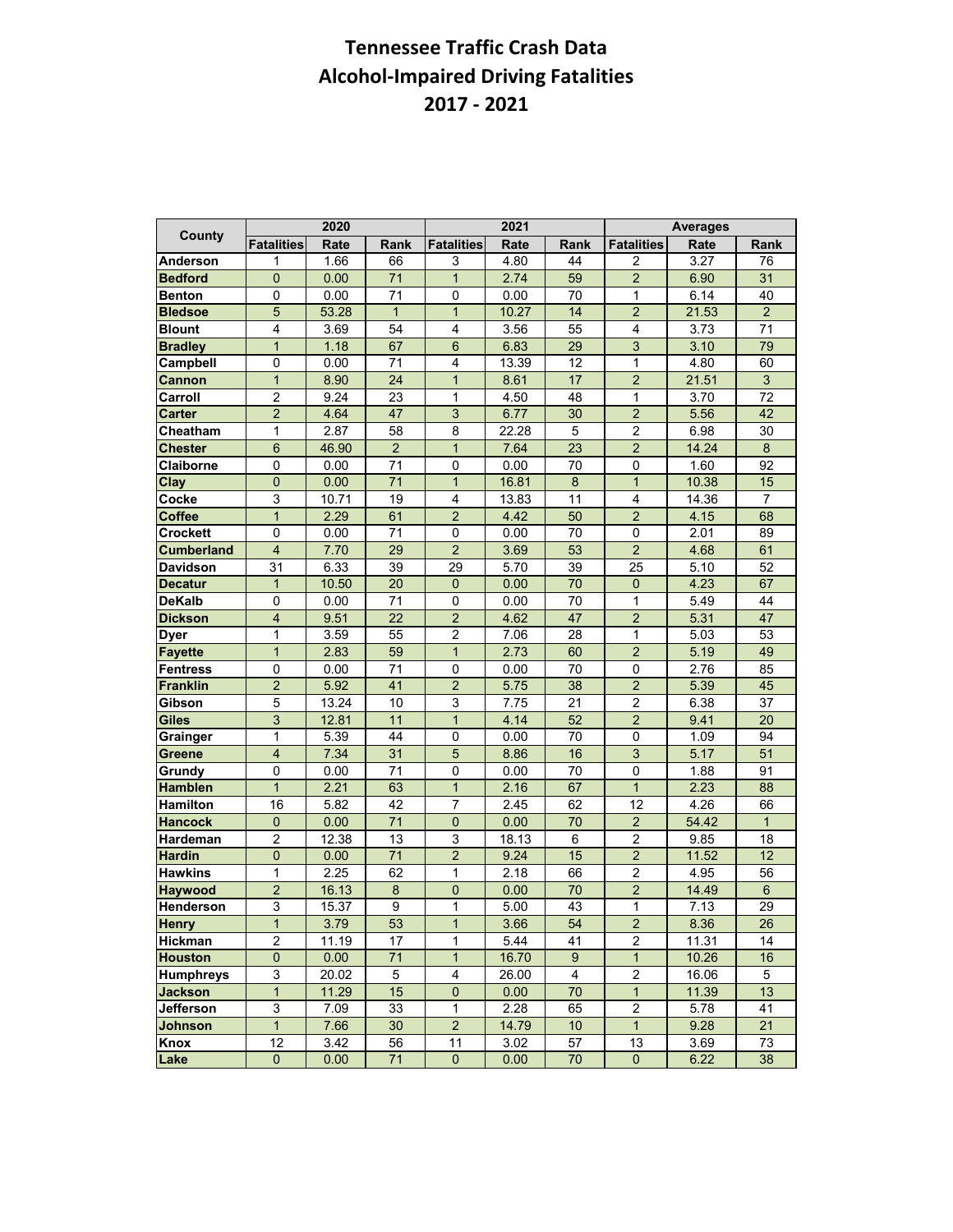|                   |                         | 2020  |                 |                   | 2021     |                | <b>Averages</b>         |       |                 |  |
|-------------------|-------------------------|-------|-----------------|-------------------|----------|----------------|-------------------------|-------|-----------------|--|
| County            | <b>Fatalities</b>       | Rate  | Rank            | <b>Fatalities</b> | Rate     | Rank           | <b>Fatalities</b>       | Rate  | Rank            |  |
| Lauderdale        | 3                       | 18.77 | 6               | 0                 | 0.00     | 70             | 3                       | 17.44 | 4               |  |
| Lawrence          | $\overline{2}$          | 6.03  | 40              | $\overline{2}$    | 5.85     | 36             | $\overline{2}$          | 4.85  | $\overline{57}$ |  |
| Lewis             | 1                       | 11.22 | 16              | 1                 | 10.92    | 13             | 1                       | 9.05  | 23              |  |
| Lincoln           | $\overline{2}$          | 7.02  | 34              | 9                 | 30.38    | 3              | $\overline{3}$          | 9.90  | 17              |  |
| Loudon            | 1                       | 2.19  | 64              | 3                 | 6.28     | 35             | $\overline{c}$          | 5.35  | 46              |  |
| <b>McMinn</b>     | $\overline{5}$          | 11.98 | 14              | $\overline{2}$    | 4.63     | 46             | $\mathbf{3}$            | 6.74  | 33              |  |
| <b>McNairy</b>    | 0                       | 0.00  | 71              | 1                 | 4.80     | 45             | 1                       | 4.98  | 55              |  |
| <b>Macon</b>      | $\overline{1}$          | 5.66  | 43              | $\pmb{0}$         | 0.00     | 70             | $\pmb{0}$               | 2.29  | 87              |  |
| <b>Madison</b>    | 3                       | 4.24  | 51              | 6                 | 8.26     | 19             | $\overline{5}$          | 6.81  | 32              |  |
| <b>Marion</b>     | $\overline{2}$          | 8.21  | 28              | $\overline{2}$    | 7.97     | 20             | $\overline{2}$          | 6.63  | 35              |  |
| <b>Marshall</b>   | $\mathbf 0$             | 0.00  | 71              | $\overline{2}$    | 7.52     | 25             | $\mathbf{1}$            | 3.96  | 70              |  |
| <b>Maury</b>      | $\overline{4}$          | 5.10  | 45              | $\mathbf{1}$      | 1.21     | 69             | $\overline{2}$          | 3.13  | 77              |  |
| <b>Meigs</b>      | 1                       | 10.42 | 21              | 0                 | 0.00     | 70             | $\mathbf{1}$            | 8.43  | 25              |  |
| <b>Monroe</b>     | $\overline{\mathbf{4}}$ | 11.03 | 18              | $\mathbf{1}$      | 2.66     | 61             | $\mathbf 2$             | 4.45  | 62              |  |
| <b>Montgomery</b> | $\overline{7}$          | 4.29  | 49              | 10                | 5.75     | 37             | 9                       | 5.52  | 43              |  |
| <b>Moore</b>      | $\overline{0}$          | 0.00  | 71              | $\overline{2}$    | 39.71    | $\overline{1}$ | $\mathbf{1}$            | 12.29 | 11              |  |
| Morgan            | 1                       | 6.56  | 37              | $\mathbf{1}$      | 6.41     | 34             | $\mathbf{1}$            | 9.23  | 22              |  |
| <b>Obion</b>      | $\overline{3}$          | 12.79 | 12              | $\overline{2}$    | 8.37     | 18             | $\overline{2}$          | 7.65  | 28              |  |
| Overton           | 0                       | 0.00  | 71              | 0                 | 0.00     | 70             | 0                       | 1.18  | 93              |  |
| <b>Perry</b>      | $\overline{1}$          | 16.49 | $\overline{7}$  | $\overline{0}$    | 0.00     | 70             | $\overline{1}$          | 13.12 | 9               |  |
| <b>Pickett</b>    | 0                       | 0.00  | 71              | 0                 | 0.00     | 70             | 0                       | 4.80  | 59              |  |
| <b>Polk</b>       | $\overline{3}$          | 23.87 | $\overline{4}$  | $\mathbf{1}$      | 7.71     | 22             | $\mathbf 2$             | 12.65 | 10              |  |
| Putnam            | 1                       | 1.70  | 65              | 4                 | 6.53     | 32             | 3                       | 5.17  | 50              |  |
| <b>Rhea</b>       | $\overline{1}$          | 3.85  | 52              | $\overline{2}$    | 7.44     | 26             | $\mathbf{1}$            | 3.10  | 78              |  |
| Roane             | $\overline{2}$          | 4.61  | 48              | 3                 | 6.70     | 31             | 3                       | 6.51  | 36              |  |
| <b>Robertson</b>  | 5                       | 8.76  | 25              | $\overline{2}$    | 3.39     | 56             | $\overline{5}$          | 8.46  | 24              |  |
| <b>Rutherford</b> | 12                      | 5.03  | 46              | $\overline{7}$    | 2.80     | 58             | 9                       | 4.03  | 69              |  |
| <b>Scott</b>      | $\pmb{0}$               | 0.00  | 71              | $\pmb{0}$         | 0.00     | 70             | $\mathbf{1}$            | 6.17  | 39              |  |
| Sequatchie        | 0                       | 0.00  | 71              | 1                 | 7.57     | 24             | 1                       | 4.84  | 58              |  |
| <b>Sevier</b>     | $\overline{7}$          | 8.58  | 26              | $\overline{2}$    | 2.38     | 64             | $\overline{4}$          | 4.42  | 63              |  |
| <b>Shelby</b>     | 51                      | 8.36  | 27              | 45                | 7.20     | 27             | 31                      | 5.01  | 54              |  |
| <b>Smith</b>      | $\mathbf 1$             | 6.69  | 35              | 5                 | 32.42    | $\overline{2}$ | $\mathbf{1}$            | 9.45  | 19              |  |
| <b>Stewart</b>    | $\mathbf 0$             | 0.00  | 71              | 0                 | 0.00     | 70             | $\mathbf 0$             | 0.00  | 95              |  |
| <b>Sullivan</b>   | $\overline{1}$          | 0.77  | 70              | $\overline{7}$    | 5.23     | 42             | $\overline{\mathbf{4}}$ | 2.77  | 84              |  |
| <b>Sumner</b>     | 4                       | 2.66  | 60              | 7                 | 4.45     | 49             | 4                       | 2.57  | 86              |  |
| <b>Tipton</b>     | $\overline{3}$          | 6.47  | 38              | $\overline{0}$    | 0.00     | 70             | $\overline{2}$          | 3.44  | 74              |  |
| <b>Trousdale</b>  | 0                       | 0.00  | 71              | 0                 | 0.00     | 70             | 0                       | 2.96  | 80              |  |
| <b>Unicoi</b>     | $\overline{1}$          | 7.19  | $\overline{32}$ | $\overline{0}$    | 0.00     | 70             | $\overline{1}$          | 4.30  | 65              |  |
| <b>Union</b>      | 4                       | 26.48 | 3               | 0                 | 0.00     | 70             | 1                       | 8.09  | 27              |  |
| <b>Van Buren</b>  | 0                       | 0.00  | 71              | $\mathbf 0$       | 0.00     | 70             | 0                       | 4.41  | 64              |  |
| Warren            | $\overline{\mathbf{c}}$ | 6.66  | 36              | $\overline{c}$    | 6.44     | 33             | 2                       | 6.72  | 34              |  |
| Washington        | $\mathbf{1}$            | 0.99  | 68              | $\,6\,$           | 5.70     | 40             | $\mathfrak{S}$          | 2.78  | 83              |  |
| Wayne             | 0                       | 0.00  | 71              | $\overline{2}$    | 17.08    | $\overline{7}$ | 1                       | 5.29  | 48              |  |
| <b>Weakley</b>    | $\overline{1}$          | 4.29  | 50              | $\mathbf{1}$      | 4.17     | 51             | $\overline{1}$          | 3.44  | 75              |  |
| White             | 0                       | 0.00  | 71              | 0                 | $0.00\,$ | 70             | $\mathbf{1}$            | 2.88  | 81              |  |
| <b>Williamson</b> | 6                       | 2.98  | 57              | $\overline{4}$    | 1.89     | 68             | 4                       | 1.94  | 90              |  |
| Wilson            | 1                       | 0.86  | 69              | 3                 | 2.44     | 63             | 3                       | 2.82  | 82              |  |
| <b>Total</b>      | 280                     | 5.46  | N/A             | 272               | 5.12     | N/A            | 250                     | 4.92  | N/A             |  |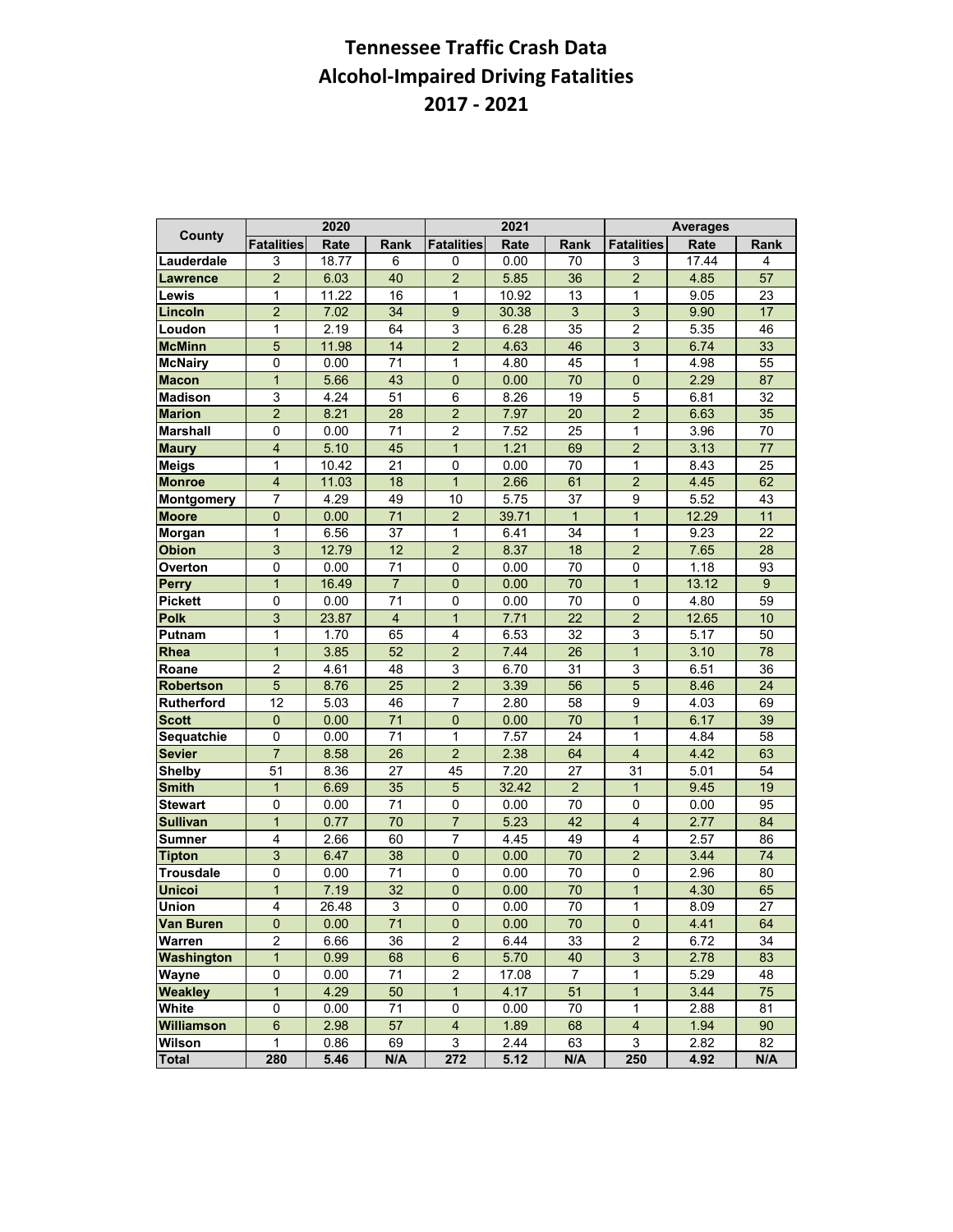<span id="page-35-0"></span>

|                   |                 | 2017              |                 |                         | 2018              |                 |                 | 2019              |                 |
|-------------------|-----------------|-------------------|-----------------|-------------------------|-------------------|-----------------|-----------------|-------------------|-----------------|
| County            | <b>Crashes</b>  | <b>Crash Rate</b> | Rank            | <b>Crashes</b>          | <b>Crash Rate</b> | <b>Rank</b>     | <b>Crashes</b>  | <b>Crash Rate</b> | <b>Rank</b>     |
| Anderson          | 125             | 2.06              | 17              | 90                      | 1.47              | 25              | 100             | 1.64              | 18              |
| <b>Bedford</b>    | 83              | 2.55              | $\bf 8$         | 99                      | 2.87              | $\overline{2}$  | 72              | 2.04              | 14              |
| <b>Benton</b>     | 6               | 0.48              | 88              | 13                      | 0.99              | 59              | 17              | 1.29              | $\overline{38}$ |
| <b>Bledsoe</b>    | 3               | 0.34              | 90              | 10                      | 1.09              | 48              | 8               | 0.85              | 65              |
| <b>Blount</b>     | 256             | 2.52              | 9               | 283                     | 2.69              | 3               | 231             | 2.13              | 11              |
| <b>Bradley</b>    | 130             | 1.64              | 27              | 103                     | 1.25              | 39              | 116             | 1.36              | 31              |
| Campbell          | 54              | 1.91              | 19              | 55                      | 1.89              | 19              | 69              | 2.33              | $\overline{7}$  |
| Cannon            | 23              | 2.19              | 15              | 16                      | 1.44              | 27              | 10              | 0.88              | 61              |
| Carroll           | 21              | 1.01              | 59              | 10                      | 0.46              | 87              | 10              | 0.46              | 90              |
| <b>Carter</b>     | 34              | 0.81              | $\overline{70}$ | 38                      | 0.88              | 68              | 46              | 1.05              | 48              |
| Cheatham          | 47              | 1.45              | 32              | 34                      | 1.00              | 58              | 36              | 1.03              | 50              |
| <b>Chester</b>    | 16              | 1.34              | 36              | $\overline{14}$         | $\overline{1.12}$ | 45              | 10              | 0.78              | 69              |
| Claiborne         | 27              | 1.15              | 52              | 20                      | 0.80              | 72              | 34              | 1.34              | 33              |
| Clay              | $\overline{4}$  | 0.72              | $\overline{77}$ | $\overline{4}$          | 0.69              | $\overline{77}$ | 5               | 0.85              | 64              |
| Cocke             | 68              | 2.55              | $\overline{7}$  | 36                      | 1.30              | 36              | 37              | 1.32              | 35              |
| <b>Coffee</b>     | 50              | 1.21              | 48              | 46                      | 1.07              | 50              | 58              | 1.32              | 34              |
| <b>Crockett</b>   | $\overline{8}$  | 0.84              | 68              | 8                       | 0.80              | 73              | 11              | 1.09              | $\overline{47}$ |
| <b>Cumberland</b> | 149             | 3.09              | $\overline{2}$  | 133                     | 2.64              | $6\phantom{1}$  | 131             | 2.53              | $\mathbf{1}$    |
| <b>Davidson</b>   | 1456            | 3.15              | $\mathbf{1}$    | 1394                    | 2.91              | $\mathbf{1}$    | 1175            | 2.39              | $\overline{5}$  |
| <b>Decatur</b>    | 13              | 1.46              | 30              | 6                       | 0.64              | 81              | 12              | 1.25              | 41              |
| <b>DeKalb</b>     | 9               | 0.65              | 82              | 19                      | 1.32              | 34              | 9               | 0.61              | 80              |
| <b>Dickson</b>    | 34              | 0.87              | 66              | 40                      | 0.98              | 61              | 40              | 0.95              | 57              |
| <b>Dyer</b>       | 29              | 1.08              | 56              | 19                      | 0.68              | 78              | 17              | 0.60              | 82              |
| <b>Fayette</b>    | 25              | 0.78              | 72              | 19                      | 0.56              | 86              | 25              | 0.71              | 74              |
| <b>Fentress</b>   | 8               | 0.59              | 86              | 8                       | 0.56              | 85              | 23              | 1.57              | 24              |
| <b>Franklin</b>   | 22              | 0.70              | 80              | $\overline{20}$         | 0.61              | 84              | $\overline{24}$ | 0.71              | $\overline{75}$ |
| Gibson            | 23              | 0.64              | 84              | 15                      | 0.40              | 90              | 5               | 0.13              | 95              |
| <b>Giles</b>      | 40              | 1.79              | $\overline{24}$ | 47                      | 2.02              | 17              | 38              | 1.61              | $\overline{22}$ |
| Grainger          | 18              | 1.05              | 57              | 20                      | 1.10              | 47              | 24              | 1.29              | 37              |
| <b>Greene</b>     | 69              | 1.34              | $\overline{37}$ | $\overline{75}$         | 1.40              | 31              | 118             | 2.16              | 9               |
| Grundy            | 19              | 1.89              | 20              | 25                      | 2.37              | 11              | 23              | 2.13              | 13              |
| <b>Hamblen</b>    | 33              | 0.77              | 73              | 47                      | 1.05              | 53              | 29              | 0.64              | 79              |
| Hamilton          | 735             | 2.84              | 3               | 715                     | 2.67              | 4               | 656             | 2.39              | 6               |
| <b>Hancock</b>    | 5               | 1.36              | 35              | $\overline{\mathbf{4}}$ | 1.07              | $\overline{51}$ | 5               | 1.37              | 30              |
| Hardeman          | $\overline{15}$ | 0.95              | 61              | 10                      | 0.61              | 82              | $\overline{12}$ | 0.73              | $\overline{71}$ |
| <b>Hardin</b>     | 13              | 0.66              | 81              | 14                      | 0.68              | 80              | 11              | 0.52              | 86              |
| <b>Hawkins</b>    | $\overline{57}$ | 1.34              | 39              | 56                      | 1.27              | 37              | 33              | 0.73              | 70              |
| <b>Haywood</b>    | $\overline{21}$ | 1.75              | $\overline{25}$ | $\overline{26}$         | 2.08              | 15              | $\overline{25}$ | 1.98              | 16              |
| <b>Henderson</b>  | 17              | 0.89              | 65              | 26                      | 1.32              | 35              | 23              | 1.16              | 43              |
| <b>Henry</b>      | $\overline{7}$  | 0.28              | 93              | 16                      | 0.61              | 83              | 6               | 0.23              | 94              |
| Hickman           | 12              | 0.71              | 78              | 15                      | 0.86              | 69              | 10              | 0.56              | 83              |
| <b>Houston</b>    | $\overline{7}$  | $\overline{1.22}$ | 44              | $\overline{14}$         | 2.39              | $\overline{9}$  | $\overline{14}$ | 2.39              | $\overline{4}$  |
| <b>Humphreys</b>  | 7               | 0.49              | 87              | 12                      | 0.81              | 71              | 15              | 0.99              | 54              |
| <b>Jackson</b>    | 9               | 1.09              | 54              | $\mathbf{3}$            | 0.35              | 91              | $\overline{4}$  | 0.45              | 91              |
| Jefferson         | 56              | 1.46              | 31              | 74                      | 1.81              | 20              | 90              | 2.13              | 12              |
| <b>Johnson</b>    | 10              | 0.82              | 69              | 13                      | 1.01              | 56              | $\overline{7}$  | 0.54              | 85              |
| Knox              | 489             | 1.48              | 29              | 468                     | 1.37              | 32              | 493             | 1.41              | 27              |
| Lake              | $\mathbf{1}$    | 0.31              | 92              | $\overline{1}$          | 0.31              | 93              | $\mathbf{1}$    | 0.31              | 93              |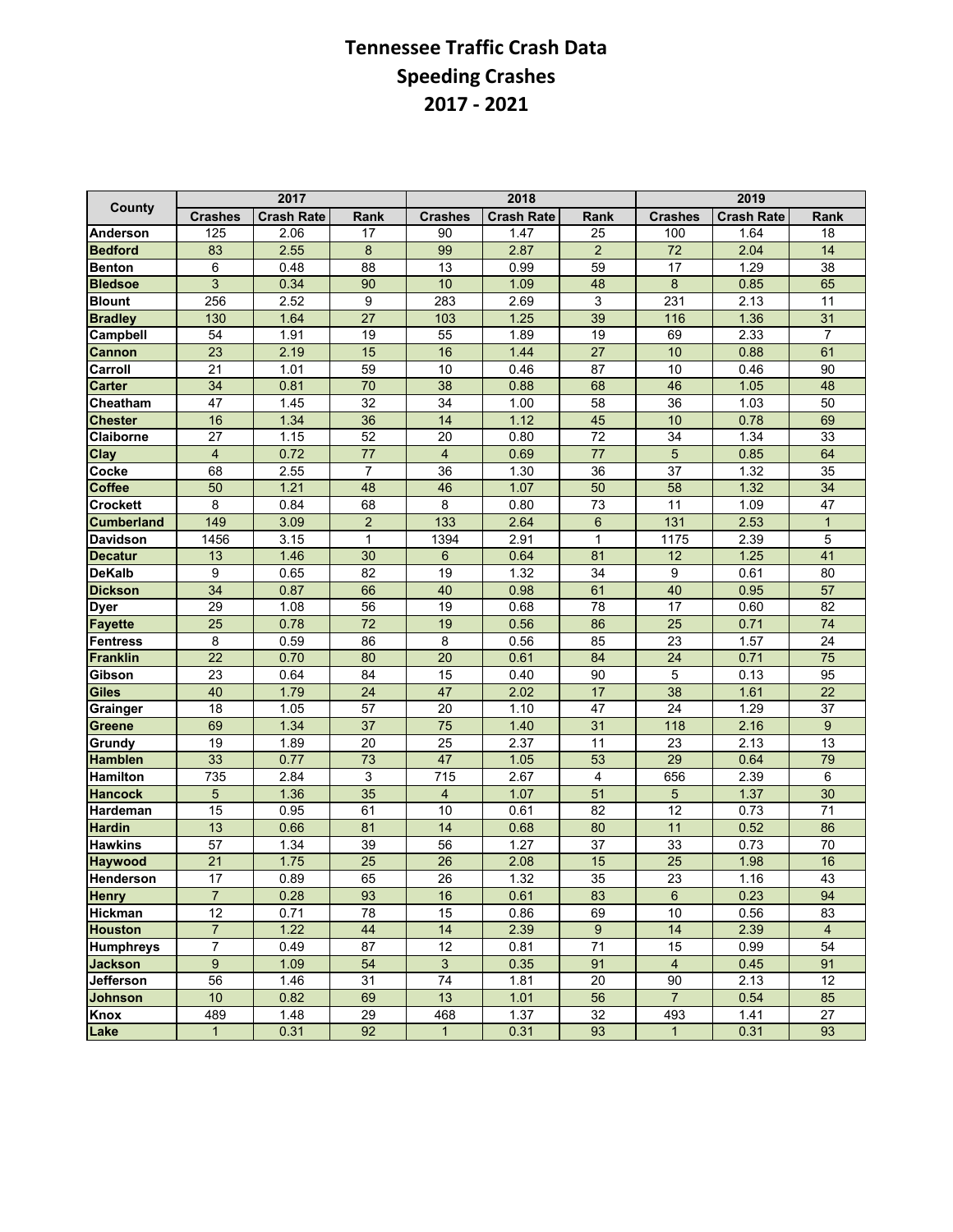|                             |                   | 2017              |                 |                 | 2018              |                 |                 | 2019              |                 |
|-----------------------------|-------------------|-------------------|-----------------|-----------------|-------------------|-----------------|-----------------|-------------------|-----------------|
| County                      | <b>Crashes</b>    | <b>Crash Rate</b> | Rank            | <b>Crashes</b>  | <b>Crash Rate</b> | Rank            | <b>Crashes</b>  | <b>Crash Rate</b> | Rank            |
| Lauderdale                  | 17                | 1.09              | 55              | 7               | 0.43              | 88              | 11              | 0.68              | 76              |
| Lawrence                    | $\overline{37}$   | 1.19              | $\overline{51}$ | 32              | 0.98              | 60              | 29              | 0.86              | 63              |
| Lewis                       | $\mathsf 3$       | 0.36              | 89              | 10              | 1.14              | 43              | 12              | 1.34              | 32              |
| Lincoln                     | 20                | 0.75              | 75              | 30              | 1.07              | 49              | 32              | 1.12              | 46              |
| Loudon                      | $\overline{51}$   | 1.22              | 45              | 50              | 1.14              | 42              | 43              | 0.95              | 58              |
| <b>McMinn</b>               | $\overline{71}$   | 1.79              | $\overline{23}$ | 65              | 1.58              | 24              | 53              | 1.26              | 40              |
| <b>McNairy</b>              | 21                | 1.09              | 53              | 29              | 1.45              | 26              | 17              | 0.84              | 66              |
| <b>Macon</b>                | 30                | 1.83              | $\overline{21}$ | $\overline{18}$ | 1.04              | 54              | 12              | 0.68              | $\overline{77}$ |
| <b>Madison</b>              | 88                | 1.30              | 41              | 99              | 1.42              | 30              | 104             | 1.46              | 25              |
| <b>Marion</b>               | 57                | 2.51              | 11              | 46              | 1.92              | 18              | 61              | 2.49              | $\overline{2}$  |
| <b>Marshall</b>             | 40                | 1.69              | 26              | 41              | 1.66              | 21              | 45              | 1.75              | $\overline{17}$ |
| <b>Maury</b>                | 116               | 1.64              | 28              | 106             | 1.43              | 29              | 106             | 1.37              | 29              |
| <b>Meigs</b>                | 9                 | 1.00              | 60              | 15              | 1.59              | 23              | 11              | 1.15              | 44              |
| <b>Monroe</b>               | 24                | 0.71              | 79              | 32              | 0.90              | 67              | 22              | 0.60              | 81              |
| <b>Montgomery</b>           | 118               | 0.81              | 71              | 184             | 1.20              | 41              | 155             | 0.96              | 56              |
| <b>Moore</b>                | $6\phantom{1}$    | 1.29              | 42              | 11              | 2.25              | 13              | $\overline{5}$  | 1.01              | 52              |
| Morgan                      | $\overline{13}$   | 0.90              | 63              | $\overline{c}$  | 0.13              | 94              | 10              | 0.65              | $\overline{78}$ |
| <b>Obion</b>                | 14                | 0.61              | 85              | 22              | 0.93              | 66              | 25              | 1.05              | 49              |
| Overton                     | $\overline{20}$   | 1.26              | 43              | $\overline{12}$ | 0.72              | 75              | 14              | 0.81              | 67              |
| <b>Perry</b>                | $\overline{2}$    | 0.34              | 91              | $\overline{a}$  | 0.33              | 92              | $\overline{7}$  | 1.14              | 45              |
| <b>Pickett</b>              | $\mathbf 0$       | 0.00              | 95              | 0               | 0.00              | 95              | $\overline{c}$  | 0.47              | 88              |
| Polk                        | 30                | 2.41              | 12              | 10              | 0.79              | 74              | 12              | 0.95              | 59              |
| Putnam                      | 147               | 2.70              | 4               | 136             | 2.39              | 10              | 129             | 2.19              | 8               |
| Rhea                        | $\overline{22}$   | 0.90              | 64              | $\overline{18}$ | 0.71              | 76              | 13              | 0.50              | 87              |
| Roane                       | 74                | 1.81              | 22              | 61              | 1.43              | 28              | 43              | 0.99              | 55              |
| <b>Robertson</b>            | 64                | 1.19              | 49              | $\overline{75}$ | 1.33              | 33              | $\overline{75}$ | 1.30              | 36              |
| Rutherford                  | 537               | 2.51              | 10              | 549             | 2.43              | $\overline{7}$  | 474             | 2.00              | 15              |
| <b>Scott</b>                | $\overline{4}$    | 0.26              | 94              | 11              | 0.68              | 79              | 9               | 0.55              | 84              |
| Sequatchie                  | 14                | 1.21              | 47              | 13              | 1.07              | 52              | 16              | 1.28              | 39              |
| <b>Sevier</b>               | 188               | 2.40              | 13              | 187             | 2.32              | 12              | 135             | 1.64              | 19              |
| <b>Shelby</b>               | 620               | 1.05              | 58              | 583             | 0.96              | 65              | 494             | 0.80              | 68              |
| <b>Smith</b>                | 37                | 2.65              | 5               | 39              | 2.65              | $\sqrt{5}$      | 21              | 1.40              | 28              |
| <b>Stewart</b>              | 14                | 1.34              | $\overline{38}$ | $\overline{18}$ | 1.63              | $\overline{22}$ | $\overline{24}$ | 2.13              | $10$            |
| <b>Sullivan</b>             | $\frac{115}{115}$ | 0.92              | 62              | 130             | 1.01              | 57              | 134             | 1.02              | $\overline{51}$ |
| Sumner                      | 181               | 1.31              | 40              | 161             | 1.12              | 44              | $\frac{1}{175}$ | 1.17              | 42              |
| <b>Tipton</b>               | 39                | 0.86              | 67              | 20              | 0.43              | 89              | 18              | 0.38              | 92              |
| <b>Trousdale</b>            | 13                | 2.08              | 16              | 16              | 2.40              | 8               | 17              | 2.47              | 3               |
| <b>Unicoi</b>               | 36                | 2.64              | $\,6\,$         | 31              | 2.23              | 14              | 20              | 1.41              | 26              |
| Union                       | 10                | 0.73              | 76              | $\overline{14}$ | 0.96              | 64              | 11              | 0.73              | $\overline{73}$ |
| <b>VanBuren</b>             | 6                 | 1.42              | 33              | $5\phantom{.0}$ | 1.11              | 46              | $\overline{4}$  | 0.87              | 62              |
| Warren                      | 62                | 2.21              | $\overline{14}$ | 30              | 1.02              | 55              | $\overline{22}$ | 0.73              | 72              |
| Washington                  | 193               | 2.00              | 18              | 201             | 2.02              | 16              | 166             | 1.63              | 20              |
| Wayne                       | $\overline{7}$    | 0.65              | 83              | 11              | 0.97              | 63              | 18              | 1.57              | 23              |
| <b>Weakley</b>              | 17                | 0.77              | $\overline{74}$ | $\overline{20}$ | 0.86              | 70              | 11              | 0.47              | 89              |
| White                       | 24                | 1.22              | 46              | 26              | 1.26              | 38              | 34              | 1.61              | 21              |
|                             | 251               | 1.39              | 34              | 228             | 1.21              | 40              | 186             | 0.94              | 60              |
| <b>Williamson</b><br>Wilson | 123               | 1.19              | 50              |                 |                   | 62              | 116             |                   | 53              |
|                             |                   |                   |                 | 107             | 0.98              |                 |                 | 1.01              |                 |
| <b>Unknown</b>              | $\mathbf{0}$      | N/A               | N/A             | $\overline{0}$  | N/A               | N/A             | $\overline{0}$  | N/A               | N/A             |
| <b>Total</b>                | 7,948             | 1.656             | N/A             | 7,746           | 1.546             | N/A             | 7,121           | 1.385             | N/A             |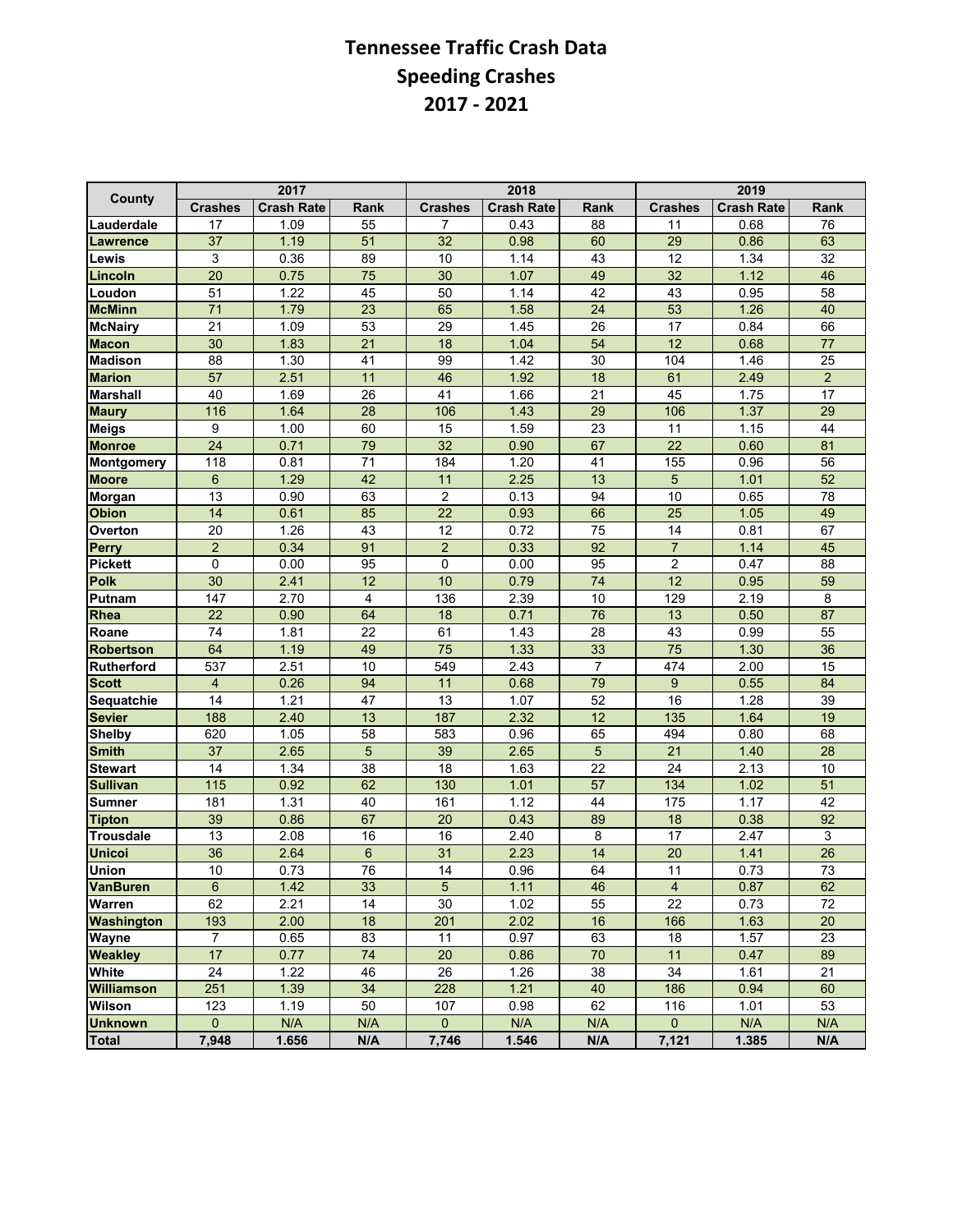|                   |                         | 2020              |                 |                 | 2021              |                 |                  | Average           |                  |
|-------------------|-------------------------|-------------------|-----------------|-----------------|-------------------|-----------------|------------------|-------------------|------------------|
| County            | <b>Crashes</b>          | <b>Crash Rate</b> | Rank            | <b>Crashes</b>  | <b>Crash Rate</b> | <b>Rank</b>     | <b>Crashes</b>   | <b>Crash Rate</b> | <b>Rank</b>      |
| Anderson          | 100                     | 1.66              | 24              | 118             | 1.89              | 13              | 107              | 1.74              | 18               |
| <b>Bedford</b>    | 76                      | 2.17              | 11              | 92              | 2.52              | $\overline{4}$  | 84               | 2.43              | $\overline{5}$   |
| <b>Benton</b>     | 13                      | 1.00              | 56              | 18              | 1.34              | 36              | 13               | 1.03              | 57               |
| <b>Bledsoe</b>    | 11                      | 1.17              | 42              | 13              | 1.33              | 39              | $\boldsymbol{9}$ | 0.97              | 60               |
| <b>Blount</b>     | 181                     | 1.67              | 22              | 175             | 1.56              | 22              | 225              | 2.10              | 11               |
| <b>Bradley</b>    | 151                     | 1.78              | 17              | 126             | 1.43              | 29              | 125              | 1.49              | 26               |
| Campbell          | 66                      | 2.27              | $\,8\,$         | 68              | 2.28              | 8               | 62               | 2.14              | 10               |
| Cannon            | $\overline{7}$          | 0.62              | 82              | 13              | 1.12              | 50              | 14               | 1.24              | 37               |
| Carroll           | 12                      | 0.55              | 85              | 21              | 0.95              | 68              | 15               | 0.68              | 83               |
| <b>Carter</b>     | 44                      | 1.02              | 54              | $\overline{57}$ | 1.29              | 40              | 44               | 1.01              | 58               |
| Cheatham          | 40                      | 1.15              | 44              | 36              | 1.00              | 61              | 39               | 1.12              | 46               |
| <b>Chester</b>    | $\overline{\mathbf{4}}$ | 0.31              | 93              | 10              | 0.76              | $\overline{77}$ | 11               | 0.85              | $\overline{71}$  |
| Claiborne         | 27                      | 1.07              | 49              | $\overline{21}$ | 0.81              | $\overline{75}$ | 26               | 1.03              | 56               |
| Clay              | $\overline{7}$          | 1.22              | 39              | $\overline{7}$  | 1.18              | 46              | 5                | 0.93              | 64               |
| Cocke             | 38                      | 1.36              | 31              | 37              | 1.28              | 41              | 43               | 1.55              | 24               |
| <b>Coffee</b>     | 56                      | 1.28              | 34              | 69              | 1.53              | 23              | 56               | 1.29              | 34               |
| <b>Crockett</b>   | $\overline{8}$          | 0.80              | 69              | $\overline{4}$  | 0.39              | 91              | 8                | 0.78              | 77               |
| <b>Cumberland</b> | 116                     | 2.23              | 9               | 132             | 2.43              | $6\phantom{1}$  | $\overline{132}$ | 2.58              | $\overline{a}$   |
| <b>Davidson</b>   | 1216                    | 2.48              | $\overline{5}$  | 1185            | 2.33              | $\overline{7}$  | 1285             | 2.64              | $\mathbf{1}$     |
| <b>Decatur</b>    | $\overline{\mathbf{4}}$ | 0.42              | 87              | 9               | 0.92              | $\overline{72}$ | 9                | 0.93              | 65               |
| <b>DeKalb</b>     | 14                      | 0.95              | 59              | 15              | 0.99              | 63              | 13               | 0.91              | 67               |
| <b>Dickson</b>    | 52                      | 1.24              | 37              | 66              | 1.52              | 24              | 46               | 1.12              | 47               |
| <b>Dyer</b>       | $\boldsymbol{9}$        | 0.32              | 92              | 26              | 0.92              | 71              | 20               | 0.72              | 82               |
| <b>Fayette</b>    | $\overline{51}$         | 1.44              | 28              | 31              | 0.85              | 74              | 30               | 0.87              | 70               |
| <b>Fentress</b>   | 12                      | 0.82              | 68              | 8               | 0.52              | 86              | 12               | 0.82              | 75               |
| <b>Franklin</b>   | $\overline{25}$         | 0.74              | $\overline{73}$ | $\overline{23}$ | 0.66              | 81              | $\overline{23}$  | 0.68              | 84               |
| Gibson            | 8                       | 0.21              | 94              | 27              | 0.70              | 78              | 16               | 0.41              | 93               |
| <b>Giles</b>      | $\overline{27}$         | 1.15              | 43              | 30              | 1.24              | 42              | 36               | 1.56              | $\overline{23}$  |
| Grainger          | 19                      | 1.03              | 53              | 19              | 0.99              | 62              | 20               | 1.09              | 52               |
| <b>Greene</b>     | 94                      | 1.73              | 21              | 92              | 1.63              | 19              | 90               | 1.65              | 22               |
| Grundy            | 17                      | 1.59              | 25              | 30              | 2.71              | 3               | 23               | 2.14              | $\boldsymbol{9}$ |
| <b>Hamblen</b>    | 36                      | 0.80              | 71              | 31              | 0.67              | 79              | 35               | 0.78              | 78               |
| Hamilton          | 586                     | 2.13              | 12              | 624             | 2.19              | 9               | 663              | 2.43              | 4                |
| <b>Hancock</b>    | 3                       | 0.83              | 67              | $6\phantom{1}$  | 1.62              | $\overline{20}$ | 5                | 1.25              | 36               |
| Hardeman          | $\overline{20}$         | 1.24              | $\overline{36}$ | $\overline{11}$ | 0.66              | 80              | $\overline{14}$  | 0.84              | 72               |
| <b>Hardin</b>     | 16                      | 0.76              | 72              | 13              | 0.60              | 84              | 13               | 0.64              | 86               |
| <b>Hawkins</b>    | 45                      | 1.01              | $\overline{55}$ | 56              | 1.22              | 44              | 49               | 1.11              | $\overline{50}$  |
| <b>Haywood</b>    | 32                      | 2.58              | 3               | 26              | 2.07              | 11              | 26               | 2.09              | 13               |
| <b>Henderson</b>  | 23                      | 1.18              | 41              | 21              | 1.05              | 57              | 22               | 1.12              | 48               |
| <b>Henry</b>      | $\sqrt{3}$              | 0.11              | 95              | 13              | 0.48              | 87              | $\boldsymbol{9}$ | 0.34              | 94               |
| Hickman           | 16                      | 0.90              | 62              | 27              | 1.47              | 27              | 16               | 0.91              | 68               |
| <b>Houston</b>    | $\overline{14}$         | 2.41              | $\sqrt{6}$      | $\bf 8$         | 1.34              | 38              | 11               | 1.95              | 16               |
| <b>Humphreys</b>  | 20                      | 1.33              | 32              | 27              | 1.76              | 16              | 16               | 1.08              | 54               |
| <b>Jackson</b>    | $\mathfrak{S}$          | 0.34              | 91              | 6               | 0.65              | 82              | $\overline{5}$   | 0.57              | 88               |
| Jefferson         | 74                      | 1.75              | 18              | 65              | 1.48              | 26              | 72               | 1.73              | 19<br>74         |
| <b>Johnson</b>    | $\bf 8$                 | 0.61              | 83              | 15              | 1.11              | 55              | 11               | 0.82              |                  |
| Knox              | 517                     | 1.47              | 27              | 488             | 1.34              | 37              | 491              | 1.41              | 29               |
| Lake              | $\overline{2}$          | 0.64              | 80              | 2 <sup>1</sup>  | 0.63              | 83              | $\mathbf{1}$     | 0.44              | 91               |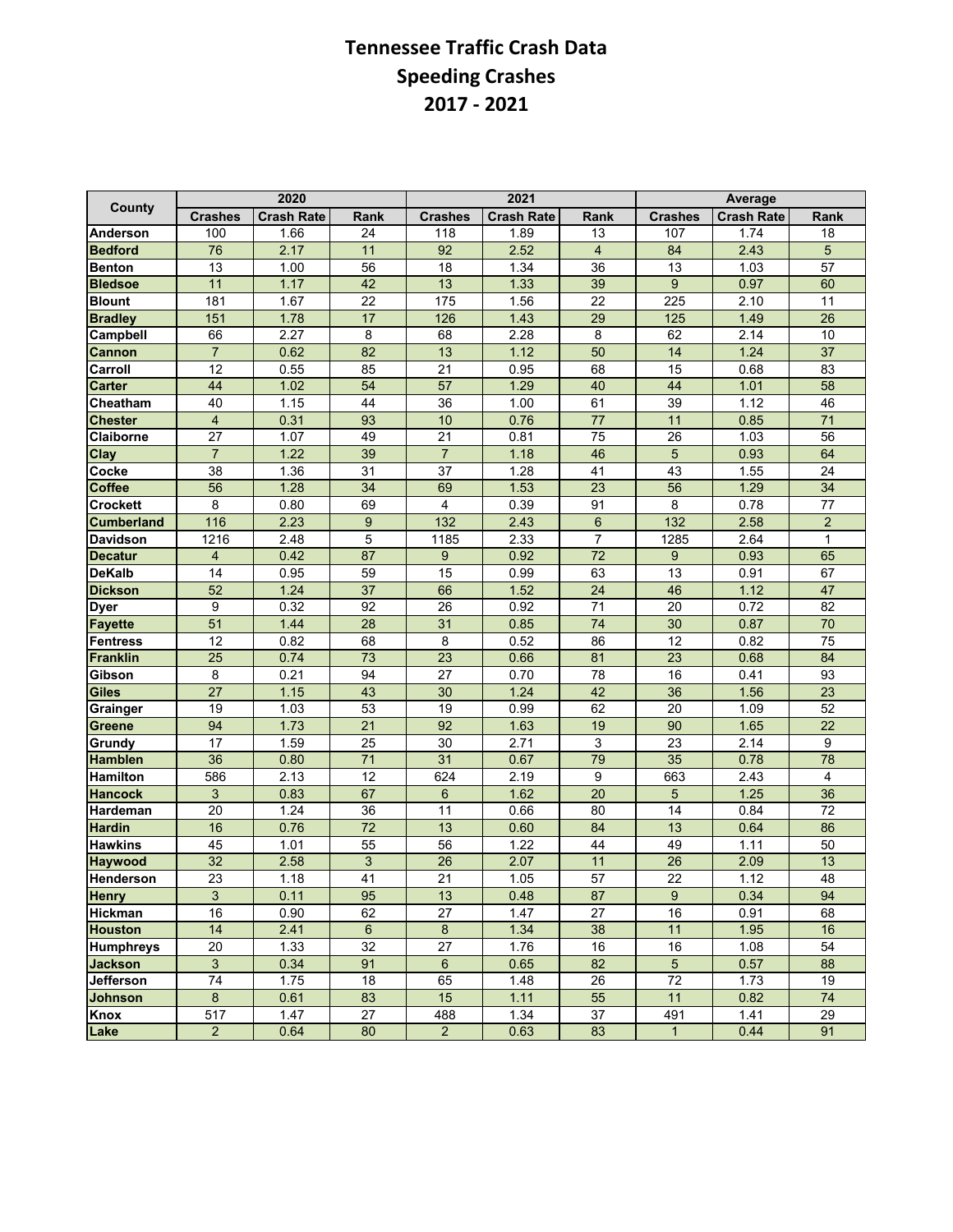|                                |                 | 2020              |                      |                         | 2021              |                                 |                 | Average           |                      |
|--------------------------------|-----------------|-------------------|----------------------|-------------------------|-------------------|---------------------------------|-----------------|-------------------|----------------------|
| County                         | <b>Crashes</b>  | <b>Crash Rate</b> | Rank                 | <b>Crashes</b>          | <b>Crash Rate</b> | Rank                            | <b>Crashes</b>  | <b>Crash Rate</b> | Rank                 |
| Lauderdale                     | 11              | 0.69              | 75                   | 16                      | 0.98              | 64                              | 12              | 0.77              | 79                   |
| Lawrence                       | 29              | 0.87              | 63                   | 46                      | 1.35              | 35                              | 35              | 1.05              | 55                   |
| Lewis                          | 25              | 2.81              | $\mathbf{1}$         | 13                      | 1.42              | 31                              | 13              | 1.43              | 28                   |
| Lincoln                        | 41              | 1.44              | 29                   | 33                      | 1.11              | 53                              | 31              | 1.10              | 51                   |
| Loudon                         | 51              | 1.12              | 47                   | 49                      | 1.03              | 60                              | 49              | 1.09              | 53                   |
| <b>McMinn</b>                  | 39              | 0.93              | 60                   | 41                      | 0.95              | 67                              | 54              | 1.29              | 33                   |
| <b>McNairy</b>                 | 8               | 0.40              | 88                   | 8                       | 0.38              | 92                              | 17              | 0.83              | 73                   |
| <b>Macon</b>                   | $\,6$           | 0.34              | 90                   | 18                      | 0.98              | 66                              | 17              | 0.96              | 61                   |
| <b>Madison</b>                 | 79              | 1.12              | 46                   | 98                      | 1.35              | 34                              | 94              | 1.33              | 32                   |
| <b>Marion</b>                  | 54              | 2.22              | 10                   | 63                      | 2.51              | $\overline{5}$                  | $\overline{56}$ | 2.33              | $\overline{7}$       |
| <b>Marshall</b>                | 25              | 0.97              | 58                   | 38                      | 1.43              | 30                              | 38              | 1.50              | 25                   |
| <b>Maury</b>                   | 111             | 1.41              | 30                   | 101                     | 1.22              | 45                              | 108             | 1.41              | 30                   |
| <b>Meigs</b>                   | 16              | 1.67              | 23                   | $\overline{4}$          | 0.40              | 90                              | 11              | 1.16              | 44                   |
| <b>Monroe</b>                  | 29              | 0.80              | 70                   | 30                      | 0.80              | 76                              | 27              | 0.76              | 80                   |
| Montgomery                     | 138             | 0.85              | 66                   | 162                     | 0.93              | 69                              | 151             | 0.95              | 63                   |
| <b>Moore</b>                   | $\,6$           | 1.22              | 38                   | $\overline{7}$          | 1.39              | 33                              | $\overline{7}$  | 1.43              | 27                   |
| Morgan                         | 10              | 0.66              | $\overline{78}$      | $\overline{7}$          | 0.45              | 88                              | 8               | 0.55              | 89                   |
| <b>Obion</b>                   | 15              | 0.64              | 79                   | 28                      | 1.17              | 47                              | 21              | 0.88              | 69                   |
| Overton                        | 15              | 0.87              | 64                   | 20                      | 1.13              | 49                              | 16              | 0.96              | 62                   |
| Perry                          | $6\phantom{1}$  | 0.99              | 57                   | $\overline{7}$          | 1.12              | 51                              | 5               | 0.79              | 76                   |
| <b>Pickett</b>                 | 3               | 0.72              | 74                   | 0                       | 0.00              | 95                              | $\mathbf{1}$    | 0.24              | 95                   |
| <b>Polk</b>                    | 32              | 2.55              | 4                    | 21                      | 1.62              | 21                              | 21              | 1.66              | 21                   |
| Putnam                         | 110             | 1.88              | 15                   | 117                     | 1.91              | 12                              | 128             | 2.20              | 8                    |
| Rhea                           | 15              | 0.58              | 84                   | $\overline{12}$         | 0.45              | 89                              | 16              | 0.62              | 87                   |
| Roane                          | 56              | 1.29              | 33                   | 63                      | 1.41              | 32                              | 59              | 1.38              | 31                   |
| <b>Robertson</b>               | 60              | 1.05              | 51                   | $\overline{58}$         | 0.98              | 65                              | 66              | 1.17              | 42                   |
| <b>Rutherford</b>              | 545             | 2.28              | $\overline{7}$       | 701                     | 2.80              | $\overline{2}$                  | 561             | 2.41              | 6                    |
| <b>Scott</b>                   | 8               | 0.49              | 86                   | 3                       | 0.18              | 93                              | $\overline{7}$  | 0.43              | 92                   |
| Sequatchie                     | 16              | 1.28              | 35                   | 15                      | 1.14              | 48                              | 15              | 1.19              | 39                   |
| <b>Sevier</b>                  | 164             | 2.01              | 13                   | 151                     | 1.80              | 15                              | 165             | 2.03              | 15                   |
| <b>Shelby</b>                  | 551             | 0.90              | 61                   | 572                     | 0.92              | 73                              | 564             | 0.92              | 66                   |
| <b>Smith</b><br><b>Stewart</b> | 40<br>17        | 2.67<br>1.52      | $\overline{2}$<br>26 | 45<br>20                | 2.92<br>1.73      | $\mathbf{1}$<br>$\overline{17}$ | 36<br>19        | 2.46<br>1.68      | 3<br>$\overline{20}$ |
| <b>Sullivan</b>                | 138             | 1.06              | 50                   | 123                     | 0.92              | 70                              | 128             | 0.99              | 59                   |
| <b>Sumner</b>                  | 180             | 1.20              | 40                   | 172                     | 1.09              | 56                              | 174             | 1.17              | 41                   |
| <b>Tipton</b>                  | 29              | 0.63              | 81                   | 49                      | 1.03              | 59                              | 31              | 0.67              | 85                   |
| <b>Trousdale</b>               | 12              | 1.74              | 20                   | 13                      | 1.82              | 14                              | 14              | 2.10              | 12                   |
| <b>Unicoi</b>                  | $\overline{27}$ | 1.94              | 14                   | 30                      | 2.11              | 10                              | 29              | 2.06              | 14                   |
| <b>Union</b>                   | 10              | 0.66              | 77                   | 9                       | 0.58              | 85                              | $\overline{11}$ | 0.73              | 81                   |
| <b>VanBuren</b>                | 4               | 0.87              | 65                   | 8                       | 1.69              | 18                              | $5\phantom{1}$  | 1.19              | 40                   |
| <b>Warren</b>                  | 20              | 0.67              | 76                   | $\overline{32}$         | 1.03              | 58                              | 33              | 1.12              | 49                   |
| Washington                     | 177             | 1.75              | 19                   | 152                     | 1.44              | 28                              | 178             | 1.76              | 17                   |
| Wayne                          | 21              | 1.85              | 16                   | 13                      | 1.11              | 54                              | 14              | 1.23              | 38                   |
| <b>Weakley</b>                 | $\bf 8$         | 0.34              | 89                   | $\overline{\mathbf{4}}$ | 0.17              | 94                              | 12              | 0.52              | 90                   |
| <b>White</b>                   | 22              | 1.05              | 52                   | 27                      | 1.24              | 43                              | 27              | 1.28              | 35                   |
| <b>Williamson</b>              | 217             | 1.08              | 48                   | 236                     | 1.11              | 52                              | 224             | 1.14              | 45                   |
| Wilson                         | 131             | 1.12              | 45                   | 182                     | 1.48              | 25                              | 132             | 1.16              | 43                   |
| <b>Unknown</b>                 | 0               | N/A               | N/A                  | $\mathbf{0}$            | N/A               | N/A                             | $\mathbf{0}$    | N/A               | N/A                  |
| <b>Total</b>                   | 7,250           | 1.414             | N/A                  | 7,634                   | 1.437             | N/A                             | 7,540           | 1.485             | N/A                  |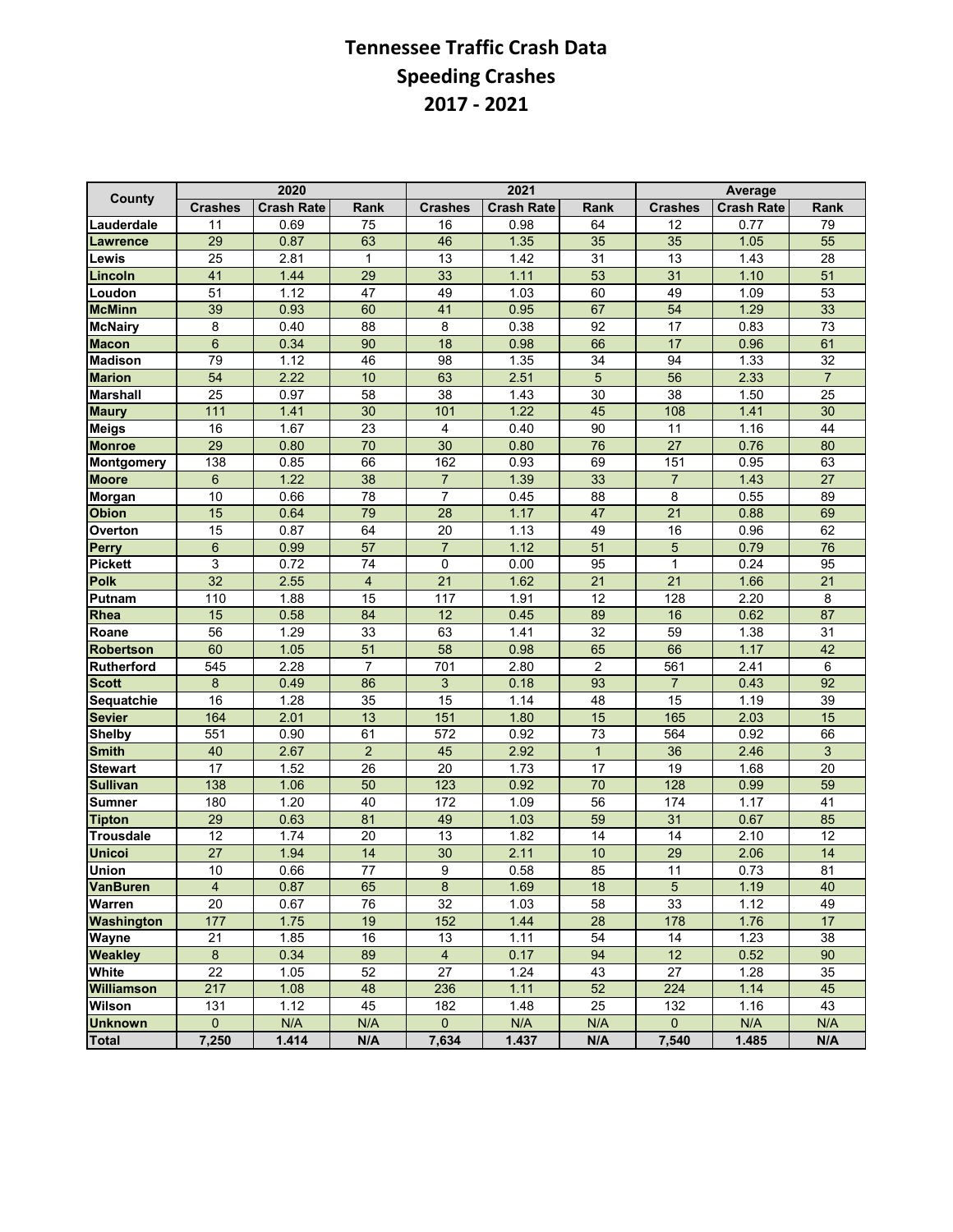<span id="page-39-0"></span>

|                   |                                 | 2017                                       |        |                 |                                               |                                                   | 2018   |                 |
|-------------------|---------------------------------|--------------------------------------------|--------|-----------------|-----------------------------------------------|---------------------------------------------------|--------|-----------------|
| <b>County</b>     | Licensed<br>Drivers 15<br>to 24 | Drivers 15<br>to $24$ in<br><b>Crashes</b> | Rate   | Rank            | <b>Licensed</b><br><b>Drivers 15</b><br>to 24 | <b>Drivers 15</b><br>to $24$ in<br><b>Crashes</b> | Rate   | <b>Rank</b>     |
| Anderson          | 7,529                           | 733                                        | 97.36  | 34              | 6,734                                         | 712                                               | 105.73 | 28              |
| <b>Bedford</b>    | 5,026                           | 515                                        | 102.47 | 27              | 4,786                                         | 552                                               | 115.34 | 21              |
| <b>Benton</b>     | 1,528                           | 119                                        | 77.88  | 55              | 1,387                                         | 140                                               | 100.94 | 34              |
| <b>Bledsoe</b>    | 1,149                           | 42                                         | 36.55  | 93              | 1,051                                         | 35                                                | 33.30  | 94              |
| <b>Blount</b>     | 13,334                          | 1,339                                      | 100.42 | 29              | 12,207                                        | 1,291                                             | 105.76 | 27              |
| <b>Bradley</b>    | 11,546                          | 1.434                                      | 124.20 | 13              | 10,707                                        | 1,356                                             | 126.65 | 14              |
| Campbell          | 3,546                           | 396                                        | 111.68 | 18              | 3,240                                         | 341                                               | 105.25 | 30              |
| Cannon            | 1,429                           | 107                                        | 74.88  | 61              | 1,316                                         | 119                                               | 90.43  | 38              |
| Carroll           | 2,931                           | 203                                        | 69.26  | 68              | 2,622                                         | 170                                               | 64.84  | 74              |
| <b>Carter</b>     | 5,211                           | 466                                        | 89.43  | 37              | 4,778                                         | 472                                               | 98.79  | 35              |
| Cheatham          | 4,686                           | 350                                        | 74.69  | 62              | 4,251                                         | 301                                               | 70.81  | 66              |
| <b>Chester</b>    | 1,894                           | 176                                        | 92.93  | 35              | 1,707                                         | 124                                               | 72.64  | 63              |
| Claiborne         | 3,076                           | 173                                        | 56.24  | 82              | 2,831                                         | 199                                               | 70.29  | 67              |
| Clay              | 681                             | 44                                         | 64.61  | 74              | 598                                           | 28                                                | 46.82  | 89              |
| Cocke             | 3,354                           | 345                                        | 102.86 | 25              | 3,060                                         | 351                                               | 114.71 | 22              |
| <b>Coffee</b>     | 5,859                           | 675                                        | 115.21 | 15              | 5,414                                         | 650                                               | 120.06 | 17              |
| <b>Crockett</b>   | 1,398                           | 69                                         | 49.36  | 87              | 1,294                                         | 89                                                | 68.78  | 68              |
| <b>Cumberland</b> | 5,100                           | 559                                        | 109.61 | 22              | 4,529                                         | 529                                               | 116.80 | 19              |
| <b>Davidson</b>   | 51,357                          | 12,011                                     | 233.87 | 1               | 48,478                                        | 11,613                                            | 239.55 | 1               |
| <b>Decatur</b>    | 1,206                           | 84                                         | 69.65  | 66              | 1.114                                         | 94                                                | 84.38  | 51              |
| <b>DeKalb</b>     | 1,821                           | 118                                        | 64.80  | 73              | 1,666                                         | 112                                               | 67.23  | 69              |
| <b>Dickson</b>    | 5,546                           | 636                                        | 114.68 | 16              | $\overline{5,129}$                            | 623                                               | 121.47 | 15              |
| <b>Dyer</b>       | 3,950                           | 312                                        | 78.99  | 53              | 3,573                                         | 340                                               | 95.16  | 36              |
| Fayette           | 3,915                           | 217                                        | 55.43  | 84              | 3,698                                         | 191                                               | 51.65  | 88              |
| <b>Fentress</b>   | 1,882                           | 124                                        | 65.89  | 71              | 1,686                                         | 108                                               | 64.06  | 76              |
| <b>Franklin</b>   | 4,375                           | 363                                        | 82.97  | 47              | 4,049                                         | 267                                               | 65.94  | 73              |
| Gibson            | 5,298                           | 327                                        | 61.72  | 78              | 4,879                                         | 259                                               | 53.08  | 86              |
| <b>Giles</b>      | 3,018                           | 316                                        | 104.71 | 24              | 2,727                                         | 298                                               | 109.28 | 25              |
| Grainger          | 2,432                           | 141                                        | 57.98  | 80              | 2,239                                         | 119                                               | 53.15  | 85              |
| <b>Greene</b>     | 6,885                           | 767                                        | 111.40 | 19              | 6,246                                         | 705                                               | 112.87 | 23              |
| Grundy            | 1,406                           | 119                                        | 84.64  | 46              | 1,292                                         | 74                                                | 57.28  | 82              |
| <b>Hamblen</b>    | 5,984                           | 686                                        | 114.64 | 17              | 5,595                                         | 729                                               | 130.29 | 13              |
| <b>Hamilton</b>   | 32,818                          | 5,416                                      | 165.03 | $\overline{4}$  | 30,320                                        | 5,570                                             | 183.71 | 3               |
| <b>Hancock</b>    | 447                             | 23                                         | 51.45  | 86              | 381                                           | 27                                                | 70.87  | 65              |
| Hardeman          | 2,136                           | 168                                        | 78.65  | 54              | 1,912                                         | 165                                               | 86.30  | 46              |
| <b>Hardin</b>     | 2,572                           | 260                                        | 101.09 | 28              | 2,370                                         | 262                                               | 110.55 | 24              |
| <b>Hawkins</b>    | 5,583                           | 367                                        | 65.74  | 72              | 5,000                                         | 272                                               | 54.40  | 83              |
| <b>Haywood</b>    | 1,690                           | 187                                        | 110.65 | $\overline{20}$ | 1,548                                         | 146                                               | 94.32  | $\overline{37}$ |
| Henderson         | 2,805                           | 356                                        | 126.92 | 12              | 2,539                                         | 345                                               | 135.88 | 11              |
| <b>Henry</b>      | 3,158                           | 194                                        | 61.43  | 79              | 2,878                                         | 180                                               | 62.54  | 78              |
| <b>Hickman</b>    | 2,424                           | 213                                        | 87.87  | 38              | 2,215                                         | 187                                               | 84.42  | 50              |
| <b>Houston</b>    | 781                             | 63                                         | 80.67  | 50              | 695                                           | 61                                                | 87.77  | 42              |
| <b>Humphreys</b>  | 1,982                           | 127                                        | 64.08  | 75              | 1,855                                         | 116                                               | 62.53  | 79              |
| <b>Jackson</b>    | 1,006                           | 41                                         | 40.76  | 90              | 902                                           | 38                                                | 42.13  | 90              |
| <b>Jefferson</b>  | 5,028                           | 461                                        | 91.69  | 36              | 4,658                                         | 500                                               | 107.34 | 26              |
| <b>Johnson</b>    | 1,389                           | 122                                        | 87.83  | 39              | 1,262                                         | 108                                               | 85.58  | 48              |
| Knox              | 44,345                          | 6,332                                      | 142.79 | 9               | 40,884                                        | 6,346                                             | 155.22 | 7               |
| Lake              | 417                             | 22                                         | 52.76  | 85              | 347                                           | 23                                                | 66.28  | 70              |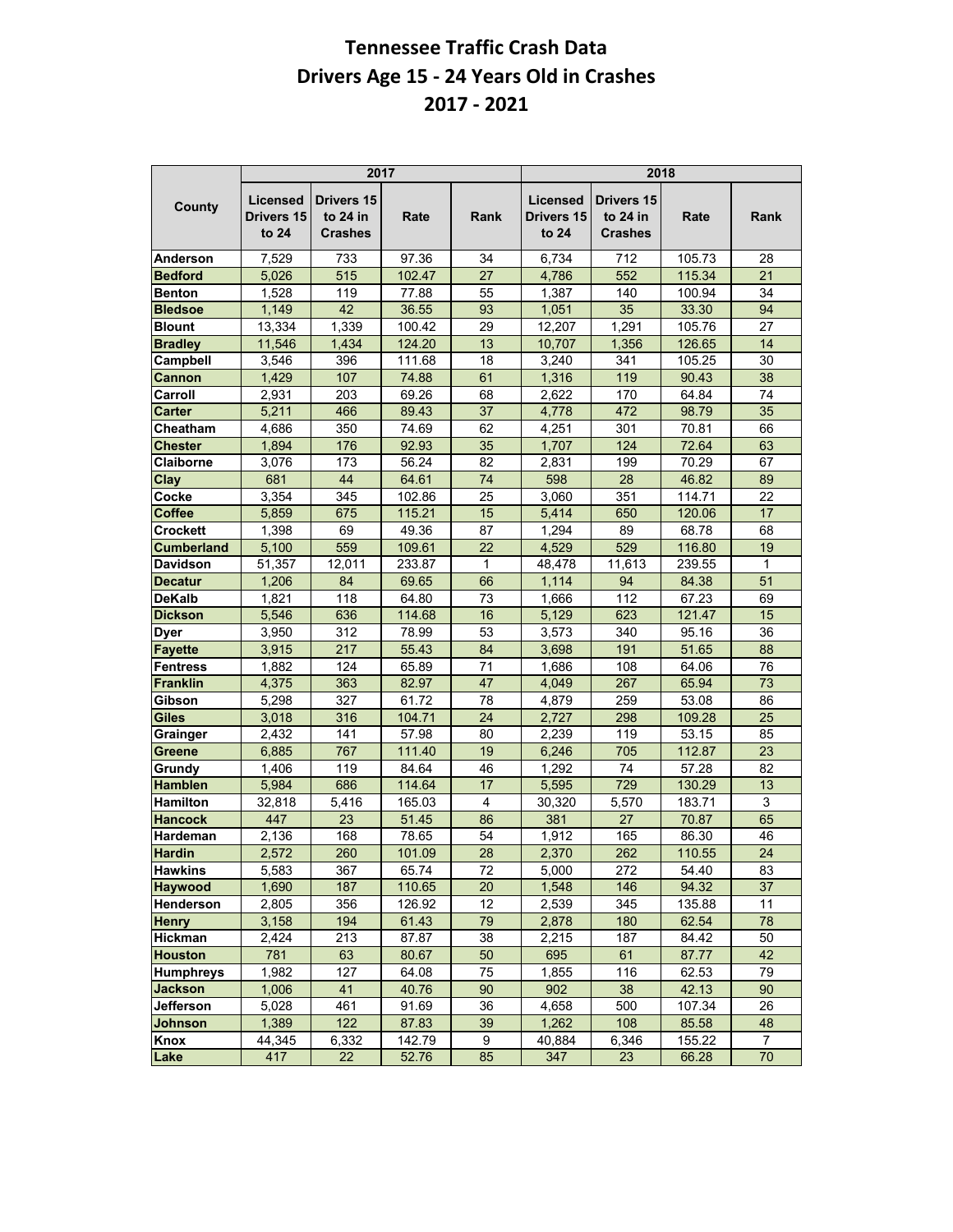|                   |                                   | 2017                                              |        |                |                                               | 2018                                              |        |                 |
|-------------------|-----------------------------------|---------------------------------------------------|--------|----------------|-----------------------------------------------|---------------------------------------------------|--------|-----------------|
| County            | Licensed<br>Drivers 15<br>to $24$ | <b>Drivers 15</b><br>to $24$ in<br><b>Crashes</b> | Rate   | <b>Rank</b>    | <b>Licensed</b><br><b>Drivers 15</b><br>to 24 | <b>Drivers 15</b><br>to $24$ in<br><b>Crashes</b> | Rate   | <b>Rank</b>     |
| Lauderdale        | 2,206                             | 171                                               | 77.52  | 58             | 2,007                                         | 159                                               | 79.22  | 54              |
| <b>Lawrence</b>   | 4,681                             | 364                                               | 77.76  | 57             | 4,218                                         | 310                                               | 73.49  | 58              |
| Lewis             | 1,180                             | 82                                                | 69.49  | 67             | 1,071                                         | 78                                                | 72.83  | 62              |
| Lincoln           | 3,877                             | 329                                               | 84.86  | 44             | 3,522                                         | 295                                               | 83.76  | 52              |
| Loudon            | 4,853                             | 530                                               | 109.21 | 23             | 4,521                                         | 526                                               | 116.35 | 20              |
| <b>McMinn</b>     | 5.440                             | 543                                               | 99.82  | 30             | 5,026                                         | 531                                               | 105.65 | 29              |
| <b>McNairy</b>    | 2,761                             | 171                                               | 61.93  | 77             | 2,473                                         | 181                                               | 73.19  | 61              |
| <b>Macon</b>      | 2.541                             | 141                                               | 55.49  | 83             | 2,320                                         | 143                                               | 61.64  | 81              |
| <b>Madison</b>    | 9,328                             | 1,587                                             | 170.13 | 3              | 8,500                                         | 1,558                                             | 183.29 | 4               |
| <b>Marion</b>     | 3,087                             | 236                                               | 76.45  | 60             | 2,875                                         | 224                                               | 77.91  | 56              |
| <b>Marshall</b>   | 3,507                             | 347                                               | 98.94  | 31             | 3,233                                         | 291                                               | 90.01  | 39              |
| <b>Maury</b>      | 9,621                             | 1,135                                             | 117.97 | 14             | 8,899                                         | 1,078                                             | 121.14 | 16              |
| Meigs             | 1,243                             | 51                                                | 41.03  | 89             | 1,145                                         | 61                                                | 53.28  | 84              |
| <b>Monroe</b>     | 4,410                             | 343                                               | 77.78  | 56             | 4,045                                         | 344                                               | 85.04  | 49              |
| <b>Montgomery</b> | 25,074                            | 3,229                                             | 128.78 | 11             | 23,376                                        | 3,091                                             | 132.23 | 12              |
| <b>Moore</b>      | 664                               | 58                                                | 87.35  | 42             | 611                                           | 53                                                | 86.74  | 44              |
| Morgan            | 2,156                             | 85                                                | 39.42  | 91             | 1,961                                         | 62                                                | 31.62  | 95              |
| <b>Obion</b>      |                                   | 238                                               | 74.54  | 63             |                                               | 222                                               |        | $\overline{57}$ |
|                   | 3,193                             |                                                   |        |                | 2,906                                         |                                                   | 76.39  |                 |
| Overton           | 2,256                             | 191<br>23                                         | 84.66  | 45             | 2,022                                         | 179                                               | 88.53  | 41              |
| <b>Perry</b>      | 830                               |                                                   | 27.71  | 95             | 777                                           | 28                                                | 36.04  | 92              |
| Pickett           | 503                               | 19                                                | 37.77  | 92             | 458                                           | 19                                                | 41.48  | 91              |
| <b>Polk</b>       | 1,584                             | 99                                                | 62.50  | 76             | 1,438                                         | 95                                                | 66.06  | 72              |
| Putnam            | 8,244                             | 1,337                                             | 162.18 | 6              | 7,933                                         | 1,354                                             | 170.68 | 5               |
| Rhea              | 3,363                             | 273                                               | 81.18  | 49             | 3,096                                         | 245                                               | 79.13  | 55              |
| Roane             | 5,361                             | 466                                               | 86.92  | 43             | 4,967                                         | 512                                               | 103.08 | 32              |
| <b>Robertson</b>  | 8,031                             | 703                                               | 87.54  | 41             | 7,402                                         | 664                                               | 89.71  | 40              |
| <b>Rutherford</b> | 35,263                            | 5,748                                             | 163.00 | 5              | 32,859                                        | 5,407                                             | 164.55 | 6               |
| <b>Scott</b>      | 2,360                             | 69                                                | 29.24  | 94             | 2,198                                         | 75                                                | 34.12  | 93              |
| Sequatchie        | 1,531                             | 102                                               | 66.62  | 69             | 1,432                                         | 105                                               | 73.32  | 59              |
| <b>Sevier</b>     | 9,905                             | 1,421                                             | 143.46 | 8              | 8,935                                         | 1,296                                             | 145.05 | 9               |
| <b>Shelby</b>     | 79,996                            | 14,088                                            | 176.11 | $\overline{2}$ | 72,166                                        | 13,891                                            | 192.49 | $\overline{2}$  |
| <b>Smith</b>      | 2,035                             | 281                                               | 138.08 | 10             | 1,887                                         | 260                                               | 137.78 | 10              |
| <b>Stewart</b>    | 1,459                             | 83                                                | 56.89  | 81             | 1,349                                         | 84                                                | 62.27  | 80              |
| <b>Sullivan</b>   | 15,945                            | 1,562                                             | 97.96  | 33             | 14,441                                        | 1,478                                             | 102.35 | 33              |
| Sumner            | 20,508                            | 1,798                                             | 87.67  | 40             | 18,998                                        | 1,638                                             | 86.22  | 47              |
| <b>Tipton</b>     | 7,119                             | 474                                               | 66.58  | 70             | 6,372                                         | 467                                               | 73.29  | 60              |
| Trousdale         | 873                               | 96                                                | 109.97 | 21             | 825                                           | 99                                                | 120.00 | 18              |
| <b>Unicoi</b>     | 1,681                             | 123                                               | 73.17  | 64             | 1,508                                         | 108                                               | 71.62  | 64              |
| <b>Union</b>      | 1,797                             | 86                                                | 47.86  | 88             | 1,647                                         | 86                                                | 52.22  | 87              |
| <b>VanBuren</b>   | 507                               | 42                                                | 82.84  | 48             | 468                                           | 31                                                | 66.24  | 71              |
| Warren            | 4,007                             | 395                                               | 98.58  | 32             | 3,802                                         | 331                                               | 87.06  | 43              |
| Washington        | 12,699                            | 1,935                                             | 152.37 | $\overline{7}$ | 11,909                                        | 1,812                                             | 152.15 | 8               |
| Wayne             | 1,468                             | 103                                               | 70.16  | 65             | 1,347                                         | 87                                                | 64.59  | 75              |
| <b>Weakley</b>    | 3,297                             | 264                                               | 80.07  | 51             | 3,027                                         | 262                                               | 86.55  | 45              |
| White             | 2,631                             | 203                                               | 77.16  | 59             | 2,414                                         | 152                                               | 62.97  | 77              |
| <b>Williamson</b> | 31,064                            | 2,455                                             | 79.03  | 52             | 29,006                                        | 2,425                                             | 83.60  | 53              |
| Wilson            | 14,866                            | 1,525                                             | 102.58 | 26             | 13,922                                        | 1,453                                             | 104.37 | 31              |
| <b>Unknown</b>    | 0                                 | $\mathbf{0}$                                      | N/A    | N/A            | 371                                           | 0                                                 | N/A    | N/A             |
| <b>Total</b>      | 657,938                           | 83,922                                            | 127.55 | N/A            | 606,334                                       | 81,187                                            | 133.90 | N/A             |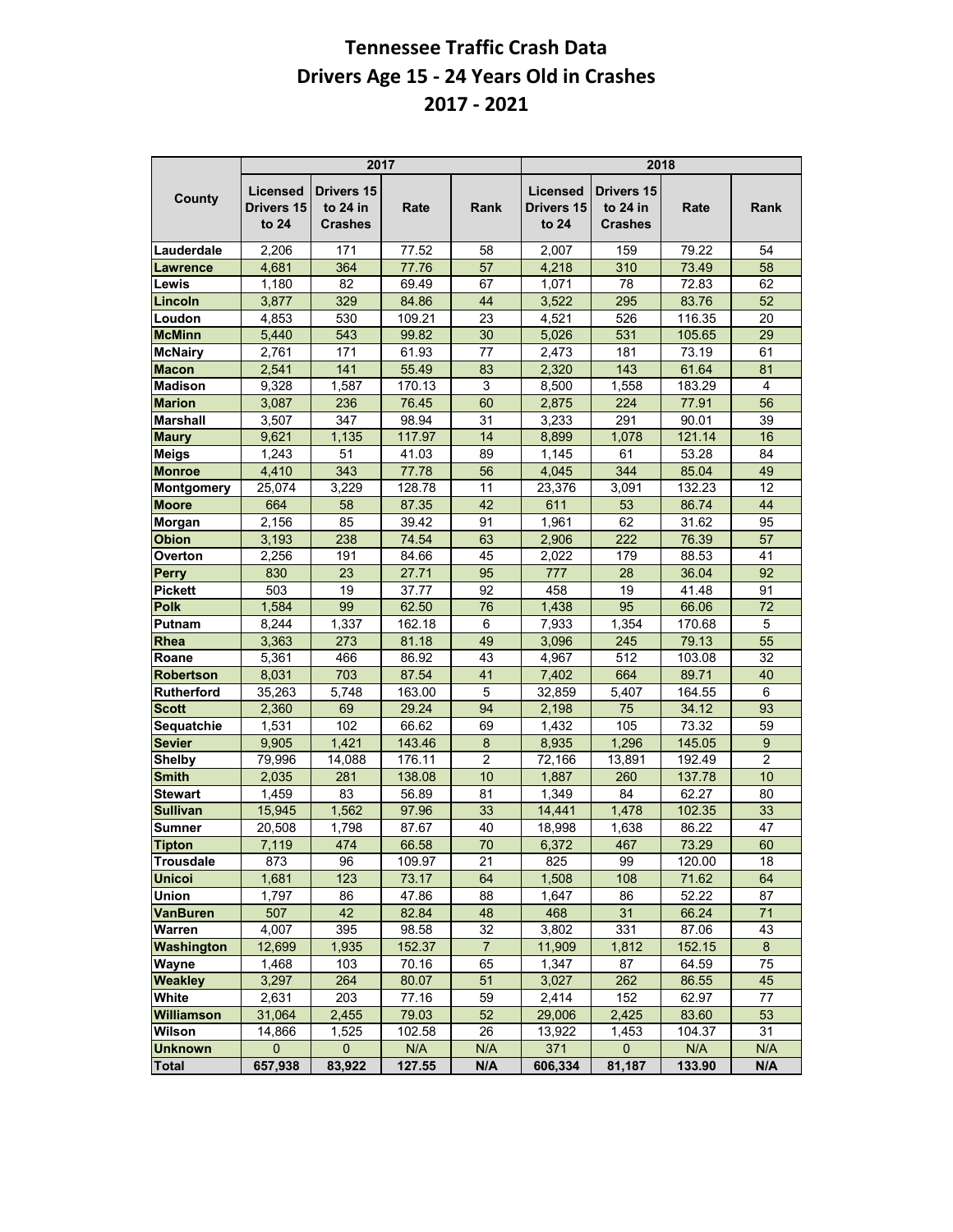|                   | 2019<br>2020                    |                                                   |        |                 |                                               |                                                   |        |                |
|-------------------|---------------------------------|---------------------------------------------------|--------|-----------------|-----------------------------------------------|---------------------------------------------------|--------|----------------|
| County            | Licensed<br>Drivers 15<br>to 24 | <b>Drivers 15</b><br>to $24$ in<br><b>Crashes</b> | Rate   | Rank            | <b>Licensed</b><br><b>Drivers 15</b><br>to 24 | <b>Drivers 15</b><br>to $24$ in<br><b>Crashes</b> | Rate   | Rank           |
| Anderson          | 6,786                           | 646                                               | 95.20  | 33              | 6,733                                         | 617                                               | 91.64  | 28             |
| <b>Bedford</b>    | 4,820                           | 523                                               | 108.51 | 19              | 4,689                                         | 466                                               | 99.38  | 20             |
| <b>Benton</b>     | 1,340                           | 118                                               | 88.06  | 39              | 1,274                                         | 125                                               | 98.12  | 22             |
| <b>Bledsoe</b>    | 1,029                           | 28                                                | 27.21  | 95              | 1,031                                         | 33                                                | 32.01  | 91             |
| <b>Blount</b>     | 12,244                          | 1,327                                             | 108.38 | 20              | 12,137                                        | 1,128                                             | 92.94  | 26             |
| <b>Bradley</b>    | 10,796                          | 1,259                                             | 116.62 | 13              | 10,612                                        | 1,173                                             | 110.54 | 12             |
| Campbell          | 3,293                           | 321                                               | 97.48  | 31              | 3,199                                         | 332                                               | 103.78 | 16             |
| Cannon            | 1,299                           | 108                                               | 83.14  | 43              | 1,263                                         | 85                                                | 67.30  | 64             |
| Carroll           | 2,550                           | 161                                               | 63.14  | 70              | 2,493                                         | 162                                               | 64.98  | 67             |
| <b>Carter</b>     | 4,764                           | 437                                               | 91.73  | 37              | 4,741                                         | 439                                               | 92.60  | 27             |
| Cheatham          | 4,244                           | 279                                               | 65.74  | 66              | 4,163                                         | 302                                               | 72.54  | 53             |
| <b>Chester</b>    | 1,732                           | 139                                               | 80.25  | 52              | 1,674                                         | 143                                               | 85.42  | 38             |
| Claiborne         | 2,868                           | 212                                               | 73.92  | 61              | 2,818                                         | 201                                               | 71.33  | 59             |
| Clay              | 593                             | 26                                                | 43.84  | 88              | 611                                           | 16                                                | 26.19  | 93             |
| Cocke             | 2,989                           | 316                                               | 105.72 | 21              | 2,863                                         | 312                                               | 108.98 | 13             |
| <b>Coffee</b>     | 5,494                           | 622                                               | 113.21 | 16              | 5,356                                         | 574                                               | 107.17 | 14             |
| <b>Crockett</b>   | 1,296                           | 85                                                | 65.59  | 68              | 1,286                                         | 91                                                | 70.76  | 60             |
| <b>Cumberland</b> | 4,498                           | 461                                               | 102.49 | 27              | 4,471                                         | 427                                               | 95.50  | 25             |
| <b>Davidson</b>   | 48,145                          | 11,488                                            | 238.61 | 1               | 46,961                                        | 8,345                                             | 177.70 | $\overline{2}$ |
| <b>Decatur</b>    | 1,096                           | 91                                                | 83.03  | 44              | 1,065                                         | 68                                                | 63.85  | 69             |
| <b>DeKalb</b>     | 1,701                           | 100                                               | 58.79  | 77              | 1,668                                         | 106                                               | 63.55  | 71             |
| <b>Dickson</b>    | $\overline{5,101}$              | 538                                               | 105.47 | 22              | 4,981                                         | 444                                               | 89.14  | 32             |
| <b>Dyer</b>       | 3,604                           | 294                                               | 81.58  | 48              | 3,459                                         | 271                                               | 78.35  | 44             |
| Fayette           | 3,764                           | 218                                               | 57.92  | 79              | 3,735                                         | 220                                               | 58.90  | 74             |
| <b>Fentress</b>   | 1,690                           | 103                                               | 60.95  | 75              | 1,676                                         | 97                                                | 57.88  | 75             |
| Franklin          | 4,108                           | 258                                               | 62.80  | 72              | 4,065                                         | 202                                               | 49.69  | 84             |
| Gibson            | 4,816                           | 274                                               | 56.89  | 81              | 4,811                                         | 263                                               | 54.67  | 80             |
| <b>Giles</b>      | 2,736                           | 307                                               | 112.21 | 17              | 2,648                                         | 270                                               | 101.96 | 19             |
| Grainger          | 2,281                           | 121                                               | 53.05  | 84              | 2,221                                         | 128                                               | 57.63  | 77             |
| <b>Greene</b>     | 6,227                           | 696                                               | 111.77 | 18              | 6,131                                         | 545                                               | 88.89  | 34             |
| Grundy            | 1,306                           | 106                                               | 81.16  | 49              | 1,283                                         | 90                                                | 70.15  | 61             |
| <b>Hamblen</b>    | 5,701                           | 701                                               | 122.96 | 11              | 5,720                                         | 611                                               | 106.82 | 15             |
| <b>Hamilton</b>   | 30,318                          | 5,321                                             | 175.51 | $\overline{4}$  | 29,685                                        | 4.485                                             | 151.09 | 4              |
| <b>Hancock</b>    | 377                             | 38                                                | 100.80 | 28              | 376                                           | 33                                                | 87.77  | 35             |
| Hardeman          | 1,877                           | 151                                               | 80.45  | 51              | 1,807                                         | 157                                               | 86.88  | 36             |
| <b>Hardin</b>     | 2,369                           | 247                                               | 104.26 | 24              | 2,345                                         | 229                                               | 97.65  | 23             |
| <b>Hawkins</b>    | 4,971                           | 254                                               | 51.10  | 85              | 4,887                                         | 313                                               | 64.05  | 68             |
| <b>Haywood</b>    | 1,476                           | 178                                               | 120.60 | $\overline{12}$ | 1,445                                         | 148                                               | 102.42 | 17             |
| <b>Henderson</b>  | 2,553                           | 290                                               | 113.59 | 15              | 2,486                                         | 314                                               | 126.31 | 8              |
| <b>Henry</b>      | 2,842                           | 169                                               | 59.47  | 76              | 2,788                                         | 152                                               | 54.52  | 81             |
| <b>Hickman</b>    | 2,195                           | 167                                               | 76.08  | 60              | 2,215                                         | 168                                               | 75.85  | 47             |
| <b>Houston</b>    | 678                             | 44                                                | 64.90  | 69              | 658                                           | 38                                                | 57.75  | 76             |
| <b>Humphreys</b>  | 1,824                           | 127                                               | 69.63  | 65              | 1,808                                         | 144                                               | 79.65  | 43             |
| <b>Jackson</b>    | 858                             | 27                                                | 31.47  | 94              | 843                                           | 17                                                | 20.17  | 94             |
| <b>Jefferson</b>  | 4,766                           | 450                                               | 94.42  | 35              | 4,785                                         | 409                                               | 85.48  | 37             |
| <b>Johnson</b>    | 1,274                           | 98                                                | 76.92  | 57              | 1,244                                         | 92                                                | 73.95  | 49             |
| Knox              | 41,287                          | 6,164                                             | 149.30 | 7               | 41,318                                        | 4,740                                             | 114.72 | 11             |
| Lake              | 326                             | 16                                                | 49.08  | 86              | 321                                           | 15                                                | 46.73  | 86             |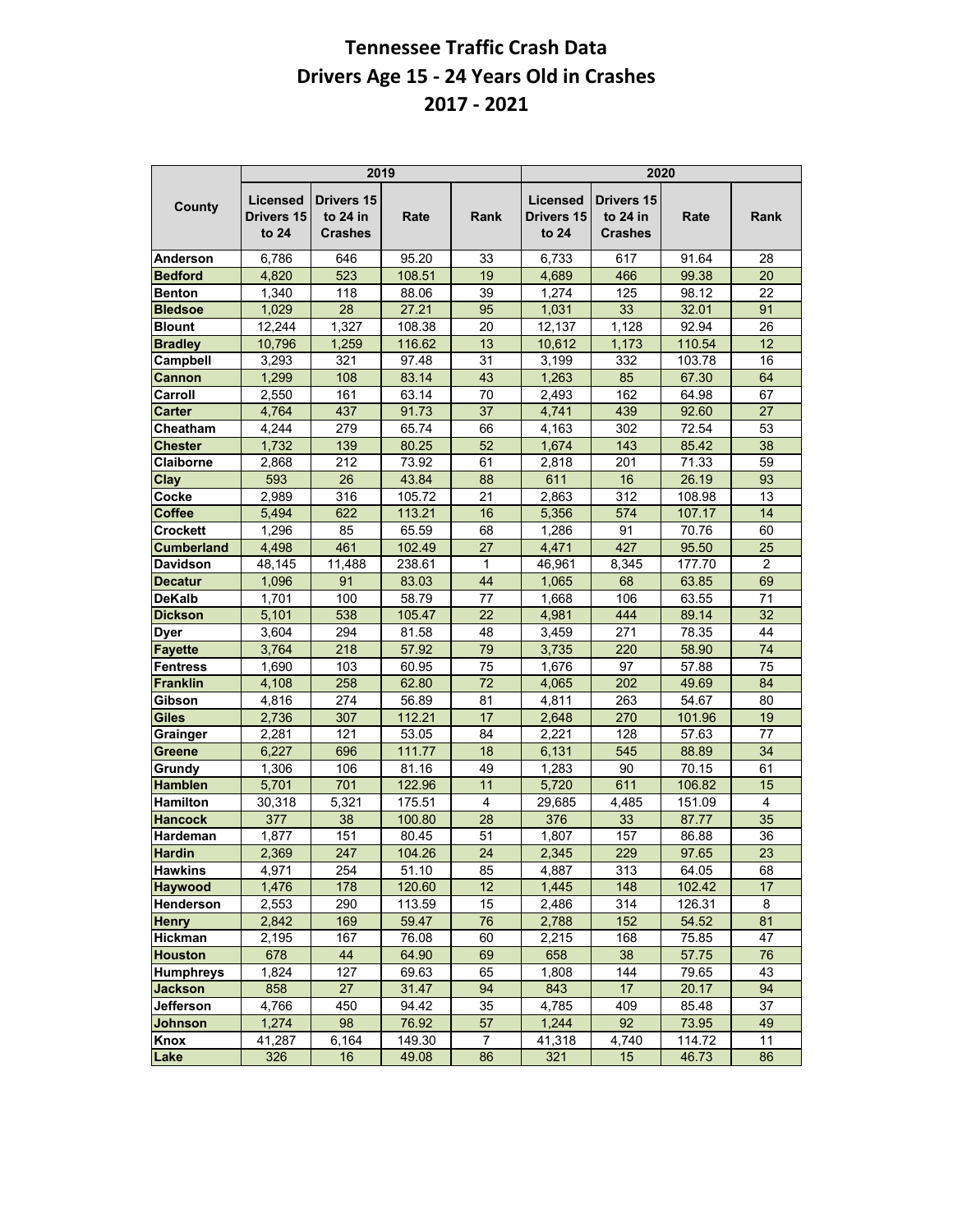| 2019              |                                        |                                                   |        |                |                                        | 2020                                              |        |                |  |  |
|-------------------|----------------------------------------|---------------------------------------------------|--------|----------------|----------------------------------------|---------------------------------------------------|--------|----------------|--|--|
| County            | <b>Licensed</b><br>Drivers 15<br>to 24 | <b>Drivers 15</b><br>to $24$ in<br><b>Crashes</b> | Rate   | Rank           | <b>Licensed</b><br>Drivers 15<br>to 24 | <b>Drivers 15</b><br>to $24$ in<br><b>Crashes</b> | Rate   | <b>Rank</b>    |  |  |
| Lauderdale        | 1,952                                  | 155                                               | 79.41  | 54             | 1,935                                  | 173                                               | 89.41  | 31             |  |  |
| Lawrence          | 4,316                                  | 330                                               | 76.46  | 58             | 4,274                                  | 264                                               | 61.77  | 72             |  |  |
| Lewis             | 1,106                                  | 79                                                | 71.43  | 64             | 1,072                                  | 89                                                | 83.02  | 41             |  |  |
| Lincoln           | 3,589                                  | 287                                               | 79.97  | 53             | 3,553                                  | 262                                               | 73.74  | 51             |  |  |
| Loudon            | 4,570                                  | 479                                               | 104.81 | 23             | 4,520                                  | 409                                               | 90.49  | 30             |  |  |
| <b>McMinn</b>     | 5,028                                  | 494                                               | 98.25  | 30             | 4,963                                  | 450                                               | 90.67  | 29             |  |  |
| <b>McNairy</b>    | 2,524                                  | 208                                               | 82.41  | 46             | 2,513                                  | 160                                               | 63.67  | 70             |  |  |
| <b>Macon</b>      | 2,287                                  | 130                                               | 56.84  | 82             | 2,216                                  | 111                                               | 50.09  | 83             |  |  |
| <b>Madison</b>    | 8,419                                  | 1,502                                             | 178.41 | 3              | 8,157                                  | 1,333                                             | 163.42 | 3              |  |  |
| <b>Marion</b>     | 2,926                                  | 244                                               | 83.39  | 42             | 2,901                                  | 209                                               | 72.04  | 54             |  |  |
| <b>Marshall</b>   | 3,258                                  | 312                                               | 95.76  | 32             | 3,226                                  | 232                                               | 71.92  | 56             |  |  |
| <b>Maury</b>      | 8,993                                  | 928                                               | 103.19 | 25             | 9,020                                  | 922                                               | 102.22 | 18             |  |  |
| Meigs             | 1,142                                  | 46                                                | 40.28  | 91             | 1,106                                  | 53                                                | 47.92  | 85             |  |  |
| <b>Monroe</b>     | 4,105                                  | 336                                               | 81.85  | 47             | 3,980                                  | 294                                               | 73.87  | 50             |  |  |
| <b>Montgomery</b> | 23,604                                 | 3,077                                             | 130.36 | 10             | 23,156                                 | 2.711                                             | 117.08 | 10             |  |  |
| <b>Moore</b>      | 608                                    | 33                                                | 54.28  | 83             | 612                                    | 47                                                | 76.80  | 45             |  |  |
| Morgan            | 1,940                                  | 64                                                | 32.99  | 92             | 1.915                                  | 65                                                | 33.94  | 90             |  |  |
| <b>Obion</b>      | 2,889                                  | 258                                               | 89.30  | 38             | 2,821                                  | 236                                               | 83.66  | 39             |  |  |
| Overton           | 2,036                                  | 159                                               | 78.09  | 56             | 2,068                                  | 127                                               | 61.41  | 73             |  |  |
| <b>Perry</b>      | 744                                    | 30                                                | 40.32  | 90             | 730                                    | 26                                                | 35.62  | 89             |  |  |
| <b>Pickett</b>    | 464                                    | 20                                                | 43.10  | 89             | 462                                    | 14                                                | 30.30  | 92             |  |  |
| <b>Polk</b>       | 1,417                                  | 88                                                | 62.10  | 73             | 1,379                                  | 103                                               | 74.69  | 48             |  |  |
| Putnam            | 8,057                                  | 1,149                                             | 142.61 | 9              | 7,892                                  | 1,019                                             | 129.12 | 7              |  |  |
| Rhea              | 3,114                                  | 230                                               | 73.86  | 62             | 3,125                                  | 225                                               | 72.00  | 55             |  |  |
| Roane             | 4,955                                  | 414                                               | 83.55  | 41             | 4,897                                  | 372                                               | 75.96  | 46             |  |  |
| <b>Robertson</b>  | 7,334                                  | 693                                               | 94.49  | 34             | 7,198                                  | 600                                               | 83.36  | 40             |  |  |
| <b>Rutherford</b> | 33,616                                 | 5,181                                             | 154.12 | 5              | 33,663                                 | 4,379                                             | 130.08 | 6              |  |  |
| <b>Scott</b>      | 2,230                                  | 71                                                | 31.84  | 93             | 2,240                                  | 42                                                | 18.75  | 95             |  |  |
| Sequatchie        | 1,460                                  | 92                                                | 63.01  | 71             | 1,423                                  | 98                                                | 68.87  | 63             |  |  |
| <b>Sevier</b>     | 8,882                                  | 1,276                                             | 143.66 | $\bf 8$        | 8,676                                  | 1,155                                             | 133.13 | 5              |  |  |
| <b>Shelby</b>     | 70,330                                 | 14,020                                            | 199.35 | $\overline{2}$ | 66,937                                 | 12.684                                            | 189.49 | $\mathbf{1}$   |  |  |
| <b>Smith</b>      | 1,889                                  | 175                                               | 92.64  | 36             | 1,825                                  | 150                                               | 82.19  | 42             |  |  |
| <b>Stewart</b>    | 1,323                                  | 77                                                | 58.20  | 78             | 1,324                                  | 58                                                | 43.81  | 87             |  |  |
| <b>Sullivan</b>   | 14,377                                 | 1,427                                             | 99.26  | 29             | 14,050                                 | 1,369                                             | 97.44  | 24             |  |  |
| Sumner            | 19,251                                 | 1.517                                             | 78.80  | 55             | 19,250                                 | 1,270                                             | 65.97  | 66             |  |  |
| <b>Tipton</b>     | 6.342                                  | 466                                               | 73.48  | 63             | 6,059                                  | 435                                               | 71.79  | 57             |  |  |
| <b>Trousdale</b>  | 814                                    | 93                                                | 114.25 | 14             | 814                                    | 80                                                | 98.28  | 21             |  |  |
| <b>Unicoi</b>     | 1,533                                  | 95                                                | 61.97  | 74             | 1,501                                  | 86                                                | 57.30  | 78             |  |  |
| <b>Union</b>      | 1,653                                  | 78                                                | 47.19  | 87             | 1,673                                  | 66                                                | 39.45  | 88             |  |  |
| <b>VanBuren</b>   | 488                                    | 28                                                | 57.38  | 80             | 438                                    | 22                                                | 50.23  | 82             |  |  |
| Warren            | 3,958                                  | 327                                               | 82.62  | 45             | 3,869                                  | 277                                               | 71.59  | 58             |  |  |
| Washington        | 11,862                                 | 1,814                                             | 152.93 | 6              | 11,664                                 | 1,433                                             | 122.86 | 9 <sup>°</sup> |  |  |
| Wayne             | 1,340                                  | 102                                               | 76.12  | 59             | 1,334                                  | 92                                                | 68.97  | 62             |  |  |
| <b>Weakley</b>    | 2,993                                  | 256                                               | 85.53  | 40             | 2,958                                  | 218                                               | 73.70  | 52             |  |  |
| White             | 2,391                                  | 157                                               | 65.66  | 67             | 2,379                                  | 160                                               | 67.26  | 65             |  |  |
| <b>Williamson</b> | 29,827                                 | 2,406                                             | 80.67  | 50             | 30,605                                 | 1,722                                             | 56.27  | 79             |  |  |
| Wilson            | 14,332                                 | 1,474                                             | 102.85 | $26\,$         | 14,475                                 | 1,289                                             | 89.05  | 33             |  |  |
| <b>Unknown</b>    | 231                                    | $\mathbf{1}$                                      | N/A    | N/A            | 107                                    | 0                                                 | N/A    | N/A            |  |  |
| <b>Total</b>      | 607,401                                | 78,982                                            | 130.03 | N/A            | 597,804                                | 67,331                                            | 112.63 | N/A            |  |  |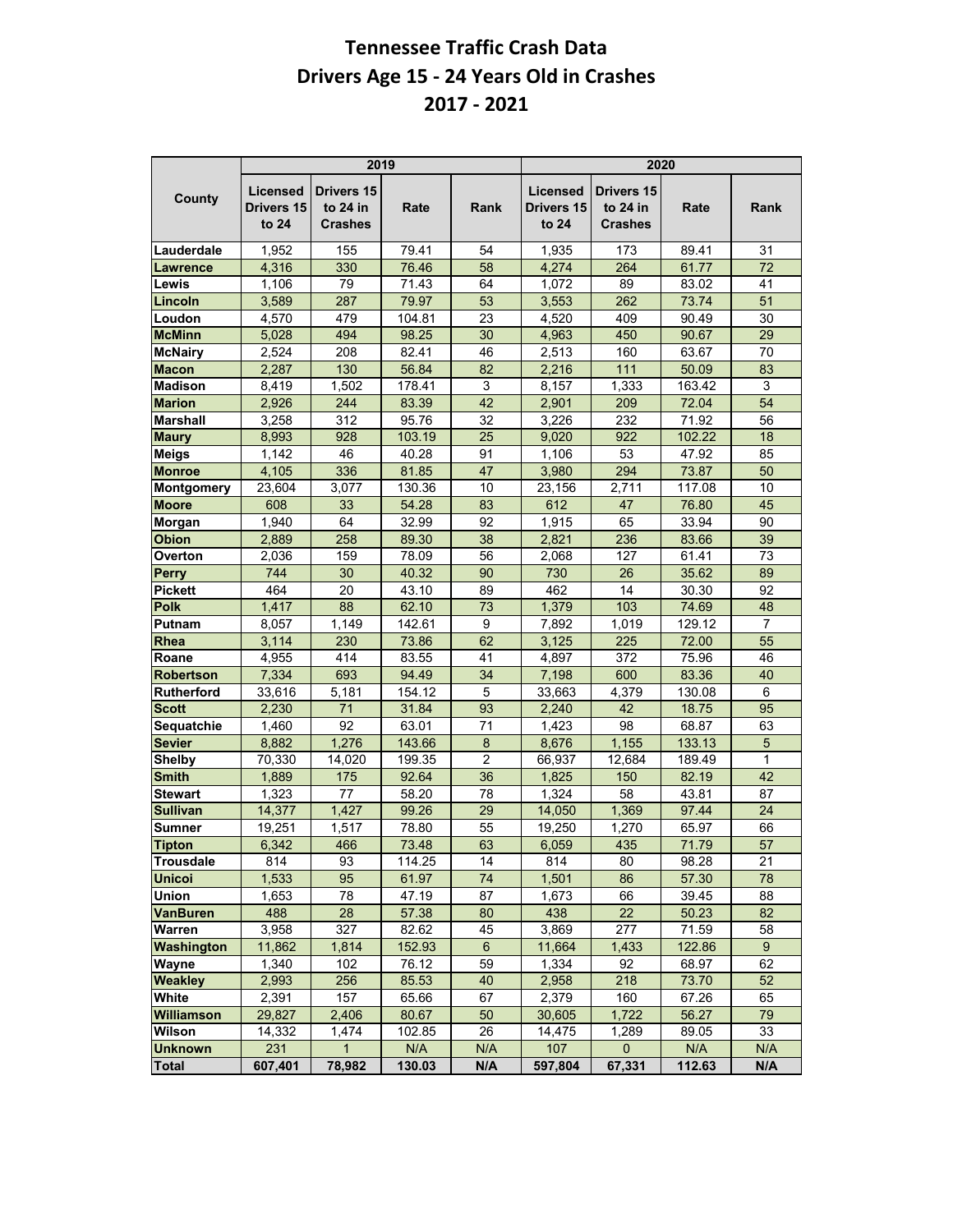|                   | 2021<br><b>Averages</b>                |                                                 |        |                |                                 |                                          |        |                 |
|-------------------|----------------------------------------|-------------------------------------------------|--------|----------------|---------------------------------|------------------------------------------|--------|-----------------|
| County            | <b>Licensed</b><br>Drivers 15<br>to 24 | <b>Drivers 15</b><br>to 24 in<br><b>Crashes</b> | Rate   | Rank           | Licensed<br>Drivers 15<br>to 24 | Drivers 15<br>to 24 in<br><b>Crashes</b> | Rate   | Rank            |
| Anderson          | 6,821                                  | 718                                             | 105.26 | 22             | 6,921                           | 685                                      | 99.01  | 31              |
| <b>Bedford</b>    | 4,907                                  | 537                                             | 109.44 | 17             | 4,846                           | 519                                      | 107.02 | 20              |
| <b>Benton</b>     | 1,291                                  | 101                                             | 78.23  | 51             | 1,364                           | 121                                      | 88.42  | 37              |
| <b>Bledsoe</b>    | 1,038                                  | 26                                              | 25.05  | 93             | 1,060                           | 33                                       | 30.96  | 94              |
| <b>Blount</b>     | 12.232                                 | 1,329                                           | 108.65 | 19             | 12,431                          | 1,283                                    | 103.20 | 26              |
| <b>Bradley</b>    | 10,731                                 | 1,354                                           | 126.18 | 12             | 10,878                          | 1.315                                    | 120.90 | 12              |
| Campbell          | 3,172                                  | 303                                             | 95.52  | 30             | 3,290                           | 339                                      | 102.92 | 27              |
| Cannon            | 1,296                                  | 104                                             | 80.25  | 49             | 1,321                           | 105                                      | 79.21  | 50              |
| Carroll           | 2,513                                  | 162                                             | 64.46  | 74             | 2,622                           | 172                                      | 65.45  | 72              |
| <b>Carter</b>     | 4,700                                  | 427                                             | 90.85  | 36             | 4,839                           | 448                                      | 92.63  | 34              |
| Cheatham          | 4,122                                  | 288                                             | 69.87  | 64             | 4,293                           | 304                                      | 70.81  | 64              |
| <b>Chester</b>    | 1,704                                  | 127                                             | 74.53  | 57             | 1,742                           | 142                                      | 81.39  | 46              |
| <b>Claiborne</b>  | 2,893                                  | 163                                             | 56.34  | 83             | 2,897                           | 190                                      | 65.44  | 73              |
| <b>Clay</b>       | 647                                    | 16                                              | 24.73  | 94             | 626                             | 26                                       | 41.53  | 89              |
| Cocke             | 2,858                                  | 262                                             | 91.67  | 34             | 3,025                           | 317                                      | 104.87 | 24              |
| <b>Coffee</b>     | 5,395                                  | 592                                             | 109.73 | 15             | 5,504                           | 623                                      | 113.13 | 15              |
| <b>Crockett</b>   | 1,334                                  | 91                                              | 68.22  | 68             | 1,322                           | 85                                       | 64.32  | 77              |
| <b>Cumberland</b> | 4,518                                  | 480                                             | 106.24 | 20             | 4,623                           | 491                                      | 106.25 | 21              |
| <b>Davidson</b>   | 46,997                                 | 8,903                                           | 189.44 | $\overline{2}$ | 48,388                          | 10,472                                   | 216.42 | 1               |
| <b>Decatur</b>    | 1,077                                  | 82                                              | 76.14  | 56             | 1,112                           | 84                                       | 75.39  | 58              |
| <b>DeKalb</b>     | 1,688                                  | 114                                             | 67.54  | 69             | 1,709                           | 110                                      | 64.37  | 76              |
| <b>Dickson</b>    | 5,082                                  | 535                                             | 105.27 | 21             | 5,168                           | 555                                      | 107.43 | 19              |
| <b>Dyer</b>       | 3,485                                  | 326                                             | 93.54  | 32             | 3,614                           | 309                                      | 85.39  | 39              |
| <b>Fayette</b>    | 3,834                                  | 252                                             | 65.73  | 71             | 3,789                           | 220                                      | 57.95  | 83              |
| <b>Fentress</b>   | 1,701                                  | 111                                             | 65.26  | 72             | 1,727                           | 109                                      | 62.88  | 78              |
| <b>Franklin</b>   | 4,146                                  | 258                                             | 62.23  | 78             | 4,149                           | 270                                      | 64.99  | 75              |
| Gibson            | 4,808                                  | 328                                             | 68.22  | 67             | 4,922                           | 290                                      | 58.95  | 81              |
| <b>Giles</b>      | 2,707                                  | 276                                             | 101.96 | 26             | 2,767                           | 293                                      | 106.03 | 23              |
| Grainger          | 2,203                                  | 104                                             | 47.21  | 86             | 2,275                           | 123                                      | 53.89  | 85              |
| <b>Greene</b>     | 6,246                                  | 590                                             | 94.46  | 31             | 6,347                           | 661                                      | 104.08 | $\overline{25}$ |
| Grundy            | 1,305                                  | 108                                             | 82.76  | 47             | 1,318                           | 99                                       | 75.39  | 57              |
| <b>Hamblen</b>    | 5,808                                  | 690                                             | 118.80 | 14             | 5,762                           | 683                                      | 118.61 | 13              |
| <b>Hamilton</b>   | 30,008                                 | 5,145                                           | 171.45 | 4              | 30,630                          | 5,187                                    | 169.36 | $\overline{4}$  |
| <b>Hancock</b>    | 380                                    | 31                                              | 81.58  | 48             | 392                             | 30                                       | 77.51  | 54              |
| Hardeman          | 1,846                                  | 158                                             | 85.59  | 42             | 1,916                           | 160                                      | 83.42  | 40              |
| <b>Hardin</b>     | 2,328                                  | 206                                             | 88.49  | 38             | 2,397                           | 241                                      | 100.47 | 28              |
| <b>Hawkins</b>    | 4,898                                  | 335                                             | 68.40  | 66             | 5,068                           | 308                                      | 60.82  | 79              |
| <b>Haywood</b>    | 1,439                                  | 196                                             | 136.21 | 9              | 1,520                           | 171                                      | 112.53 | 16              |
| Henderson         | 2,520                                  | 257                                             | 101.98 | 25             | 2,581                           | 312                                      | 121.06 | 11              |
| <b>Henry</b>      | 2,796                                  | 163                                             | 58.30  | 82             | 2,892                           | 172                                      | 59.33  | 80              |
| <b>Hickman</b>    | 2,217                                  | 165                                             | 74.42  | 58             | 2,253                           | 180                                      | 79.89  | 48              |
| <b>Houston</b>    | 675                                    | 43                                              | 63.70  | 77             | 697                             | 50                                       | 71.41  | 62              |
| <b>Humphreys</b>  | 1,843                                  | 133                                             | 72.16  | 62             | 1,862                           | 129                                      | 69.48  | 67              |
| <b>Jackson</b>    | 868                                    | 29                                              | 33.41  | 91             | 895                             | 30                                       | 33.95  | 92              |
| <b>Jefferson</b>  | 4,880                                  | 438                                             | 89.75  | 37             | 4,823                           | 452                                      | 93.63  | 33              |
| <b>Johnson</b>    | 1,248                                  | 108                                             | 86.54  | 41             | 1,283                           | 106                                      | 82.28  | 42              |
| Knox              | 42,088                                 | 5,458                                           | 129.68 | 10             | 41,984                          | 5,808                                    | 138.34 | 9               |
| Lake              | 328                                    | 20                                              | 60.98  | 80             | 348                             | 19                                       | 55.20  | 84              |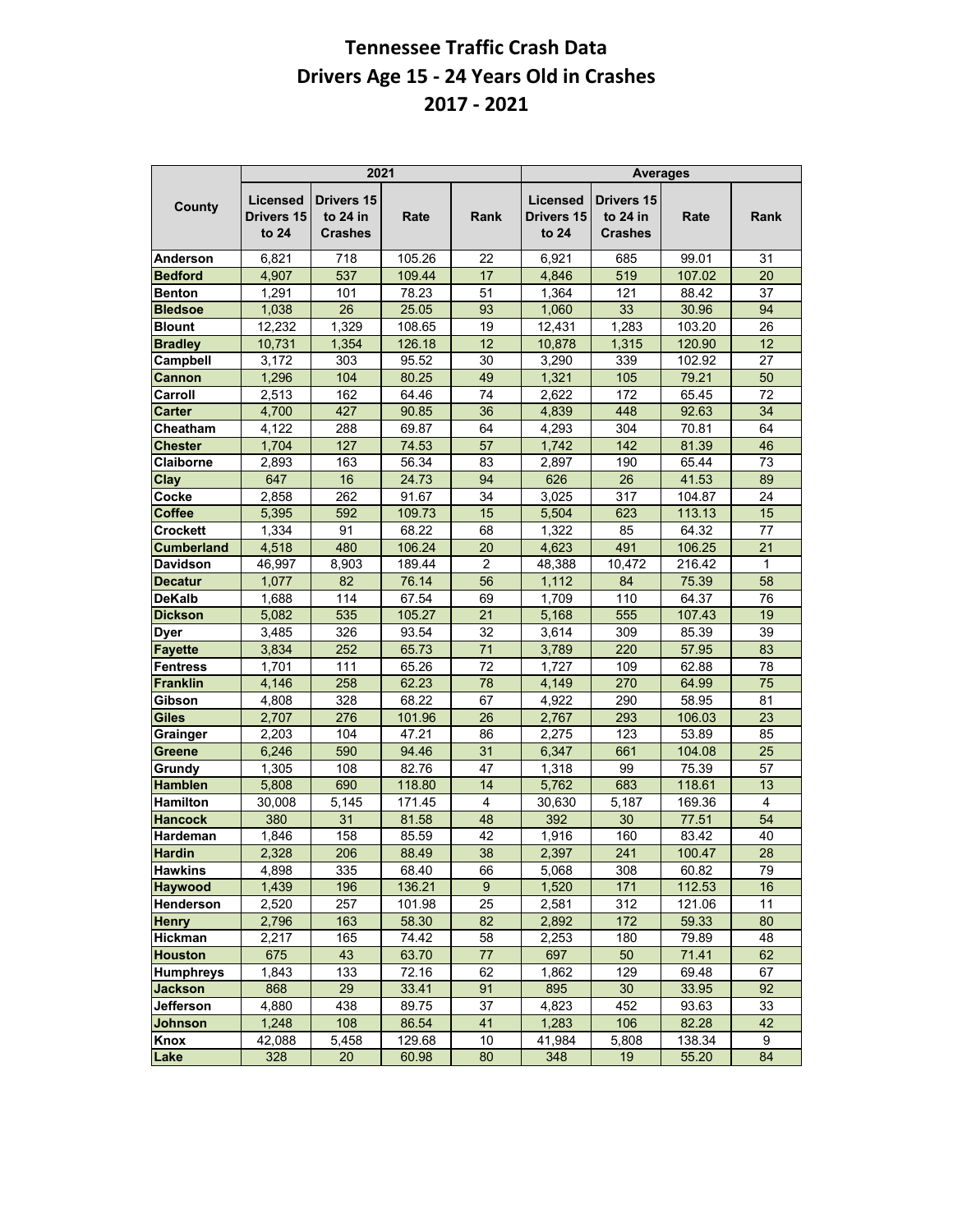| 2021<br><b>Averages</b>        |                                   |                                                   |                |                |                                 |                                                   |                |                |  |  |
|--------------------------------|-----------------------------------|---------------------------------------------------|----------------|----------------|---------------------------------|---------------------------------------------------|----------------|----------------|--|--|
| County                         | Licensed<br>Drivers 15<br>to $24$ | <b>Drivers 15</b><br>to $24$ in<br><b>Crashes</b> | Rate           | Rank           | Licensed<br>Drivers 15<br>to 24 | <b>Drivers 15</b><br>to $24$ in<br><b>Crashes</b> | Rate           | <b>Rank</b>    |  |  |
| Lauderdale                     | 1,958                             | 167                                               | 85.29          | 43             | 2.012                           | 165                                               | 82.02          | 43             |  |  |
| <b>Lawrence</b>                | 4,289                             | 330                                               | 76.94          | 52             | 4,356                           | 320                                               | 73.38          | 60             |  |  |
| Lewis                          | 1,061                             | 78                                                | 73.52          | 61             | 1,098                           | 81                                                | 73.95          | 59             |  |  |
| Lincoln                        | 3,699                             | 323                                               | 87.32          | 40             | 3,648                           | 299                                               | 82.02          | 44             |  |  |
| Loudon                         | 4,604                             | 505                                               | 109.69         | 16             | 4.614                           | 490                                               | 106.16         | 22             |  |  |
| <b>McMinn</b>                  | 5.069                             | 496                                               | 97.85          | 29             | 5,105                           | 503                                               | 98.49          | 32             |  |  |
| <b>McNairy</b>                 | 2,576                             | 159                                               | 61.72          | 79             | 2,569                           | 176                                               | 68.42          | 68             |  |  |
| <b>Macon</b>                   | 2,246                             | 150                                               | 66.79          | 70             | 2,322                           | 135                                               | 58.14          | 82             |  |  |
| <b>Madison</b>                 | 8,245                             | 1,482                                             | 179.75         | 3              | 8,530                           | 1,492                                             | 174.96         | 3              |  |  |
| <b>Marion</b>                  | 2,925                             | 216                                               | 73.85          | 60             | 2,943                           | 226                                               | 76.73          | 55             |  |  |
| <b>Marshall</b>                | 3,275                             | 289                                               | 88.24          | 39             | 3,300                           | 294                                               | 89.16          | 36             |  |  |
| <b>Maury</b>                   | 9,334                             | 948                                               | 101.56         | 27             | 9,173                           | 1,002                                             | 109.25         | 18             |  |  |
| Meigs                          | 1,102                             | 46                                                | 41.74          | 87             | 1,148                           | 51                                                | 44.79          | 88             |  |  |
| <b>Monroe</b>                  | 4,032                             | 298                                               | 73.91          | 59             | 4,114                           | 323                                               | 78.50          | 51             |  |  |
| <b>Montgomery</b>              | 23,716                            | 3.004                                             | 126.67         | 11             | 23,785                          | 3,022                                             | 127.07         | 10             |  |  |
| <b>Moore</b>                   | 617                               | 57                                                | 92.38          | 33             | 622                             | 50                                                | 79.69          | 49             |  |  |
| Morgan                         | 1,868                             | 63                                                | 33.73          | 90             | 1,968                           | 68                                                | 34.45          | 91             |  |  |
| <b>Obion</b>                   | 2,782                             | 255                                               | 91.66          | 35             | 2,918                           | 242                                               | 82.86          | 41             |  |  |
| Overton                        | 2,078                             | 159                                               | 76.52          | 53             | 2,092                           | 163                                               | 77.92          | 52             |  |  |
| <b>Perry</b>                   | 724                               | 17                                                | 23.48          | 95             | 761                             | 25                                                | 32.59          | 93             |  |  |
| <b>Pickett</b>                 | 466                               | 17                                                | 36.48          | 89             | 471                             | 18                                                | 37.82          | 90             |  |  |
| <b>Polk</b>                    | 1,355                             | 115                                               | 84.87          | 44             | 1,435                           | 100                                               | 69.71          | 66             |  |  |
| Putnam                         | 8,173                             | 1,163                                             | 142.30         | $\overline{7}$ | 8,060                           | 1,204                                             | 149.43         | 6              |  |  |
| Rhea                           | 3,147                             | 240                                               | 76.26          | 55             | 3,169                           | 243                                               | 76.55          | 56             |  |  |
| Roane                          | 4,988                             | 413                                               | 82.80          | 46             | 5,034                           | 435                                               | 86.50          | 38             |  |  |
| <b>Robertson</b>               | 7,373                             | 762                                               | 103.35         | 23             | 7,468                           | 684                                               | 91.65          | 35             |  |  |
| <b>Rutherford</b>              | 34,802                            | 4,973                                             | 142.89         | 6              | 34,041                          | 5,138                                             | 150.93         | 5              |  |  |
| <b>Scott</b>                   | 2,336                             | 60                                                | 25.68          | 92             | 2,273                           | 63                                                | 27.90          | 95             |  |  |
| Sequatchie                     | 1,467                             | 123                                               | 83.84          | 45             | 1,463                           | 104                                               | 71.11          | 63             |  |  |
| <b>Sevier</b>                  | 8,665                             | 1,485                                             | 171.38         | $\sqrt{5}$     | 9,013                           | 1,327                                             | 147.19         | $\overline{7}$ |  |  |
| <b>Shelby</b>                  | 66.161                            | 13,705                                            | 207.15         | $\mathbf{1}$   | 71,118                          | 13,678                                            | 192.32         | $\overline{2}$ |  |  |
| <b>Smith</b>                   | 1,870                             | 223                                               | 119.25         | 13             | 1.901                           | 218                                               | 114.56         | 14             |  |  |
| <b>Stewart</b>                 | 1,340                             | 64                                                | 47.76          | 85             | 1,359                           | 73                                                | 53.86          | 86             |  |  |
| <b>Sullivan</b>                | 13,921                            | 1,423                                             | 102.22         | 24             | 14,547                          | 1.452                                             | 99.80          | 30             |  |  |
| Sumner                         | 19,862                            | 1,400                                             | 70.49          | 63             | 19,574                          | 1,525                                             | 77.89          | 53             |  |  |
| <b>Tipton</b>                  | 5,968                             | 381                                               | 63.84          | 75             | 6,372                           | 445                                               | 69.77          | 65             |  |  |
| Trousdale                      | 805                               | 88                                                | 109.32         | 18             | 826                             | 91                                                | 110.38         | 17             |  |  |
| <b>Unicoi</b>                  | 1,471                             | 89                                                | 60.50          | 81             | 1,539                           | 100                                               | 65.12          | 74             |  |  |
| <b>Union</b>                   | 1,698                             | 65                                                | 38.28          | 88             | 1,694                           | 76                                                | 44.99          | 87             |  |  |
| <b>VanBuren</b>                | 443                               | 35                                                | 79.01          | 50             | 469                             | 32                                                | 67.41          | 70             |  |  |
| Warren                         | 3,899                             | 270                                               | 69.25          | 65             | 3,907                           | 320                                               | 81.90          | 45             |  |  |
| Washington<br>Wayne            | 11,704                            | 1,635<br>73                                       | 139.70         | 8<br>84        | 11,968                          | 1,726<br>91                                       | 144.21         | 8<br>71        |  |  |
|                                | 1,354<br>2,995                    | 229                                               | 53.91          |                | 1,369                           |                                                   | 66.78          |                |  |  |
| <b>Weakley</b><br><b>White</b> | 2,444                             | 159                                               | 76.46<br>65.06 | 54<br>73       | 3,054<br>2,452                  | 246<br>166                                        | 80.48<br>67.79 | 47<br>69       |  |  |
| <b>Williamson</b>              | 31,933                            | 2,038                                             | 63.82          | 76             | 30,487                          | 2,209                                             | 72.46          | 61             |  |  |
| Wilson                         | 15,212                            | 1,532                                             | 100.71         | 28             | 14,561                          | 1,455                                             | 99.89          | 29             |  |  |
| <b>Unknown</b>                 | 50                                | 0                                                 | N/A            | N/A            | 152                             | $\mathbf{0}$                                      | N/A            | N/A            |  |  |
| <b>Total</b>                   | 605,723                           | 74,444                                            | 122.90         | N/A            | 615,040                         | 77,173                                            | 125.48         | N/A            |  |  |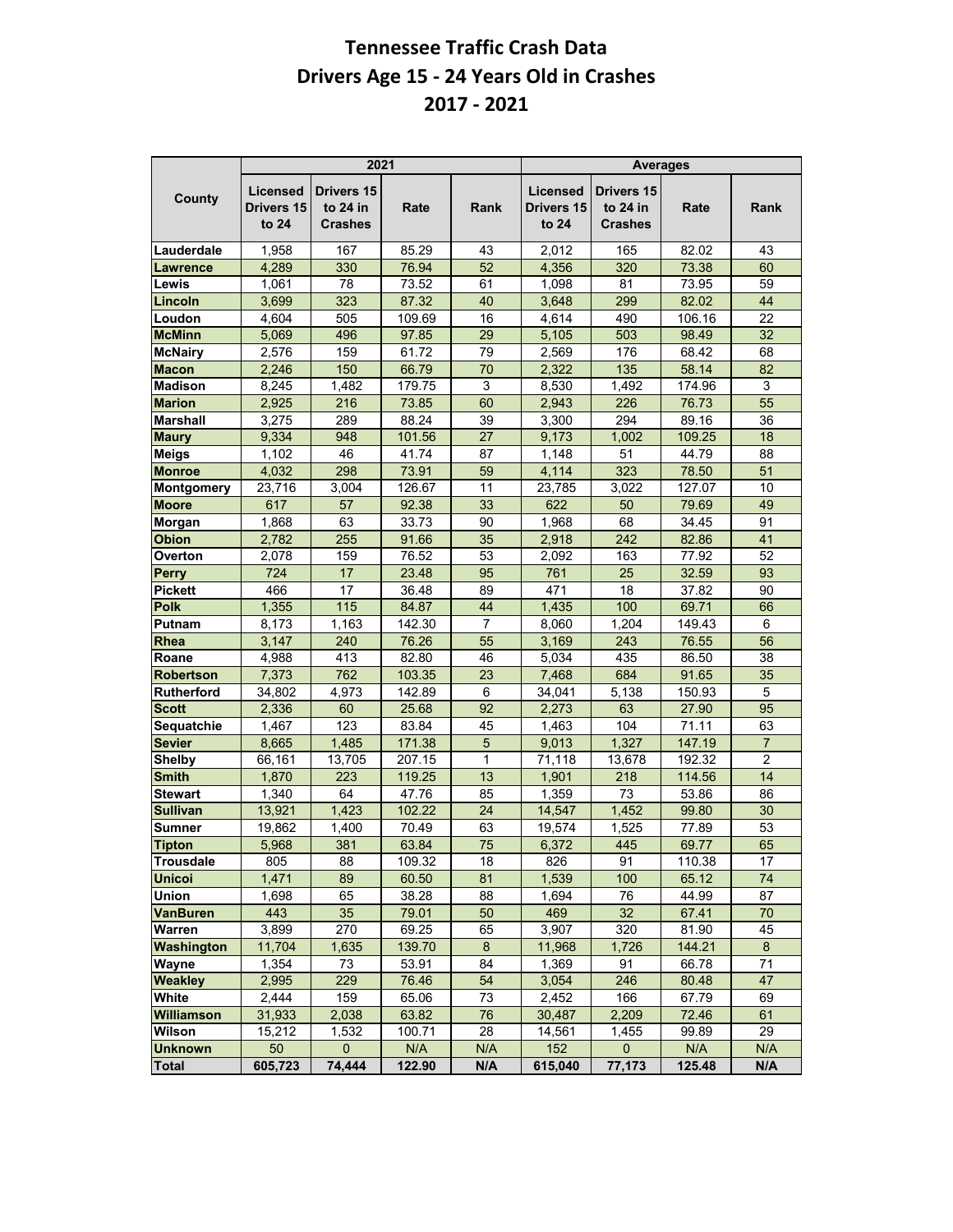<span id="page-45-0"></span>

|                   | 2017<br>2018    |                |       |             |                 |                 |       |                         |
|-------------------|-----------------|----------------|-------|-------------|-----------------|-----------------|-------|-------------------------|
|                   | <b>Licensed</b> | <b>Drivers</b> |       |             | <b>Licensed</b> | <b>Drivers</b>  |       |                         |
| County            | <b>Drivers</b>  | $65+$ in       | Rate  | <b>Rank</b> | <b>Drivers</b>  | $65+$ in        | Rate  | Rank                    |
|                   | $65+$           | <b>Crashes</b> |       |             | $65+$           | <b>Crashes</b>  |       |                         |
| <b>Anderson</b>   | 14,090          | 432            | 30.66 | 25          | 14,407          | 437             | 30.33 | 26                      |
| <b>Bedford</b>    | 6,605           | 202            | 30.58 | 26          | 6,907           | 187             | 27.07 | 34                      |
| <b>Benton</b>     | 3,510           | 74             | 21.08 | 57          | 3,704           | 99              | 26.73 | 37                      |
| <b>Bledsoe</b>    | 2,186           | 30             | 13.72 | 85          | 2,328           | 29              | 12.46 | 86                      |
| <b>Blount</b>     | 24,266          | 744            | 30.66 | 24          | 25,464          | 853             | 33.50 | 20                      |
| <b>Bradley</b>    | 16,533          | 641            | 38.77 | 11          | 17,350          | 656             | 37.81 | 13                      |
| <b>Campbell</b>   | 6,941           | 283            | 40.77 | 10          | 7,150           | 243             | 33.99 | 18                      |
| <b>Cannon</b>     | 2,342           | 49             | 20.92 | 58          | 2,467           | 48              | 19.46 | 61                      |
| Carroll           | 5,191           | 95             | 18.30 | 67          | 5,447           | 93              | 17.07 | 72                      |
| <b>Carter</b>     | 10,413          | 291            | 27.95 | 32          | 10,779          | 289             | 26.81 | 36                      |
| Cheatham          | 5,853           | 124            | 21.19 | 56          | 6,297           | 129             | 20.49 | 57                      |
| <b>Chester</b>    | 2.662           | 58             | 21.79 | 55          | 2,796           | 65              | 23.25 | 47                      |
| Claiborne         | 5,544           | 87             | 15.69 | 77          | 5,880           | 124             | 21.09 | 53                      |
| <b>Clay</b>       | 1,536           | 13             | 8.46  | 92          | 1,575           | 19              | 12.06 | 88                      |
| Cocke             | 6.715           | 238            | 35.44 | 18          | 7,114           | 264             | 37.11 | 14                      |
| <b>Coffee</b>     | 9,087           | 350            | 38.52 | 13          | 9,439           | 360             | 38.14 | 12                      |
| <b>Crockett</b>   | 2,178           | 32             | 14.69 | 83          | 2,263           | 37              | 16.35 | 74                      |
| <b>Cumberland</b> | 17,916          | 406            | 22.66 | 49          | 18,815          | 389             | 20.67 | 56                      |
| <b>Davidson</b>   | 71,642          | 4,238          | 59.16 | 1           | 74,131          | 4,227           | 57.02 | 1                       |
| <b>Decatur</b>    | 2,483           | 48             | 19.33 | 63          | 2,612           | 44              | 16.85 | 73                      |
| <b>DeKalb</b>     | 3,241           | 48             | 14.81 | 82          | 3,372           | 43              | 12.75 | 83                      |
| <b>Dickson</b>    | 7,677           | 297            | 38.69 | 12          | 8,127           | 257             | 31.62 | 25                      |
| <b>Dyer</b>       | 5,752           | 186            | 32.34 | 20          | 5.990           | 168             | 28.05 | 31                      |
| Fayette           | 7,604           | 136            | 17.89 | 69          | 8,216           | 117             | 14.24 | 81                      |
| <b>Fentress</b>   | 3,553           | 92             | 25.89 | 42          | 3,782           | 69              | 18.24 | 66                      |
| Franklin          | 7,805           | 191            | 24.47 | 45          | 8,238           | 168             | 20.39 | 58                      |
| Gibson            | 7,960           | 165            | 20.73 | 59          | 8,320           | 143             | 17.19 | 69                      |
| Giles             | 5,299           | 154            | 29.06 | 28          | 5,596           | 149             | 26.63 | 38                      |
| Grainger          | 4,164           | 63             | 15.13 | 80          | 4,370           | 70              | 16.02 | 76                      |
| <b>Greene</b>     | 13,195          | 415            | 31.45 | 22          | 13,863          | 440             | 31.74 | 24                      |
| Grundy            | 2,407           | 53             | 22.02 | 53          | 2,543           | 53              | 20.84 | 55                      |
| <b>Hamblen</b>    | 10,482          | 387            | 36.92 | 15          | 10,819          | 387             | 35.77 | 15                      |
| <b>Hamilton</b>   | 54.698          | 2,720          | 49.73 | 5           | 56,956          | 2.724           | 47.83 | $\overline{\mathbf{4}}$ |
| <b>Hancock</b>    | 952             | 10             | 10.50 | 90          | 954             | 20              | 20.96 | 54                      |
| Hardeman          | 3,788           | 64             | 16.90 | 71          | 3,998           | 76              | 19.01 | 63                      |
| <b>Hardin</b>     | 5,220           | 144            | 27.59 | 33          | 5,447           | 176             | 32.31 | 22                      |
| <b>Hawkins</b>    | 10,669          | 162            | 15.18 | 78          | 11,177          | 163             | 14.58 | 79                      |
| <b>Haywood</b>    | 2,616           | 91             | 34.79 | 19          | 2,806           | 95              | 33.86 | 19                      |
| Henderson         | 4,195           | 155            | 36.95 | 14          | 4,380           | 174             | 39.73 | 11                      |
| <b>Henry</b>      | 6,918           | 113            | 16.33 | 75          | 7,214           | 127             | 17.60 | 68                      |
| Hickman           | 3,588           | 80             | 22.30 | 51          | 3,736           | 98              | 26.23 | 39                      |
| <b>Houston</b>    | 1,394           | 31             | 22.24 | 52          | 1,430           | 23              | 16.08 | 75                      |
| <b>Humphreys</b>  | 3,388           | 57             | 16.82 | 72          | 3,502           | 71              | 20.27 | 60                      |
| <b>Jackson</b>    | 2,156           | 20             | 9.28  | 91          | 2,279           | 25              | 10.97 | 90                      |
| <b>Jefferson</b>  | 9,748           | 234            | 24.00 | 46          | 10,305          | 229             | 22.22 | 51                      |
| Johnson           | 3,599           | 96             | 26.67 | 39          | 3,751           | 88              | 23.46 | 44                      |
| Knox              | 66,130          | 2,846          | 43.04 | 9           | 69,000          | 2,895           | 41.96 | 9                       |
| Lake              | 842             | 9              | 10.69 | 89          | 842             | 10 <sup>°</sup> | 11.88 | 89                      |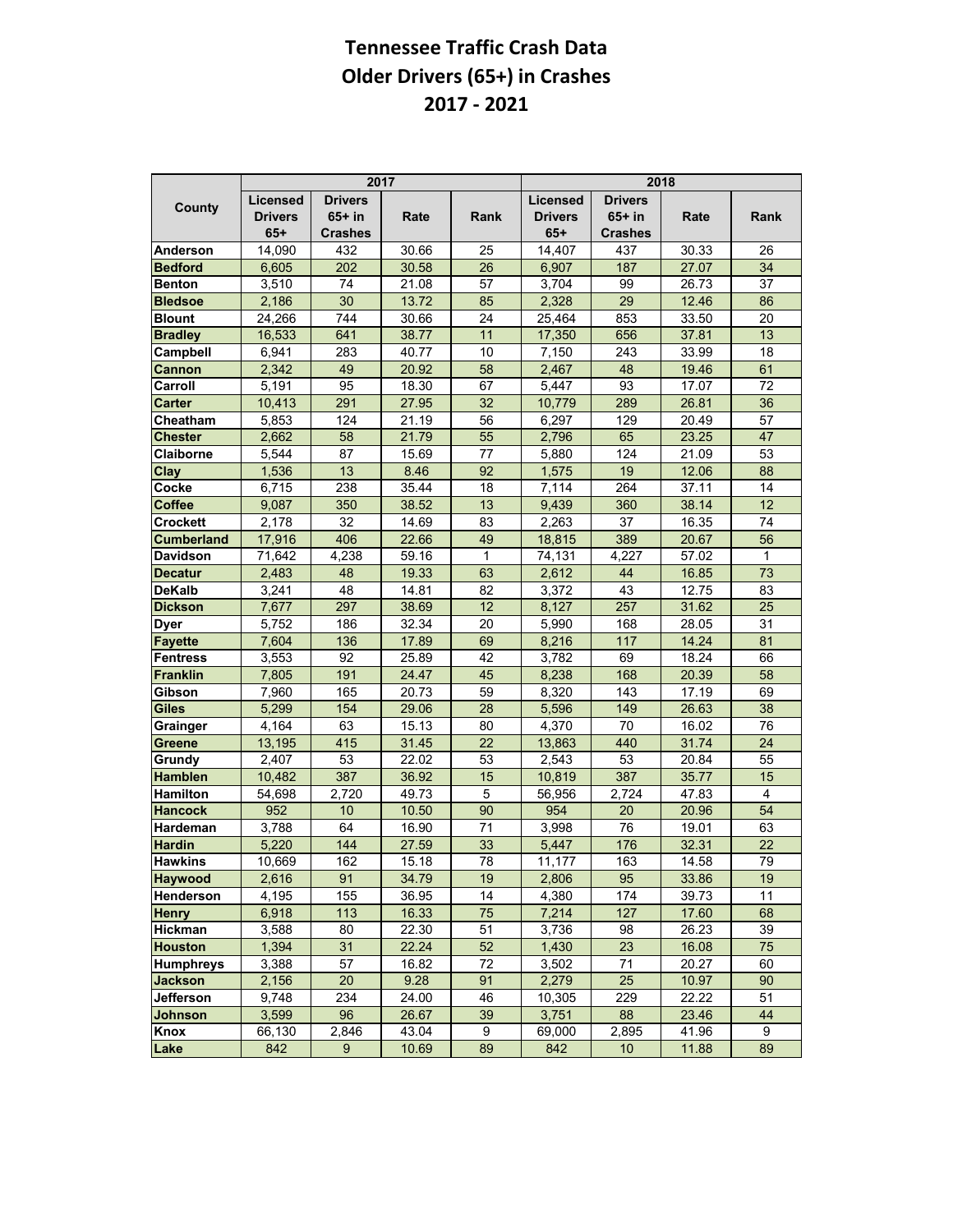|                   |                 | 2017           |       |                 | 2018           |                |       |                 |
|-------------------|-----------------|----------------|-------|-----------------|----------------|----------------|-------|-----------------|
|                   | <b>Licensed</b> | <b>Drivers</b> |       |                 | Licensed       | <b>Drivers</b> |       |                 |
| County            | <b>Drivers</b>  | $65+$ in       | Rate  | <b>Rank</b>     | <b>Drivers</b> | $65+$ in       | Rate  | Rank            |
|                   | $65+$           | <b>Crashes</b> |       |                 | $65+$          | <b>Crashes</b> |       |                 |
| Lauderdale        | 3,377           | 63             | 18.66 | 66              | 3,539          | 67             | 18.93 | 64              |
| <b>Lawrence</b>   | 7,127           | 193            | 27.08 | 36              | 7,503          | 214            | 28.52 | 29              |
| Lewis             | 2,109           | 28             | 13.28 | 86              | 2,204          | 32             | 14.52 | 80              |
| Lincoln           | 6,114           | 139            | 22.73 | 48              | 6,427          | 165            | 25.67 | 42              |
| Loudon            | 13,277          | 348            | 26.21 | 40              | 14,014         | 412            | 29.40 | 28              |
| <b>McMinn</b>     | 9,341           | 251            | 26.87 | 37              | 9,740          | 344            | 35.32 | 16              |
| <b>McNairy</b>    | 4,885           | 80             | 16.38 | 74              | 5,128          | 110            | 21.45 | 52              |
| <b>Macon</b>      | 3,391           | 70             | 20.64 | 60              | 3,558          | 61             | 17.14 | 70              |
| <b>Madison</b>    | 13,953          | 765            | 54.83 | $\overline{2}$  | 14,679         | 800            | 54.50 | $\overline{2}$  |
| <b>Marion</b>     | 5,154           | 140            | 27.16 | $\overline{34}$ | 5,446          | 140            | 25.71 | 41              |
| <b>Marshall</b>   | 4,727           | 127            | 26.87 | 38              | 4,949          | 135            | 27.28 | 33              |
| <b>Maury</b>      | 13,848          | 491            | 35.46 | 17              | 14,902         | 521            | 34.96 | 17              |
| Meigs             | 2,186           | 29             | 13.27 | 87              | 2,271          | 23             | 10.13 | 91              |
| <b>Monroe</b>     | 8,863           | 200            | 22.57 | 50              | 9,323          | 217            | 23.28 | 46              |
| <b>Montgomery</b> | 16,812          | 856            | 50.92 | 4               | 17,954         | 755            | 42.05 | 8               |
| <b>Moore</b>      | 1,157           | 16             | 13.83 | 84              | 1.227          | 19             | 15.48 | 77              |
| Morgan            | 3,376           | 28             | 8.29  | 93              | 3,562          | 27             | 7.58  | 94              |
| <b>Obion</b>      | 5,637           | 147            | 26.08 | 41              | 5,868          | 136            | 23.18 | 48              |
| Overton           | 4,026           | 120            | 29.81 | 27              | 4,215          | 116            | 27.52 | 32              |
| Perry             | 1,525           | 9              | 5.90  | 95              | 1,585          | 10             | 6.31  | 95              |
| <b>Pickett</b>    | 1,232           | 15             | 12.18 | 88              | 1,291          | 16             | 12.39 | 87              |
| <b>Polk</b>       | 3,152           | 69             | 21.89 | 54              | 3,228          | 59             | 18.28 | 65              |
| Putnam            | 12,069          | 559            | 46.32 | 8               | 12,510         | 587            | 46.92 | 5               |
| <b>Rhea</b>       | 5,686           | 114            | 20.05 | 62              | 5,961          | 139            | 23.32 | 45              |
| Roane             | 10,760          | 265            | 24.63 | 44              | 11,304         | 291            | 25.74 | 40              |
| <b>Robertson</b>  | 9,673           | 272            | 28.12 | 31              | 10,303         | 235            | 22.81 | 50              |
| <b>Rutherford</b> | 29,375          | 1,449          | 49.33 | 6               | 31,564         | 1,475          | 46.73 | 6               |
| <b>Scott</b>      | 3,122           | 52             | 16.66 | 73              | 3,310          | 31             | 9.37  | 93              |
| Sequatchie        | 2,755           | 41             | 14.88 | 81              | 2,926          | 50             | 17.09 | 71              |
| <b>Sevier</b>     | 18,645          | 868            | 46.55 | $\overline{7}$  | 19,460         | 909            | 46.71 | $\overline{7}$  |
| <b>Shelby</b>     | 104,935         | 5,362          | 51.10 | 3               | 109,805        | 5,759          | 52.45 | 3               |
| <b>Smith</b>      | 2,835           | 77             | 27.16 | 35              | 2,982          | 99             | 33.20 | 21              |
| <b>Stewart</b>    | 2,470           | 20             | 8.10  | 94              | 2,617          | 25             | 9.55  | 92              |
| <b>Sullivan</b>   | 31,327          | 998            | 31.86 | 21              | 32,433         | 1,042          | 32.13 | 23              |
| <b>Sumner</b>     | 26,361          | 680            | 25.80 | 43              | 28.028         | 755            | 26.94 | 35              |
| Tipton            | 7,942           | 187            | 23.55 | 47              | 8,431          | 194            | 23.01 | 49              |
| <b>Trousdale</b>  | 1,218           | 22             | 18.06 | 68              | 1,281          | 26             | 20.30 | 59              |
| <b>Unicoi</b>     | 3,653           | 70             | 19.16 | 64              | 3,725          | 71             | 19.06 | 62              |
| <b>Union</b>      | 3,033           | 46             | 15.17 | 79              | 3,204          | 40             | 12.48 | 85              |
| <b>VanBuren</b>   | 1,202           | 23             | 19.13 | 65              | 1,267          | 16             | 12.63 | 84              |
| Warren            | 6,476           | 201            | 31.04 | 23              | 6,726          | 190            | 28.25 | 30              |
| Washington        | 21,348          | 788            | 36.91 | 16              | 22,383         | 902            | 40.30 | 10 <sup>1</sup> |
| Wayne             | 2,742           | 44             | 16.05 | 76              | 2,867          | 39             | 13.60 | 82              |
| <b>Weakley</b>    | 5,303           | 92             | 17.35 | 70              | 5,555          | 82             | 14.76 | 78              |
| White             | 4,964           | 101            | 20.35 | 61              | 5,187          | 93             | 17.93 | 67              |
| <b>Williamson</b> | 27,811          | 790            | 28.41 | 30              | 29,954         | 894            | 29.85 | 27              |
| Wilson            | 19,794          | 565            | 28.54 | 29              | 21,122         | 542            | 25.66 | 43              |
| <b>Unknown</b>    | 0               | $\mathbf{0}$   | N/A   | N/A             | 4,818          | $\mathbf{0}$   | N/A   | N/A             |
| <b>Total</b>      | 977,501         | 35,324         | 36.14 | N/A             | 1,030,274      | 36,515         | 35.44 | N/A             |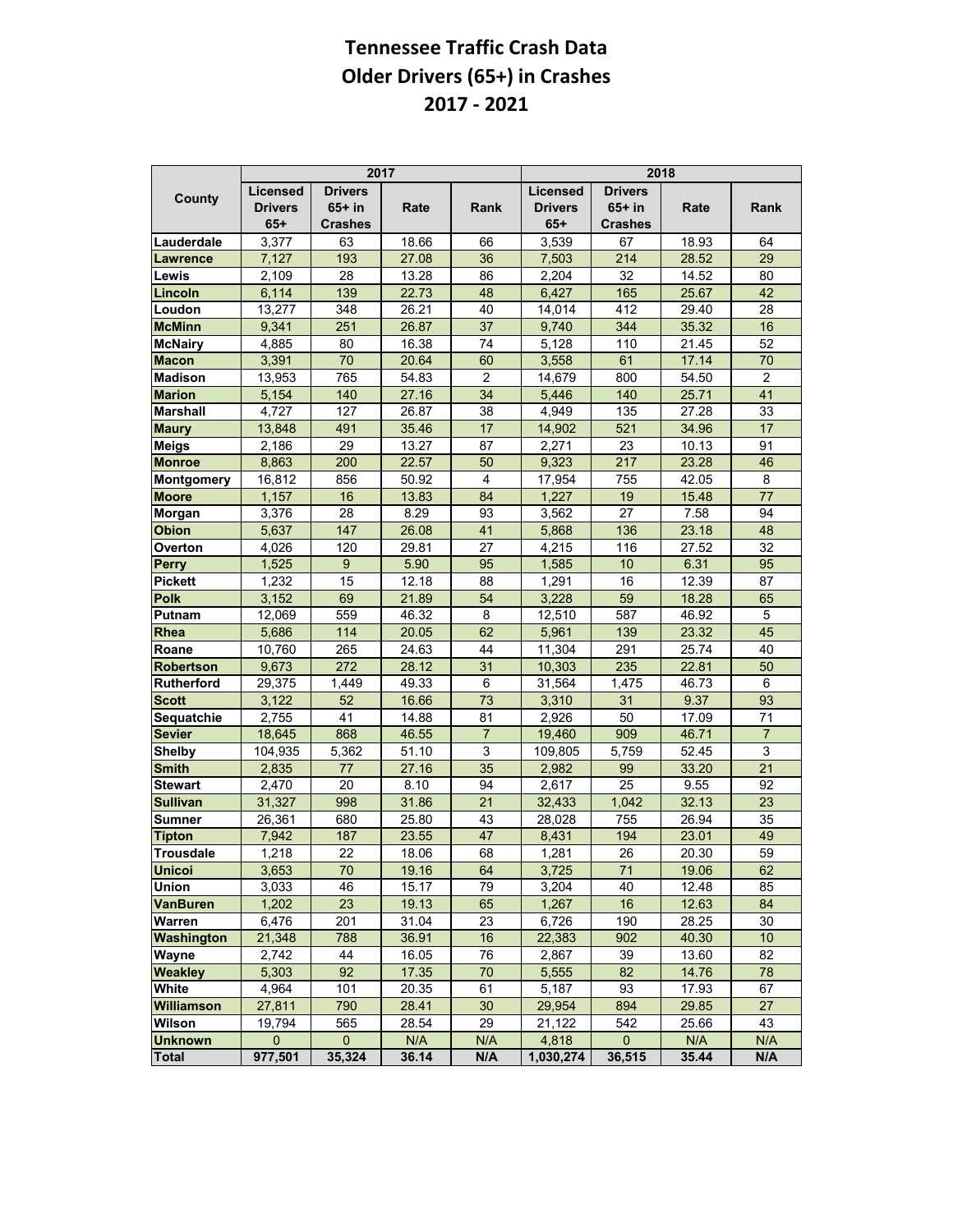|                   |                 | 2019           |       |      | 2020           |                |       |                |  |
|-------------------|-----------------|----------------|-------|------|----------------|----------------|-------|----------------|--|
|                   | <b>Licensed</b> | <b>Drivers</b> |       |      | Licensed       | <b>Drivers</b> |       |                |  |
| County            | <b>Drivers</b>  | $65+$ in       | Rate  | Rank | <b>Drivers</b> | $65+$ in       | Rate  | <b>Rank</b>    |  |
|                   | $65+$           | <b>Crashes</b> |       |      | $65+$          | <b>Crashes</b> |       |                |  |
| Anderson          | 14,424          | 446            | 30.92 | 21   | 14,727         | 346            | 23.49 | 26             |  |
| <b>Bedford</b>    | 7,097           | 233            | 32.83 | 16   | 7,211          | 163            | 22.60 | 30             |  |
| <b>Benton</b>     | 3,682           | 80             | 21.73 | 53   | 3,698          | 75             | 20.28 | 39             |  |
| <b>Bledsoe</b>    | 2,365           | 23             | 9.73  | 91   | 2,456          | 21             | 8.55  | 88             |  |
| <b>Blount</b>     | 26,363          | 832            | 31.56 | 20   | 27,160         | 668            | 24.59 | 19             |  |
| <b>Bradley</b>    | 17,853          | 705            | 39.49 | 11   | 18,453         | 603            | 32.68 | $\overline{7}$ |  |
| Campbell          | 7,232           | 242            | 33.46 | 15   | 7,332          | 207            | 28.23 | 17             |  |
| Cannon            | 2,507           | 42             | 16.75 | 77   | 2,564          | 47             | 18.33 | 51             |  |
| Carroll           | 5,555           | 93             | 16.74 | 78   | 5,614          | 75             | 13.36 | 75             |  |
| <b>Carter</b>     | 11,017          | 278            | 25.23 | 38   | 11,161         | 254            | 22.76 | 29             |  |
| Cheatham          | 6,535           | 136            | 20.81 | 57   | 6,802          | 113            | 16.61 | 57             |  |
| <b>Chester</b>    | 2,857           | 58             | 20.30 | 60   | 2,900          | 66             | 22.76 | 28             |  |
| <b>Claiborne</b>  | 6,075           | 151            | 24.86 | 39   | 6,215          | 120            | 19.31 | 45             |  |
| <b>Clay</b>       | 1,625           | 24             | 14.77 | 82   | 1,635          | 9              | 5.50  | 91             |  |
| Cocke             | 7,281           | 219            | 30.08 | 24   | 7,528          | 226            | 30.02 | 14             |  |
| <b>Coffee</b>     | 9,619           | 348            | 36.18 | 13   | 9,833          | 312            | 31.73 | 10             |  |
| <b>Crockett</b>   | 2,291           | 50             | 21.82 | 52   | 2,300          | 33             | 14.35 | 70             |  |
| <b>Cumberland</b> | 19,580          | 371            | 18.95 | 64   | 20,115         | 315            | 15.66 | 62             |  |
| <b>Davidson</b>   | 75,834          | 4,276          | 56.39 | 1    | 77,643         | 2,806          | 36.14 | 4              |  |
| <b>Decatur</b>    | 2,685           | 50             | 18.62 | 66   | 2,711          | 36             | 13.28 | 77             |  |
| <b>DeKalb</b>     | 3,455           | 60             | 17.37 | 69   | 3,528          | 31             | 8.79  | 87             |  |
| <b>Dickson</b>    | 8,399           | 241            | 28.69 | 27   | 8,736          | 245            | 28.04 | 18             |  |
| <b>Dyer</b>       | 6,066           | 157            | 25.88 | 35   | 6,097          | 147            | 24.11 | 22             |  |
| Fayette           | 8,539           | 138            | 16.16 | 80   | 8,923          | 122            | 13.67 | 72             |  |
| <b>Fentress</b>   | 3,929           | 72             | 18.33 | 68   | 4,103          | 63             | 15.35 | 64             |  |
| <b>Franklin</b>   | 8,502           | 145            | 17.05 | 72   | 8,659          | 116            | 13.40 | 74             |  |
| Gibson            | 8,464           | 163            | 19.26 | 62   | 8,577          | 126            | 14.69 | 68             |  |
| <b>Giles</b>      | 5,696           | 183            | 32.13 | 17   | 5,724          | 140            | 24.46 | 20             |  |
| Grainger          | 4,547           | 45             | 9.90  | 90   | 4,673          | 55             | 11.77 | 82             |  |
| <b>Greene</b>     | 14,190          | 425            | 29.95 | 25   | 14,484         | 350            | 24.16 | 21             |  |
| Grundy            | 2,575           | 51             | 19.81 | 61   | 2,646          | 34             | 12.85 | 80             |  |
| <b>Hamblen</b>    | 10,920          | 385            | 35.26 | 14   | 11,019         | 359            | 32.58 | 8              |  |
| Hamilton          | 58,496          | 2,801          | 47.88 | 4    | 60,193         | 2,259          | 37.53 | 3              |  |
| <b>Hancock</b>    | 942             | 24             | 25.48 | 36   | 955            | 13             | 13.61 | 73             |  |
| Hardeman          | 4,067           | 100            | 24.59 | 42   | 4,115          | 67             | 16.28 | 59             |  |
| <b>Hardin</b>     | 5,602           | 142            | 25.35 | 37   | 5,718          | 121            | 21.16 | 35             |  |
| <b>Hawkins</b>    | 11,370          | 147            | 12.93 | 84   | 11,579         | 149            | 12.87 | 79             |  |
| <b>Haywood</b>    | 2,899           | 84             | 28.98 | 26   | 2,954          | 91             | 30.81 | 13             |  |
| Henderson         | 4,397           | 177            | 40.25 | 10   | 4,470          | 141            | 31.54 | 11             |  |
| <b>Henry</b>      | 7,356           | 119            | 16.18 | 79   | 7,441          | 99             | 13.30 | 76             |  |
| <b>Hickman</b>    | 3,838           | 65             | 16.94 | 73   | 3,950          | 75             | 18.99 | 48             |  |
| <b>Houston</b>    | 1,430           | 17             | 11.89 | 86   | 1,449          | 22             | 15.18 | 66             |  |
| <b>Humphreys</b>  | 3,589           | 62             | 17.28 | 70   | 3,696          | 57             | 15.42 | 63             |  |
| <b>Jackson</b>    | 2,334           | 11             | 4.71  | 95   | 2,413          | 9              | 3.73  | 95             |  |
| <b>Jefferson</b>  | 10,590          | 250            | 23.61 | 46   | 10,863         | 217            | 19.98 | 43             |  |
| <b>Johnson</b>    | 3,834           | 73             | 19.04 | 63   | 3,987          | 80             | 20.07 | 42             |  |
| Knox              | 71,148          | 3,013          | 42.35 | 8    | 73,320         | 2,192          | 29.90 | 15             |  |
| Lake              | 830             | 14             | 16.87 | 75   | 829            | $\overline{7}$ | 8.44  | 89             |  |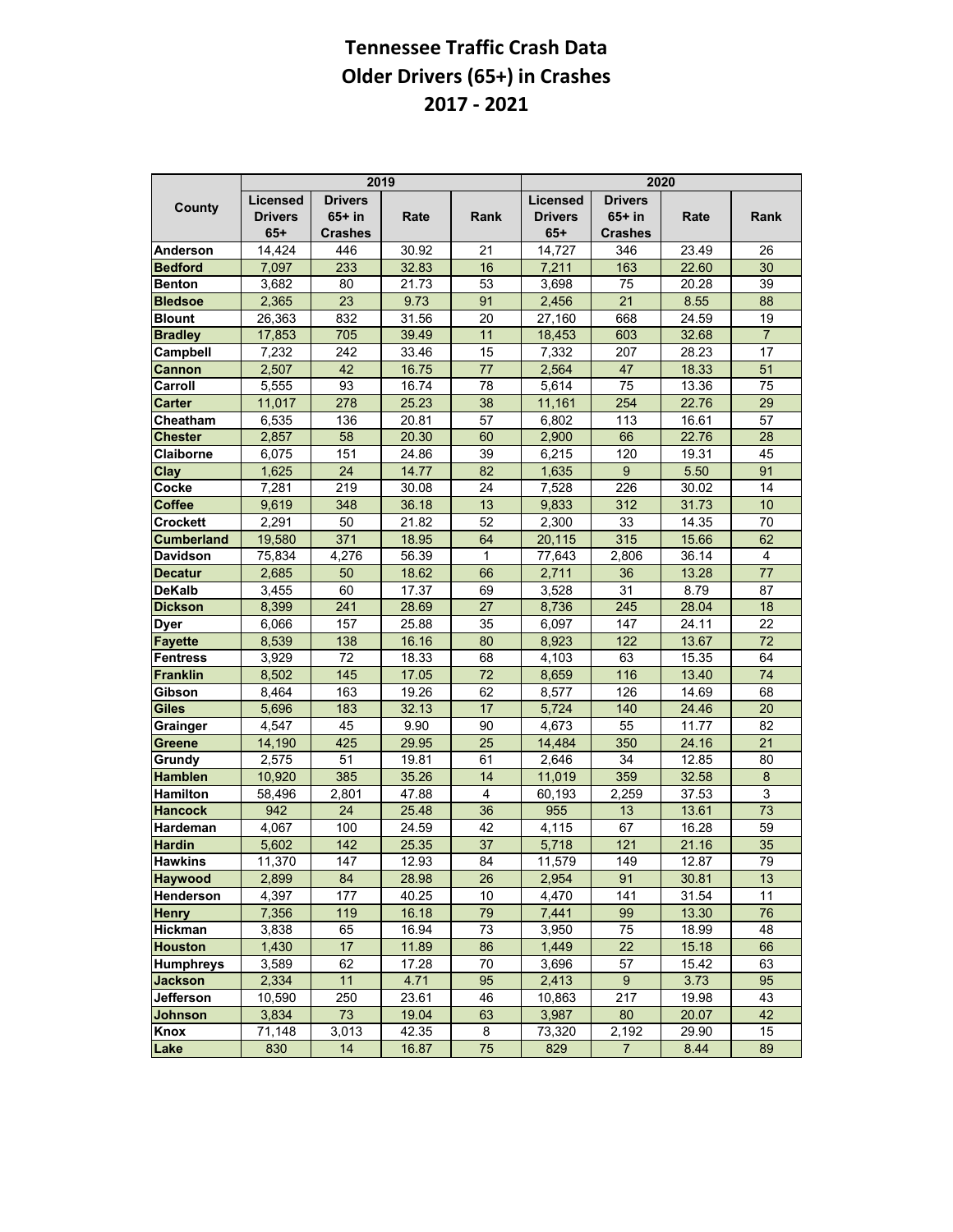|                   |                 | 2019            |                    |                | 2020           |                |       |                  |  |
|-------------------|-----------------|-----------------|--------------------|----------------|----------------|----------------|-------|------------------|--|
|                   | <b>Licensed</b> | <b>Drivers</b>  |                    |                | Licensed       | <b>Drivers</b> |       |                  |  |
| County            | <b>Drivers</b>  | $65+$ in        | Rate               | <b>Rank</b>    | <b>Drivers</b> | $65+$ in       | Rate  | <b>Rank</b>      |  |
|                   | $65+$           | <b>Crashes</b>  |                    |                | $65+$          | <b>Crashes</b> |       |                  |  |
| Lauderdale        | 3,604           | 89              | 24.69              | 41             | 3,637          | 58             | 15.95 | 60               |  |
| <b>Lawrence</b>   | 7,638           | 200             | 26.18              | 32             | 7,712          | 155            | 20.10 | 41               |  |
| Lewis             | 2,219           | 35              | 15.77              | 81             | 2,261          | 26             | 11.50 | 83               |  |
| Lincoln           | 6,623           | 157             | 23.71              | 45             | 6,747          | 149            | 22.08 | 31               |  |
| Loudon            | 14,551          | 356             | 24.47              | 43             | 15,225         | 290            | 19.05 | 47               |  |
| <b>McMinn</b>     | 9,985           | 317             | 31.75              | 19             | 10,167         | 234            | 23.02 | 27               |  |
| <b>McNairy</b>    | 5,205           | 88              | 16.91              | 74             | 5,241          | 98             | 18.70 | 49               |  |
| <b>Macon</b>      | 3,652           | 69              | 18.89              | 65             | 3,749          | 54             | 14.40 | 69               |  |
| <b>Madison</b>    | 15,292          | 858             | 56.11              | $\overline{2}$ | 15.721         | 614            | 39.06 | 2                |  |
| <b>Marion</b>     | 5,638           | 120             | 21.28              | 54             | 5,826          | 106            | 18.19 | 52               |  |
| <b>Marshall</b>   | 5,143           | 134             | 26.05              | 34             | 5,307          | 103            | 19.41 | 44               |  |
| <b>Maury</b>      | 15,758          | 503             | 31.92              | 18             | 16,714         | 361            | 21.60 | 32               |  |
| <b>Meigs</b>      | 2,311           | 32              | 13.85              | 83             | 2,369          | 48             | 20.26 | 40               |  |
| <b>Monroe</b>     | 9,625           | 203             | 21.09              | 55             | 9,918          | 162            | 16.33 | 58               |  |
| <b>Montgomery</b> | 19.002          | 833             | 43.84              | $\overline{7}$ | 20,068         | 702            | 34.98 | 5                |  |
| <b>Moore</b>      | 1,241           | 13              | 10.48              | 88             | 1,253          | 23             | 18.36 | 50               |  |
| Morgan            | 3,644           | 29              | 7.96               | 93             | 3,726          | 28             | 7.51  | 90               |  |
| <b>Obion</b>      | 5,994           | 134             | 22.36              | 49             | 6,050          | 124            | 20.50 | 37               |  |
| Overton           | 4,356           | 114             | 26.17              | 33             | 4,400          | 67             | 15.23 | 65               |  |
| <b>Perry</b>      | 1,583           | 13              | 8.21               | 92             | 1,607          | 8              | 4.98  | 92               |  |
| <b>Pickett</b>    | 1,316           | 10              | 7.60               | 94             | 1,312          | 6              | 4.57  | 93               |  |
| Polk              | 3,230           | $\overline{74}$ | 22.91              | 48             | 3,268          | 70             | 21.42 | 33               |  |
| Putnam            | 12,891          | 524             | 40.65              | 9              | 13,186         | 415            | 31.47 | 12               |  |
| Rhea              | 6,064           | 163             | 26.88              | 31             | 6,193          | 129            | 20.83 | 36               |  |
| Roane             | 11,626          | 279             | 24.00              | 44             | 11,846         | 251            | 21.19 | 34               |  |
| <b>Robertson</b>  | 10,700          | 293             | 27.38              | 30             | 11,039         | 212            | 19.20 | 46               |  |
| <b>Rutherford</b> | 33,387          | 1,562           | $\overline{46.78}$ | 5              | 35,078         | 1,178          | 33.58 | 6                |  |
| <b>Scott</b>      | 3,378           | 35              | 10.36              | 89             | 3,501          | 16             | 4.57  | 94               |  |
| Sequatchie        | 3,030           | 63              | 20.79              | 58             | 3,167          | 54             | 17.05 | 56               |  |
| <b>Sevier</b>     | 20,106          | 925             | 46.01              | 6              | 20,647         | 661            | 32.01 | $\boldsymbol{9}$ |  |
| <b>Shelby</b>     | 113,133         | 5,912           | 52.26              | 3              | 116,348        | 4,611          | 39.63 | $\mathbf{1}$     |  |
| <b>Smith</b>      | 3,050           | 72              | 23.61              | 47             | 3,117          | 44             | 14.12 | 71               |  |
| <b>Stewart</b>    | 2,684           | 45              | 16.77              | 76             | 2,745          | 26             | 9.47  | 85               |  |
| <b>Sullivan</b>   | 33,106          | 1.008           | 30.45              | 22             | 33,725         | 793            | 23.51 | 25               |  |
| <b>Sumner</b>     | 29,224          | 641             | 21.93              | 51             | 30,515         | 541            | 17.73 | 55               |  |
| <b>Tipton</b>     | 8,660           | 191             | 22.06              | 50             | 8,942          | 160            | 17.89 | 53               |  |
| <b>Trousdale</b>  | 1,336           | 33              | 24.70              | 40             | 1,376          | 33             | 23.98 | 23               |  |
| <b>Unicoi</b>     | 3,835           | 80              | 20.86              | 56             | 3,871          | 61             | 15.76 | 61               |  |
| <b>Union</b>      | 3,321           | 35              | 10.54              | 87             | 3,428          | 32             | 9.33  | 86               |  |
| <b>VanBuren</b>   | 1,289           | 16              | 12.41              | 85             | 1,319          | 15             | 11.37 | 84               |  |
| Warren            | 6,927           | 198             | 28.58              | 28             | 7,044          | 143            | 20.30 | 38               |  |
| Washington        | 23,114          | 894             | 38.68              | 12             | 23,800         | 678            | 28.49 | 16               |  |
| Wayne             | 2,904           | 54              | 18.60              | 67             | 2,918          | 44             | 15.08 | 67               |  |
| <b>Weakley</b>    | 5,641           | 97              | 17.20              | 71             | 5,692          | 75             | 13.18 | 78               |  |
| White             | 5,314           | 109             | 20.51              | 59             | 5,403          | 69             | 12.77 | 81               |  |
| <b>Williamson</b> | 31,866          | 900             | 28.24              | 29             | 34,084         | 606            | 17.78 | 54               |  |
| Wilson            | 22,139          | 674             | 30.44              | 23             | 23,153         | 547            | 23.63 | 24               |  |
| <b>Unknown</b>    | 5,302           | 0               | N/A                | N/A            | 5,559          | 0              | N/A   | N/A              |  |
| <b>Total</b>      | 1,062,118       | 37,005          | 34.84              | N/A            | 1,093,133      | 28,762         | 26.31 | N/A              |  |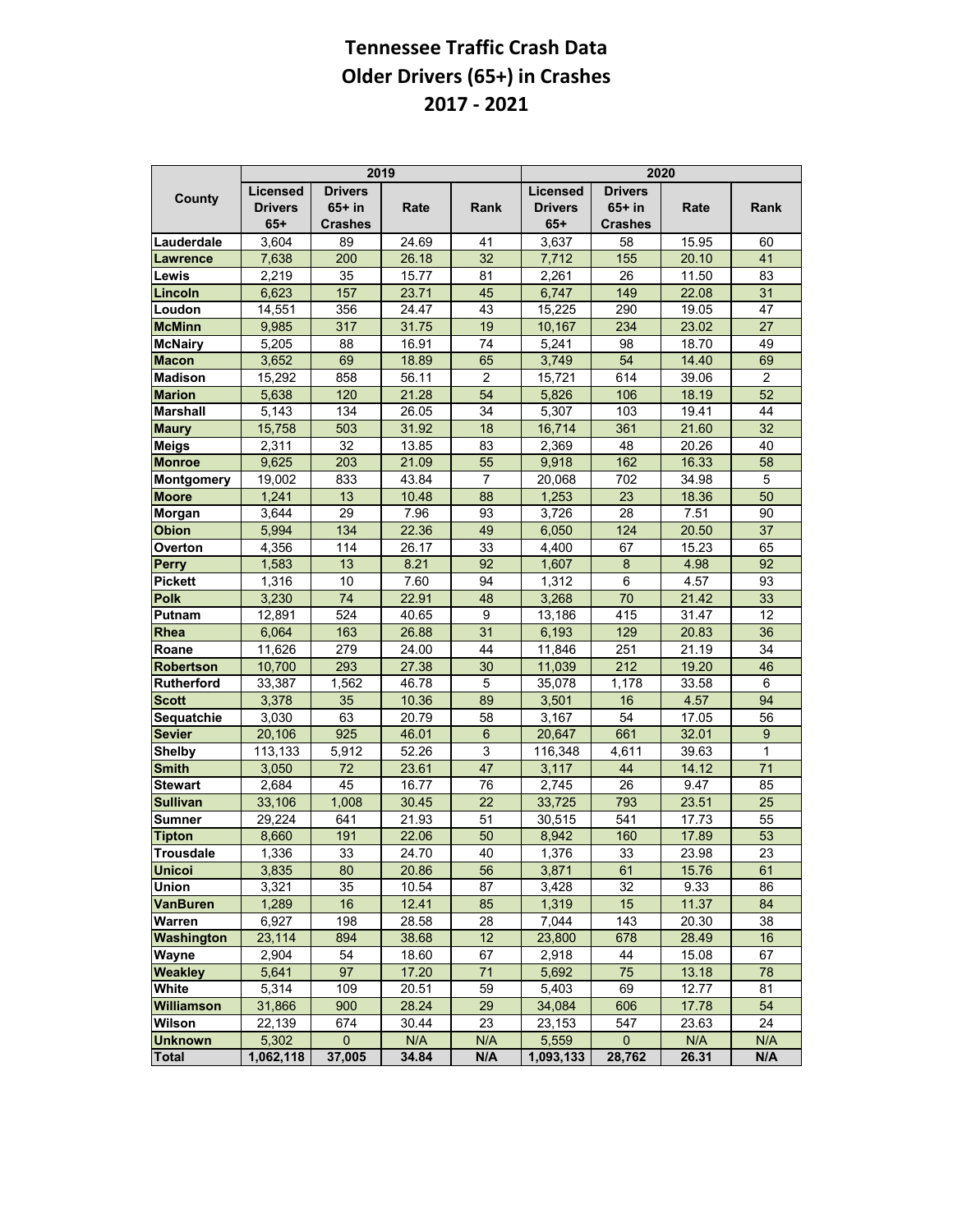|                   | 2021<br><b>Averages</b> |                |       |                |                |                |       |                |
|-------------------|-------------------------|----------------|-------|----------------|----------------|----------------|-------|----------------|
|                   | <b>Licensed</b>         | <b>Drivers</b> |       |                | Licensed       | <b>Drivers</b> |       |                |
| County            | <b>Drivers</b>          | $65+$ in       | Rate  | <b>Rank</b>    | <b>Drivers</b> | $65+$ in       | Rate  | <b>Rank</b>    |
|                   | $65+$                   | <b>Crashes</b> |       |                | $65+$          | <b>Crashes</b> |       |                |
| Anderson          | 15,469                  | 408            | 26.38 | 21             | 14,623         | 414            | 28.30 | 23             |
| <b>Bedford</b>    | 7,588                   | 193            | 25.43 | 26             | 7,082          | 196            | 27.62 | 25             |
| <b>Benton</b>     | 3,915                   | 86             | 21.97 | 38             | 3,702          | 83             | 22.37 | 44             |
| <b>Bledsoe</b>    | 2,602                   | 28             | 10.76 | 86             | 2,387          | 26             | 10.97 | 88             |
| <b>Blount</b>     | 28,786                  | 799            | 27.76 | 17             | 26,408         | 779            | 29.51 | 19             |
| <b>Bradley</b>    | 19,475                  | 655            | 33.63 | 14             | 17,933         | 652            | 36.36 | 10             |
| Campbell          | 7,673                   | 232            | 30.24 | 16             | 7,266          | 241            | 33.23 | 15             |
| <b>Cannon</b>     | 2,704                   | 50             | 18.49 | 58             | 2,517          | 47             | 18.75 | 59             |
| Carroll           | 5,878                   | 97             | 16.50 | 65             | 5,537          | 91             | 16.36 | 73             |
| <b>Carter</b>     | 11,637                  | 289            | 24.83 | 28             | 11,001         | 280            | 25.47 | 31             |
| Cheatham          | 7,277                   | 137            | 18.83 | 52             | 6,553          | 128            | 19.50 | 54             |
| <b>Chester</b>    | 3,018                   | 58             | 19.22 | 50             | 2,847          | 61             | 21.43 | 49             |
| <b>Claiborne</b>  | 6,528                   | 105            | 16.08 | 69             | 6,048          | 117            | 19.41 | 55             |
| <b>Clay</b>       | 1,706                   | 16             | 9.38  | 89             | 1,615          | 16             | 10.03 | 90             |
| Cocke             | 7,888                   | 218            | 27.64 | 18             | 7,305          | 233            | 31.90 | 17             |
| <b>Coffee</b>     | 10,367                  | 385            | 37.14 | $6\phantom{a}$ | 9.669          | 351            | 36.30 | 11             |
| <b>Crockett</b>   | 2,373                   | 35             | 14.75 | 74             | 2,281          | 37             | 16.40 | 72             |
| <b>Cumberland</b> | 21,388                  | 332            | 15.52 | 72             | 19,563         | 363            | 18.54 | 61             |
| <b>Davidson</b>   | 82,244                  | 2,858          | 34.75 | 9              | 76,299         | 3,681          | 48.24 | $\overline{2}$ |
| <b>Decatur</b>    | 2,834                   | 54             | 19.05 | 51             | 2.665          | 46             | 17.41 | 68             |
| <b>DeKalb</b>     | 3,692                   | 40             | 10.83 | 85             | 3,458          | 44             | 12.84 | 86             |
| <b>Dickson</b>    | 9,200                   | 324            | 35.22 | $\bf 8$        | 8,428          | 273            | 32.37 | 16             |
| <b>Dyer</b>       | 6,323                   | 152            | 24.04 | 32             | 6,046          | 162            | 26.80 | 27             |
| Fayette           | 9,577                   | 124            | 12.95 | 80             | 8,572          | 127            | 14.86 | 78             |
| <b>Fentress</b>   | 4,348                   | 77             | 17.71 | 63             | 3,943          | 75             | 18.92 | 58             |
| <b>Franklin</b>   | 9,090                   | 134            | 14.74 | 75             | 8,459          | 151            | 17.83 | 65             |
| Gibson            | 8,933                   | 177            | 19.81 | 45             | 8,451          | 155            | 18.32 | 63             |
| <b>Giles</b>      | 6,032                   | 148            | 24.54 | 29             | 5,669          | 155            | 27.30 | 26             |
| Grainger          | 4,991                   | 67             | 13.42 | 79             | 4,549          | 60             | 13.19 | 85             |
| <b>Greene</b>     | 15,289                  | 337            | 22.04 | 37             | 14,204         | 393            | 27.70 | 24             |
| Grundy            | 2,809                   | 50             | 17.80 | 62             | 2,596          | 48             | 18.57 | 60             |
| <b>Hamblen</b>    | 11,475                  | 387            | 33.73 | 13             | 10.943         | 381            | 34.82 | 14             |
| Hamilton          | 63,926                  | 2,569          | 40.19 | $\overline{4}$ | 58,854         | 2,615          | 44.43 | 4              |
| <b>Hancock</b>    | 991                     | 12             | 12.11 | 83             | 959            | 16             | 16.48 | 71             |
| <b>Hardeman</b>   | 4.310                   | 86             | 19.95 | 44             | 4,056          | 79             | 19.38 | 56             |
| <b>Hardin</b>     | 6,038                   | 137            | 22.69 | 34             | 5,605          | 144            | 25.69 | 30             |
| <b>Hawkins</b>    | 12,136                  | 155            | 12.77 | 81             | 11,386         | 155            | 13.63 | 82             |
| <b>Haywood</b>    | 3,097                   | 85             | 27.45 | 19             | 2,874          | 89             | 31.03 | 18             |
| Henderson         | 4,639                   | 152            | 32.77 | 15             | 4,416          | 160            | 36.18 | 12             |
| <b>Henry</b>      | 7,898                   | 138            | 17.47 | 64             | 7,365          | 119            | 16.18 | 74             |
| <b>Hickman</b>    | 4,164                   | 75             | 18.01 | 60             | 3,855          | 79             | 20.39 | 53             |
| <b>Houston</b>    | 1,492                   | 21             | 14.08 | 78             | 1,439          | 23             | 15.84 | 75             |
| <b>Humphreys</b>  | 3,848                   | 72             | 18.71 | 54             | 3,605          | 64             | 17.70 | 66             |
| <b>Jackson</b>    | 2,548                   | 22             | 8.63  | 91             | 2,346          | 17             | 7.42  | 94             |
| <b>Jefferson</b>  | 11,528                  | 279            | 24.20 | 30             | 10,607         | 242            | 22.80 | 41             |
| Johnson           | 4,234                   | 102            | 24.09 | 31             | 3,881          | 88             | 22.62 | 43             |
| Knox              | 77,571                  | 2,619          | 33.76 | 12             | 71,434         | 2,713          | 37.98 | 9              |
| Lake              | 865                     | 16             | 18.50 | 57             | 842            | 11             | 13.31 | 84             |